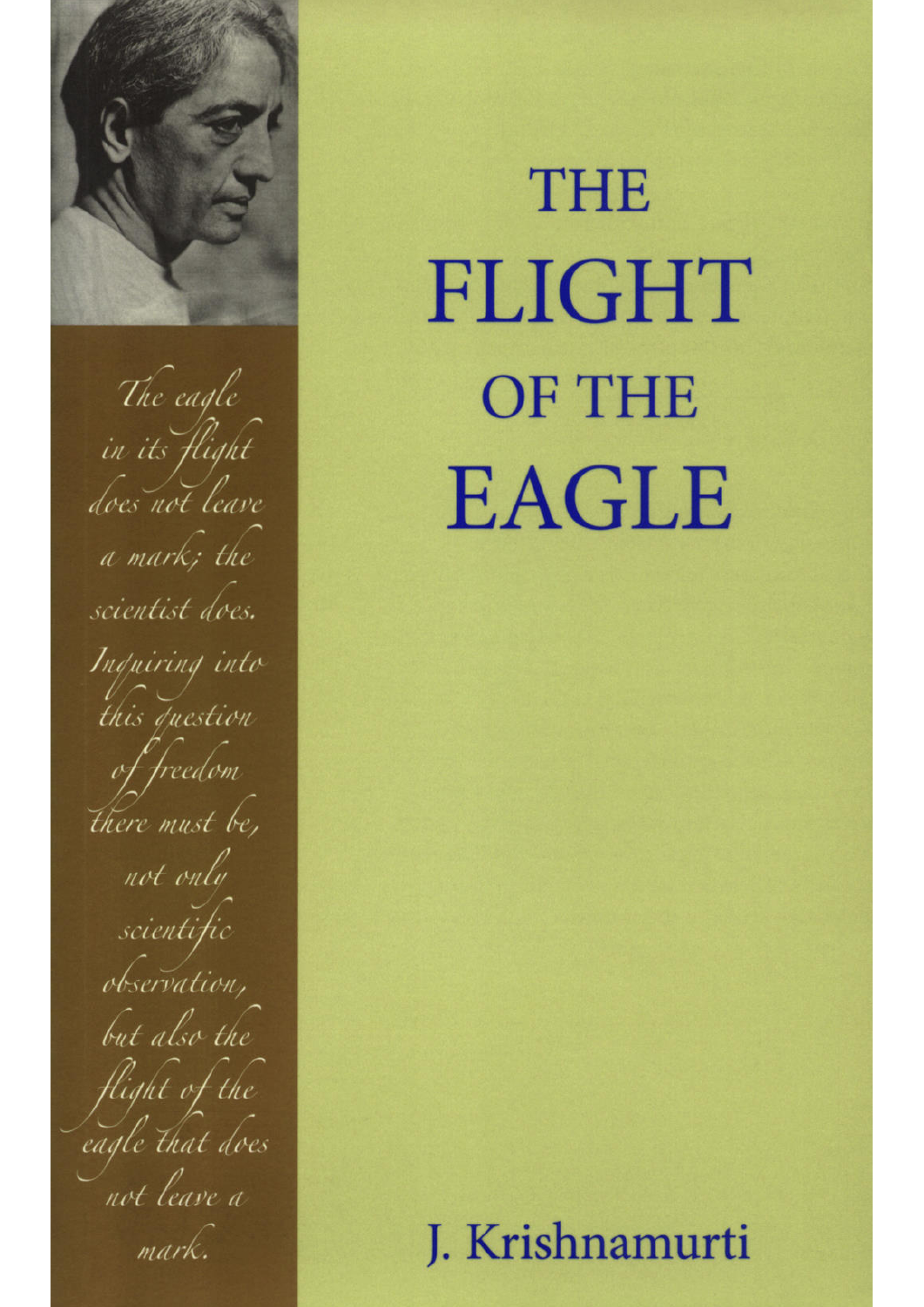*The Flight of the Eagle*  Copyright © 1971 by Krishnamurti Foundation Trust Ltd.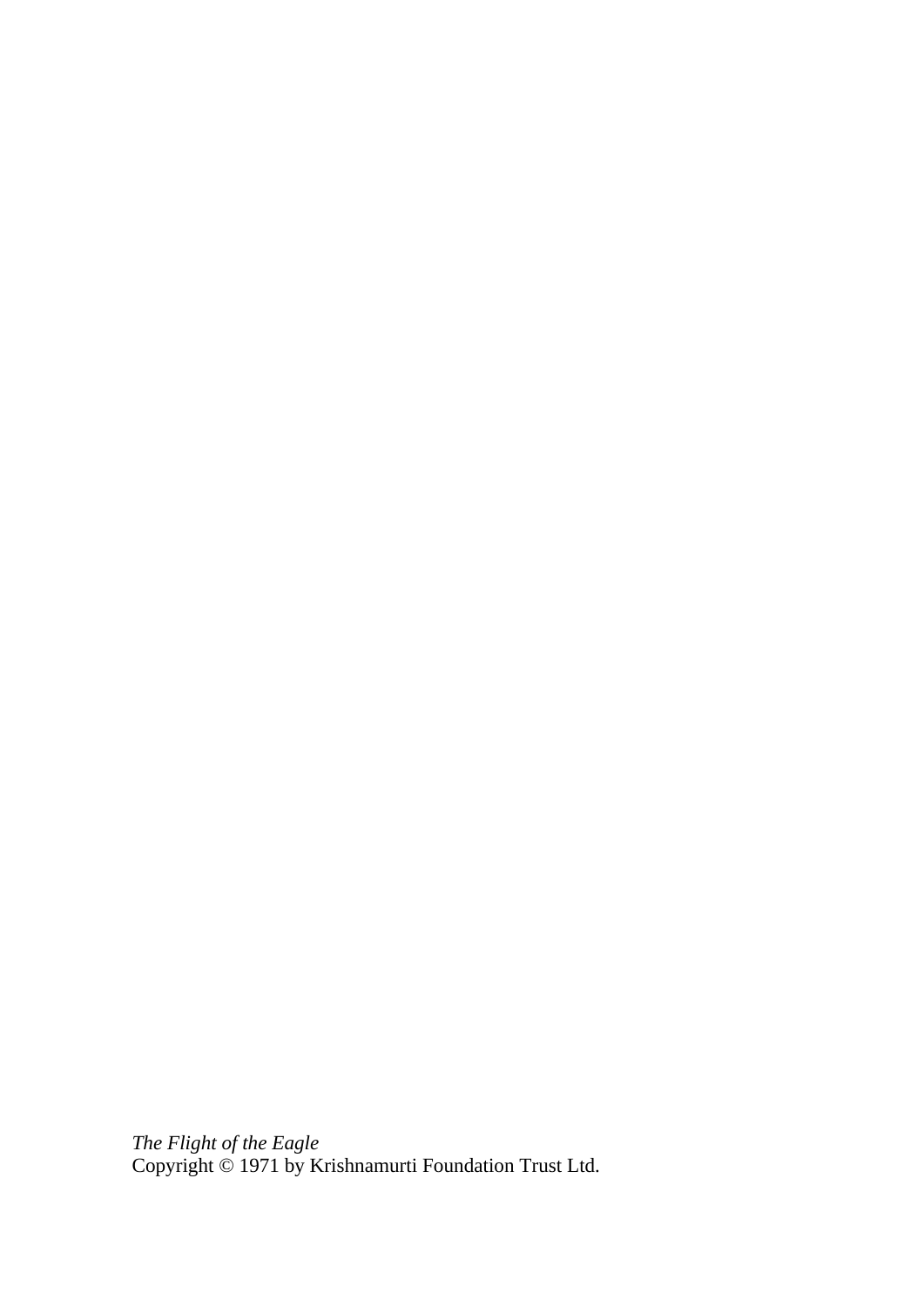# THE FLIGHT OF THE EAGLE

Authentic reports of talks and discussions in London, Amsterdam, Paris, and Saanen, Switzerland.

# J. Krishnamurti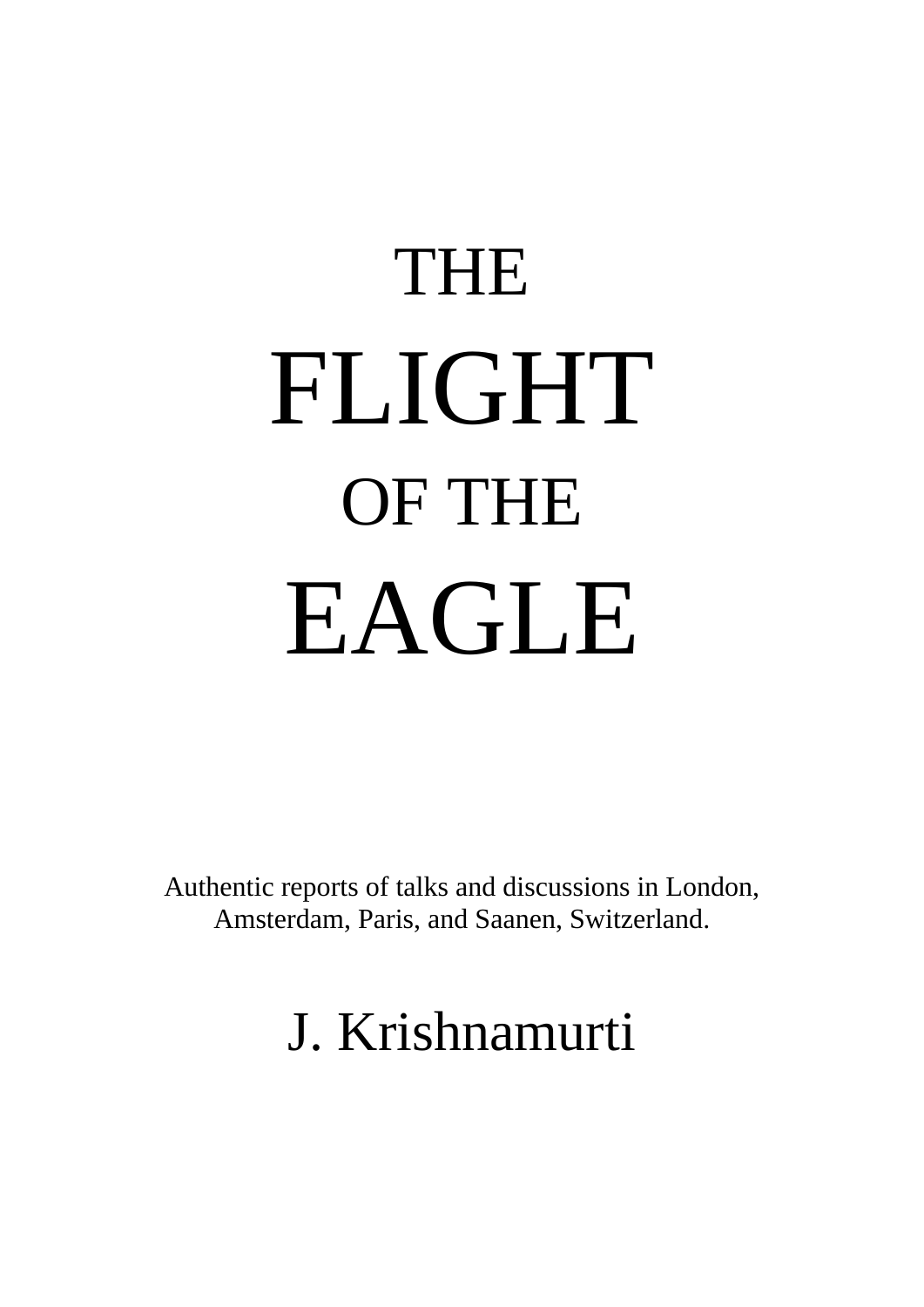### **CONTENTS**

#### Freedom

Thought, pleasure and pain.

#### Fragmentation

Division. The conscious and the unconscious. Dying to the 'known'.

#### Meditation

The meaning of 'search'. Problems involved in practice and control. The quality of silence.

Can Man Change?

Energy. Its wastage in conflict.

#### Why Can't We Live at Peace?

Fear, how it arises. Time and thought. Attention: to keep 'awake'.

#### The Wholeness of Life

The motiveless passion to understand.

#### Fear

Resistance. Energy and attention.

#### The Transcendental

To penetrate into reality? Tradition of meditation. Reality and the still mind.

#### On Violence

What is violence? Imposition at the root of psychological violence. Need to observe. Inattention.

#### On Radical Change

What is the instrument that looks?

#### The Art of Seeing

Awareness without time interval. Tiger chasing tiger.

#### On Penetrating into the Unknown

Suppression. Action out of stillness. Voyage into oneself. False journeys and the projected 'unknown'.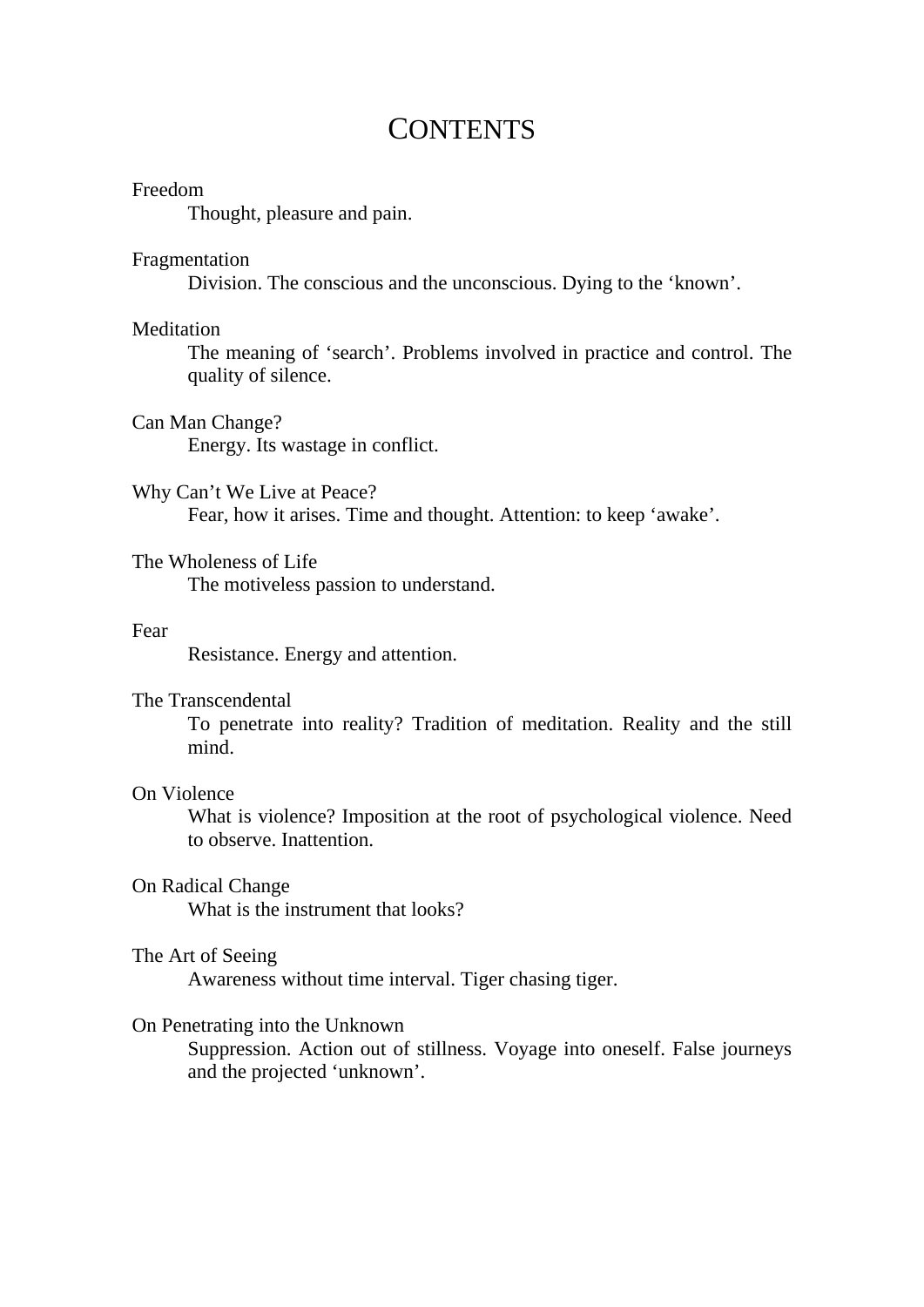# Freedom

#### *Thought, pleasure and pain.*

For most of us, freedom is an idea and not an actuality. When we talk about freedom, we want to be free outwardly, to do what we like, to travel, to be free to express ourselves in different ways, free to think what we like. The outward expression of freedom seems to be extraordinarily important, especially in countries where there is tyranny, dictatorship; and in those countries where outward freedom is possible one seeks more and more pleasure, more and more possessions.

If we are to inquire deeply into what freedom implies, to be inwardly, completely and totally free—which then expresses itself outwardly in society, in relationship—then we must ask, it seems to me, whether the human mind, heavily conditioned as it is, can ever be free at all. Must it always live and function within the frontiers of its own conditioning, so that there is no possibility of freedom at all? One sees that the mind, verbally understanding that there is no freedom here on this earth, inwardly or outwardly, then begins to invent freedom in another world, a future liberation, heaven and so on.

Put aside all theoretical, ideological, concepts of freedom so that we can inquire whether our minds, yours and mine, can ever be actually free, free from dependence, free from fear, anxiety, and free from the innumerable problems, both the conscious as well as those at the deeper layers of the unconscious. Can there be complete psychological freedom, so that the human mind can come upon something which is not of time, which is not put together by thought, yet which is not an escape from the actual realities of daily existence?

Unless the human mind is inwardly, psychologically, totally free it is not possible to see what is true, to see if there is a reality not invented by fear, not shaped by the society or the culture in which we live, and which is not an escape from the daily monotony, with its boredom, loneliness, despair and anxiety. To find out if there is actually such freedom one must be aware of one's own conditioning, of the problems, of the monotonous shallowness, emptiness, insufficiency of one's daily life, and above all one must be aware of fear. One must be aware of oneself neither introspectively nor analytically, but actually be aware of oneself as one is and see if it is at all possible to be entirely free of all those issues that seem to clog the mind.

To explore, as we are going to do, there must be freedom, not at the end, but right at the beginning. Unless one is free one cannot explore, investigate or examine. To look deeply there needs to be, not only freedom, but the discipline that is necessary to observe; freedom and discipline go together (not that one must be disciplined in order to be free). We are using the word 'discipline' not in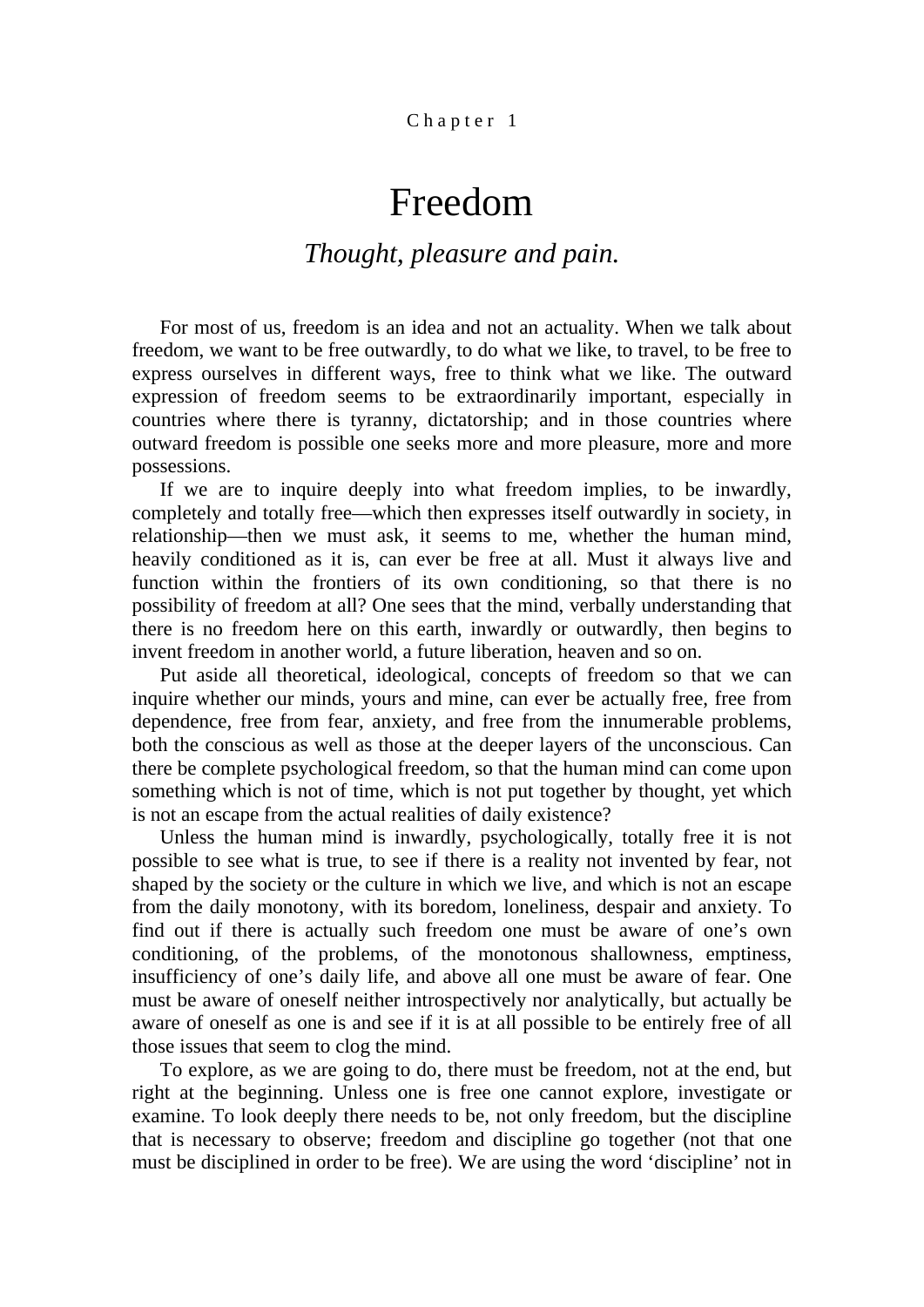the accepted, traditional sense, which is to conform, imitate, suppress, follow a set pattern; but rather as the root meaning of that word, which is 'to learn'. Learning and freedom go together, freedom bringing its own discipline; not a discipline imposed by the mind in order to achieve a certain result. These two things are essential: freedom and the act of learning. One cannot learn about oneself unless one is free, free so that one can observe, not according to any pattern, formula or concept, but actually observe oneself as one is. That observation, that perception, that seeing, brings about its own discipline and learning; in that there is no conformity, imitation, suppression or control whatsoever—and in that there is great beauty.

Our minds are conditioned—that is an obvious fact—conditioned by a particular culture or society, influenced by various impressions, by the strains and stresses of relationships, by economic, climatic, educational factors, by religious conformity and so on. Our minds are trained to accept fear and to escape, if we can, from that fear, never being able to resolve, totally and completely, the whole nature and structure of fear. So our first question is: can the mind, so heavily burdened, resolve completely, not only its conditioning, but also its fears? Because it is fear that makes us accept conditioning.

Do not merely hear a lot of words and ideas—which are really of no value at all—but through the act of listening, observing your own states of mind, both verbally and non-verbally, simply inquire whether the mind can ever be free not accepting fear, not escaping, not saying, 'I must develop courage, resistance', but actually being fully aware of the fear in which one is trapped. Unless one is free from this quality of fear one cannot see very clearly, deeply; and obviously, when there is fear there is no love.

So, can the mind actually ever be free of fear? That seems to me to be—for any person who is at all serious—one of the most primary and essential questions which must be asked and which must be resolved. There are physical fears and psychological fears. The physical fears of pain and the psychological fears as memory of having had pain in the past, and the idea of the repetition of that pain in the future; also, the fears of old age, death, the fears of physical insecurity, the fears of the uncertainty of tomorrow, the fears of not being able to be a great success, not being able to achieve—of not being somebody in this rather ugly world; the fears of destruction, the fears of loneliness, not being able to love or be loved, and so on; the conscious fears as well as the unconscious fears. Can the mind be free, totally, of all this? If the mind says it cannot, then it has made itself incapable, it has distorted itself and is incapable of perception, of understanding; incapable of being completely silent, quiet; it is like a mind in the dark, seeking light and never finding it, and therefore inventing a 'light' of words, concepts, theories.

How is a mind which is so heavily burdened with fear, with all its conditioning, ever to be free of it? Or must we accept fear as an inevitable thing of life?—and most of us do accept it, put up with it. What shall we do? How shall I, the human being, you as the human being, be rid of this fear?—not be rid of a particular fear, but of the total fear, the whole nature and structure of fear?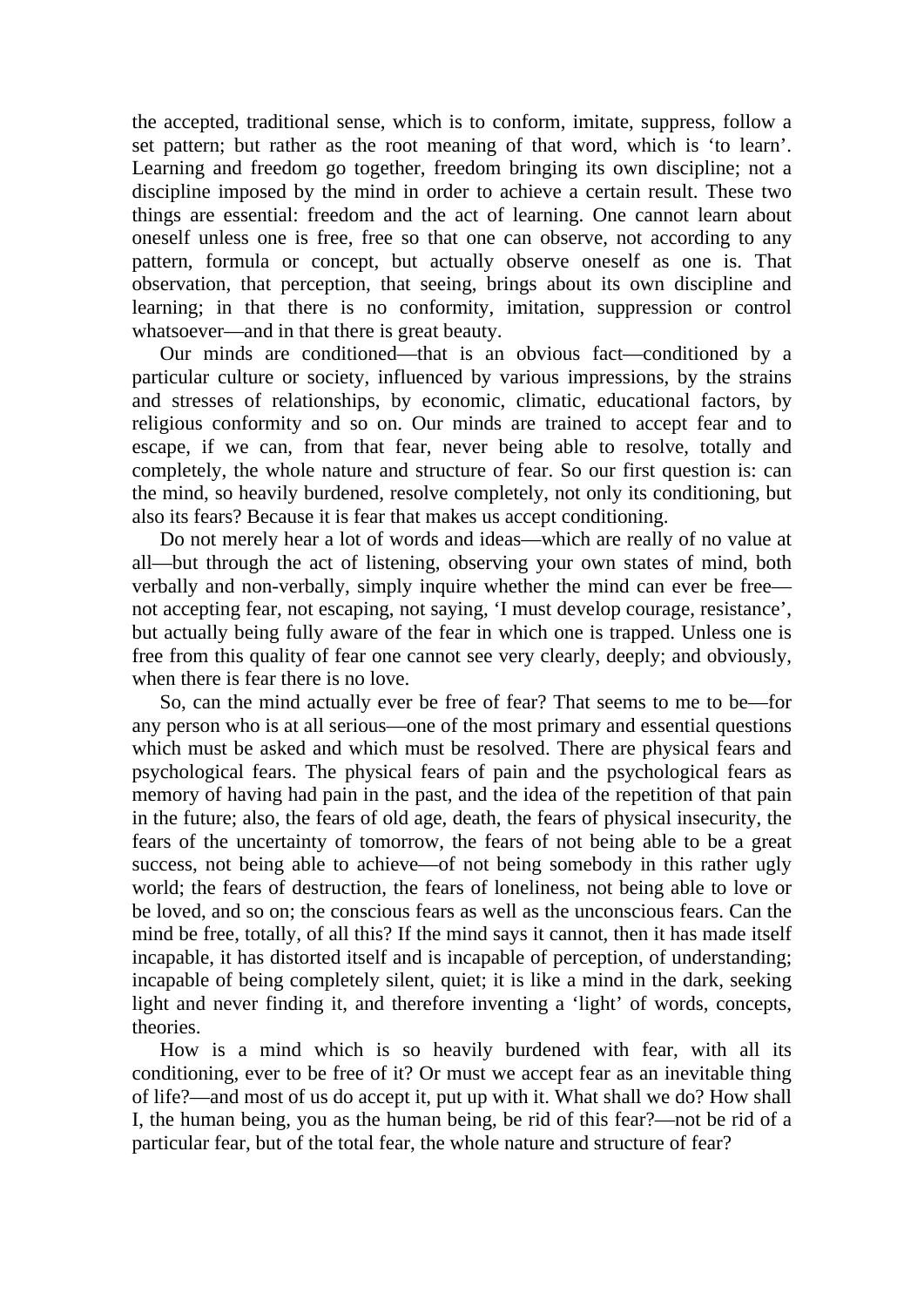What is fear? (Don't accept, if I may suggest, what the speaker is saying; the speaker has no authority whatsoever, he is not a teacher, he is not a guru; because if he is a teacher then you are the follower and if you are the follower you destroy yourself as well as the teacher.) We are trying to find out what is the truth of this question of fear so completely that the mind is never afraid, therefore free of all dependence on another, inwardly, psychologically. The beauty of freedom is that you do not leave a mark. The eagle in its flight does not leave a mark; the scientist does. Inquiring into this question of freedom there must be, not only the scientific observation, but also the flight of the eagle that does not leave a mark at all; both are required; there must be both the verbal explanation and the nonverbal perception—for the description is never the actuality that is described; the explanation is obviously never the thing that is explained; the word is never the thing.

If all this is very clear then we can proceed; we can find out for ourselves not through the speaker, not through his words, not through his ideas or thoughts—whether the mind can be completely free from fear.

The first part is not an introduction; if you have not heard it clearly and understood it, you cannot go on to the next.

To inquire there must be freedom to look; there must be freedom from prejudice, from conclusions, concepts, ideals, prejudices, so that you can observe actually for yourself what fear is. When you observe very closely, intimately, is there fear at all? That is: you can observe very, very closely, intimately, what fear is only when the 'observer' is the 'observed'. We are going to go into that. So what is fear? How does it come about? The obvious physical fears can be understood, like the physical dangers, to which there is instant response; they are fairly easy to understand; we need not go into them too much. But we are talking about psychological fears; how do these psychological fears arise? What is their origin?—that is the issue. There is the fear of something that happened yesterday; the fear of something that might happen later on today or tomorrow. There is the fear of what we have known, and there is the fear of the unknown, which is tomorrow. One can see for oneself very clearly that fear arises through the structure of thought—through thinking about that which happened yesterday of which one is afraid, or through thinking about the future—right? Thought breeds fear—doesn't it? Please let us be quite sure; do not accept what the speaker is saying; be absolutely sure for yourself, as to whether thought is the origin of fear. Thinking about the pain, the psychological pain that one had some time ago and not wanting it repeated, not wanting to have that thing recalled, thinking about all this breeds fear. Can we go on from there? Unless we see this very clearly we will not be able to go any further. Thought, thinking about an incident, an experience, a state, in which there has been a disturbance, danger, grief or pain, brings about fear. And thought, having established a certain security, psychologically, does not want that security to be disturbed; any disturbance is a danger and therefore there is fear.

Thought is responsible for fear; also, thought is responsible for pleasure. One has had a happy experience; thought thinks about it and wants it perpetuated; when that is not possible there is a resistance, anger, despair and fear. So thought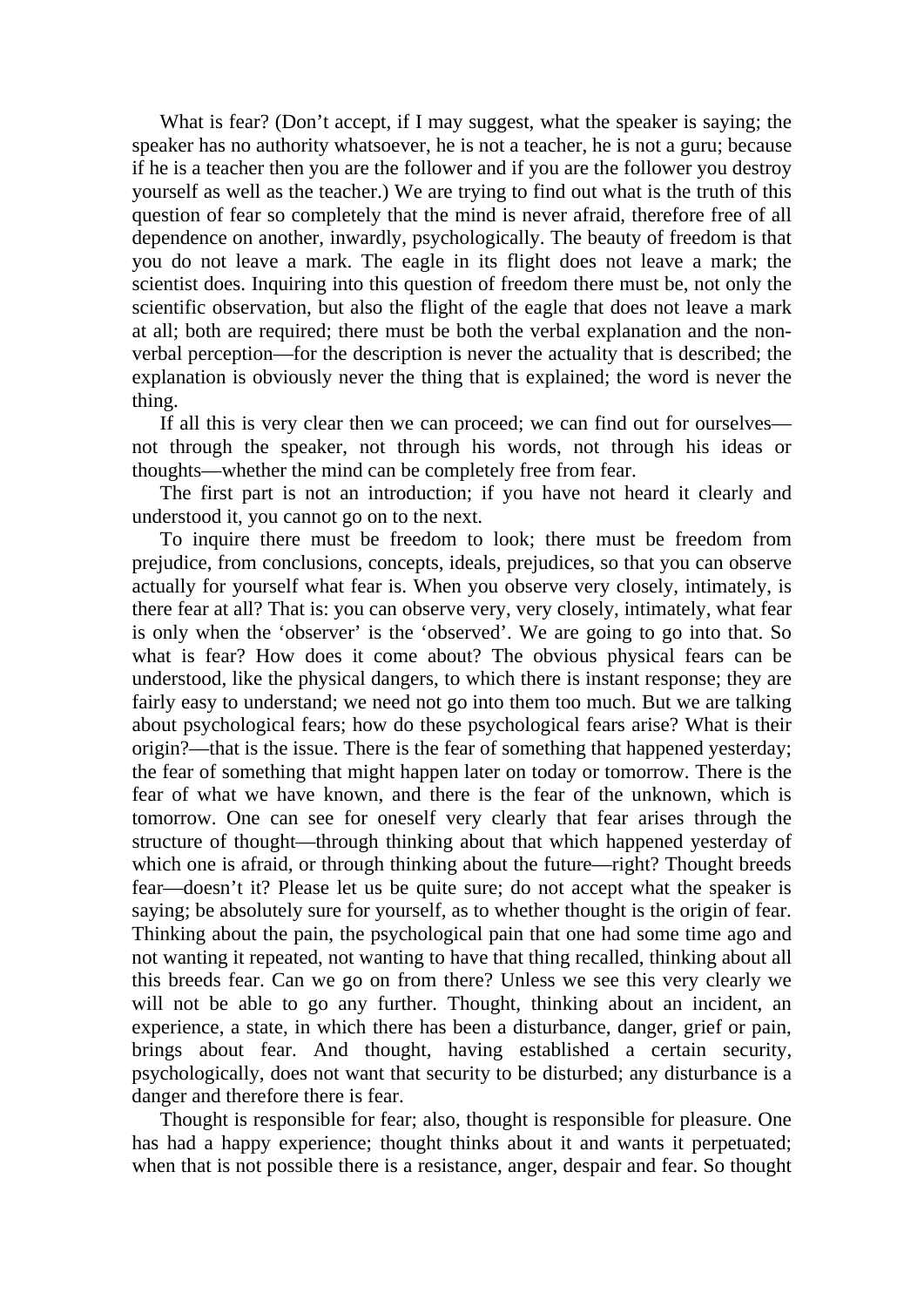is responsible for fear as well as pleasure—isn't it? This is not a verbal conclusion; this is not a formula for avoiding fear. That is, where there is pleasure there is pain and fear perpetuated by thought; pleasure goes with pain, the two are indivisible, and thought is responsible for both. If there were no tomorrow, no next moment, about which to think in terms of either fear or pleasure, then neither would exist. Shall we go on from there? Is it an actuality, not as an idea, but a thing that you yourself have discovered and which is therefore real, so you can say, 'I've found out that thought breeds both pleasure and fear'? You have had sexual enjoyment, pleasure; later you think about it in the imagery, the pictures of thinking, and the very thinking about it gives strength to that pleasure which is now in the imagery of thought, and when that is thwarted there is pain, anxiety, fear, jealousy, annoyance, anger, brutality. And we are not saying that you must not have pleasure.

Bliss is not pleasure; ecstasy is not brought about by thought; it is an entirely different thing. You can come upon bliss or ecstasy only when you understand the nature of thought—which breeds both pleasure and fear.

So the question arises: can one stop thought? If thought breeds fear and pleasure—for where there is pleasure there must be pain, which is fairly obvious—then one asks oneself: can thought come to an end?—which does not mean the ending of the perception of beauty, the enjoyment of beauty. It is like seeing the beauty of a cloud or a tree and enjoying it totally, completely, fully; but when thought seeks to have that same experience tomorrow, that same delight that it had yesterday seeing that cloud, that tree, that flower, the face of that beautiful person, then it invites disappointment, pain, fear and pleasure.

So can thought come to an end? Or is that a wrong question altogether? It is a wrong question because we want to experience an ecstasy, a bliss, which is not pleasure. By ending thought we hope we shall come upon something which is immense, which is not the product of pleasure and fear. What place has thought in life?—not, how is thought to be ended? What is the relationship of thought to action and to inaction? What is the relationship of thought to action where action is necessary? Why, when there is complete enjoyment of beauty, does thought come into existence at all?—for if it did not then it would not be carried over to tomorrow. I want to find out—when there is complete enjoyment of the beauty of a mountain, of a beautiful face, a sheet of water—why thought should come there and give a twist to it and say, 'I must have that pleasure again tomorrow.' I have to find out what the relationship of thought is in action; and to find out if thought need interfere when there is no need of thought at all. I see a beautiful tree, without a single leaf, against the sky, it is extraordinarily beautiful and that is enough—finished. Why should thought come in and say, 'I must have that same delight tomorrow'? And I also see that thought must operate in action. Skill in action is also skill in thought. So, what is the actual relationship between thought and action? As it is, our action is based on concepts, on ideas. I have an idea or concept of what should be done and what is done is an approximation to that concept, idea, to that ideal. So there is a division between action and the concept, the ideal, the 'should be'; in this division there is conflict. Any division, psychological division, must breed conflict. I am asking myself, 'What is the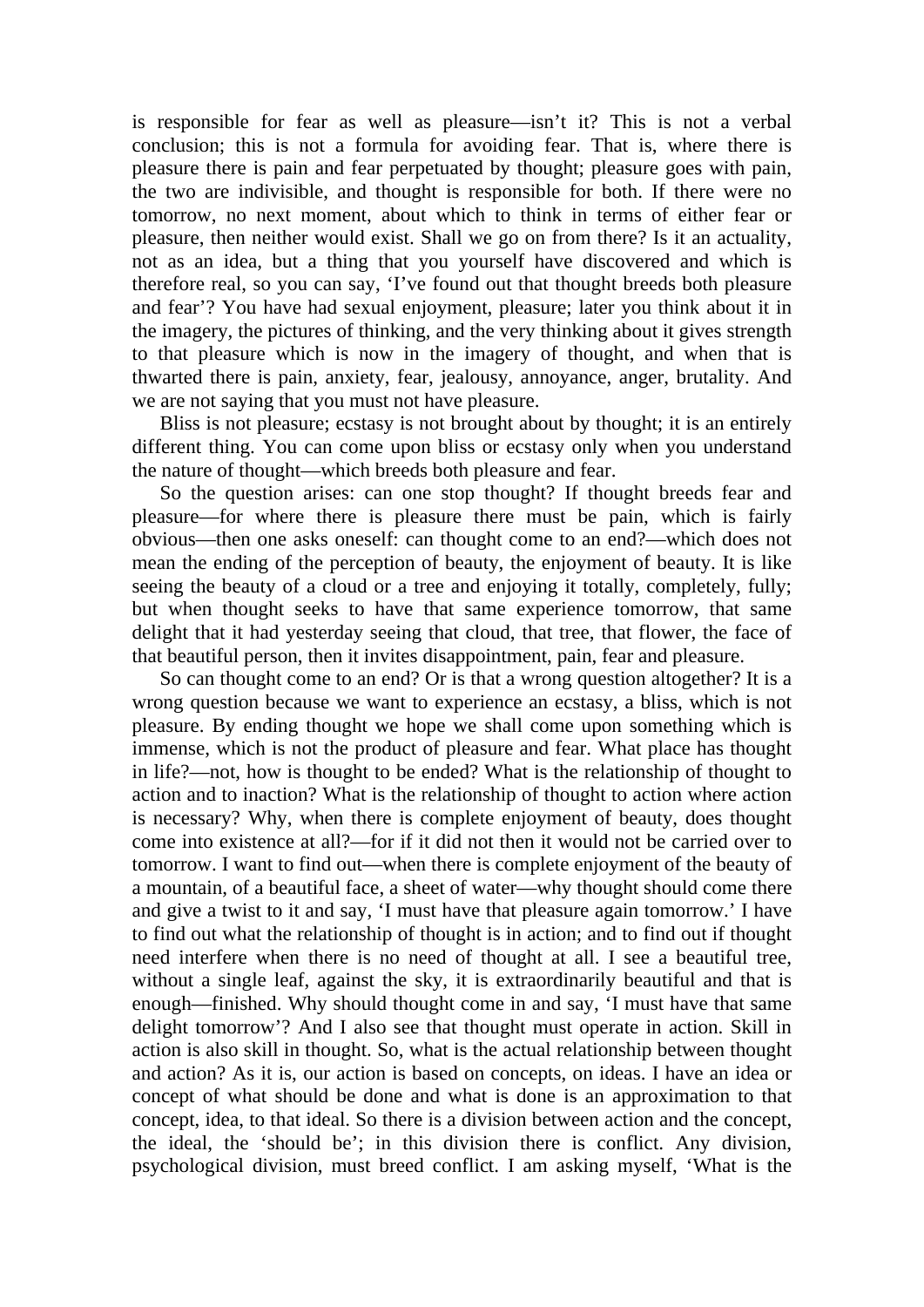relationship of thought in action?' If there is division between the action and the idea then action is incomplete. Is there an action in which thought sees something instantly and acts immediately so that there is not an idea, an ideology to be acted on separately? Is there an action in which the very seeing is the action—in which the very thinking is the action? I see that thought breeds fear and pleasure; I see that where there is pleasure there is pain and therefore resistance to pain. I see that very clearly; the seeing of it is the immediate action; in the seeing of it is involved thought, logic and thinking very clearly; yet the seeing of it is instantaneous and the action is instantaneous—therefore there is freedom from it.

Are we communicating with each other? Go slowly, it is quite difficult. Please do not say, so easily, 'yes'. If you say 'yes', then when you leave the hall, you must be free of fear. Your saying 'yes' is merely an assertion that you have understood verbally, intellectually—which is nothing at all. You and I are here this morning investigating the question of fear and when you leave the hall there must be complete freedom from it. That means you are a free human being, a different human being, totally transformed—not tomorrow, but now; you see very clearly that thought breeds fear and pleasure; you see that all our values are based on fear and pleasure—moral, ethical, social, religious, spiritual. If you perceive the truth of it—and to see the truth of it you have to be extraordinarily aware, logically, healthily, sanely observing every movement of thought—then that very perception is total action and therefore when you leave you are completely out of it—otherwise you will say, 'How am I to be free of fear, tomorrow?'

Thought must operate in action. When you have to go to your house you must think; or to catch a bus, train, go to the office, thought then operates efficiently, objectively, non-personally, non-emotionally; that thought is vital. But when thought carries on that experience that you have had, carries it on through memory into the future, then such action is incomplete, therefore there is a form of resistance and so on.

Then we can go on to the next question. Let us put it this way: what is the origin of thought, and who is the thinker? One can see that thought is the response of knowledge, experience, as accumulated memory, the background from which there is a response of thought to any challenge; if you are asked where you live there is instant response. Memory, experience, knowledge is the background, is that from which thought comes. So thought is never new; thought is always old; thought can never be free, because it is tied to the past and therefore it can never see anything new. When I understand that, very clearly, the mind becomes quiet. Life is a movement, a constant movement in relationship; and thought, trying to capture that movement in terms of the past, as memory, is afraid of life.

Seeing all this, seeing that freedom is necessary to examine—and to examine very clearly there must be the discipline of learning and not of suppression and imitation—seeing how the mind is conditioned by society, by the past, seeing that all thought springing from the brain is old and therefore incapable of understanding anything new, then the mind becomes completely quiet—not controlled, not shaped to be quiet. There is no system or method—it does not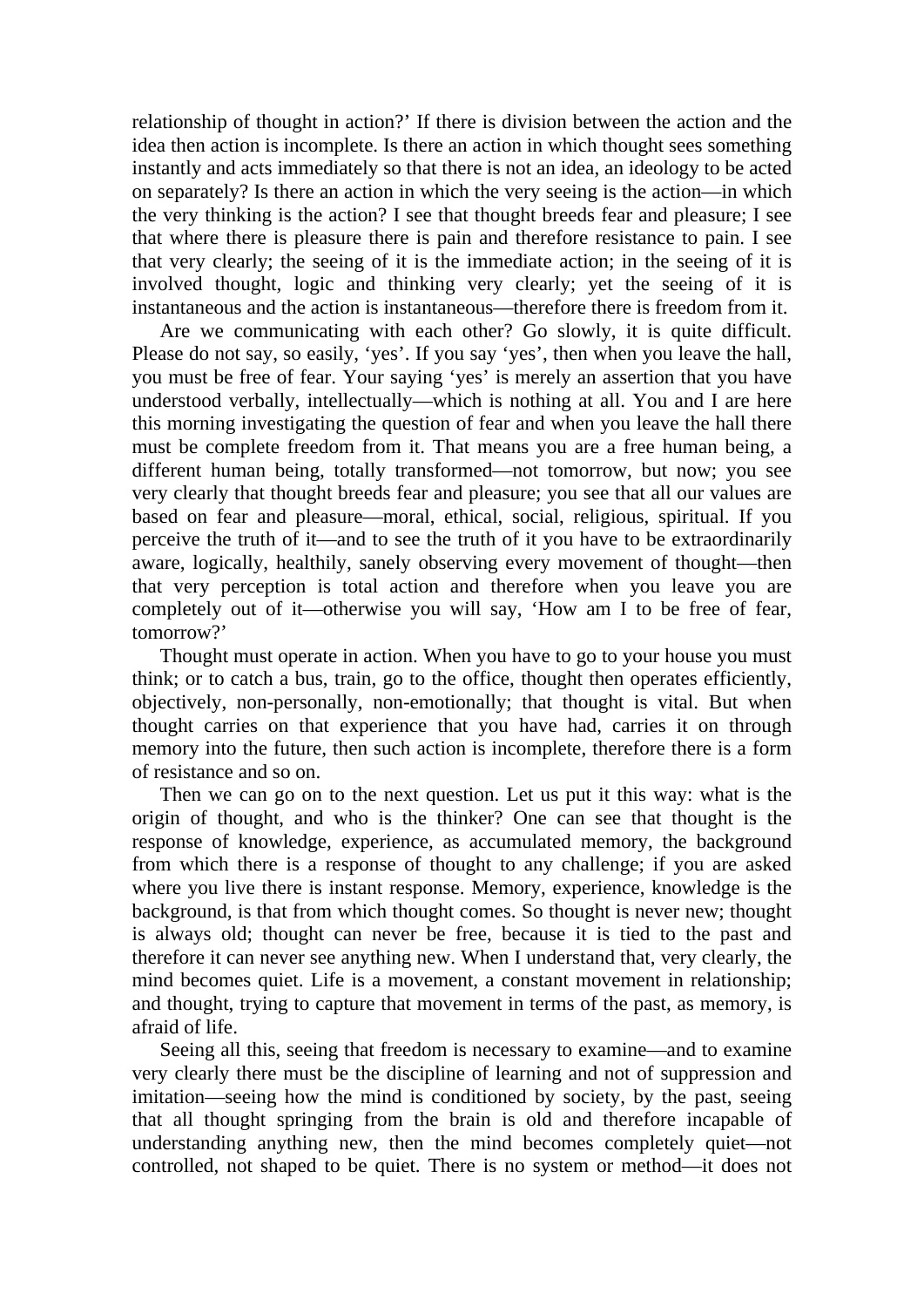matter whether it is Zen from Japan, or a system from India—to make the mind quiet; that is the most stupid thing for the mind to do: to discipline itself to be quiet. Now seeing all that—actually seeing it, not as something theoretical—then there is an action from that perception; that very perception is the action of liberation from fear. So, on the occasion of any fear arising, there is immediate perception and the ending of it.

What is love? For most of us it is pleasure and hence fear; that is what we call love. When there is the understanding of fear and pleasure, then what is love? And 'who' is going to answer this question?—the speaker, the priest, the book? Is some outside agency going to tell us we are doing marvellously well, carry on? Or, is it that having examined, observed, seen non-analytically, the whole structure and nature of pleasure, fear, pain, we find that the 'observer', the 'thinker' is part of thought. *If there is no thinking there is no 'thinker', the two are inseparable; the thinker is the thought*. There is a beauty and subtlety in seeing that. And where then is the mind that started to inquire into this question of fear?—you understand? What is the state of the mind now that it has gone through all this? Is it the same as it was before it came to this state? It has seen this thing very intimately, it has seen the nature of this thing called thought, fear and pleasure, it has seen all that; what is its actual state now? Obviously nobody can answer that except yourself; if you have actually gone into it, you will see that it has become completely transformed.

#### *Questioner: (Inaudible)*

**Krishnamurti:** It is one of the easiest things to ask a question. Probably some of us have been thinking what our question will be while the speaker was going on. We are more concerned with our question than with listening. One has to ask questions of oneself, not only here but everywhere. To ask the 'right' question is far more important than to receive the answer. The solution of a problem lies in the understanding of the problem; the answer is not outside the problem, it is in the problem. One cannot look at the problem very clearly if one is concerned with the answer, with the solution. Most of us are so eager to resolve the problem without looking into it—and to look into one has to have energy, intensity, a passion; not indolence and laziness as most of us have—we would rather somebody else solved it. There is nobody who is going to solve any of our problems, either political, religious or psychological. One has to have a great deal of vitality and passion, intensity, to look at and to observe the problem and then, as you observe, the answer is there very clearly.

This does not mean that you must not ask questions; on the contrary you must ask questions; you must doubt everything everybody has said, including the speaker.

*Questioner: Is there a danger of introspection in looking into personal problems?* 

**Krishnamurti:** Why shouldn't there be danger? To cross the street there is a danger. Do you mean to say, we must not look because it is dangerous to look? I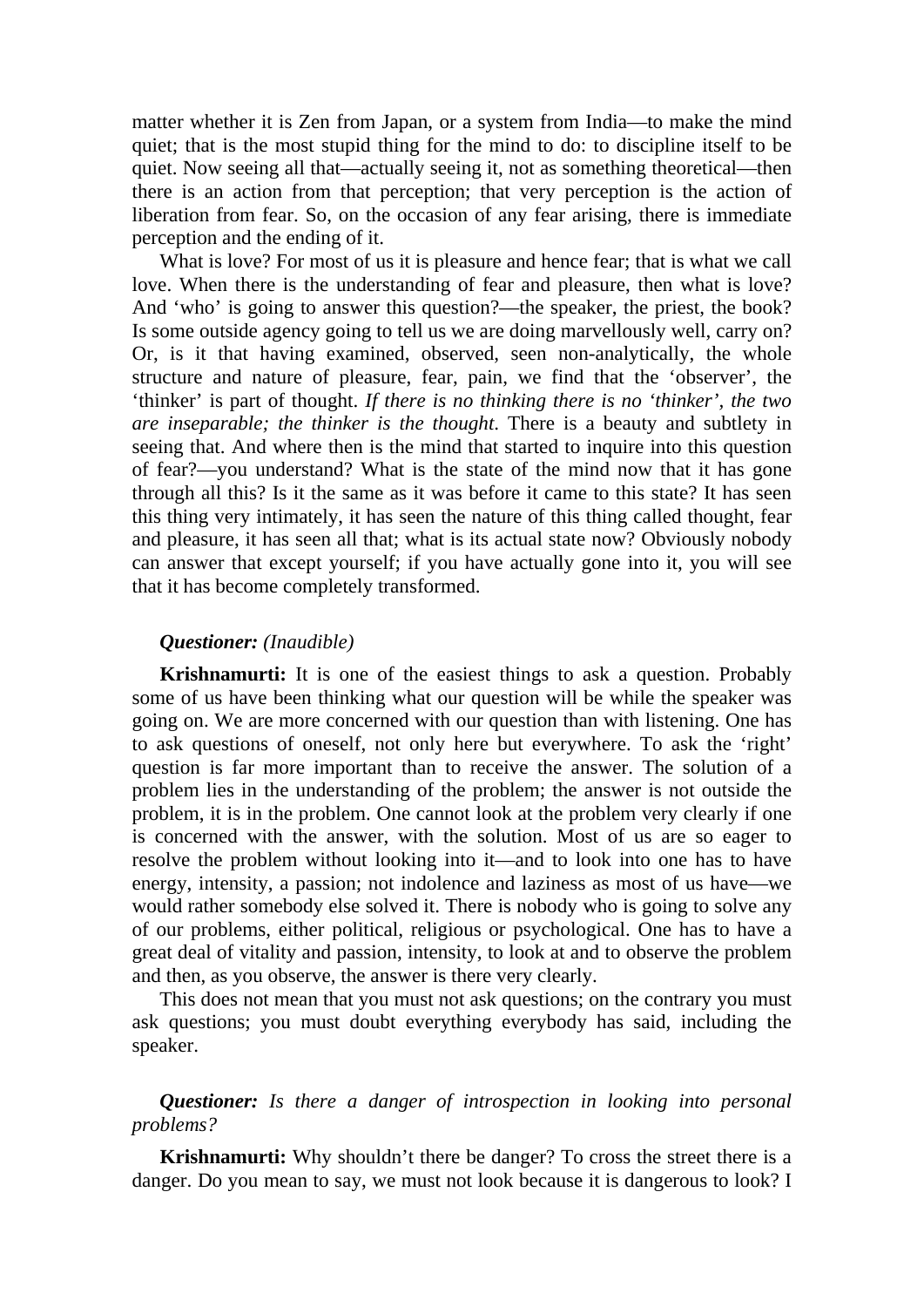remember once—if I may repeat an incident—a very rich man came to see us and he said, 'I am very, very serious and concerned with what you are talking about and I want to resolve all my so and so'—you know the nonsense that people talk about. I said, 'All right, sir, let us go into it', and we talked. He came several times, and after the second week he came to me and he said, 'I am having dreadful dreams, frightening dreams, I seem to see everything around me disappearing, all kinds of things go'; and then he said, 'Probably this is the result of my inquiry into myself and I see the danger of it'; after that he did not come any more.

We all want to be safe; we all want to be secure in our petty little world, the world of 'well-established order' which is disorder, the world of our particular relationships, which we do not want to be disturbed—the relationship between wife and husband in which they hold together tight, in which there is misery, distrust, fear, in which there is danger, jealousy, anger, domination.

There is a way of looking into ourselves without fear, without danger; it is to look without any condemnation, without any justification, just to look, not to interpret, not to judge, not to evaluate. To do that the mind must be eager to learn in its observation of what actually is. What is the danger in 'what is'? Human beings are violent; that is actually 'what is'; and the danger they have brought about in this world is the result of this violence, it is the outcome of fear. What is there dangerous about observing it and trying to completely eradicate that fear?—that we may bring about a different society, different values? There is a great beauty in observation, in seeing things as they are, psychologically, inwardly; which does not mean that one accepts things as they are; which does not mean that one rejects or wants to do something about 'what is'; the very perception of 'what is' brings about its own mutation. But one must know the art of 'looking' and the art of 'looking' is never the introspective art, or the analytical art, but just observing without any choice.

#### *Questioner: Is there not spontaneous fear?*

**Krishnamurti:** Would you call that fear? When you know fire burns, when you see a precipice, is it fear to jump away from it? When you see a wild animal, a snake, to withdraw, is that fear?—or is it intelligence? That intelligence may be the result of conditioning, because you have been conditioned to the dangers of a precipice, for if you were not you could fall and that would be the end. Your intelligence tells you to be careful; is that intelligence fear? But is it intelligence that operates when we divide ourselves into nationalities, into religious groups?—when we make this division between you and me, we and they, is that intelligence? That which is in operation in such division, which brings about danger, which divides people, which brings war, is that intelligence operating or is it fear? There it is fear, not intelligence. In other words we have fragmented ourselves; part of us acts, where necessary, intelligently, as in avoiding a precipice, or a bus going by; but we are not intelligent enough to see the dangers of nationalism, the dangers of division between people. So one part of us—a very small part of us—is intelligent, the rest of us is not. Where there is fragmentation there must be conflict, there must be misery; the very essence of conflict is the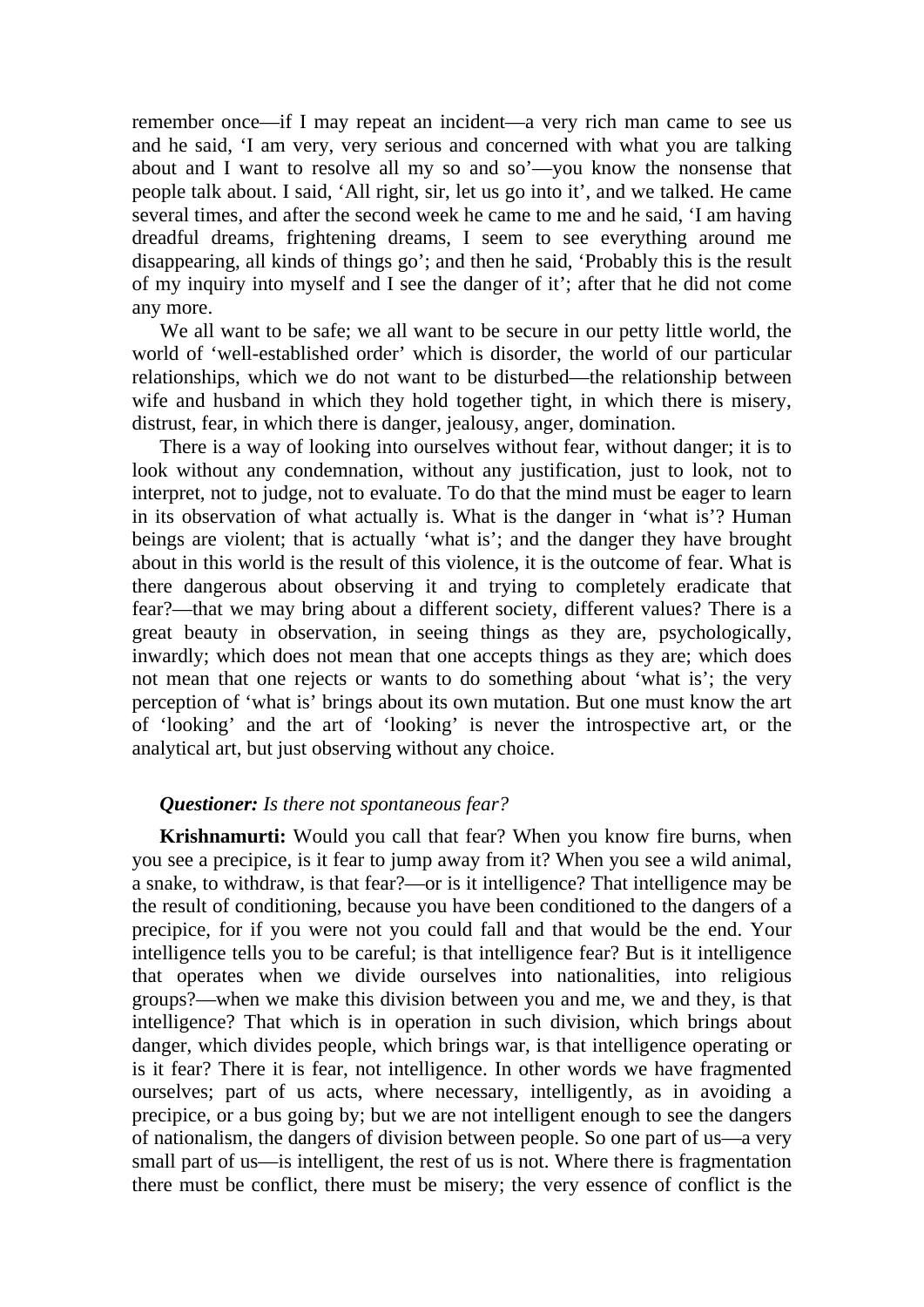division, the contradiction in us. That contradiction is not to be integrated. It is one of our peculiar idiosyncrasies that we must integrate ourselves. I do not know what it really means. Who is it that is going to integrate the two divided, opposed, natures? For is not the integrator himself part of that division? But when one sees the totality of it, when one has the perception of it, without any choice—there is no division.

#### *Questioner: Is there any difference between correct thought and correct action?*

**Krishnamurti:** When you use that word 'correct', between thought and action, then that 'correct' action is 'incorrect' action—isn't it? When you use that word 'correct' you have already an idea of what is correct. When you have an idea of what is 'correct' it is 'incorrect', because that 'correct' is based on your prejudice, on your conditioning, on your fear, on your culture, on your society, on your own particular idiosyncrasies, fears, religious sanctions and so on. You have the norm, the pattern: that very pattern is in itself incorrect, is immoral. The social morality is immoral. Do you agree to that? If you do, then you have rejected social morality, which means greed, envy, ambition, nationality, the worship of class, all the rest of it. But have you, when you say 'yes'? Social morality is immoral—do you really mean it?—or is it just a lot of words? Sir, to be really moral, virtuous, is one of the most extraordinary things in life; and that morality has nothing whatsoever to do with social, environmental behaviour. One must be free, to be really virtuous, and you are not free if you follow the social morality of greed, envy, competition, worship of success—you know all those things that are put forward by the church and by society as being moral.

*Questioner: Do we have to wait for this to happen or is there some discipline we can use?* 

**Krishnamurti:** Must we have a discipline to realize that the very seeing is action? Must we?

*Questioner: Would you talk about the quiet mind—is it the result of discipline? Or is it not?* 

**Krishnamurti:** Sir, look: a soldier on the parade ground, he is very quiet. with a straight back, holding the rifle very exactly; he is drilled, drilled day after day, day after day; any freedom is destroyed for him. He is very quiet; but is that quietness? Or when a child is absorbed in a toy, is that quietness?—remove the toy and the boy becomes what he is. So, will discipline (do understand this, sir, once and for all, it is so simple) will discipline bring about quietness? It may bring about dullness, a state of stagnancy, but does it bring about quietness in the sense, intensely active, yet quiet?

*Questioner: Sir, what do you want us people here in this world to do?*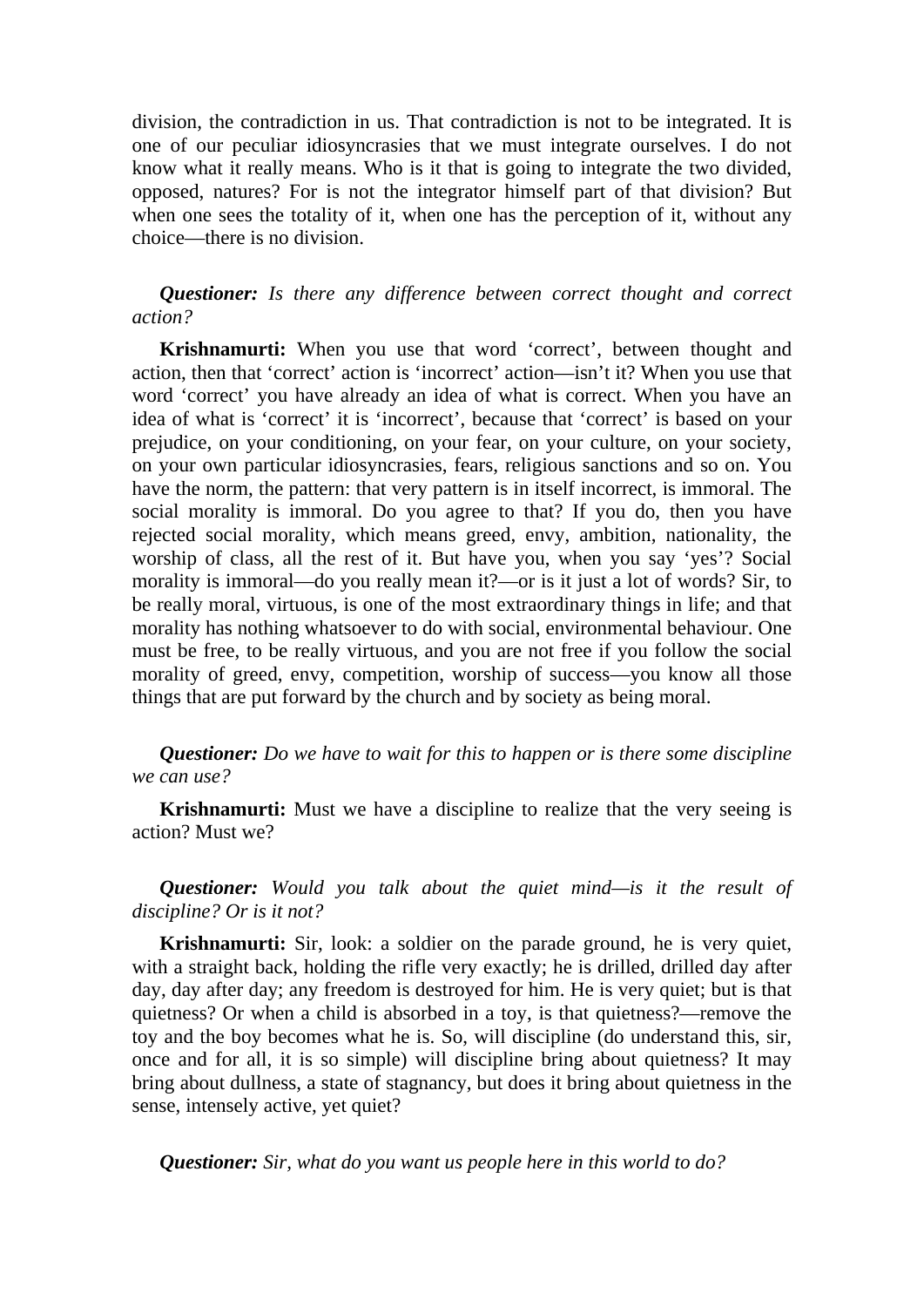**Krishnamurti:** Very simple, sir: I don't want anything. That's first. Second: live, live in this world. This world is so marvellously beautiful. It is our world, our earth to live upon, but we do not live, we are narrow, we are separate, we are anxious, we are frightened human beings, and therefore we do not live, we have no relationship, we are isolated, despairing human beings. We do not know what it means to live in that ecstatic, blissful sense. I say one can live that way only when one knows how to be free from all the stupidities of one's life. To be free from them is only possible in becoming aware of one's relationship, not only with human beings, but with ideas, with nature, with everything. In that relationship one discovers what one is, one's fear, anxiety, despair, loneliness, one's utter lack of love. One is full of theories, words, knowledge of what other people have said; one knows nothing about oneself, and therefore one does not know how to live.

*Questioner: How do you explain different levels of consciousness in terms of the human brain? The brain seems to be a physical affair, the mind does not seem to be a physical affair. In addition, the mind seems to have a conscious part*  and an unconscious part. How can we see with any clarity in all these different *ideas?* 

**Krishnamurti:** What is the difference between the mind and the brain; is that it, sir? The actual physical brain, which is the result of the past, which is the outcome of evolution, of many thousand yesterdays, with all its memories and knowledge and experience, is not that brain part of the total mind?—the mind in which there is a conscious level and the unconscious level. The physical as well as the non-physical, the psychological, isn't all that one whole?—is it not we who have divided it as the conscious and unconscious, the brain and the notbrain? Can we not look at the whole thing as a totality, non-fragmented?

Is the unconscious so very different from the conscious? Or is it not part of the totality, but we have divided it? From that arises the question: how is the conscious mind to be aware of the unconscious? Can the positive which is the operative—the thing that is working all day—can that observe the unconscious?

I do not know if we have time to go into this. Are you not tired? Please, sirs, do not reduce this to an entertainment, as one can, sitting in a nice warm room, listening to some voice. We are dealing with very serious things, and if you have worked, as one should have, then you must be tired. The brain cannot take more than a certain amount, and to go into this question of the unconscious and the conscious requires a very sharp, clear mind to observe. I doubt very much if at the end of an hour and a half you are capable of it. So may we, if you agree, take up this question later?

London, 16 March 1969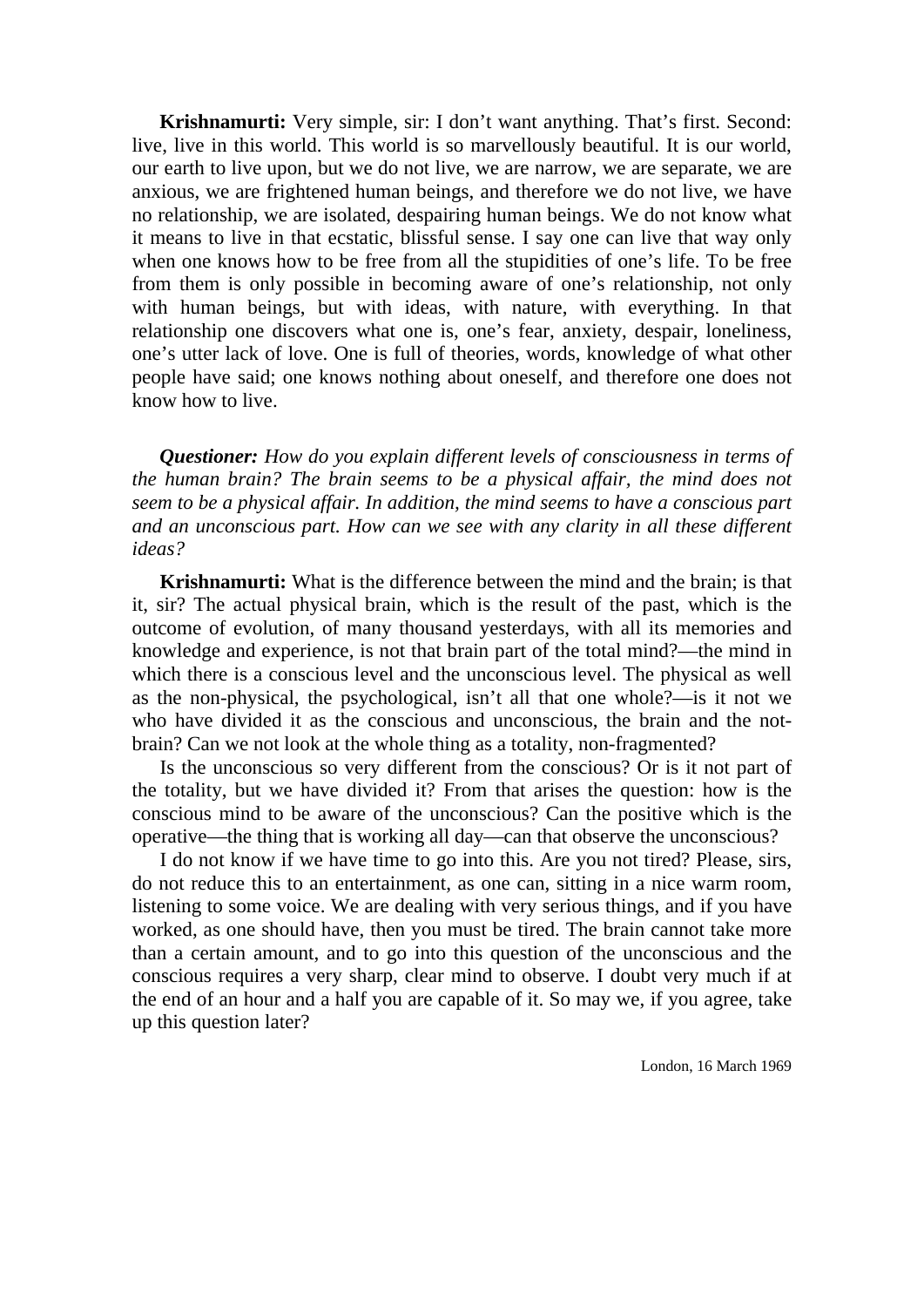#### Chapter 2

# Fragmentation

### *Division. The conscious and the unconscious. Dying to the 'known'.*

We were going to talk over this evening the question of the conscious and unconscious, the superficial mind and the deeper layers of consciousness. I wonder why we divide life into fragments, the business life, social life, family life, religious life, the life of sport and so on? Why is there this division, not only in ourselves but also socially—we and they, you and me, love and hate, dying and living? I think we ought to go into this question rather deeply to find out if there is a way of life in which there is no division at all between living and dying, between the conscious and the unconscious, the business and social life, the family life and the individual life.

These divisions between nationalities, religions, classes, all this separation in oneself in which there is so much contradiction—why do we live that way? It breeds such turmoil, conflict, war; it brings about real insecurity, outwardly as well as inwardly. There is so much division, as God and the devil, the good and the bad, 'what should be' and 'what is'.

I think it would be worthwhile to spend this evening in trying to find out if there is a way of living—not theoretically or intellectually but actually—a way of life, in which there is no division whatsoever; a way of life in which action is not fragmented, so that it is one constant flow, where every action is related to all other actions.

To find a way of living in which there is no fragmentation one has to go very deeply into the question of love and death; in understanding that we may be able to come upon a way of life that is a continuous movement, not broken up, a way of life that is highly intelligent. A fragmented mind lacks intelligence; the man who leads half a dozen lives—which is accepted as being highly moral obviously shows lack of intelligence.

It seems to me that the idea of integration—of putting together the various fragments to make a whole—is obviously not intelligent, for it implies that there is an integrator, one who is integrating, putting together, all the fragments; but the very entity that tries to do this is also part of that fragment.

What is needed is such intelligence and passion as to bring about a radical revolution in one's life, so that there is no contradictory action but whole, continuous movement. To bring about this change in one's life there must be passion. If one is to do anything worthwhile, one must have this intense passion—which is not pleasure. To understand that action in which there is no fragmentation or contradiction, there must be this passion. Intellectual concepts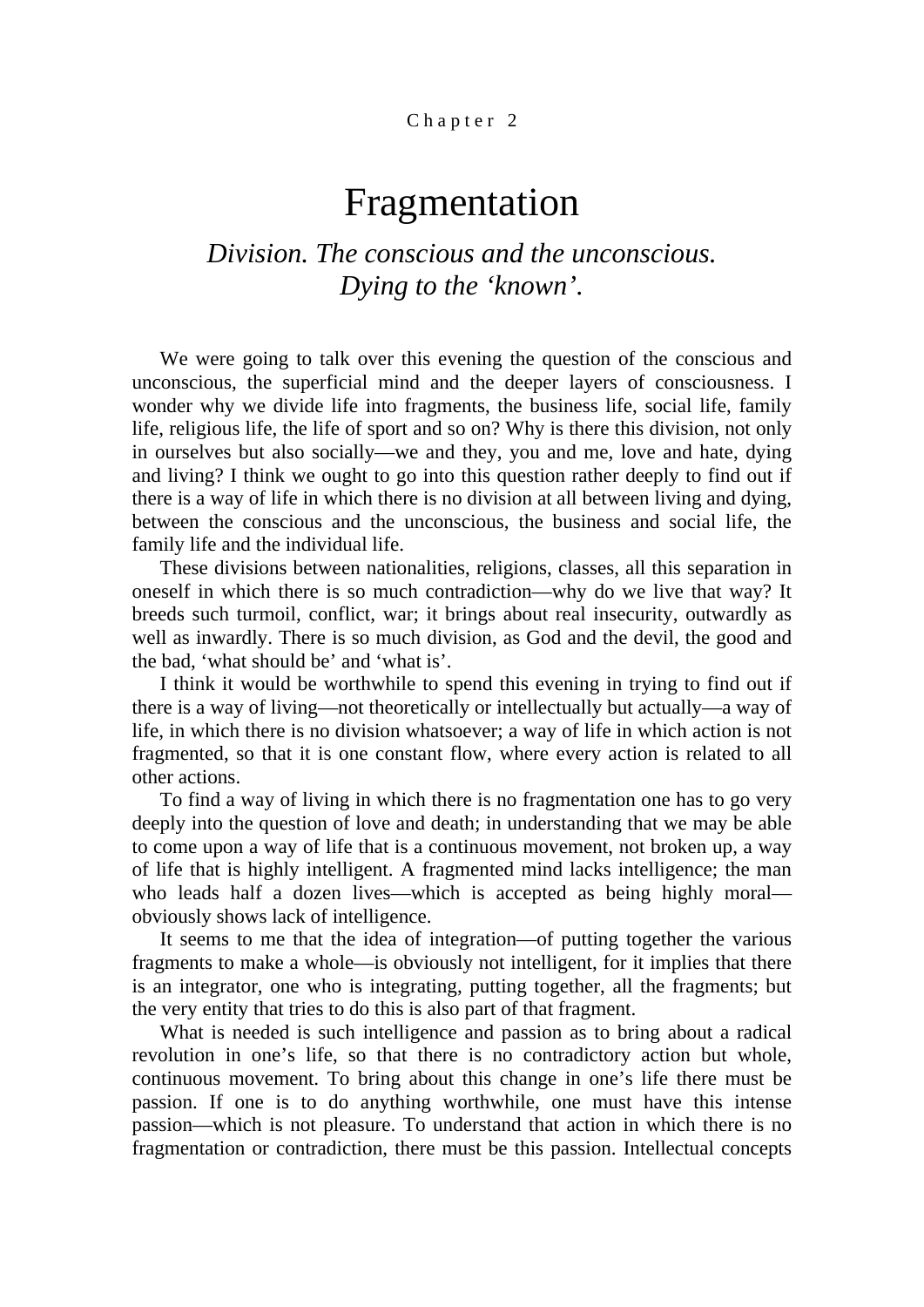and formulas will not change one's way of life, but only the very understanding of 'what is'; and for that there must be an intensity, a passion.

To find out if there is a way of living—daily living, not a monastic living which has this quality of passion and intelligence one has to understand the nature of pleasure. We went into the question of pleasure the other day, of how thought sustains an experience, which has given for the moment a delight, and how by thinking about it pleasure is sustained; where there is pleasure there is bound to be pain and fear. Is love pleasure? For most of us moral values are based on pleasure; the very sacrificing of oneself, controlling oneself in order to conform, is the urge of pleasure—greater, nobler, or whatever it is. Is love a thing of pleasure? Again that word 'love' is so loaded, everyone uses it, from the politician to the husband and wife. And it seems to me that it is only love, in the deepest sense of the word, that can bring about a way of life in which there is no fragmentation at all. Fear is always part of pleasure; obviously where there is any kind of fear in relationship there must be fragmentation, there must be division.

It is really quite a deep issue, this inquiry as to why the human mind has always divided itself in opposition to others, resulting in violence and what it has hoped to achieve through violence. We human beings are committed to a way of life that leads to war and yet at the same time we want peace, we want freedom; but it is peace only as an idea, as an ideology; and at the same time everything that we do conditions us.

There is the division, psychologically, of time; time as the past (the yesterday), today and tomorrow; we must inquire into this if we are to find a way of life in which division does not exist at all. We have to consider if it is time, as the past, the present and the future—psychological time—that is the cause of this division. Is division brought about by the known, as memory, which is the past, which is the content of the brain itself? Or does division arise because the 'observer', the 'experiencer', the 'thinker' is always separate from the thing which he observes, experiences? Or is it the egotistic self-centred activity, which is the 'me' and the 'you', creating its own resistances, its own isolated activities, which causes this division? In going into this, one must be aware of all these issues: time; the 'observer' separating himself from the thing observed; the experiencer different from the experience; pleasure; and whether all this has anything whatsoever to do with love.

Is there tomorrow psychologically?—actually, not invented by thought. There is a tomorrow in chronological time; but is there actually tomorrow, psychologically, inwardly? If there is tomorrow as idea, then action is not complete, and that action brings about division, contradiction. The idea of tomorrow, the future is—is it not?—the cause of not seeing things very clearly as they are now—'I hope to see them more clearly tomorrow'. One is lazy; one does not have this passion, this vital interest, to find out. Thought invents the idea of eventually arriving, eventually understanding; so for that, time is necessary, many days are necessary. Does time bring understanding, does it enable one to see something very clearly?

Is it possible for the mind to be free of the past so that it is not bound by time? Tomorrow, psychologically, is in terms of the known; is there then the possibility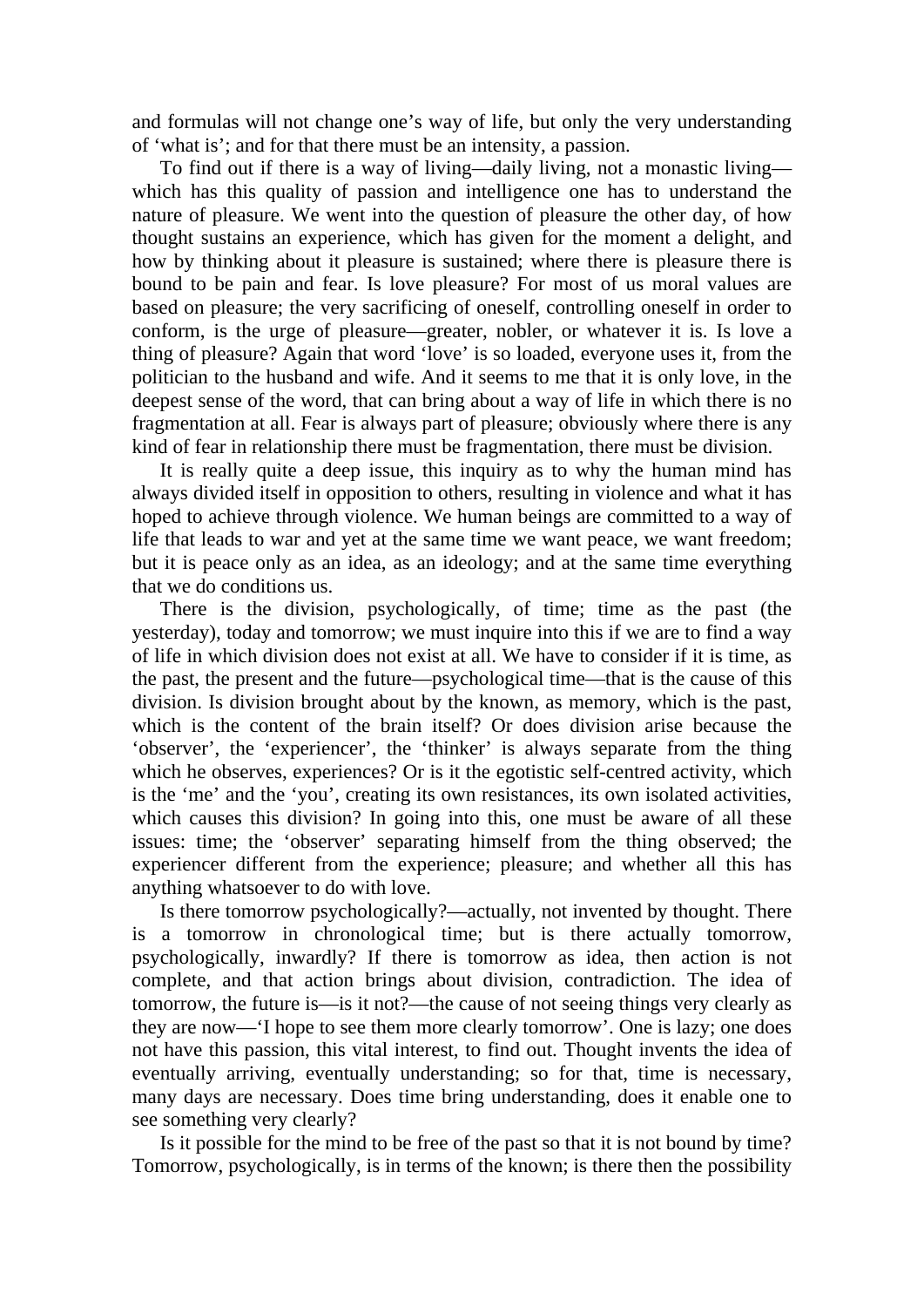of being free from the known? Is there the possibility of an action not in terms of the known?

One of the most difficult things is to communicate. There must be verbal communication, obviously, but I think there is a much deeper level of communication, which is not only a verbal communication but communion, where both of us meet at the same level, with the same intensity, with the same passion; then only does communion take place, something far more important than mere verbal communication. And as we are talking about something rather complex, which touches very deeply our daily life, there must not only be verbal communication but also communion. What we are concerned about is a radical revolution, psychologically; not in some distant future, but actually today, now. We are concerned to find out whether the human mind, which has been so conditioned, can change immediately, so that its actions are a continuous whole, not broken up, and therefore pitted with its regrets, despairs, pains, fears, anxieties, its guilt and so on. How can the mind throw it all off and be completely fresh, young and innocent? That is really the issue. I do not think this is possible—such a radical revolution—so long as there is a division between the 'observer' and the observed, between the 'experiencer' and the experienced. It is this division that brings about conflict. All division must bring about conflict, and through conflict, through struggle, through battle, obviously there can be no change, in the deep psychological sense—though there may be superficial changes. So how is the mind, the heart and the brain, the total state, to cope with this problem of division?

We said we would go into this question of the conscious and the deeper levels, the unconscious: and we are asking why is there this division, this division between the conscious mind, occupied with its own daily activities, worries, problems, superficial pleasures, earning a livelihood and so on and the deeper levels of that mind, with all its hidden motives, its drives, compulsive demands, its fears? Why is there this division? Does it exist because we are so occupied, superficially, with endless chatter, with the constant demand, superficially, for amusement, entertainment, religious as well as otherwise? Because the superficial mind cannot possibly delve, go deeply into itself while this division arises.

What is the content of the deeper layers of the mind?—not according to the psychologists, Freud and so on—and how do you find out, if you do not read what others have said? How will you find out what your unconscious is? You will watch it, will you not? Or, will you expect your dreams to interpret the contents of the unconscious? And who is to translate those dreams? The experts?—they are also conditioned by their specialization. And one asks: is it possible not to dream at all?—excepting of course for nightmares when one has eaten the wrong food, or has had too heavy a meal in the evening.

There is—we will use the word for the time being—the unconscious. What is it made of?—obviously the past; all the racial consciousness, the racial residue, the family tradition, the various religious and social conditioning—hidden, dark, undiscovered; can all that be discovered and exposed without dreams?—or without going to an analyst?—so that the mind, when it does sleep, is quiet, not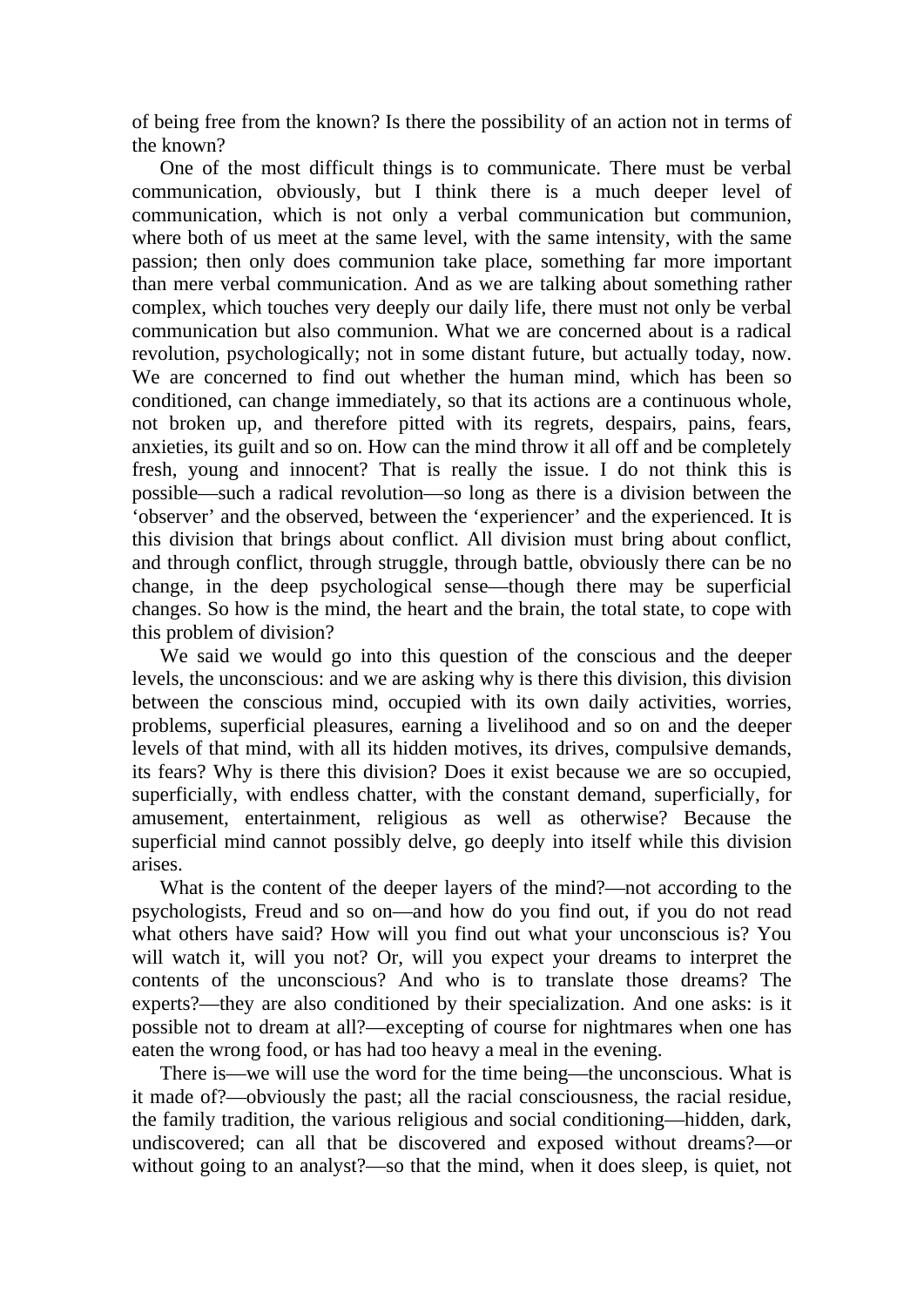incessantly active. And, because it is quiet, may there not come into it quite a different quality, a different activity altogether, dissociated from the daily anxieties, fears, worries, problems, demands? To find that out—if that is possible—that is, not to dream at all, so that the mind is really fresh when it wakes up in the morning, one has to be aware during the day, aware of the hints and intimations. Those one can discover only in relationship; when you are watching your relationship with others, without condemning, judging, evaluating; just watching how you behave, your reactions; seeing without any choice; just observing, so that during the day the hidden, the unconscious, is exposed.

Why do we give such deep significance and meaning to the unconscious? for after all, it is as trivial as the conscious. If the conscious mind is extraordinarily active, watching, listening, seeing, then the conscious mind becomes far more important than the unconscious; in that state all the contents of the unconscious are exposed; the division between the various layers comes to an end. Watching your reactions when you sit in a bus, when you are talking to your wife, your husband, when in your office, writing, being alone—if you are ever alone—then this whole process of observation, this act of seeing (in which there is no division as the 'observer' and the 'observed') ends the contradiction.

When this is somewhat clear, then we can ask: What is love? Is love pleasure? Is love jealousy? Is love possessive? Does love dominate?—the husband over the wife and the wife over the husband. Surely, not one of these things is love; yet we are burdened with all these things, and yet we say to our husband or our wife, or whoever it is, 'I love you.' Now, most of us are, in some form or other, envious. Envy arises through comparison, through measurement, through wanting to be something different from what one is. Can we see envy as it actually is, and be entirely free of it, for it never to happen again?—otherwise love cannot exist. Love is not of time; love cannot be cultivated; it is not a thing of pleasure.

What is death? What is the relationship between love and death? I think we will find the relationship between the two when we understand the meaning of 'death'; to understand that we must obviously understand what living is. What actually is our living?—the daily living, not the ideological, the intellectual something, which we consider should be, but which is really false. What actually is our living?—the daily living of conflict, despair, loneliness, isolation. Our life is a battlefield, sleeping and waking; we try to escape from this in various ways through music, art, museums, religious or philosophical entertainment, spinning a lot of theories, caught up in knowledge, anything but putting an end to this conflict, to this battle which we call living, with its constant sorrow.

Can the sorrow in daily life end? Unless the mind changes radically our living has very little meaning—going to the office every day, earning a livelihood, reading a few books, being able to quote cleverly, being very well-informed—a life which is empty, a real bourgeois life. And then as one becomes aware of this state of affairs, one begins to invent a meaning to life; find some significance to give to it; one searches out the clever people who will give one the significance, the purpose, of life—which is another escape from living. This kind of living must undergo a radical transformation.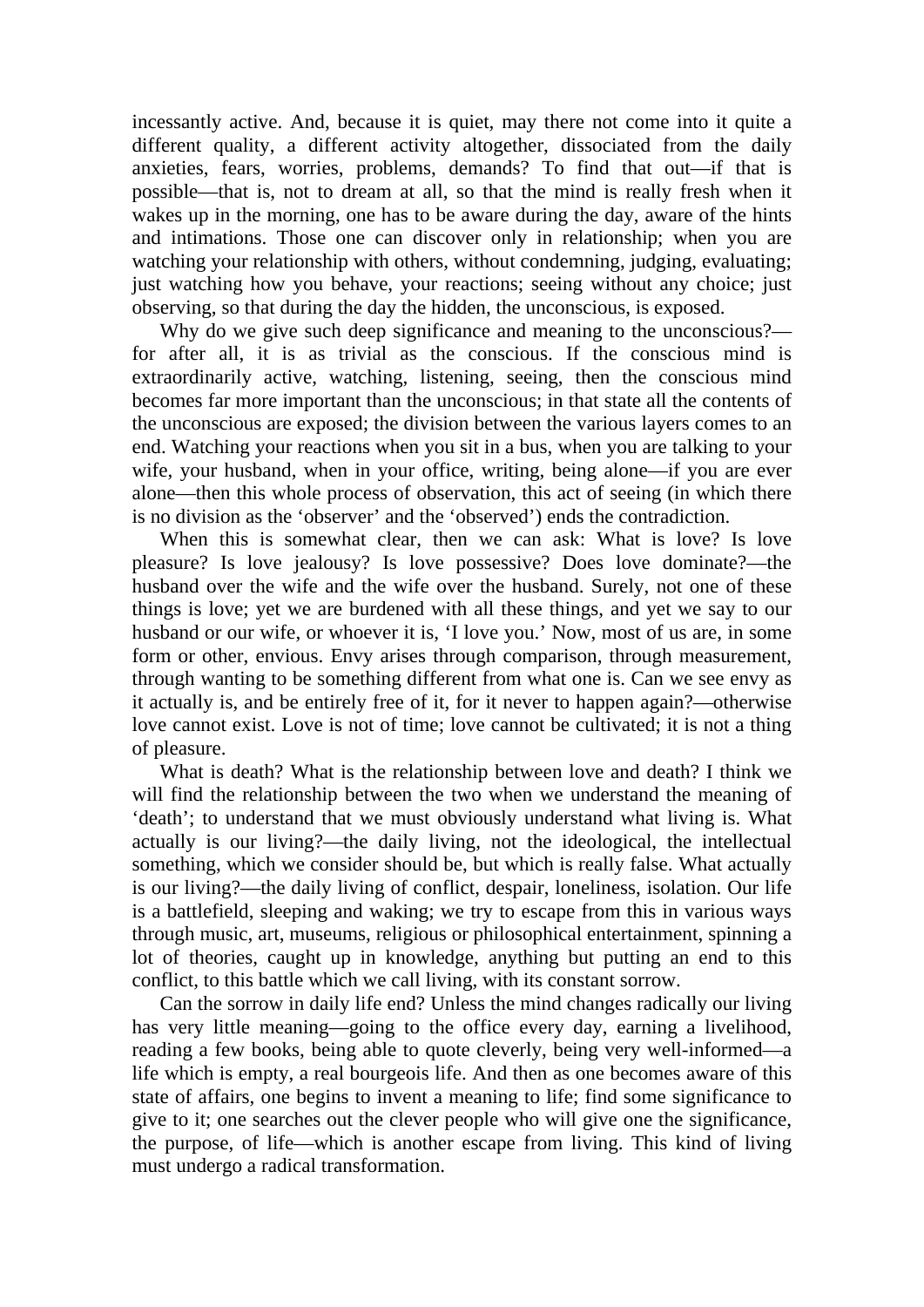Why is it we are frightened of death?—as most people are. Frightened of what? Do please observe your own fears of what we call death—being frightened of coming to the end of this battle which we call living. We are frightened of the unknown, what might happen; we are frightened of leaving the known things, the family, the books, the attachment to your house and furniture, to the people near us. We are frightened to let go of the things known; and the known is this living in sorrow, pain and despair, with occasional flashes of joy; there is no end to this constant struggle; that is what we call living—of that we are frightened to let go. Is it the 'me'—who is the result of all this accumulation—that is frightened that it will come to an end?—therefore it demands a future hope, therefore there must be reincarnation. The idea of reincarnation, in which the whole of the East believes, is that you will be born next life a little higher up on the rungs of the ladder. You have been a dishwasher this life, next life you will be a prince, or whatever it is—somebody else will go and wash the dishes for you. For those who believe in reincarnation, what you are in this life matters very much, because what you do, how you behave, what your thoughts are, what your activities are, so in the next life depending on this, you either get a reward or you are punished. But they do not care a pin about how they behave; for them it is just another form of belief, just as the belief that there is heaven, God, what you will. Actually all that matters is what you are now, today, how you actually behave, not only outwardly but inwardly. The West has its own form of consolation about death, it rationalizes it, it has its own religious conditioning.

So, what is death, actually—the ending? The organism is going to end, because it grows old, or from disease and accident. Very few of us grow old beautifully because we are tortured entities, our faces show it as we grow older and there is the sadness of old age, remembering the things of the past.

Can one die to everything that is 'known', psychologically, from day to day? Unless there is freedom from that 'known', what is 'possible' can never be captured. As it is, our 'possibility' is always within the field of the 'known'; but when there is freedom, then that 'possibility' is immense. Can one die, psychologically, to all one's past, to all the attachments, fears, to the anxiety, vanity, and pride, so completely that tomorrow you wake up a fresh human being? You will say, 'How is this to be done, what is the method?' There is no method, because 'a method' implies tomorrow; it implies that you will practise and achieve something eventually, tomorrow, after many tomorrows. But can you see immediately the truth of it—see it actually, not theoretically—that the mind cannot be fresh, innocent, young, vital, passionate, unless there is an ending, psychologically, to everything of the past? But we do not want to let the past go because we are the past; all our thoughts are based on the past; all knowledge is the past; so the mind cannot let go; any effort it makes to let go is still part of the past, the past hoping to achieve a different state.

The mind must become extraordinarily quiet, silent; and it does become extraordinarily quiet without any resistance, without any system, when it sees this whole issue. Man has always sought immortality; he paints a picture, puts his name on it, that is a form of immortality; leaving a name behind, man always wants to leave something of himself behind. What has he got to give—apart from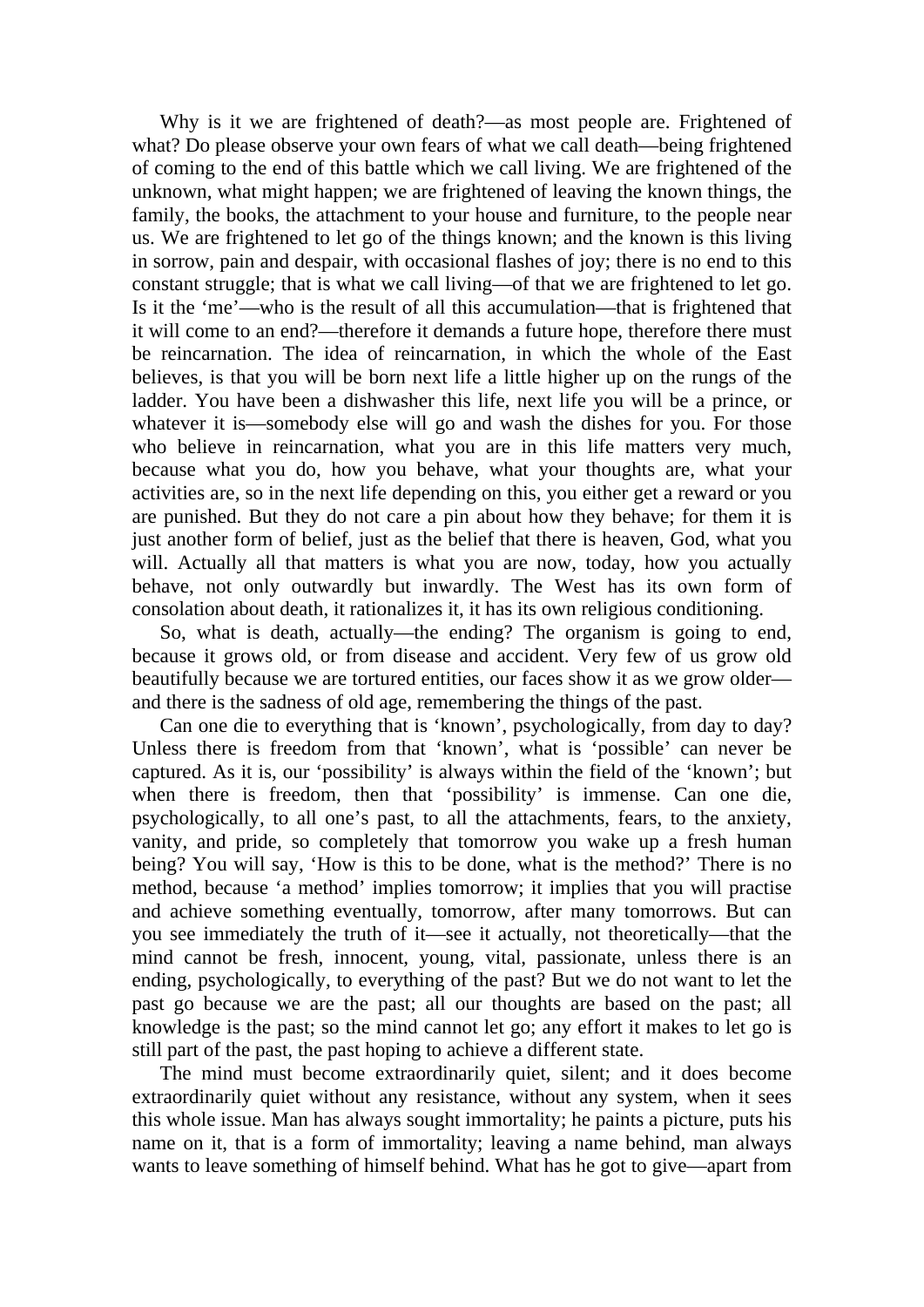technological knowledge—what has he of himself to give? What is he? You and I, what are we, psychologically? You may have a bigger bank account, be cleverer than I am, or this and that; but psychologically, what are we?—a lot of words, memories, experiences, and these we want to hand over to a son, put in a book, or paint in a picture, 'me'. The 'me' becomes extremely important, the 'me' opposed to the community, the 'me', wanting to identity itself, wanting to fulfil itself, wanting to become something great—you know, all the rest of it. When you observe that 'me', you see that it is a bundle of memories, empty words: that is what we cling to; that is the very essence of the separation between you and me, they and we.

When you understand all this—observe it, not through another but through yourself, watch it very closely, without any judgment, evaluation, suppression, just to observe—then you will see that love is only possible when there is death. Love is not memory, love is not pleasure. It is said that love is related to sex back again to the division between profane love and sacred love, with approval of one and condemnation of the other. Surely, love is none of these things. One cannot come upon it, totally, completely, unless there is a dying to the past, a dying to all the travail, conflict and sorrow; then there is love; then one can do what one will.

As we said the other day, it is fairly easy to ask a question; but ask it purposefully and keep with it until you have resolved it totally for yourself; such asking has an importance; but to ask casually has very little meaning.

#### *Questioner: If you do not have the division between the 'what is' and the 'what should be' you might become complacent, you would not worry about the terrible things that are going on.*

**Krishnamurti:** What is the reality of 'what should be'? Has it any reality at all? Man is violent but he 'should be' peaceful. What is the reality of the 'should be', and why do we have the 'should be'? If this division were to cease, would man become complacent, accept everything? Would I accept violence if I had no ideal of non-violence? Non-violence has been preached from the most ancient days: don't kill, be compassionate, and so on; and the fact is, man is violent, that is 'what is'. If man accepts it as inevitable, then he becomes complacent—as he is now. He has accepted war as a way of life and he goes on, though a thousand sanctions, religious, social, and otherwise, say, 'Do not kill'—not only man, but animals; but he does kill animals for food, and he does go to war. So if there was no ideal at all you would be left with 'what is'. Would that make one complacent? Or would you then have the energy, the interest, the vitality, to solve 'what is'? Is not the ideal of non-violence an escape from the fact of violence? When the mind is not escaping, but is confronted with the fact of violence—that it is violent, not condemning it, not judging it—then surely, such a mind has an entirely different quality and there is no longer violence. Such a mind does not accept violence; violence is not merely hurting or killing somebody; violence is equally this distortion, in conforming, imitating, following the social morality, or following one's own peculiar morality. Every form of control and suppression is a form of distortion and therefore violence. Surely, to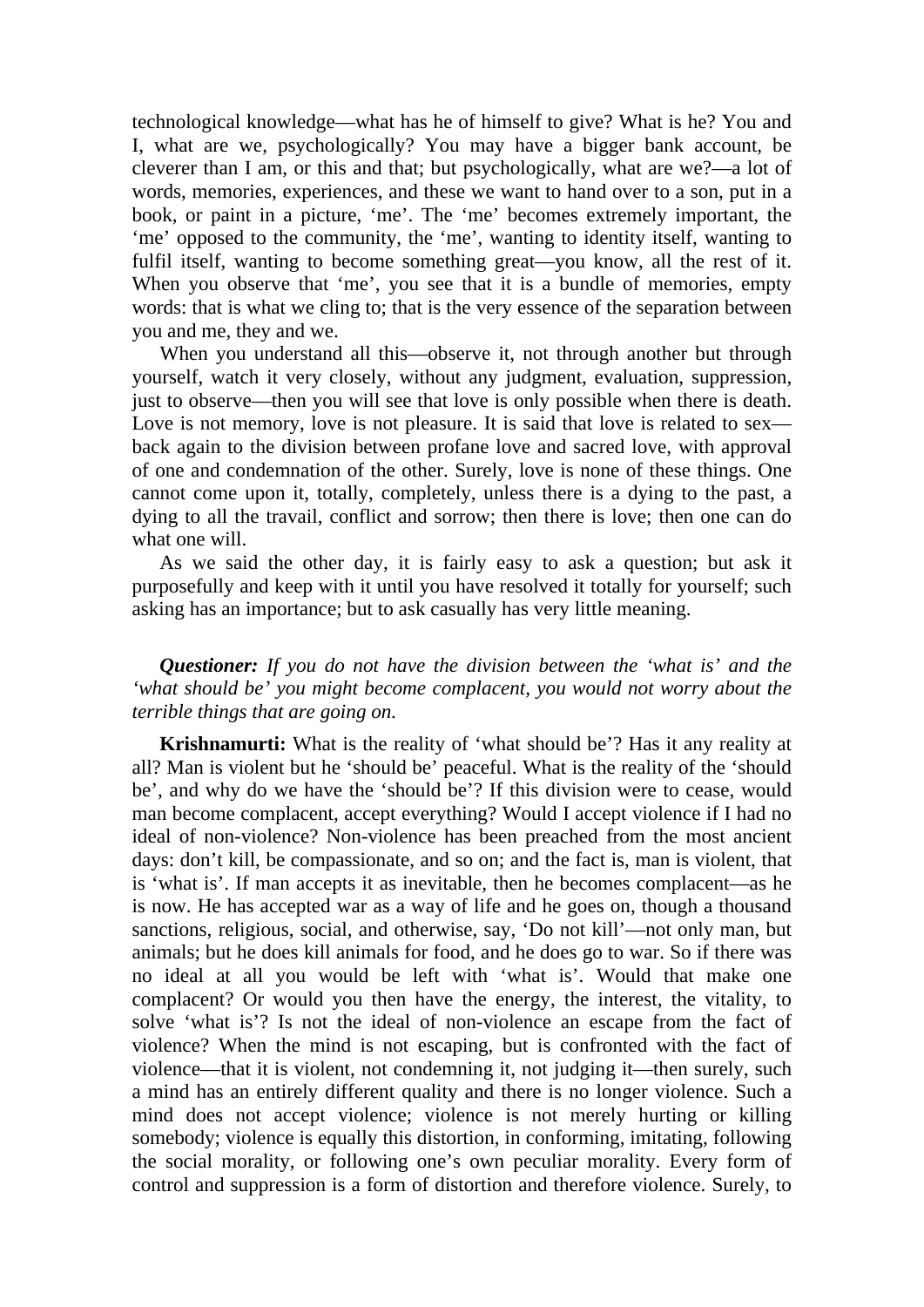understand 'what is', there must be a tension, a watchfulness to find out what actually is. What actually is, is the division man has created by nationalism, which is one of the major causes of war; we accept it, we worship the flag; and there are the divisions created by religion, we are Christians, Buddhists, this or that. Can we not be free of the 'what is' by observing the actual fact? You can only be free of it when the mind does not distort what is observed.

#### *Questioner: What is the difference between conceptual seeing and actual seeing?*

**Krishnamurti:** Do you see a tree conceptually or actually? When you see a flower, do you see it directly, or do you see it through the screen of your particular knowledge, botanical or non-botanical, or through the pleasure it gives? How do you see it? If it is conceptual seeing, that is to say, it is seen through thought, is it seen? Do you see your wife or your husband?—or do you see the image you have about him or her? That image is the concept through which you see conceptually; but when there is no image at all then you actually see, then you are actually related.

So, what is the mechanism that builds the image, that prevents us from actually seeing the tree, the wife, or the husband, or the friend, or whatever it is? Obviously—although I hope I am wrong—you have an image about me, about the speaker—no? If you have an image about the speaker, you are really not listening to the speaker at all. And when you look at your wife, or your husband, and so on, and you look through an image, you are not actually seeing the person, you are seeing the person through the image, and therefore there is no relationship at all; you may say 'I love you', but it has no meaning at all.

Can the mind stop forming images?—in the sense of which we are speaking. It is only possible when the mind is completely attentive at the moment, at the instant of the challenge or the impression. To take a very simple example: you are flattered, you like that, and the very 'like' builds the image. But if you listen to that flattery with complete attention, neither liking nor disliking, listen to it completely, wholly, then an image is not formed; you do not call him your friend, and alternatively, the person who insults you, you do not call him your enemy. 'Image forming' arises from inattention; when there is attention there is no building up of any concept. Do it; one finds out, very simply. When you give complete attention to looking at a tree, or a flower or a cloud, then there is no projection of your botanical knowledge, or your like or dislike, you just look which does not mean that you identify yourself with the tree, you cannot become the tree anyhow. If you look at your wife, husband or friend without any image, then relationship is something entirely different; then thought does not come into it at all and there is a possibility of love.

#### *Questioner: Are love and freedom concomitant?*

**Krishnamurti:** Can we love without freedom? If we are not free, can we love? If we are jealous, can we love? Frightened, can we love? Or, if we are pursuing our own particular ambition in the office and we come home and say 'I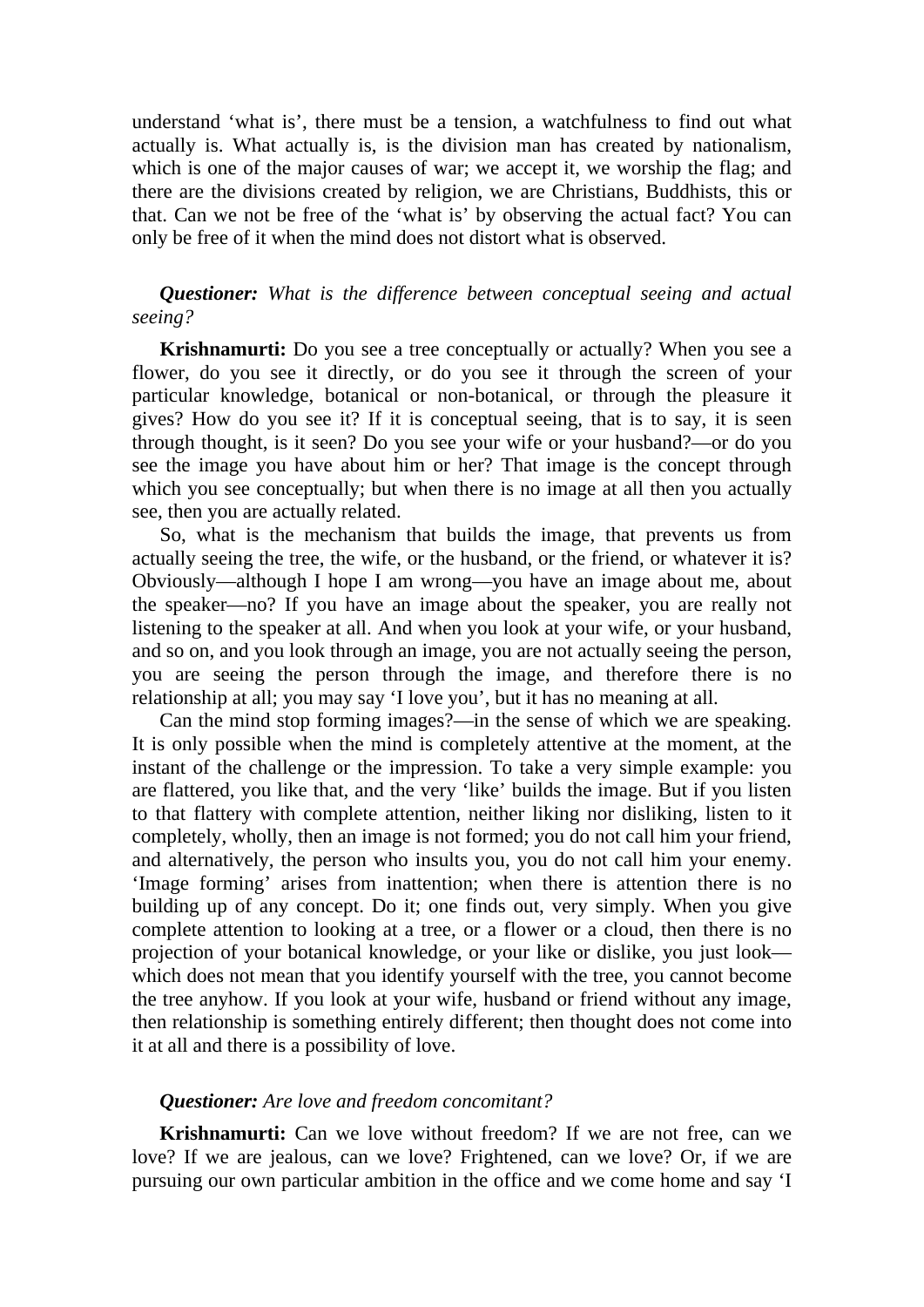love you, darling'—is that love? In the office we are brutal, cunning, and at home we try to be docile, loving—is that possible? With one hand kill, with the other hand love? Can the ambitious man ever love, or the competitive man ever know what love means? We accept all these things and social morality; but when we deny that social morality, completely, with all our being, then we are really moral—but we do not do that. We are socially, morally, respectable, therefore we do not know what love is. Without love we can never find out what truth is, nor find out if there is such a thing—or not such a thing—as God. We can only know what love is when we know how to die to everything of yesterday, to all the images of pleasure, sexual or otherwise; then, when there is love, which in itself is virtue, which in itself is morality—all ethics are in it—then only does that reality, that something which is not measurable, come into being.

#### *Questioner: The individual, being in turmoil, creates society; to change society are you advocating that the individual detach himself, so as not to depend on society?*

**Krishnamurti:** Is not the individual the society? You and I have created this society, with our greed, with our ambition, with our nationalism, with our competitiveness, brutality, violence; that is what we have done outwardly, because that is what we are inwardly. The war that is going on in Vietnam, for that we are responsible, you and I, actually, because we have accepted war as the way of life. Are you suggesting that we detach ourselves? On the contrary, how can you detach yourself from yourself? You are part of this whole mess and can only be free of this ugliness, this violence, everything that is actually there not by detachment, but by learning, by watching, by understanding the whole thing in yourself and thereby being free of all the violence. You cannot detach yourself from yourself; and this gives rise to the problem of 'who' is to do it. 'Who' is to detach 'me' from society, or, 'me', from myself? The entity who wants to detach himself, is he not part of the whole circus? To understand all this—that the 'observer' is not different from the thing observed—is meditation; it requires a great deal of penetration into oneself, non-analytically; by observing in relationship with things, with property, with people, with ideas, with nature, one comes upon this sense of complete freedom inwardly.

London, 20 March 1969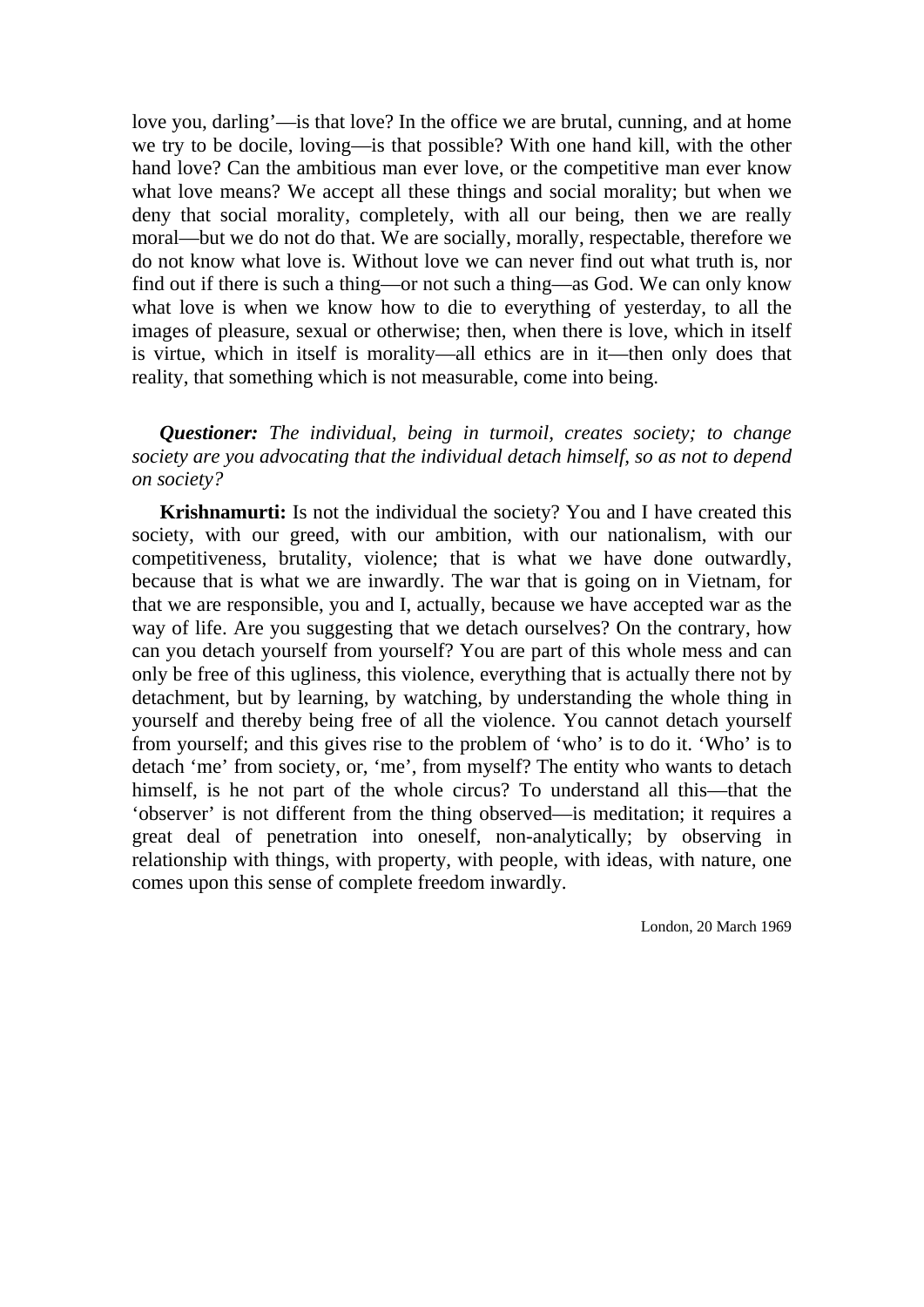Chapter 3

# Meditation

## *The meaning of 'search'. Problems involved in practice and control. The quality of silence.*

I should like to talk about something which I think is very important; in the understanding of it we shall, perhaps, be able to have for ourselves a total perception of life without any fragmentation, so that we may act totally, freely, happily.

We are always seeking some form of mystery because we are so dissatisfied with the life we lead, with the shallowness of our activities, which have very little meaning and to which we try to give significance, a meaning; but this is an intellectual act which therefore remains superficial, tricky and in the end meaningless. And yet knowing all this—knowing our pleasures are very soon over, our everyday activities are routine; knowing also that our problems, so many of them, can perhaps never be solved; not believing in anything, nor having faith in traditional values, in the teachers, in the gurus, in the sanctions of the Church or society—knowing all this, most of us are always probing or seeking, trying to find out something really worthwhile, something that is not touched by thought, something that really has an extraordinary sense of beauty and ecstasy. Most of us, I think, are trying to seek out something that is enduring, that is not easily made corrupt. We put aside the obvious and there is a deep longing—not emotional or sentimental—a deep inquiry which might open the door to something that is not measured by thought, something that cannot be put into any category of faith or belief. But is there any meaning to searching, to seeking?

We are going to discuss the question of meditation; it is a rather complex question and before we go into it, we have to be very clear about this searching, this seeking for experience, trying to find out a reality. We have to understand the meaning of seeking and the searching out of truth, the intellectual groping after something new, which is not of time, which is not brought about by one's demands, compulsions and despair. Is truth ever to be found by seeking? Is it recognizable when one has found it? If one has, can one say, 'This is the truth'— 'This is the real'? Has search any meaning at all? Most religious people are always talking about seeking truth; and we are asking if truth can ever be sought after. In the idea of seeking, of finding, is there not also the idea of recognition the idea that if I find something I must be able to recognize it? Does not recognition imply that I have already known it? Is truth 'recognizable'—in the sense of its having already been experienced, so that one is able to say, 'This is it'? So what is the value of seeking at all? Or, if there is no value in it, then is there value only in constant observation, constant listening?—which is not the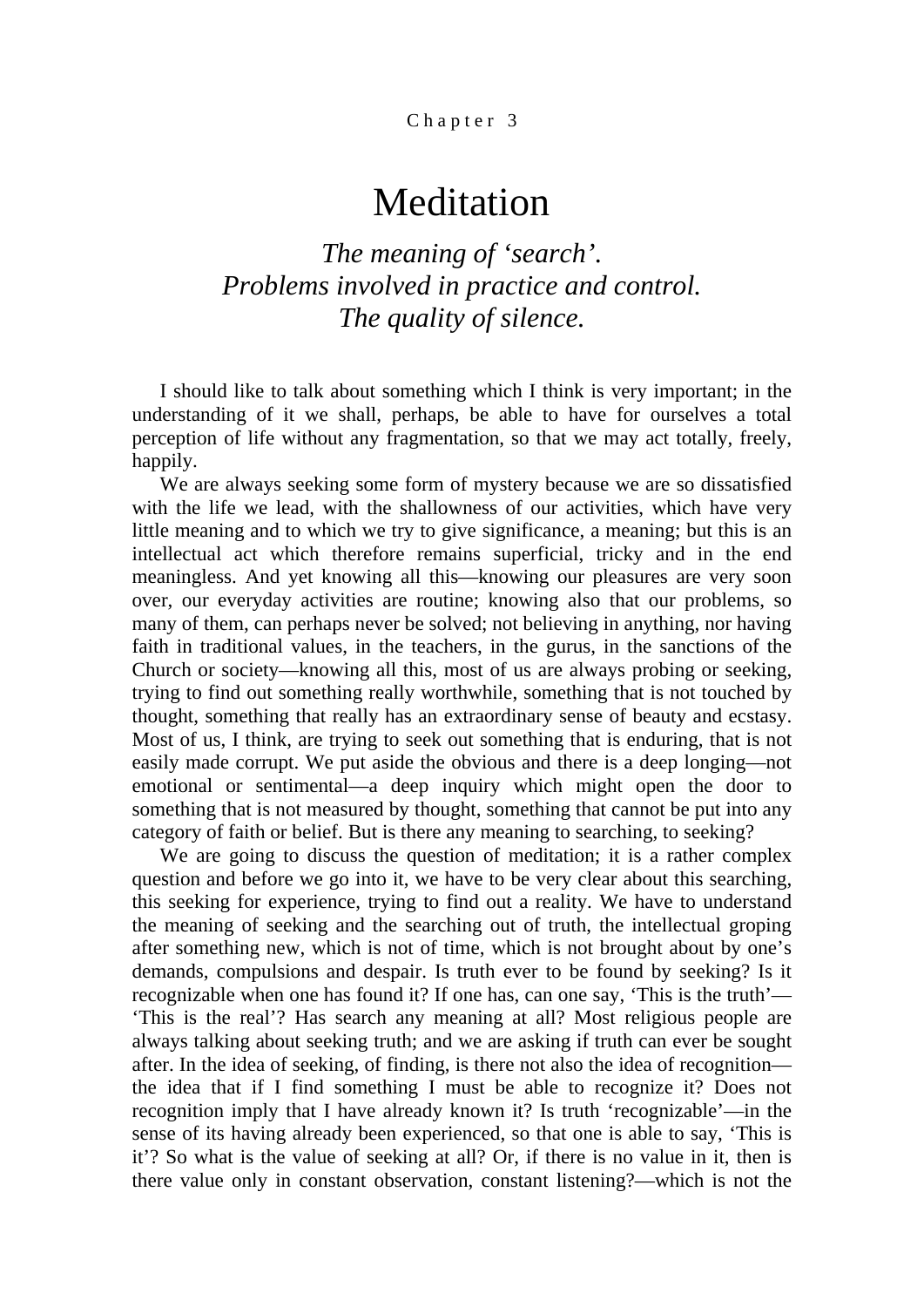same as seeking. When there is constant observation there is no movement of the past. 'To observe' implies seeing very clearly; to see very clearly there must be freedom, freedom from resentment, freedom from enmity, from any prejudice or grudge, freedom from all those memories that one has stored up as knowledge, which interfere with seeing. When there is that quality, that kind of freedom with constant observation—not only of the things outside but also inwardly—of what is actually going on, what then is the need of seeking at all?—for it is all there, the fact, the 'what is', it is observed. But the moment we want to change 'what is' into something else, the process of distortion takes place. Observing freely, without any distortion, without any evaluation, without any desire for pleasure, in just observing, we see that 'what is' undergoes an extraordinary change.

Most of us try to fill our life with knowledge, with entertainment, with spiritual aspirations and beliefs, which, as we observe, have very little value; we want to experience something transcendental, something beyond all worldly things, we want to experience something immense, that has no borders, that has no time. To 'experience' something immeasurable one must understand the implications of 'experience'. Why do we want 'experience' at all?

Please do not accept or deny what the speaker is saying, just examine it. The speaker—let us again be definite about that matter—has no value whatsoever. (It's like the telephone, you do not obey what the telephone says. The telephone has no authority, but you listen to it.) If you listen with care, there is in that, affection, not agreement or disagreement, but a quality of mind that says, 'Let's see what you're talking about, let us see if it has any value at all, let us see what is true and what is false.' Do not accept or deny, but observe and listen, not only to what is being said, but also to your reactions, to your distortions, as you are listening; see your prejudices, your opinions, your images, your experiences, see how they are going to prevent you from listening.

We are asking: what is the significance of experience? Has it any significance? Can experience wake up a mind that is asleep, that has come to certain conclusions and is held and conditioned by beliefs? Can experience wake it up, shatter all that structure? Can such a mind—so conditioned, so burdened by its own innumerable problems and despairs and sorrows—respond to any challenge?—can it? And if it does respond, must not the response be inadequate and therefore lead to more conflict? Always to seek for wider, deeper, transcendental experience, is a form of escape from the actual reality of 'what is', which is ourselves, our own conditioned mind. A mind that is extraordinarily awake, intelligent, free, why should it need, why should it have, any 'experience' at all? Light is light, it does not ask for more light. The desire for more 'experience' is escape from the actual, the 'what is'.

If one is free from this everlasting search, free from the demand and the desire to experience something extraordinary, then we can proceed to find out what meditation is. That word—like the words 'love', 'death', 'beauty', 'happiness'—is so loaded. There are so many schools which teach you how to meditate. But to understand what meditation is, one must lay the foundation of righteous behaviour. Without that foundation, meditation is really a form of selfhypnosis; without being free from anger, jealousy, envy, greed, acquisitiveness,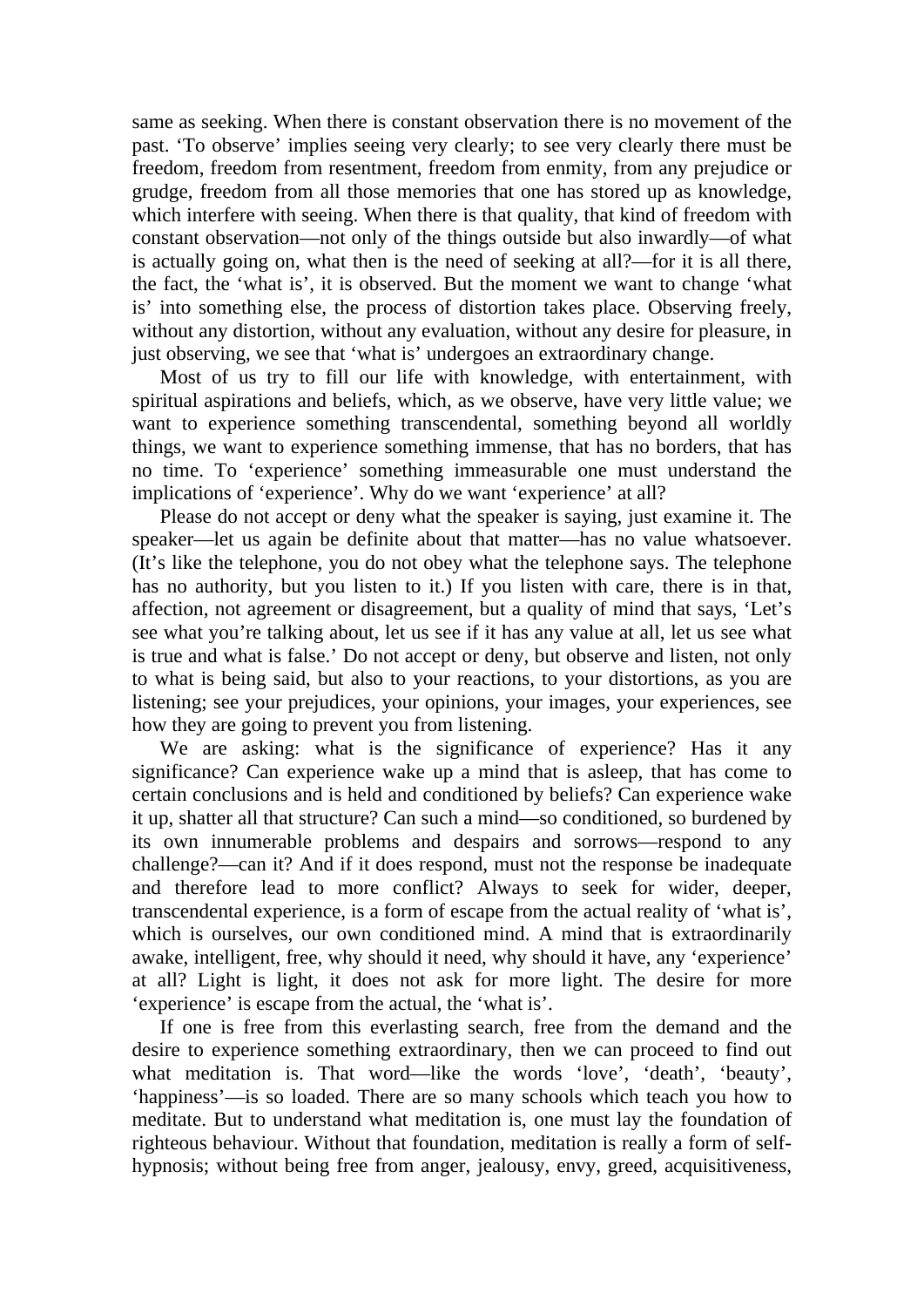hate, competition, the desire for success—all the moral, respectable forms of what is considered righteous—without laying the right foundation, without actually living a daily life free of the distortion of personal fear, anxiety, greed and so on, meditation has very little meaning. The laying of that foundation is all-important. So one asks: what is virtue? What is morality? Please do not say that this question is bourgeois, that is has no meaning in a society which is permissive, which allows anything. We are not concerned with that kind of society; we are concerned with a life completely free from fear, a life which is capable of deep, abiding love. Without that, meditation becomes a deviation; it is like taking a drug—as so many have done—to have an extraordinary experience and yet leading a shoddy little life. Those who take drugs do have some strange experiences, they see perhaps a little more colour, they become perhaps a little more sensitive, and being sensitive, in that chemical state, they do perhaps see things without space between the 'observer' and the thing observed; but when the chemical effect is over, they are back to where they were with fear, with boredom, back again in the old routine—so they have to take the drug again.

Unless one lays the foundation of virtue, meditation becomes a trick to control the mind, to make the mind quiet, to force the mind to conform to the pattern of a system that says, 'Do these things and you will have great reward.' But such a mind—do what you will with all the methods and the systems that are offered—will remain small, petty, conditioned, and therefore worthless. One has to inquire into what virtue is, what behaviour is. Is behaviour the result of environmental conditioning, of a society, of a culture, in which one has been brought up?—you behave according to that. Is that virtue? Or does virtue lie in freedom from the social morality of greed, envy and all the rest of it?—which is considered highly respectable. Can virtue be cultivated?—and if it can be cultivated then does it not become a mechanical thing and therefore have no virtue at all? Virtue is something that is living, flowing, that is constantly renewing itself, it cannot possibly be put together in time; it is like suggesting that you can cultivate humility. Can you cultivate humility? It is only the vain man that 'cultivates' humility; whatever he may cultivate he will still remain vain. But in seeing very clearly the nature of vanity and pride, in that very seeing there is freedom from that vanity and pride—and in that there is humility. When this is very clear then we can proceed to find out what meditation is. If one cannot do this very deeply, in a most real and serious way—not just for one or two days then drop it—please do not talk about meditation. Meditation, if you understand what it is, is one of the most extraordinary things; but you cannot possibly understand it unless you have come to the end of seeking, groping, wanting, greedily clutching at something which you consider truth—which is your own projection. You cannot come to it unless you are no longer demanding 'experience' at all, but are understanding the confusion in which one lives, the disorder of one's own life. In the observation of that disorder, order comes which is not a blueprint. When you have done this—which in itself is meditation—then we can ask not only what meditation is, but also what meditation is not, because in the denial of that which is false, the truth is.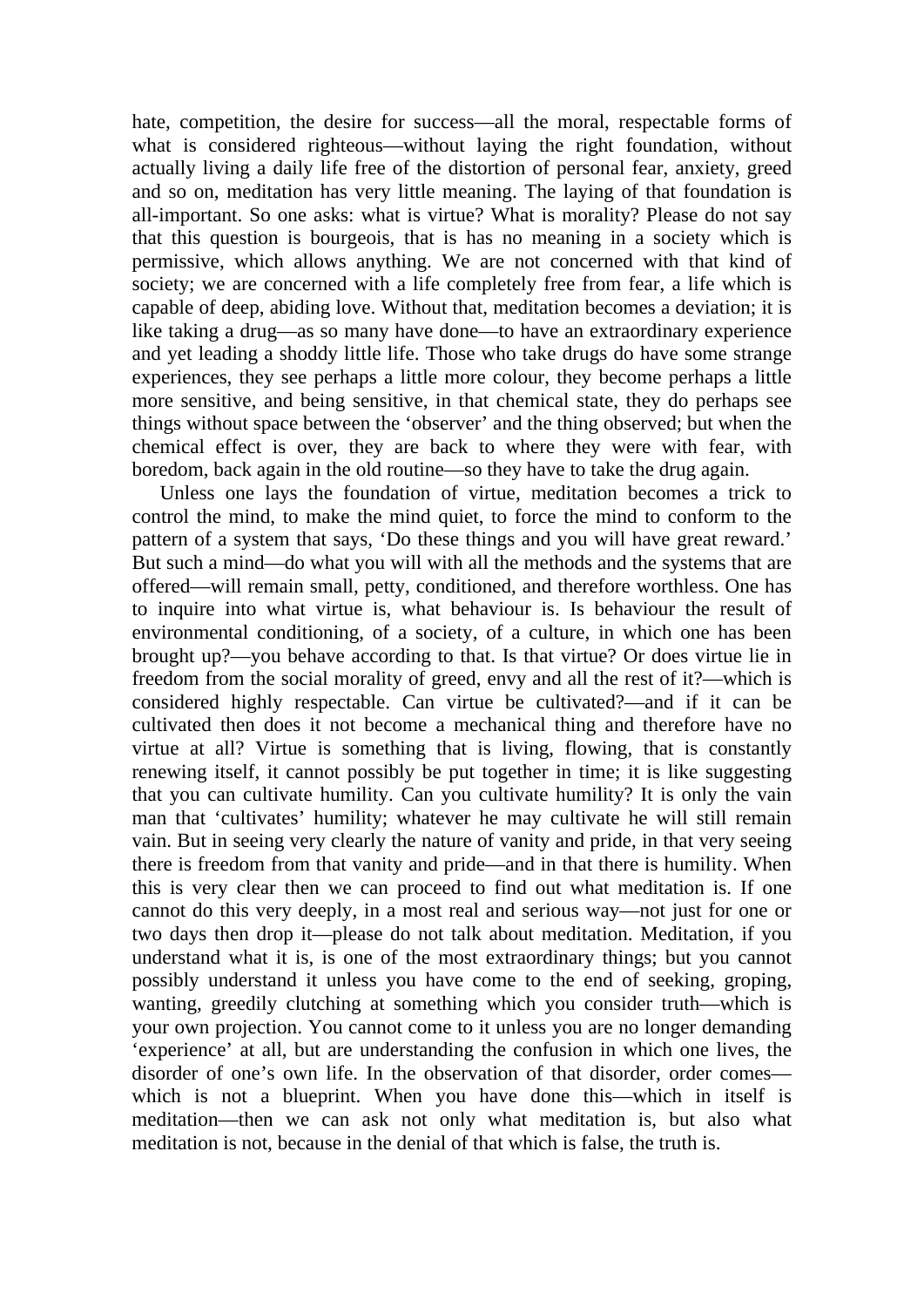Any system, any method, that teaches you how to meditate is obviously false. One can see why, intellectually, logically, for if you practise something according to a method—however noble, however ancient, however modern, however popular—you are making yourself mechanical, you are doing something over and over again in order to achieve something. In meditation the end is not different from the means. But the method promises you something; it is a means to an end. If the means is mechanical, then the end is also something brought about by the machine; the mechanical minds says, 'I'll get something.' One has to be completely free from all methods, all systems; that is already the beginning of meditation; you are already denying something which is utterly false and meaningless. And again, there are those who practise 'awareness'. Can you practise awareness?—if you are 'practising' awareness, then you are all the time being inattentive. So, be aware of inattention, not practise how to be attentive; if you are aware of your inattention, out of that awareness there is attention, you do not have to practise it. Do please understand this, it is so clear and so simple. You do not have to go to Burma, China, India, places which are romantic but not factual. I remember once travelling in a car, in India, with a group of people. I was sitting in front with the driver, there were three behind who were talking about awareness, wanting to discuss with me what awareness is. The car was going very fast. A goat was in the road and the driver did not pay much attention and ran over the poor animal. The gentlemen behind were discussing what is awareness; they never knew what had happened! You laugh; but that is what we are all doing, we are intellectually concerned with the idea of awareness, the verbal, dialectical investigation of opinion, yet not actually aware of what is taking place.

There is no practice, only the living thing. And there comes the question: how is thought to be controlled? Thought wanders all over the place; you want to think about something, it is off on something else. They say practise, control; think about a picture, a sentence, or whatever it is, concentrate; thought buzzes off in another direction, so you pull it back and this battle goes on, backward and forward. So one asks: what is the need for control of thought at all and who is the entity that is going to control thought? Please follow this closely. Unless one understands this real question, one will not be able to see what meditation means. When one says, 'I must control thought', who is the controller, the censor? Is the censor different from the thing he wants to control, shape or change into a different quality?—are they not both the same? What happens when the 'thinker' sees that he is the thought—which he is—that the 'experiencer' is the experience? Then what is one to do? Are you following the question? The thinker is the thought and thought wanders off; then the thinker, thinking he is separate, says, 'I must control it.' Is the thinker different from the thing called thought? If there is no thought, is there a thinker?

What takes place when the thinker sees he is the thought? What actually takes place when the 'thinker' is the thought, as the 'observer' is the observed? What takes place? In that there is no separation, no division and therefore no conflict; therefore thought is no longer to be controlled, shaped; then what takes place? Is there then any wandering of thought at all? Before, there was control of thought,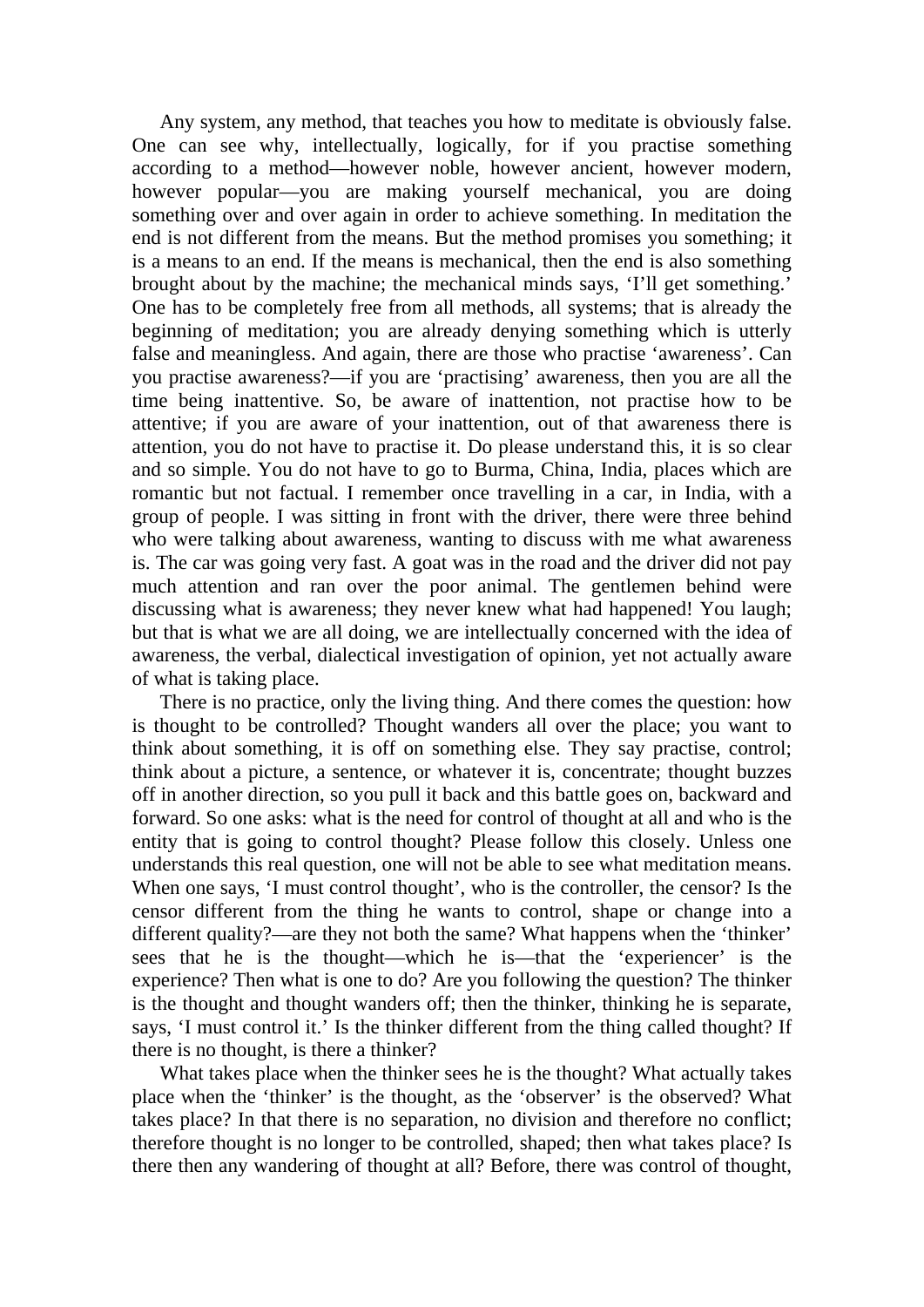there was concentration of thought, there was the conflict between the 'thinker', who wanted to control thought, and thought wandering off. That goes on all the time with all of us. Then there is the sudden realization that the 'thinker' is the thought—a realization, not a verbal statement, but an actuality. Then what takes place? Is there such a thing as thought wandering? It is only when the 'observer' is different from thought that he censors it; then he can say, 'This is right or this is wrong thought', or 'Thought is wandering away I must control it.' But when the thinker realizes that he is the thought, is there a wandering at all? Go into it, sirs, don't accept it, you will see it for yourself. It is only when there is a resistance that there is conflict; the resistance is created by the thinker who thinks he is separate from the thought; but when the thinker realizes that he is the thought, there is no resistance—which does not mean that thought goes all over the place and does what it likes, on the contrary.

The whole concept of control and concentration undergoes a tremendous change; it becomes attention, something entirely different. If one understands the nature of attention, that attention can be focused, one understands that it is quite different from concentration, which is exclusion. Then you will ask, 'Can I do anything without concentration?' 'Do I not need concentration in order to do anything?' But can you not do something with attention?—which is not concentration. 'Attention' implies to attend, that is to listen, hear, see, with all the totality of your being, with your body, with your nerves, with your eyes, with your ears, with your mind, with your heart, completely. In that total attention—in which there is no division—you can do anything; and in such attention is no resistance. So then, the next thing is, can the mind in which is included the brain—the brain being conditioned, the brain being the result of thousands of thousands of years of evolution, the brain which is the storehouse of memory can that become quiet? Because it is only when the total mind is silent, quiet, that there is perception, seeing clearly, with a mind that is not confused. How can the mind be quiet, be still? I do not know if you have seen for yourself that to look at a beautiful tree, or a cloud full of light and glory, you must look completely, silently, otherwise you are not looking directly at it, you are looking at it with some image of pleasure, or the memory of yesterday, you are not actually looking at it, you are looking at the image rather than at the fact.

So, one asks, can the totality of the mind, the brain included, be completely still? People have asked this question—really very serious people—they have not been able to solve it, they have tried tricks, they have said that the mind can be made still through the repetition of words. Have you ever tried it—repeating 'Ave Maria', or those Sanskrit words that some people bring over from India, mantras—repeating certain words to make the mind still? It does not matter what word it is, make it rhythmic—Coca Cola, any word—repeat it often and you will see that your mind becomes quiet; but it is a dull mind, it is not a sensitive mind, alert, active, vital, passionate, intense. A dull mind, though it may say, 'I have had tremendous transcendental experience', is deceiving itself.

So it is not in the repetition of words, nor in trying to force it; too many tricks have been played upon the mind for it to be quiet; yet one knows deeply within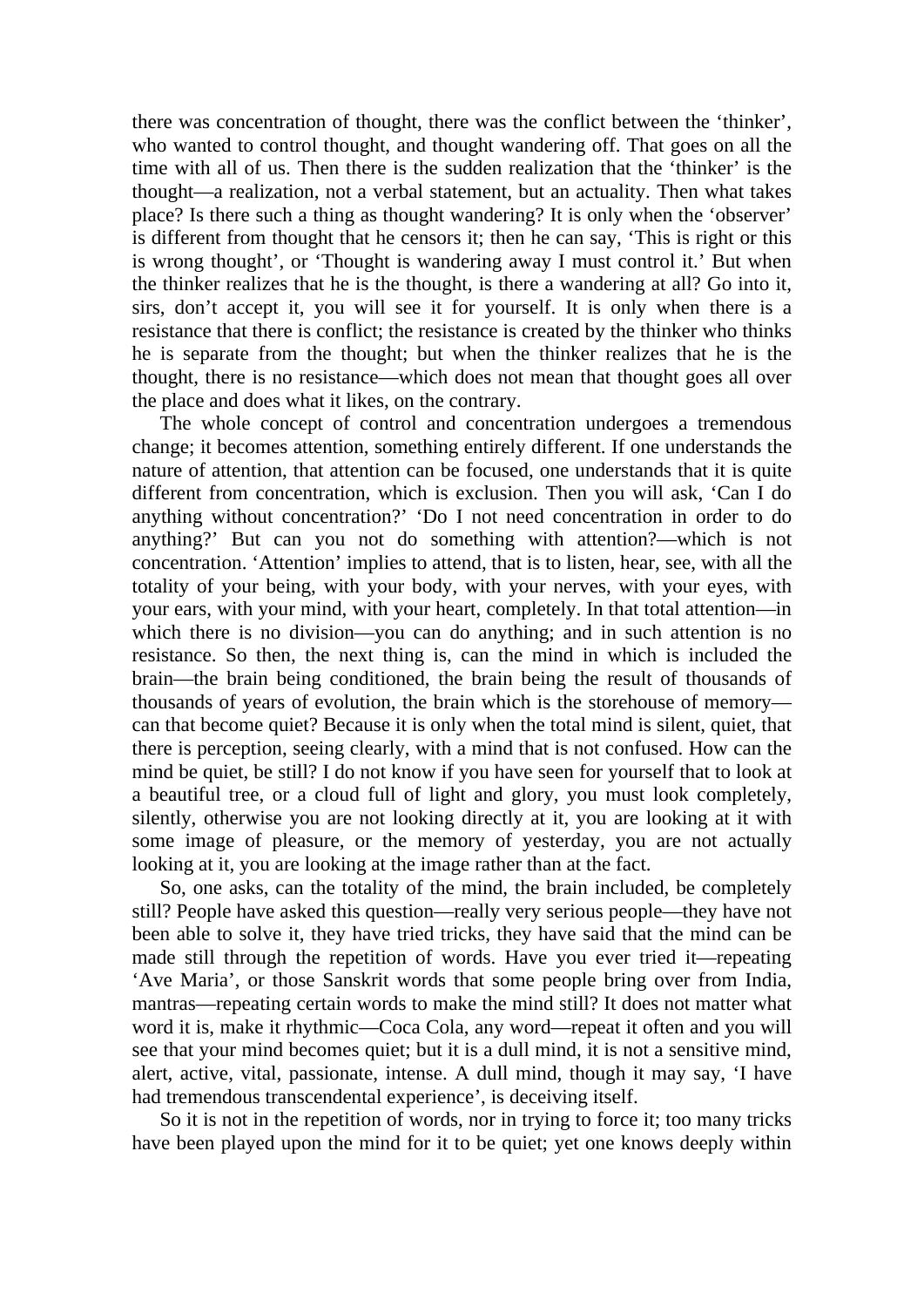oneself that when the mind is quiet then the whole thing is over, that then there is true perception.

How is the mind, the brain included, to be completely quiet? Some say breathe properly, take deep breaths, that is, get more oxygen into your blood; a shoddy little mind breathing very deeply, day after day, can be fairly quiet; but it is still what it is, a shoddy little mind. Or practise yoga?—again, so many things are involved in this. Yoga means skill in action, not merely the practice of certain exercises which are necessary to keep the body healthy, strong, sensitive—which includes eating the right food, not stuffing it with a lot of meat and so on (we won't go into all that, you are all probably meat eaters). Skill in action demands great sensitivity of the body, a lightness of the body, eating the right food, not what your tongue dictates, or what you are used to.

Then what is one to do? Who puts this question? One sees very clearly that our lives are in disorder, inwardly and outwardly; and yet order is necessary, as orderly as mathematical order and that can come about only by observing the disorder, not by trying to conform to the blueprint of what others may consider, or you yourself may consider, order. By seeing, by being aware of the disorder, out of that comes order. One also sees that the mind must be extraordinarily quiet, sensitive, alert, not caught in any habit, physical or psychological; how is that to come about? Who puts this question? Is the question put by the mind that chatters, the mind that has so much knowledge? Has it learned a new thing? which is, 'I can see very clearly only when I am quiet, therefore, I must be quiet.' Then it says, 'How am I to be quiet?' Surely such a question is wrong in itself; the moment it asks 'how' it is looking for a system, therefore destroying the very thing that is being inquired into, which is: how can the mind be completely still?—not mechanically, not forced, not compelled to be still. A mind that is not compelled to be still is extraordinarily active, sensitive, alert. But when you ask 'how' then there is the division between the observer and the thing observed.

When you realize that there is no method, no system, that no mantram, no teacher, nothing in the world that is going to help you to be quiet, when you realize the truth that it is only the quiet mind that sees, then the mind becomes extraordinarily quiet. It is like seeing danger and avoiding it; in the same way, seeing that the mind must be completely quiet, it is quiet.

Now the *quality* of silence matters. A very small mind can be very quiet, it has its little space in which to be quiet; that little space, with its little quietness, is the deadest thing—you know what it is. But a mind that has limitless space and that quietness, that stillness, has no centre as the 'me', the 'observer', is quite different. In that silence there is no 'observer' at all; that quality of silence has vast space, it is without border and intensely active; the activity of that silence is entirely different from the activity which is self-centred. If the mind has gone that far (and really it is not that far, it is always there if you know how to look), then perhaps that which man has sought throughout the centuries, God, truth, the immeasurable, the nameless, the timeless, is there—without your invitation, it is there. Such a man is blessed, there is truth for him and ecstasy.

Shall we talk this over, ask questions? You might say to me, 'What value has all this in daily life? I've got to live, go to the office; there is the family, there is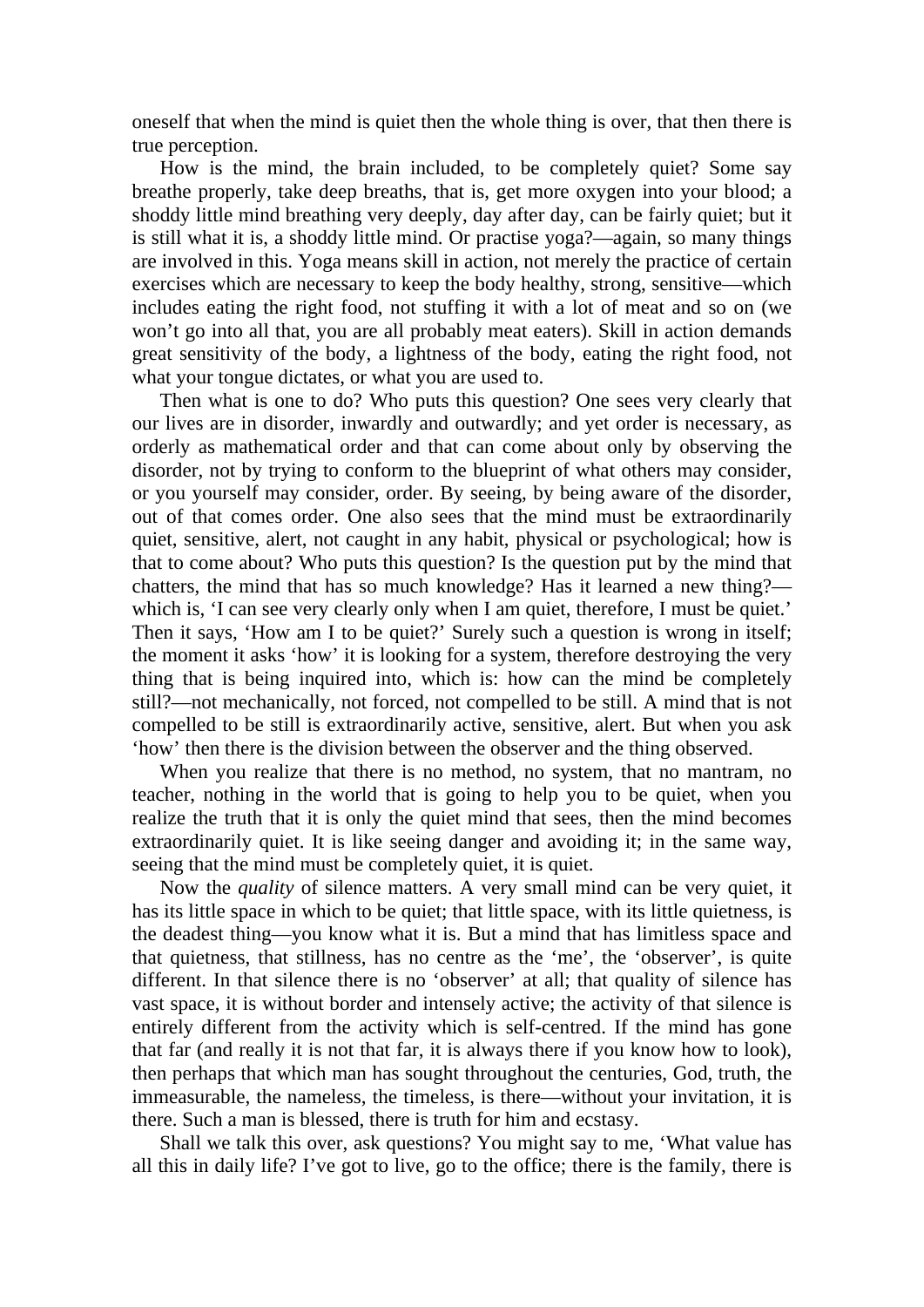the boss, competition—what has all this got to do with it?' Do you not ask that question? If you ask it, then you have not followed all that has been said this morning. Meditation is not something different from daily life; do not go off into the corner of a room and meditate for ten minutes, then come out of it and be a butcher—both metaphorically and actually. Meditation is one of the most serious things; you do it all day, in the office, with the family, when you say to somebody, 'I love you', when you are considering your children, when you educate them to become soldiers, to kill, to be nationalized, worshipping the flag, educating them to enter into this trap of the modern world; watching all that, realizing your part in it, all that is part of meditation. And when you so meditate you will find in it an extraordinary beauty; you will act rightly at every moment; and if you do not act rightly at a given moment it does not matter, you will pick it up again—you will not waste time in regret. Meditation is part of life, not something different from life.

#### *Questioner: Can you say something about laziness?*

**Krishnamurti:** Laziness—first of all, what is wrong with laziness? Do not let us confuse laziness with leisure. Most of us, unfortunately, are lazy and inclined to be indolent, so we whip ourselves to be active—therefore we become more lazy. The more I resist laziness the more I become lazy. But look at laziness, in the morning when I get up feeling terribly lazy, not wanting to do so many things. Why has the body become lazy?—probably one has overeaten, overindulged sexually, one has done everything the previous day and night to make the body heavy, dull; and the body says for God's sake leave me alone for a little while; and one wants to whip it, make it active; but one does not correct the way of one's life, so one takes a pill to be active. But if one observes, one will see that the body has its own intelligence; it requires a great deal of intelligence to observe the intelligence of the body. One forces it, one drives it; one is used to meat, one drinks, smokes, you know all the rest of it and therefore the body itself loses its own intrinsic organic intelligence. To allow the body to act intelligently, the mind has to become intelligent and not allow itself to interfere with the body. You try it and you will see that laziness undergoes a tremendous change.

There is also the question of leisure. People are having more and more leisure, especially in the well-to-do societies. What does one do with the leisure?—that is becoming the problem: more amusement, more cinemas, more television, more books, more chatter, more boating, more cricket: you know up and out, filling the leisure time with all kinds of activity. The Church says fill it with God, go to church, pray—all those tricks which they have done before, which is but another form of entertainment. Or one talks endlessly about this and that. You have leisure; will you use it to turn outwardly or inwardly? Life is not just the inward life; life is a movement, it is like the tide going out and coming in. What will you do with leisure? Become more learned, more able to quote books? Will you go out lecturing (which I do unfortunately), or go inwardly very deeply? To go inward very deeply, the outer must also be understood. The more you understand the outer—not merely the fact of the distance between here and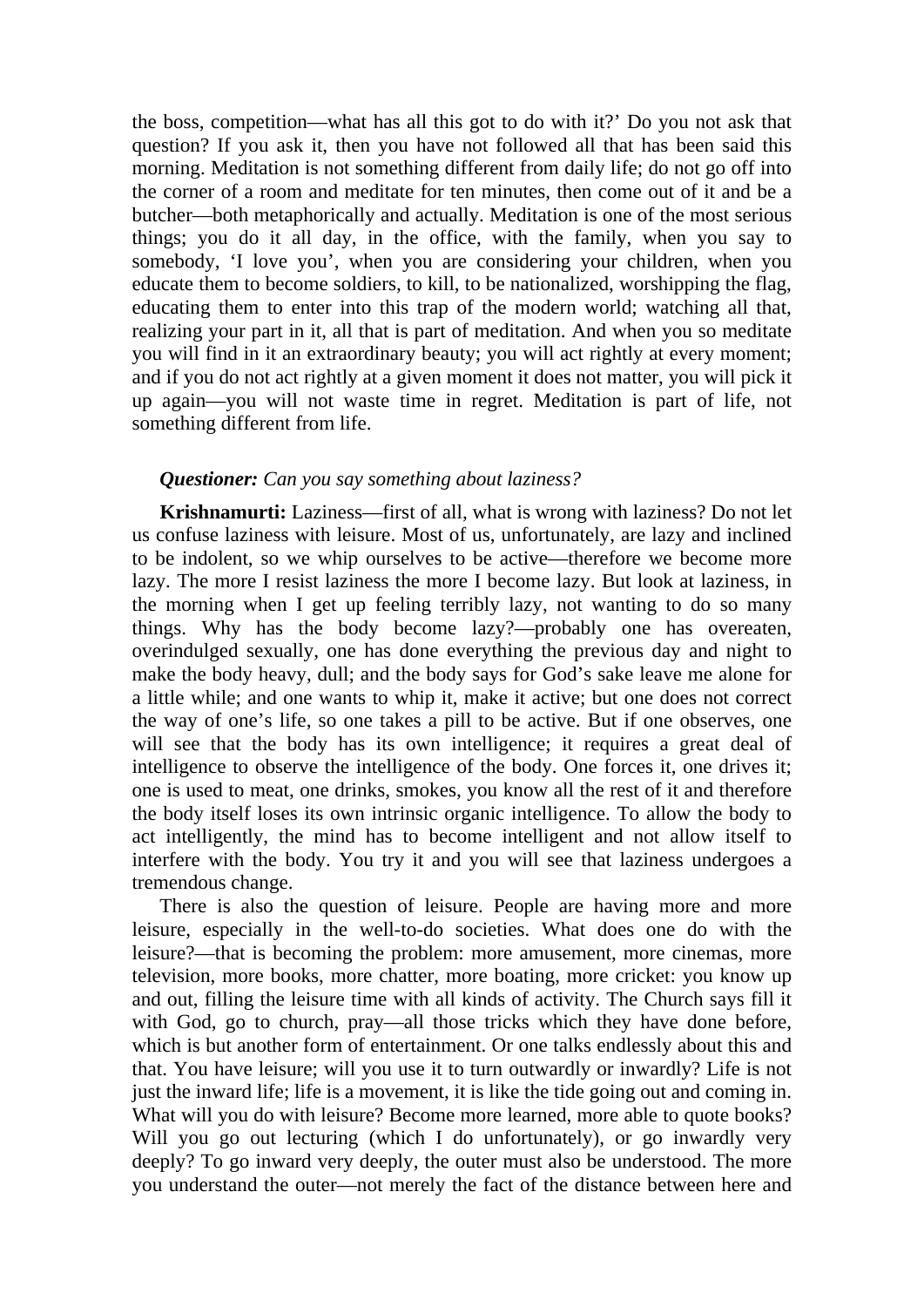the moon, technological knowledge, but the outward movements of society, of nations, the wars, the hate that there is—when you understand the outer then you can go very deeply inwardly and that inward depth has no limit. You do not say, 'I have reached the end, this is enlightenment.' Enlightenment cannot be given by another; enlightenment comes when there is the understanding of confusion; and to understand confusion one must look at it.

*Questioner: If you say that the thinker and the thought are not separate; and that if one thinks that the thinker is separate and thereby tries to control thought, that that merely brings back the struggle and the complexity of the mind; that there cannot be stillness that way, then I do not understand—if the thinker is the thought—how the separation arises in the first place. How can thought fight against itself?* 

**Krishnamurti:** How does the separation between the thinker and the thought arise when they are actually one? Is that so with you? Is it actually a fact that the thinker is the thought—or do you think it should be that way, therefore it is not an actuality for you? To realize that, you have to have great energy; that is to say, when you see a tree you have to have the energy not to have this division as 'me', and the tree. To realize that, you need tremendous energy; then there is no division and therefore no conflict between the two; there is no control. But as most of us are conditioned to this idea, that the thinker is different from thought—then the conflict arises.

#### *Questioner: Why do we find ourselves so difficult?*

**Krishnamurti:** Because we have very complex minds—have we not? We are not simple people who look at things simply; we have complex minds. And society evolves, becoming more and more complex—like our own minds. To understand something very complex one has to be very simple. To understand something complex, a very complex problem, you must look at the problem itself without bringing into the investigation all the conclusions, answers, suppositions and theories. When you look at the problem—and knowing that the answer is in the problem—your mind becomes very simple; the simplicity is in the observation, not in the problem which may be complex.

#### *Questioner: How can I see the whole thing, everything, as whole?*

**Krishnamurti:** One is used to looking at things fragmentarily, seeing the tree as something separate, the wife as separate, the office, the boss—everything in fragments. How can I see the world, of which I am a part, completely, totally, not in divisions? Now, just listen, sir, just listen: who is going to answer that question? Who is going to tell you how to look—the speaker? You have put the question and you are waiting for an answer—from whom? If the question is really very serious—I am not saying your question is wrong—if the question is really serious, then what is the problem? The problem then is: 'I can't see things totally, because I look at everything in fragments!' When does the mind look at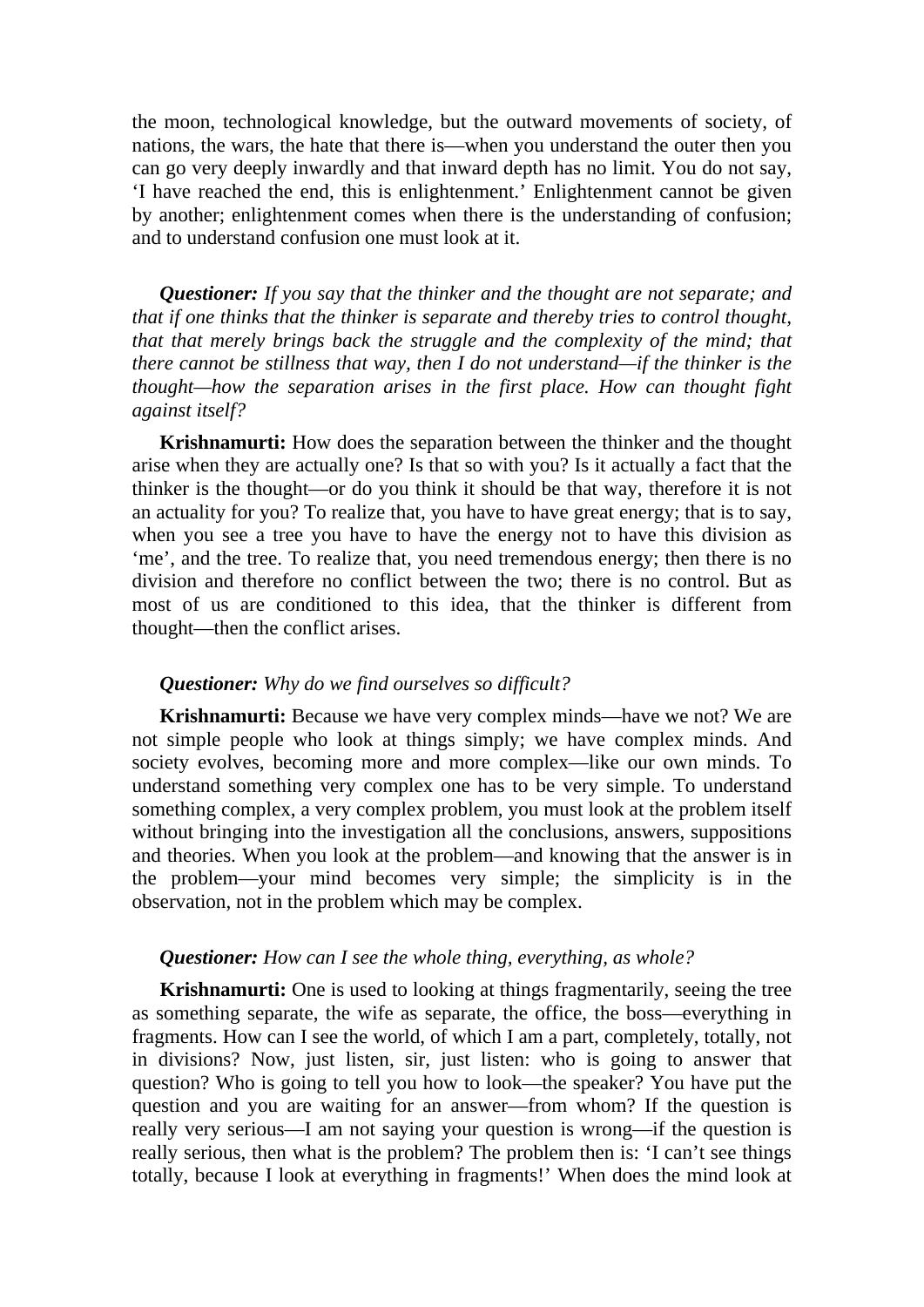things in fragments? Why? Love my wife and hate my boss!—You understand? If I love my wife I must also love everybody. No? Don't say yes, because you do not; you do not love your wife and children, you do not, although you may talk about it. If you love your wife and children, you will educate them differently, you will care, not financially, but in a different way. Only when there is love, is there no division. You understand, sir? When you hate there is division, then you are anxious, greedy, envious, brutal, violent; but when you love—not love with your mind, love is not a word, love is not pleasure—when you really love, then pleasure, sex and so on have quite a different quality; in that love there is no division. Division arises when there is fear. When you love there is no 'me' and 'you', 'we' and 'they'. But now you will say, 'How am I to love? How am I to get that perfume?' There is only one answer to that; look at yourself, observe yourself; do not beat yourself, but observe, and out of this observation, seeing things as they are, then, perhaps you will have that love. But one has to work very hard at observation, not being lazy, not being inattentive.

London, 23 March 1969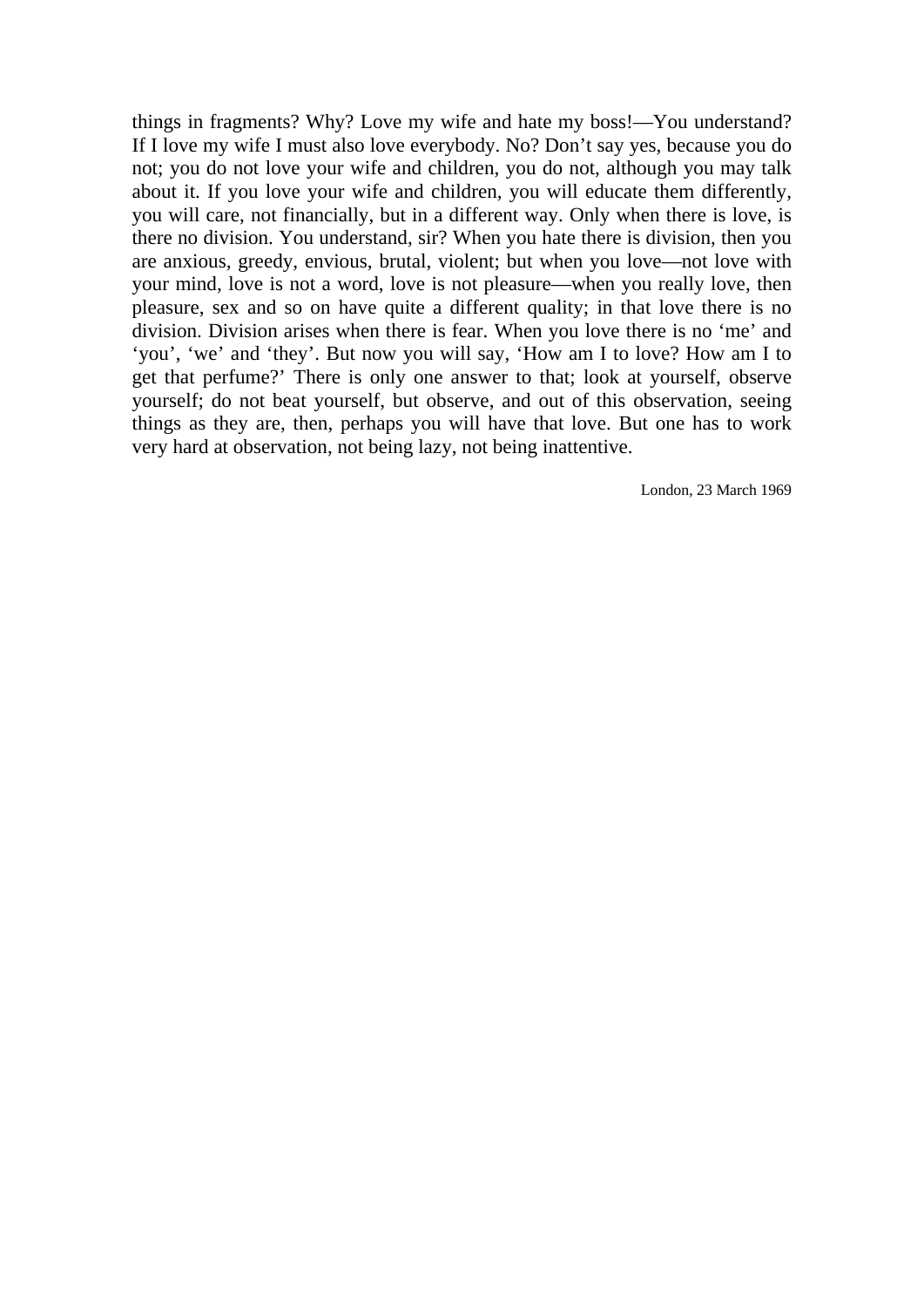# Can Man Change?

#### *Energy. Its wastage in conflict.*

We look at conditions prevailing in the world and observe what is happening there—the students' riots, the class prejudices, the conflict of black against white, the wars, the political confusion, the divisions caused by nationalities and religions. We are also aware of conflict, struggle, anxiety, loneliness, despair, lack of love, and fear. Why do we accept all this? Why do we accept the moral, social environment knowing very well that it is utterly immoral; knowing this for ourselves—not merely emotionally or sentimentally but looking at the world and at ourselves—why do we live this way? Why is it that our educational system does not turn out real human beings but mechanical entities trained to accept certain jobs and finally die? Education, science and religion have not solved our problems at all.

Looking at all this confusion, why does each one of us accept and conform, instead of shattering the whole process in ourselves? I think we should ask this question, not intellectually, nor in order to find some god, some realization, some peculiar happiness which inevitably leads to escapes of various kinds, but looking at it quietly, with steady eyes, without any judgment and evaluation. We should ask, as grown-up people, why it is that we live this way—live, struggle and die. And when we do ask such a question seriously, with full intention to understand it, philosophies, theories, speculative ideations have no place at all. What matters is not what should be or what might be or what principle we should follow, what kind of ideals we should have or to what religion or to which guru we should turn. All those responses are obviously utterly meaningless when you are confronted with this confusion, with the misery and constant conflict in which we live. We have made life into a battlefield, each family, each group, each nation against the other. Seeing all this, not as an idea, but as something which you actually observe, are confronted with, you will ask yourself what it is all about. Why do we go on in this way, neither living nor loving, but full of fear and terror till we die?

When you ask this question, what will you do? It cannot be asked by those people who are comfortably settled in familiar ideals, in a comfortable house, with a little money and who are highly respectable, bourgeois. If they do ask questions, such people translate them according to their individual demands for satisfaction. But as this is a very human, ordinary problem, which touches the life of everyone of us, rich and poor, young and old, why do we live this monotonous, meaningless life, going to the office or working in a laboratory or a factory for forty years, breeding a few children, educating them in absurd ways, and then dying? I think you should ask this question with all your being, in order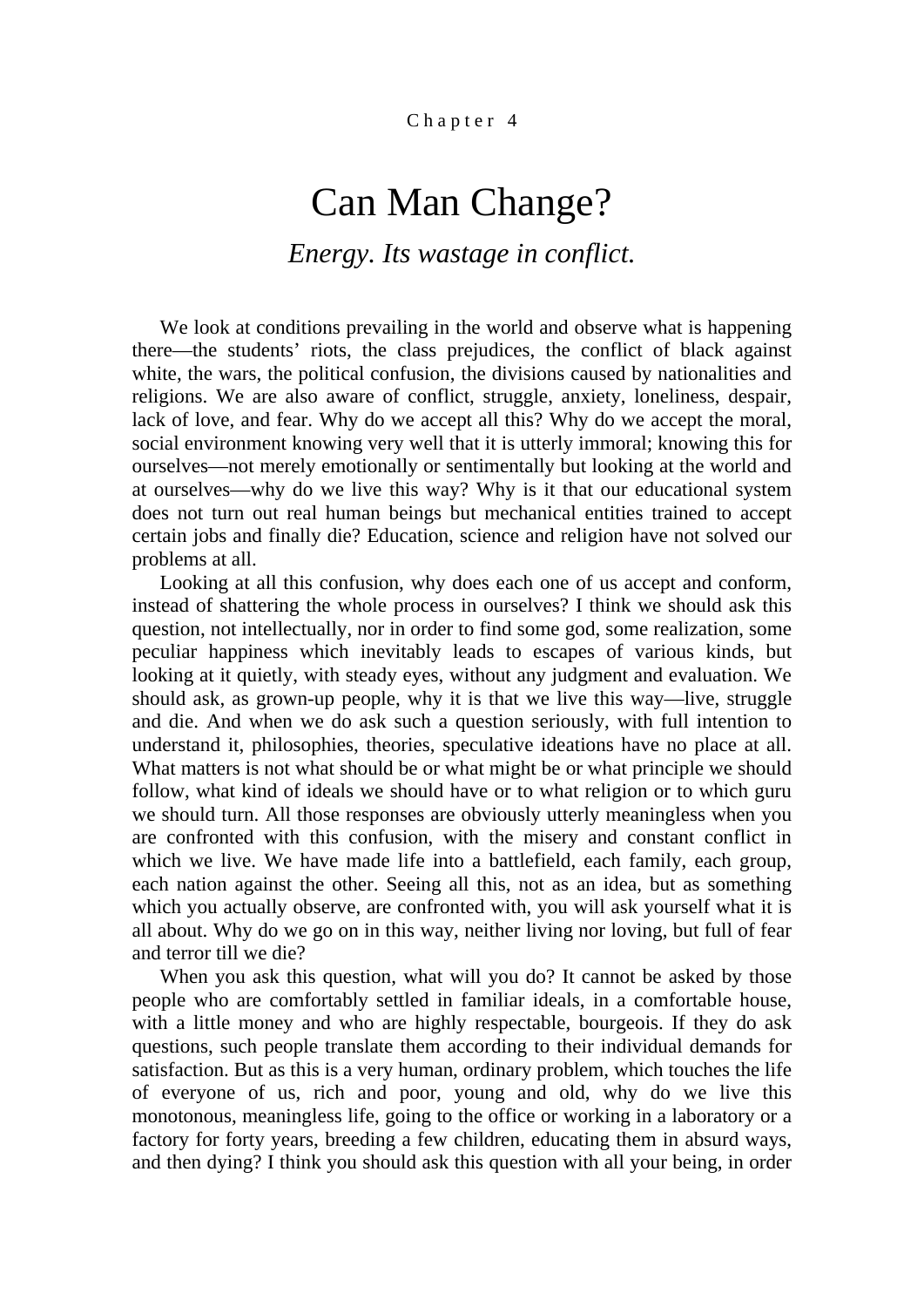to find out. Then you can ask the next question: whether human beings can ever change radically, fundamentally, so that they look at the world anew with different eyes, with a different heart, no longer filled with hatred, antagonism, racial prejudices, but with a mind that is very clear, that has tremendous energy.

Seeing all this—the wars, the absurd divisions which religions have brought about, the separation between the individual and the community, the family opposed to the rest of the world, each human being clinging to some peculiar ideal, dividing himself into 'me' and 'you', 'we' and 'they'—seeing all this, both objectively and psychologically, there remains only one question, one fundamental problem and this is whether the human mind, which is so heavily conditioned, can change. Not in some future incarnation, nor at the end of life, but change radically now, so that the mind becomes new, fresh, young, innocent, unburdened, so that we know what it means to love and to live in peace. I think this is the only problem. When this is solved, every other problem, economic or social, all those things which lead to wars will end, and there will be a different structure of society.

So our question is, whether the mind, the brain and the heart can live as though for the first time, uncontaminated, fresh, innocent, knowing what it means to live happily, ecstatically with deep love. You know, there is danger in listening to rhetorical questions; this is not a rhetorical question at all—it is our life. We are not concerned with words or with ideas. Most of us are caught up with words, never realizing deeply that the word is never the thing, the description is never the thing described. And if we could, during these talks, try to understand this deep problem, how the human mind—involving as it does, the brain, the mind and the heart—has been conditioned through centuries, by propaganda, fear and other influences, then we could ask whether that mind can undergo a radical transformation; so that men can live peacefully throughout the world, with great love, with great ecstasy and the realization of that which is immeasurable.

This is our problem, whether the mind, which is so burdened with past memories and traditions, can without effort, struggle or conflict, bring about the flame of change within itself and burn away the dross of yesterday. Having put that question—which I am sure every thoughtful, serious person asks—where shall we begin? Shall we begin with change in the bureaucratic world, in the social structure, outwardly? Or shall we start inwardly, that is psychologically? Shall we consider the outside world, with all its technological knowledge, the marvels of what man has done in the scientific field, shall we begin there and bring about a revolution? Man has tried that, too. He has said, when you change the outer things radically, as all the bloody revolutions of history have done, then man will change and he will be a happy human being.

The Communist and other revolutions have said: bring about order outside and there will be order within. They have also said that it doesn't matter if there is no order within, what matters is that we should have order in the world outside—ideational order, a Utopia, in the name of which millions have been killed.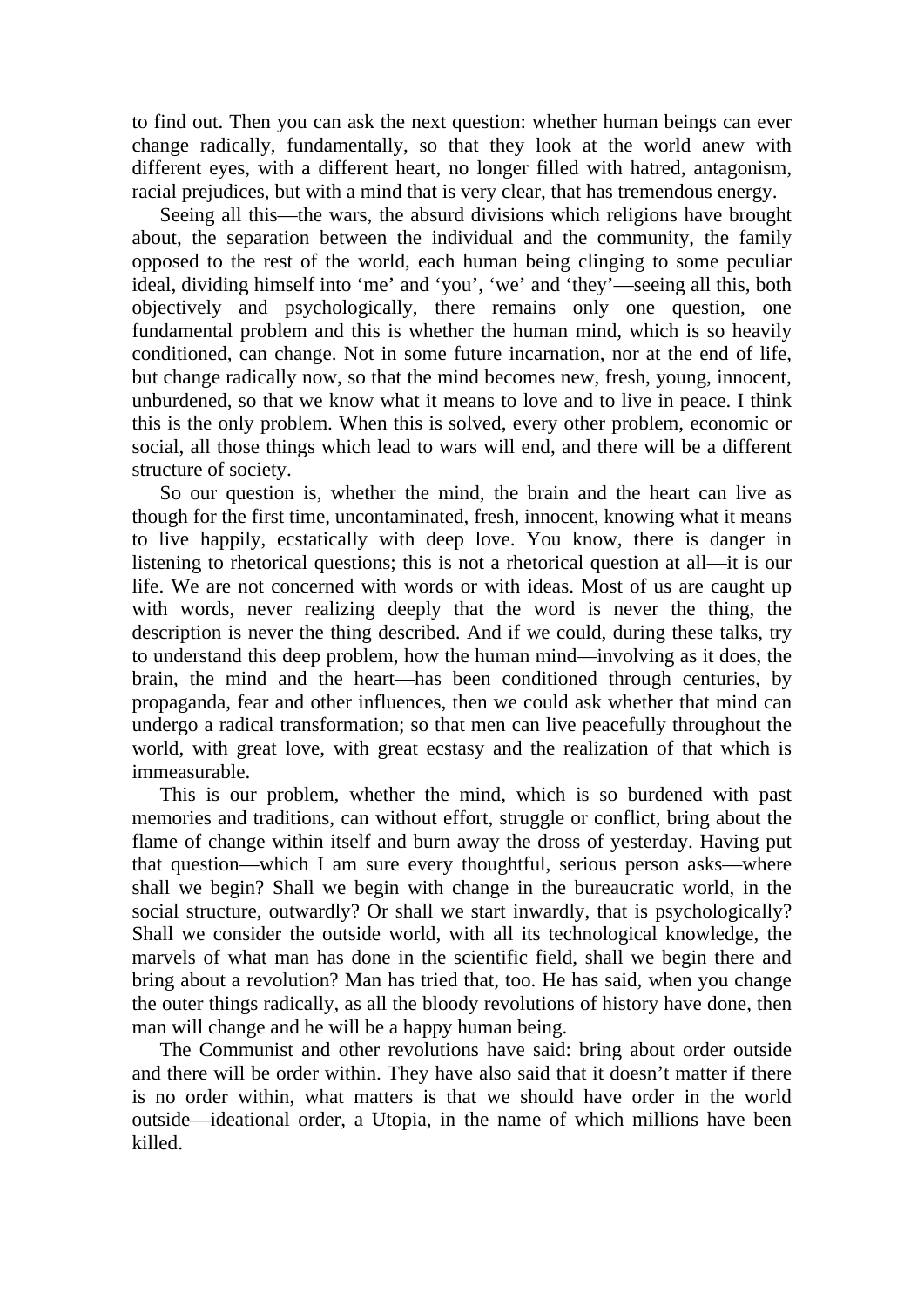So let us begin inwardly, psychologically. This doesn't mean that you let the present social order, with all its confusion and disorder, remain as it is. But is there a division between inner and outer? Or is there only one movement in which the inner and the outer exist, not as two separate things but simply as movement? I think it is very important, if we are to establish not only verbal communication—speaking English as our common language, using words that we both understand—also to make use of a different kind of communication; because we are going to go into things very deeply and very seriously, so there must be communication within and beyond verbal communication. There must be communion, which implies that both of us are profoundly concerned, care, and look at this problem with affection, with an urge to understand it. So there must be not only verbal communication, but also a deep communion in which there is no question of agreement or disagreement. Agreement and disagreement should never arise, because we are not dealing with ideas, opinions, concepts or ideals—we are concerned with the problem of human change. And neither your opinion nor my opinion has any value at all. If you say that it is impossible to change human beings, who have been like this for thousands of years, you have already blocked yourself, you will not proceed, you will not begin to inquire or to explore. Or if you merely say that this is possible, then you live in a world of possibilities, not of realities.

So one must come to this question without saying it is or it is not possible to change. One must come to it with a fresh mind, eager to find out, young enough to examine and explore. We must not only establish clear, verbal communication, but there should be communion between the speaker and yourself, a feeling of friendship and affection which exists when we are all tremendously concerned about something. When husband and wife are deeply concerned about their children, they put aside all opinions, their particular likes and dislikes, because they are concerned about the child. In that concern there is great affection, it is not an opinion that controls action. Similarly there must be that feeling of deep communion between you and the speaker, so that we are both faced with the same problem with the same intensity at the same time. Then we can establish this communion which alone brings about a deep understanding.

So there is this question as to how the mind, deeply conditioned as it is, can change radically. I hope you are putting this question to yourself, because unless there is morality which is not social morality, unless there is austerity which is not the austerity of the priest with his harshness and violence, unless there is order deeply within, this search for truth, for reality, for God—or for whatever name you like to give it—has no meaning at all. Perhaps those of you who have come here to find out how to realize God or how to have some mysterious experience will be disappointed; because unless you have a new mind, a fresh mind, eyes that see what is true, you cannot possibly understand the immeasurable, the nameless, that which *is*.

If you merely want wider, deeper experiences but lead a shoddy, meaningless life, then you will have experiences that won't be worth anything. We must go into this together—you will find this question very complex because many things are involved in it. To understand it there must be freedom and energy; those two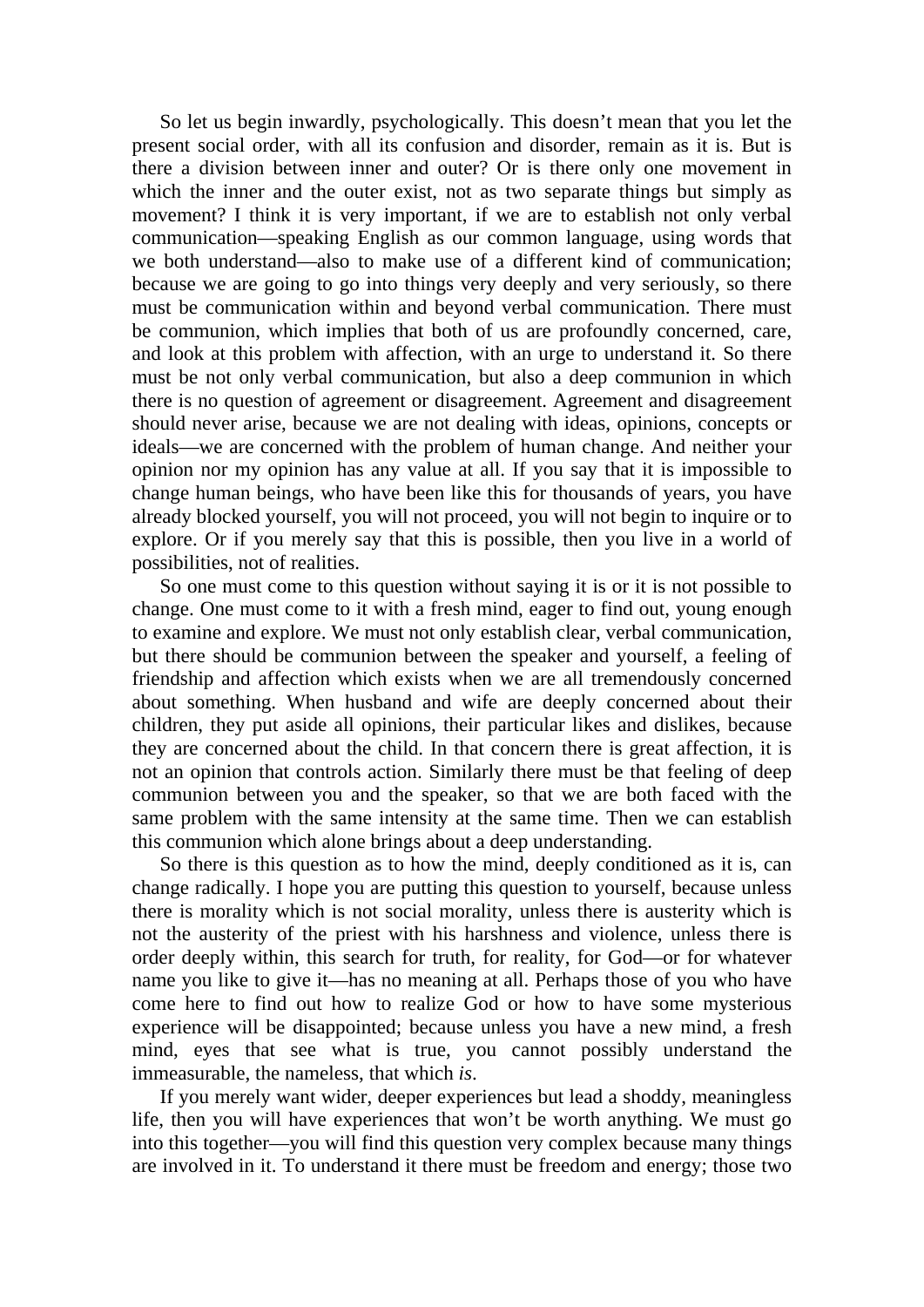things we must all have—great energy and freedom to observe. If you are tied to a particular belief, if you are tethered to a particular ideational Utopia, obviously you are not free to look.

There is this complex mind, conditioned as Catholic or Protestant, looking for security, bound by ambition and tradition. For a mind that has become shallow except in the technological field—going to the moon is a marvellous achievement. But those who built the spacecraft lead their own shoddy lives, petty, jealous, anxious and ambitious and their minds are conditioned. We are asking whether such minds can be completely free from all conditioning, so that a totally different kind of life can be lived. To find this out, there must be freedom to observe, not as a Christian, a Hindu, a Dutchman, a German, or a Russian or as anything else. To observe very clearly there must be freedom, which implies that the very observation is action. That very observation brings about a radical revolution. To be capable of such observation, you need great energy.

So we are going to find out why human beings do not have the energy, the drive, the intensity to change. They have any amount of energy to quarrel, to kill each other, to divide the world, to go to the moon—they have got energy for these things. But apparently they have not the energy to change themselves radically. So we are asking why haven't we this necessary energy?

I wonder what your response is when such a question is put to you? We said man has enough energy to hate; when there is a war he fights, and when he wants to escape from what really is, he has the energy to run away from it—through ideas, through amusements, through gods, through drink. When he wants pleasure, sexual or otherwise, he pursues these things with great energy. He has the intelligence to overcome his environment, he has the energy to live at the bottom of the sea or to live in the skies—for this he has got vital energy. But apparently he has not the energy to change even the smallest habit. Why? Because we dissipate that energy in conflict within ourselves. We are not trying to persuade you of anything, we are not making propaganda, we are not replacing old ideas with new ones. We are trying to discover, to understand.

You see, we realize that we must change. Let us take as an example violence and brutality—those are facts. Human beings are brutal and violent; they have built a society which is violent in spite of all that the religions have said about loving your neighbour and loving God. All these things are just ideas, they have no value whatsoever, because man remains brutal, violent and selfish. And being violent, he invents the opposite, which is non-violence. Please go into this with me.

Man is trying all the time to become non-violent. So there is conflict between 'what is', which is violence, and 'what should be', which is non-violence. There is conflict between the two. That is the very essence of wastage of energy. As long as there is duality between 'what is' and 'what should be'—man trying to become something else, making an effort to achieve what 'should be'—that conflict is waste of energy. As long as there is conflict between the opposites, man has not enough energy to change. Why should I have the opposite at all, as non-violence, as the ideal? The ideal is not real, it has no meaning, it only leads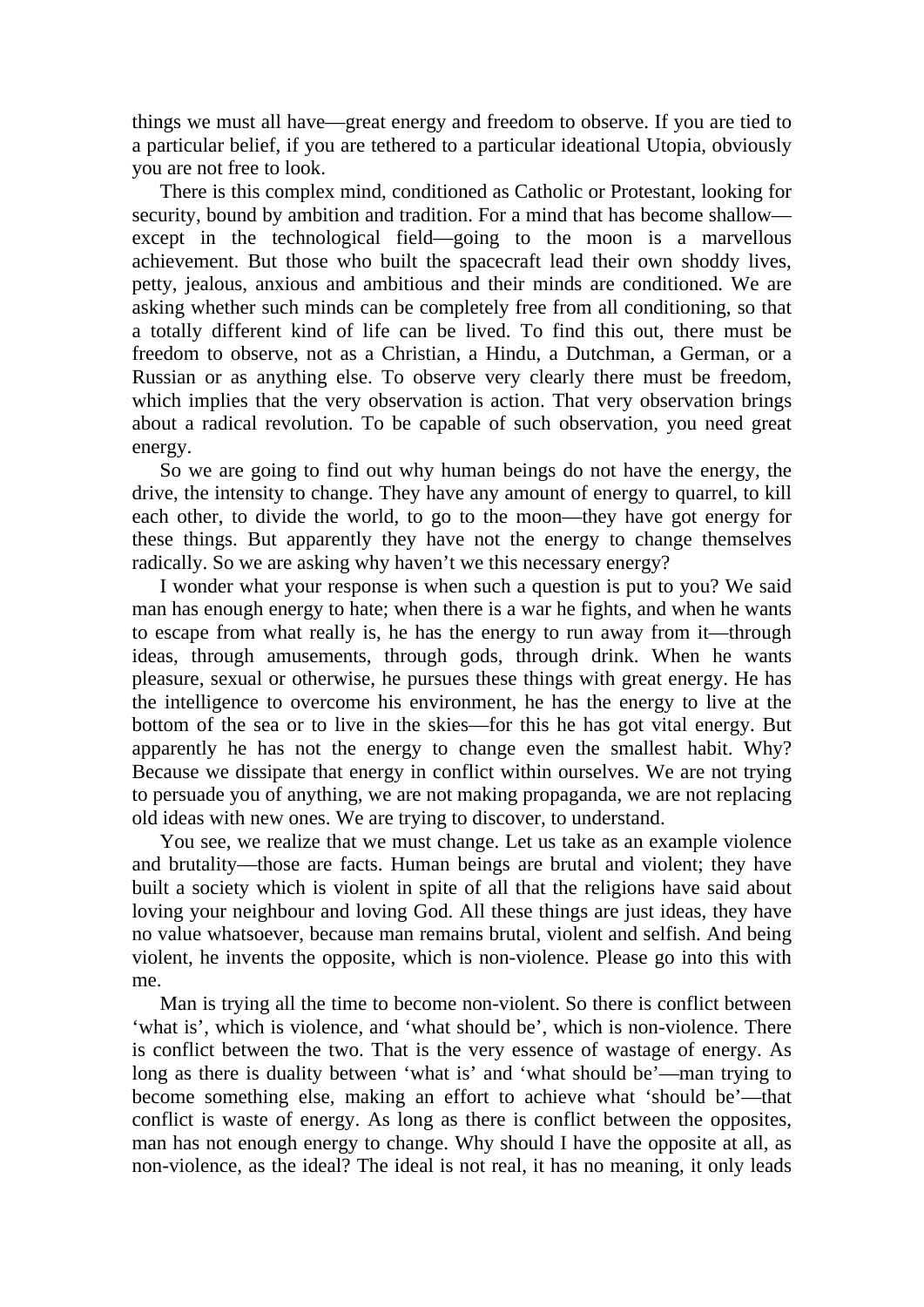to various forms of hypocrisy; being violent and pretending not to be violent. Or if you say you are an idealist and will eventually become peaceful, that is a great pretense, an excuse, because it will take many years for you to be without violence—indeed it may never happen. In the meantime you are a hypocrite and still violent. So if we can, not in abstraction but actually, put aside completely all ideals and only deal with the fact—which is violence—then there is no wastage of energy. This is really very important to understand, it isn't a particular theory of the speaker. As long as man lives in the corridor of opposites he must waste energy and therefore he can never change.

So with one breath you could wipe away all ideologies, all opposites. Please go into it and understand this; it is really quite extraordinary what takes place. If a man who is angry pretends or tries not to be angry, in that there is conflict. But if he says, 'I will observe what anger is, not try to escape or rationalize it', then there is energy to understand and put an end to anger. If we merely develop an idea that the mind must be free from conditioning, there will remain a duality between the fact and what 'should be'. Therefore it is a waste of energy. Whereas if you say, 'I will find out in what manner the mind is conditioned', it is like going to the surgeon when one has cancer. The surgeon is concerned with operating and removing the disease. But if the patient is thinking about what a marvellous time he is going to have afterward, or is frightened about the operation, that is waste of energy.

We are concerned only with the fact that the mind is conditioned and not that the mind 'should be free'. If the mind is unconditioned it *is* free. So we are going to find out, examine very closely, what makes the mind so conditioned, what are the influences that have brought about this conditioning, and why we accept it. First of all, tradition plays an enormous part in life. In that tradition the brain has developed so that it can find physical security. One cannot live without security, that is the very first, primary animal demand, that there be physical security; one must have a house, food and clothing. But the psychological way in which we use this necessity for security brings about chaos within and without. The psyche, which is the very structure of thought, also wants to be secure inwardly, in all its relationships. Then the trouble begins. There must be physical security for everybody, not only for the few; but that physical security for everybody is denied when psychological security is sought through nations, through religions, through the family. I hope you understand and that we have established some kind of communication between us.

So there is the necessary conditioning for physical security, but when there is the search and the demand for psychological security, then conditioning becomes tremendously potent. That is, psychologically, in our relationship with ideas, people and things, we want security, but is there security at all, in any relationship? Obviously there is not. Wanting security psychologically is to deny outward security. If I want to be secure psychologically as a Hindu, with all the traditions, superstitions and ideas, I identify myself with the larger unit which gives me great comfort. So I worship the flag, the nation, the tribe and separate myself from the rest of the world. And this division obviously brings about insecurity physically. When I worship the nation, the customs, the religious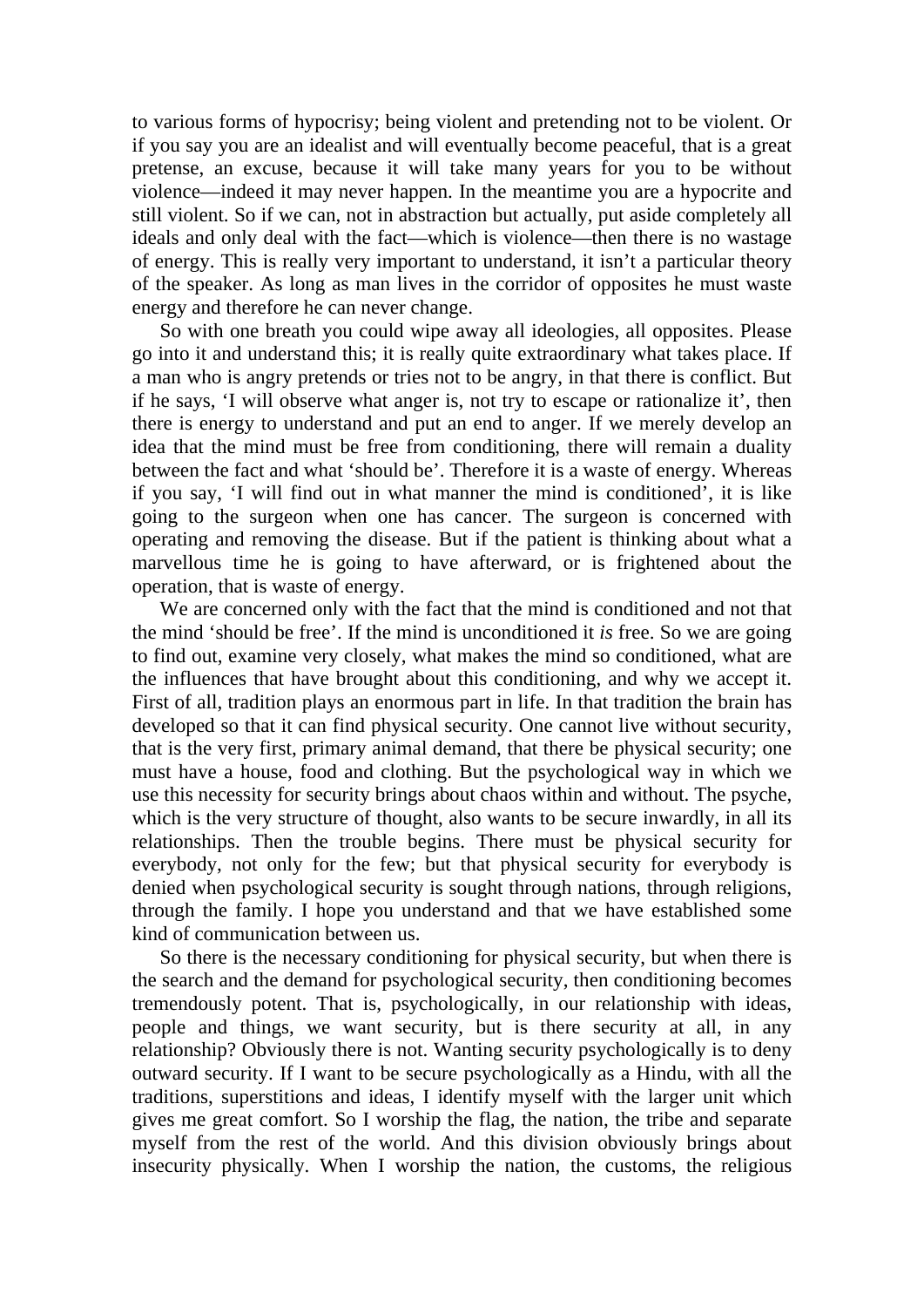dogmas, the superstitions, I separate myself within these categories and then obviously I must deny physical security for everybody else. The mind needs physical security, which is denied when it seeks psychological security. This is a fact, not an opinion—it is so. When I seek security in my family, my wife, my children, my house, I must be against the world, I must separate myself from other families, be against the rest of the world.

One can see very clearly how the conditioning begins, how two thousand years of propaganda in the Christian world has made it worship its culture, while the same kind of thing has been going on in the East. So the mind through propaganda, through tradition, through the desire to be secure, begins to condition itself. But is there any security psychologically, in relationship with ideas, with people and with things?

If relationship means being in contact with things directly, you are unrelated if you are not in contact. If I have an idea, an image about my wife I am not related to her. I may sleep with her but I am not related to her, because my image of her prevents my directly coming into contact with her. And she, with her image, prevents a direct relationship with me. Is there any psychological certainty or security such as the mind is always seeking? Obviously when you observe any relationship very closely, there is no certainty. In the case of husband and wife or boy and girl who want to establish a firm relationship, what happens? When the wife or the husband looks at anyone else there is fear, jealousy, anxiety, anger and hatred and there is no permanent relationship. Yet the mind all the time wants the feeling of belonging.

So that is the factor of conditioning, through propaganda, newspapers, magazines, from the pulpit, and one becomes tremendously aware how necessary it is not to rely on outside influences at all. You then find out what it means not to be influenced. Please follow this. When you read a newspaper you are influenced, consciously or unconsciously. When you read a novel or a book you are influenced; there is pressure, strain, to put what you read into some category. That is the whole purpose of propaganda. It begins at school and you go through life repeating what others have said. You are therefore second-hand human beings. How can such a second-hand human being find out something that is original, that is true? It is very important to understand what conditioning is and to go into this very deeply; as you look at it you have the energy to break down all those conditionings that hold the mind.

Perhaps now you would like to ask questions and so go into this matter, bearing in mind that it is very easy to ask questions, but to ask the right question is one of the most difficult things. Which doesn't mean the speaker is preventing you from asking questions. We must ask questions, we must doubt everything anybody has said, books, religions, authorities, everything! We must question, doubt, be sceptical. But we must also know when to let scepticism go by and to ask the right question, because in that very question lies the answer. So if you want to ask questions, please do.

*Questioner: Sir, are you crazy?*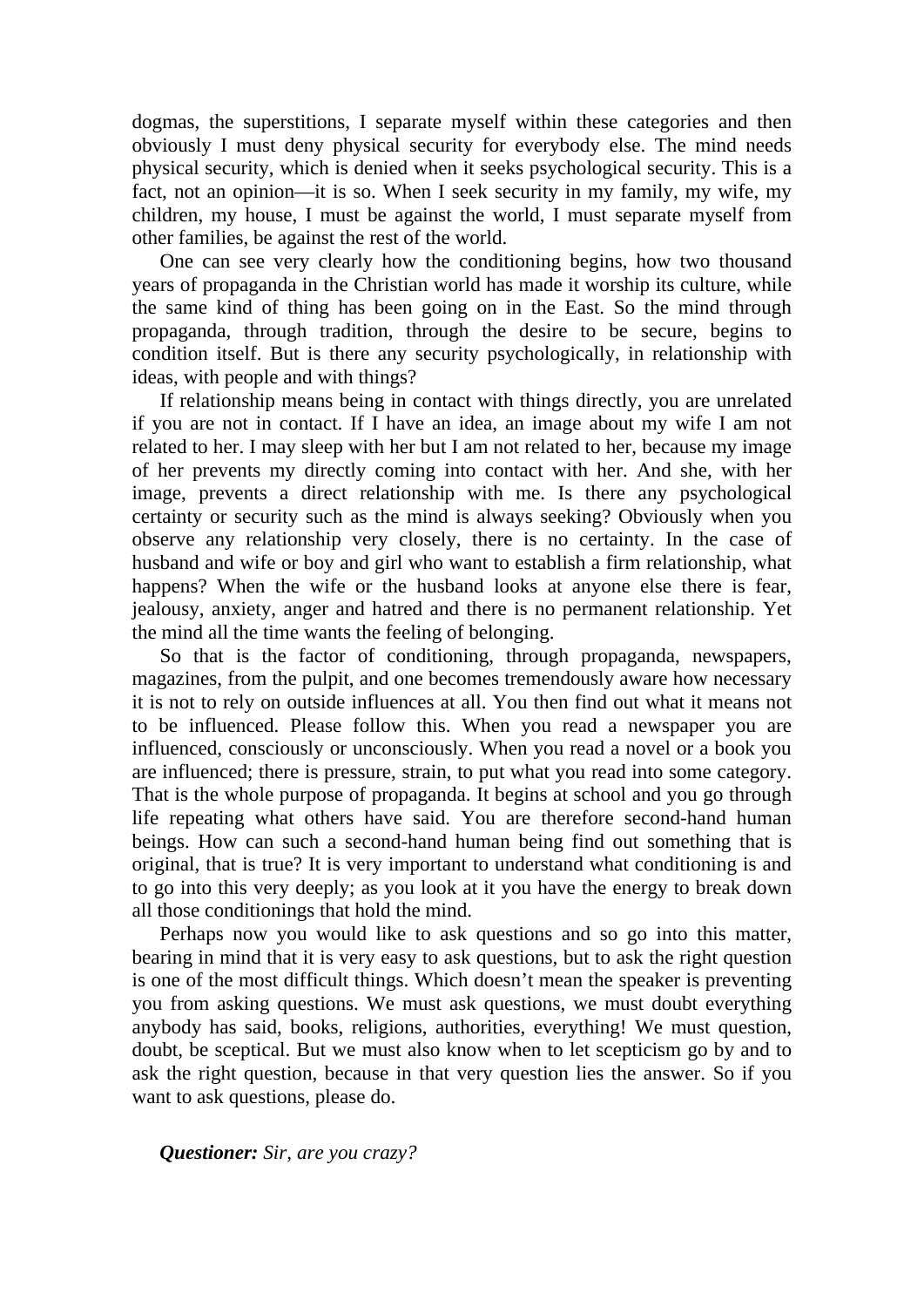**Krishnamurti:** Are you asking the speaker if is he crazy? Good. I wonder what you mean by that word 'crazy'; do you mean unbalanced, mentally ill, with peculiar ideas, neurotic? All these are implied in that word 'crazy'. Who is the judge—you or I or somebody else? Seriously, who is the judge? Will the crazy person judge who is crazy and who is not crazy? If you judge whether the speaker is balanced or unbalanced, is not judgment part of the craziness of this world? To judge somebody, not knowing a thing about him except his reputation, the image that you have about him. If you judge according to the reputation and the propaganda which you have swallowed, then are you capable of judging? Judgment implies vanity; whether the judge be neurotic or sane, there is always vanity. Can vanity perceive what is true?—or do you not need great humility to look, to understand, to love. Sir, it's one of the most difficult things to be sane in this abnormal, insane world. Sanity implies having no illusion, no image at all about oneself or about another. You say, 'I am this, I am that, I am great, I am small, I am good, I am noble'; all those epithets are images about oneself. When one has an image about oneself one is surely insane, one lives in a world of illusion. And I am afraid most of us do. When you call yourself a Dutchman forgive me for saying so—you are not quite balanced. You separate yourself, isolate yourself—as others do when they call themselves Hindus. These nationalistic, religious divisions, with their armies, with their priests, indicate a state of mental insanity.

## *Questioner: Can you understand violence without having the opposite of it?*

**Krishnamurti:** When the mind wants to stay with violence it invites the ideal of non-violence. Look, that is very simple. I want to remain with violence, which is what I am, what human beings are—brutal. But I have the tradition of ten thousand years which says, 'Cultivate non-violence.' So there is the fact that I am violent and thought says, 'Look, you must be non-violent.' That is my conditioning. How am I to be free of my conditioning so that I look, so that I remain with violence and understand it, go through it and finish with it?—not only at the superficial level but also deep down, at the so-called unconscious level. How is the mind not to be caught in the ideal? Is that the question?

Please listen. We are not talking about Martin Luther King or Mr. Gandhi, or X, Y, Z. We are not concerned with these people at all—they have their ideals, their conditioning, their political ambitions, and I am not concerned with any of that. We are dealing with what we are, you and I, the human beings we are. As human beings we are violent, we are conditioned through tradition, propaganda, culture, to create the opposite; we use the opposite when it suits us and we don't use it if it doesn't suit us. We use it politically or spiritually in different ways. But what we are now saying is that when the mind wants to stay with violence and understand it completely, tradition and habit come in and interfere. They say, 'You must have the ideal of non-violence.' There is the fact and there is the tradition. How is the mind to break away from the tradition in order to give all this attention to violence? That is the question. Have you understood it? There is the fact that I am violent, and there is the tradition which says I must not be. Now I will look, not at violence, but at the tradition only. If it interferes with my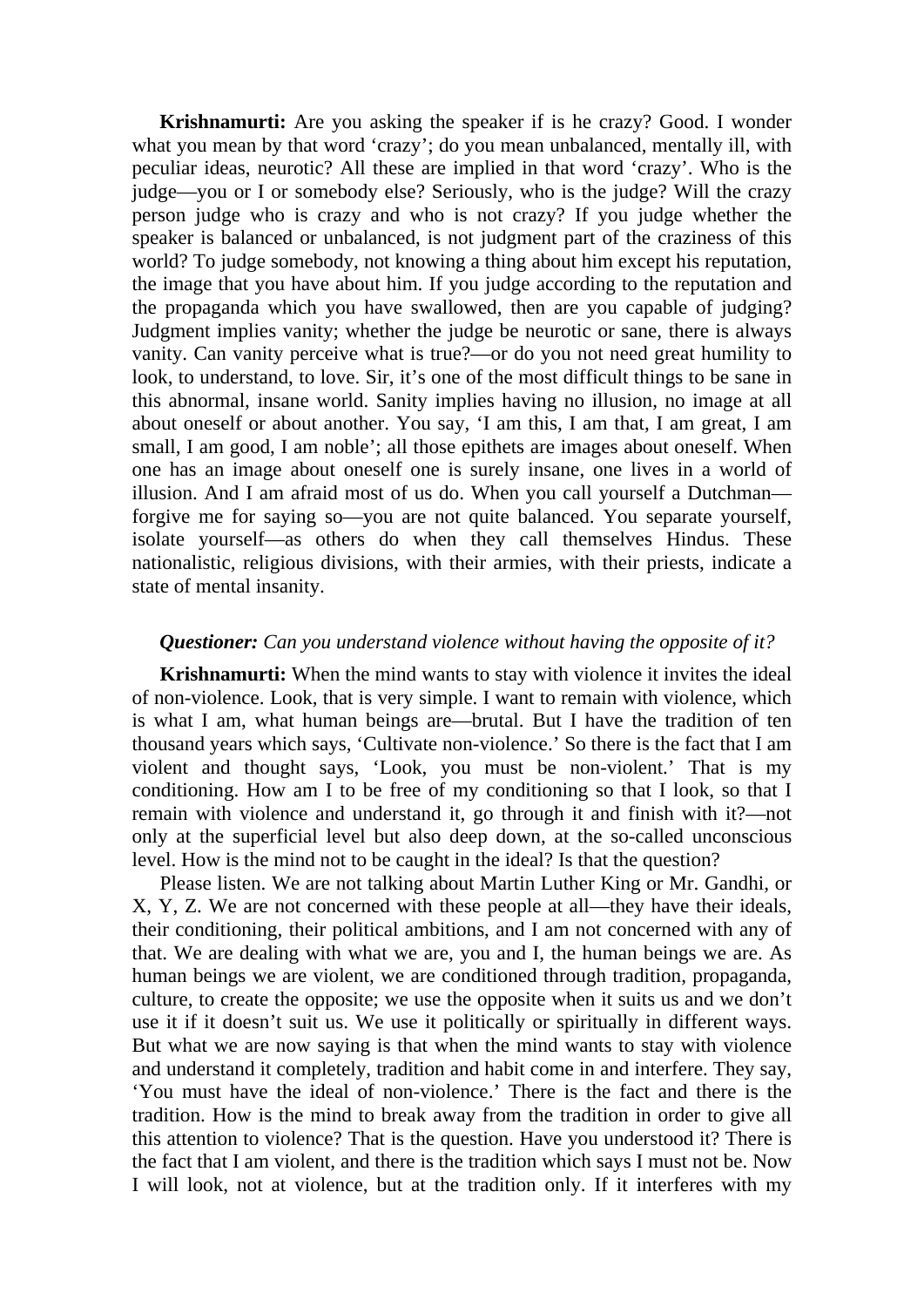wanting to pay attention to violence, why does it interfere? Why does it come in? My concern is not understanding violence, but understanding the interference of tradition. Have you got it? I give my attention to that, and then it doesn't interfere. So I find out why tradition plays such an important part in one's life tradition being habit. Whether it is the habit of smoking, or drinking, a sexual habit or habit of speech—why do we live in habits? Are we aware of them? Are we aware of our traditions? If you are not completely aware, if you do not understand the tradition, the habit, the routine, then it is bound to impinge, to interfere with what you want to look at. It is one of the easiest things to live in habits, but to break this down implies a great many things—I may lose my job. When I try to break through I am afraid, because to live in habit gives me security, makes me feel certain, because all other human beings are doing the same. To stand up in a Dutch world suddenly and say 'I am not a Dutchman' produces a shock. So there is fear. And if you say 'I am against this whole established order, which is disorder', you'll be thrown out; so you are afraid, and you accept. Tradition plays an extraordinarily important part in life. Have you ever tried to eat a meal to which you are not accustomed? Find out and you will see how your stomach and your tongue will rebel. If you are in the habit of smoking you go on smoking, and to break the habit you'll spend years fighting it.

So the mind finds security in habits, saying, 'My family, my children, my house, my furniture'. When you say 'my furniture' you *are* that furniture. You may laugh, but when that particular furniture which you love is taken away from you, you get angry. You are that furniture, that house, that money, that flag. To live in that way is to live not only a shallow, stupid life, but to live in routine and boredom. And when you live in routine and boredom you must have violence.

Amsterdam, 3 May 1969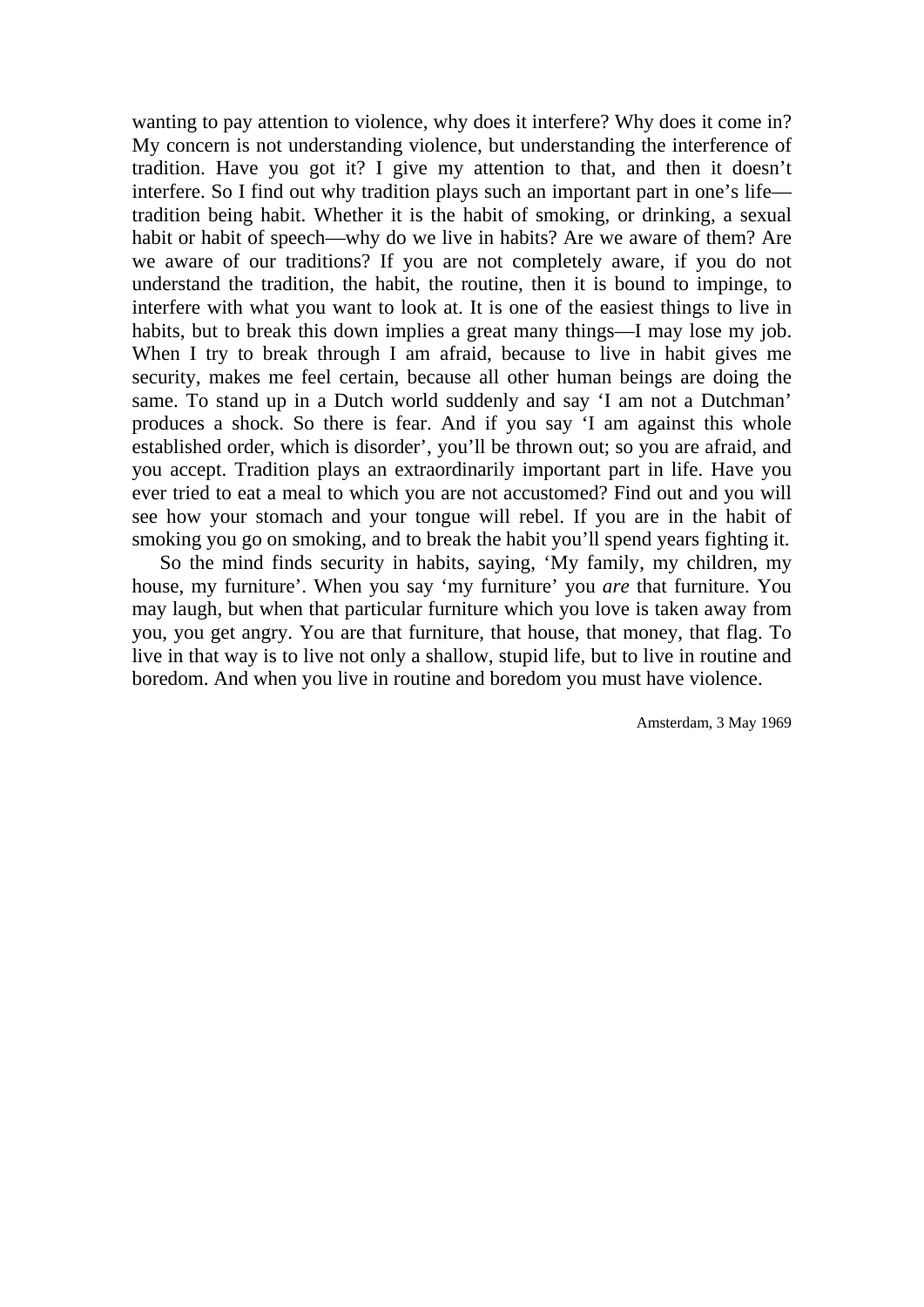### Chapter 5

# Why Can't We Live at Peace?

# *Fear, how it arises. Time and thought. Attention: to keep 'awake'.*

It seems strange that we cannot find a way of living in which there is neither conflict, nor misery, nor confusion but a great abundance of love and consideration. We read books by intellectual people which tell us how society should be organized economically, socially and morally. Then we turn to books by religious people and theologians with their speculative ideas. Apparently it seems very difficult for most of us to find a way of living which is alive, peaceful, full of energy and clarity, without depending on others. We are supposed to be very mature and sophisticated people. Those of us who are older have lived through two appalling wars, through revolutions, upheavals, and every form of unhappiness. And yet here we are, on a beautiful morning, talking about all these things, perhaps waiting to be told what to do, to be shown a practical way of living, to follow somebody who may give us some key to the beauty of life and the greatness of something beyond the daily round.

I wonder—and so may you—why we listen to others. Why is it that we cannot find clarity for ourselves in our own minds and hearts, without any distortion; why need we be burdened by books? Can we not live unperturbed, fully, with great ecstasy and really at peace? This state of affairs seems to me very odd indeed, but there it is. Have you ever wondered if you could live a life completely without any effort or strife? We are endlessly making effort to change this, to transform that, to suppress this, to accept that, to imitate, to follow certain formulas and ideas.

And I wonder if we have ever asked ourselves if it is possible to live without conflict—not in intellectual isolation or in an emotional, sentimental, rather woolly way of life—but to live without any kind of effort at all. Because effort, however pleasant (or unpleasant), gratifying or profitable, does distort and pervert the mind. It is like a machine that is always grinding, never running smoothly and so wearing itself out very quickly. Then one asks—and I think it is a worthwhile question—whether it is possible to live without effort, but without becoming lazy, isolated, indifferent, lacking in sensitivity, without becoming a sluggish human being. All our life, from the moment we are born till we die, is an endless struggle to adjust, to change, to become something. And this struggle and conflict make for confusion, dull the mind and our hearts become insensitive.

So is it possible—not as an idea, or as something hopeless, beyond our measure—to find a way to live without conflict, not merely superficially but also deep down in the so-called unconscious, within our own depths? Perhaps this morning we can go into that question very deeply.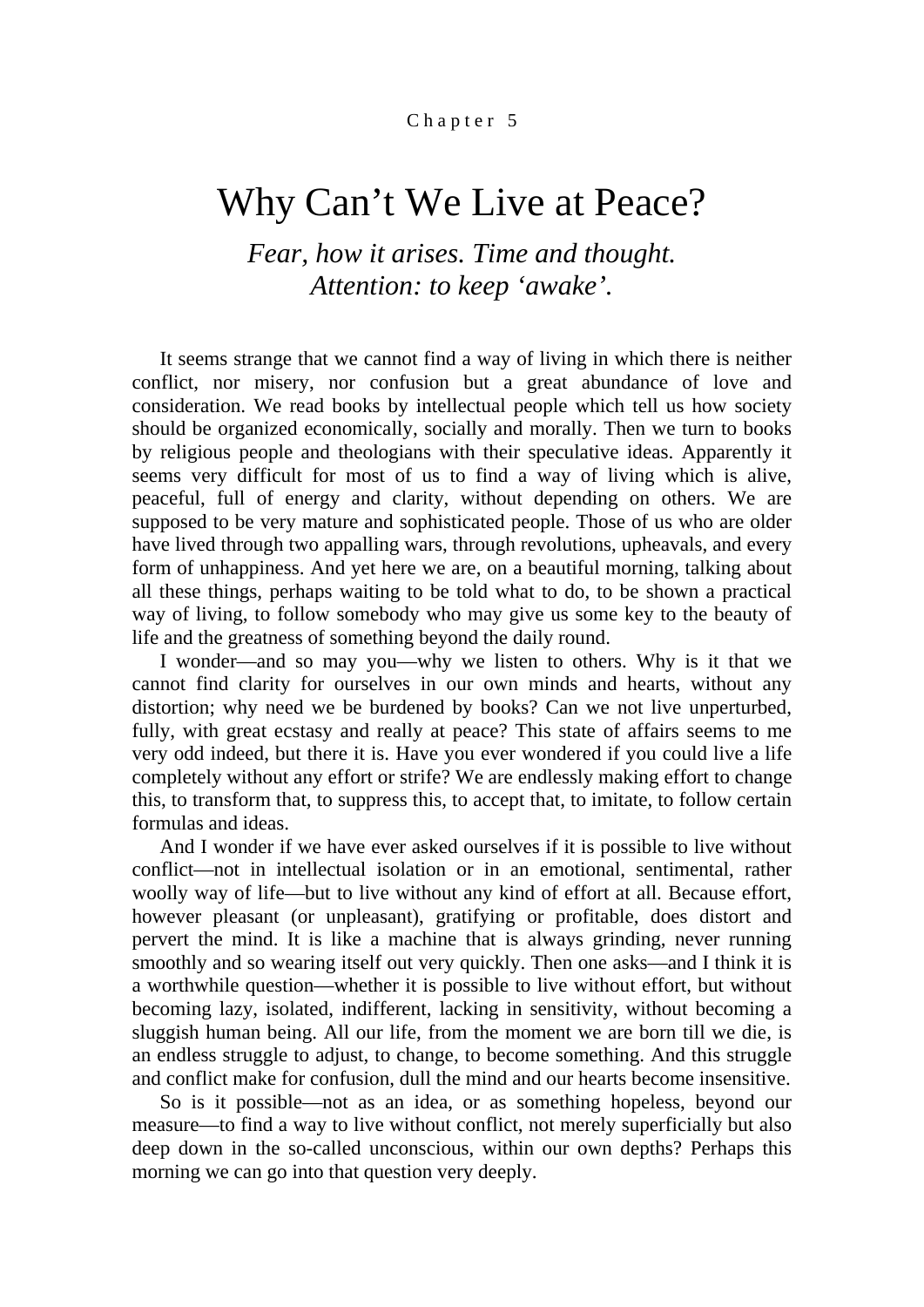First of all, why do we invent conflicts, either pleasurable or unpleasurable, and is it possible to end this? Can we end this and live a totally different kind of life, with great energy, clarity, intellectual capacity, reason, and have a heart that is full of abundant love in the real sense of the word? I think we should apply our minds and our hearts to find out, get involved in this completely.

There is obviously conflict because of contradiction in ourselves, which expresses itself outwardly in society, in the activity of the 'me' and the 'not me'. That is, the 'me' with all its ambitions, drives, pursuits, pleasures, anxieties, hate, competition and fears, and the 'other' which is 'not me'. There is also the idea about living without conflict or opposing contradictory desires, pursuits and drives. If we are aware of this tension, we can see this in ourselves, the pulls of contradictory demands, opposing beliefs, ideas and pursuits.

It is this duality, these opposing desires with the fears and contradictions that bring about conflict. I think that is fairly clear, if we watch it in ourselves. The pattern of it is repeated over and over again, not only in daily life but also in socalled religious living—between heaven and hell, the good and the bad, the noble and ignoble, love and hate and so on. If I may suggest, please do not merely listen to the words but observe yourselves non-analytically, using the speaker as a mirror in which you see yourselves factually, so that you become aware of the workings of your own mind and heart, as you look into that mirror. One can see how any form of division, separation or contradiction, within or outside oneself, inevitably brings conflict between violence and non-violence. Realizing this state of affairs as it is actually, is it possible to end it, not only at the superficial level of our consciousness, in our daily living, but also deep down at the very roots of our being, so that there is no contradiction, no opposing demands and desires, no activity of the dualistic fragmentary mind? Now how is this to be done? One builds a bridge between the 'me' and the 'not me'—the 'me' with all its ambitions, drives and contradictions, and the 'not me' which is the ideal, which is the formula, the concept. We are always trying to build a bridge between 'what is' and 'what should be'. And in that there is contradiction and conflict and all our energies are wasted in this way. Can the mind stop dividing and remain entirely with 'what is'? In the understanding of 'what is', is there any conflict at all?

I would like to go into this question, looking at it differently, in relation to freedom and fear. Most of us want freedom, though we live in self-centred activity and our days are spent in concern about ourselves, our failures and fulfilments. We want to be free—not only politically, which is comparatively easy, except in the world of dictatorships—but also free from religious propaganda. Any religion, ancient or modern, is the work of propagandists and is therefore not religion at all. The more serious one is, the more one is concerned with the whole business of living, the more one seeks freedom and is questioning, without accepting or believing. One wants to be free in order to find out whether there is such a thing as reality, whether there is something eternal, timeless, or not. There is this extraordinary demand to be free in every relationship, but that freedom generally becomes a self-isolating process and therefore is not true freedom.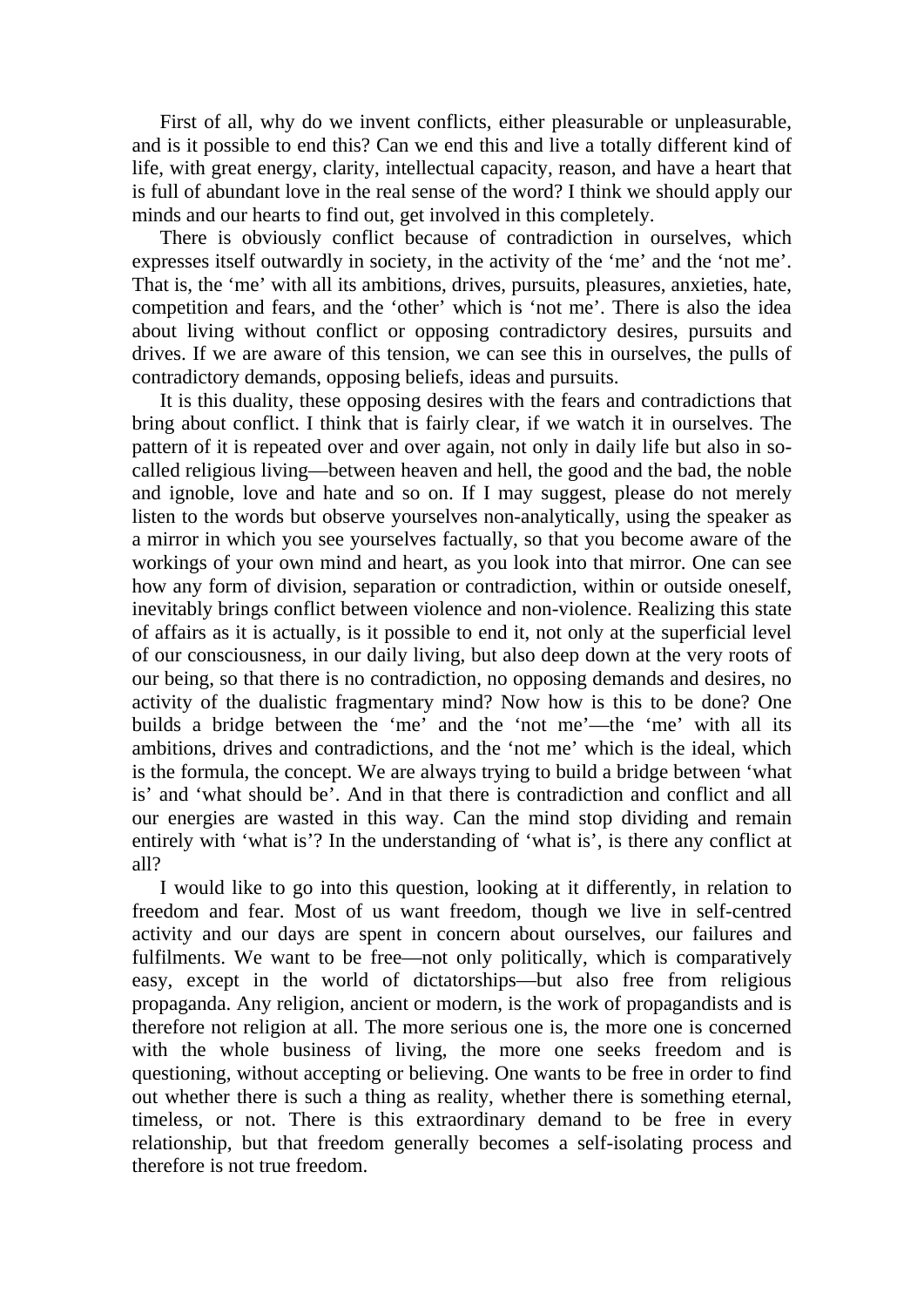In the very demand for freedom there is fear. Because freedom may involve complete, absolute insecurity and one is frightened of being completely insecure. Insecurity seems a very dangerous thing—every child demands security in its relationships. And as we grow older we keep on demanding security and certainty in all relationships—with things, with people and with ideas. That demand for security inevitably breeds fear and being afraid we depend more and more on the things to which we are attached. So there arises this question of freedom and fear and whether it is at all possible to be free of fear; not only physically, but psychologically, not only superficially but deep down in the dark corners of our mind, in the very secret recesses into which no penetration has been made. Can the mind be utterly, completely free from all fear? It is fear that destroys love—this is not a theory—it is fear that makes for anxiety, attachment, possessiveness, domination, jealousy in all relationships, it is fear that makes for violence. As one can observe in the overcrowded cities with their exploding populations, there is great insecurity, uncertainty, fear. And it is partly this that makes for violence. Can we be free of fear, so that when you leave this hall you walk out without any shadow of the darkness that fear brings?

To understand fear we must examine not only physical fears but the vast network of psychological fears. Perhaps we can go into this. The question is: how does fear arise—what keeps it sustained, gives it duration, and is it possible to end it? Physical fears are fairly easy to understand. There is instant response to physical danger and that response is the response of many centuries of conditioning, because without this there would not have been physical survival, life would have ended. Physically one must survive and the tradition of thousands of years says 'Be careful', memory says 'Be careful there is danger, act immediately.' But is this physical response to danger fear?

Please do follow all this carefully, because we are going to go into something quite simple, yet complex, and unless you give your whole attention to it we shall not understand it. We are asking whether that physical, sensory response to danger involving immediate action is fear? Or is it intelligence and therefore not fear at all? And is intelligence a matter of the cultivation of tradition and memory? If it is, why doesn't it operate completely, as it should, in the psychological field, where one is so terribly frightened about so many things? Why doesn't that same intelligence which we find when we observe danger operate when there are psychological fears? Is this physical intelligence applicable to the psychological nature of man? That is, there are fears of various kinds which we all know—fear of death, of darkness, what the wife or the husband will say or do, or what the neighbour or the boss will think—the whole network of fears. We are not going to deal with the details of various forms of fear; we are concerned with fear itself, not a particular fear. And when there is fear and we become aware of it, there is a movement to escape from it; either suppressing it, running away from it, or taking flight through various forms of entertainment, including religious ones, or developing courage which is resistance to fear. Escape, entertainment and courage are all various forms of resistance to the actual fact of fear.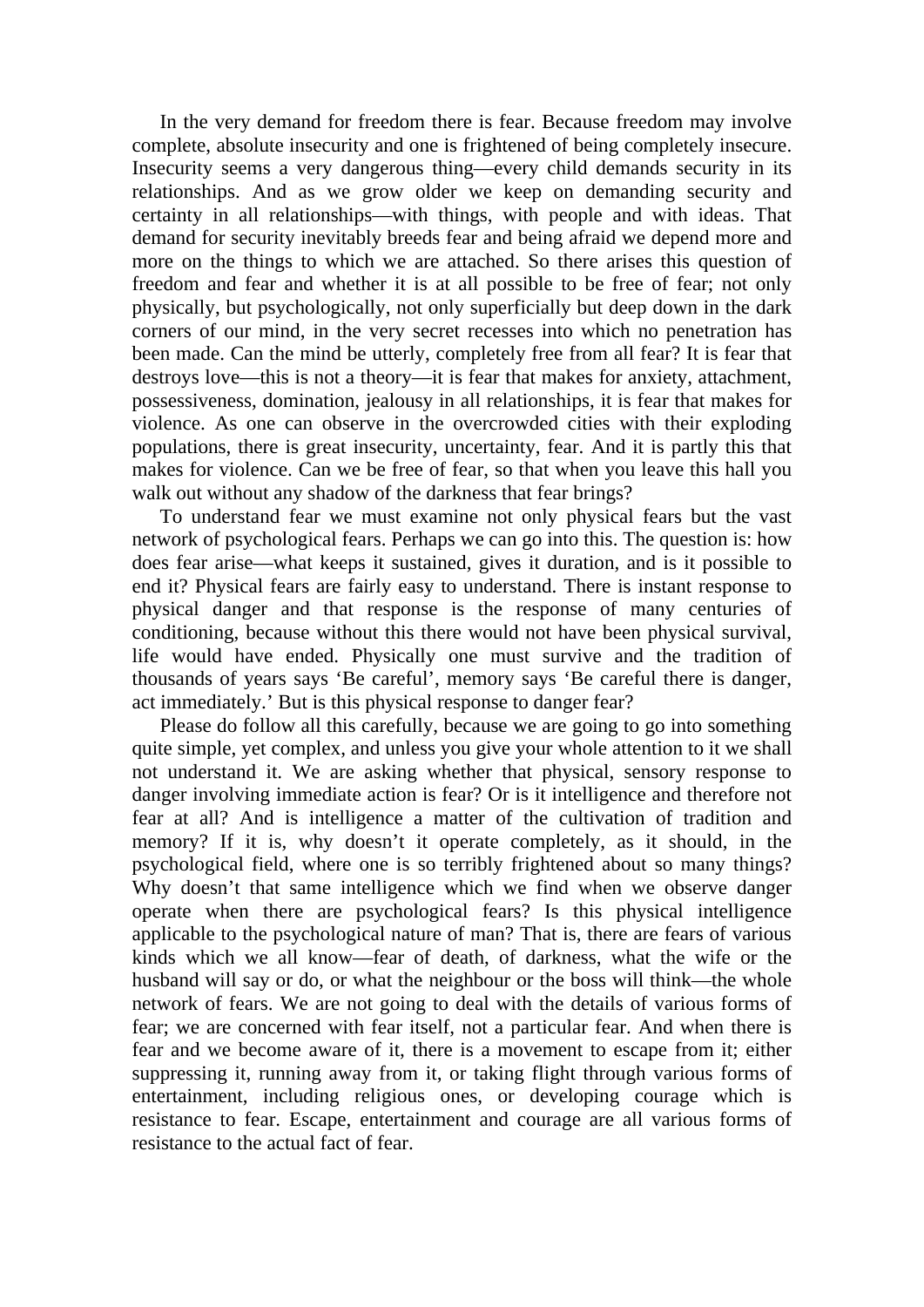The greater the fear the greater the resistance to it and so various neurotic activities are set up. There is fear, and the mind—or the 'me'—says 'There must be no fear', and so there is duality. There is the 'me' which is different from fear, which escapes from fear and resists it, which cultivates energy, theorizes or goes to the analyst; and there is the 'not me'! The 'not me' is fear; the 'me' is separate from that fear. So there is immediate conflict between the fear, and the 'me' that is overcoming that fear. There is the watcher and the watched. The watched being fear, and the watcher being the 'me' that wants to get rid of that fear. So there is an opposition, a contradiction, a separation and hence there is conflict between fear and the 'me' that wants to be rid of that fear. Are we communicating with each other?

So the problem consists of this conflict between the 'not me' of fear and the 'me' who thinks it is different from it and resists fear; or who tries to overcome it, escape from it, suppress it or control it. This division will invariably bring conflict, as it does between two nations with their armies and their navies and their separate sovereign governments.

So there is the watcher and the thing watched—the watcher saying 'I must get rid of this terrible thing, I must do away with it.' The watcher is always fighting, is in a state of conflict. This has become our habit, our tradition, our conditioning. And it is one of the most difficult things to break any kind of habit, because we like to live in habits, such as smoking, drinking, or sexual or psychological habits; and so it is with nations, sovereign governments which say 'my country and your country', 'my God and your God', 'my belief and your belief'. It is our tradition to fight, to resist fear and therefore increase the conflict and so give more life to fear.

If this is clear, then we can go on to the next step, which is: is there any actual difference between the watcher and the watched, in this particular case? The watcher thinks he is different from the watched, which is fear. Is there any difference between him and the thing he watches or are they both the same? Obviously they are both the same. The watcher is the watched—if something totally new comes along then there is no watcher at all. But because the watcher recognizes his reaction as fear, which he has known previously, there is this division. And as you go into it very, very deeply, you discover for yourself—as I hope you are doing now—that the watcher and the watched are essentially the same. Therefore if they are the same, you eliminate altogether the contradiction, the 'me' and the 'not me', and with them you also wipe away all kinds of effort totally. But this does not mean that you accept fear, or identify yourself with fear.

There is fear, the thing watched, and the watcher who is part of that fear. So what is to be done? (Are you working as hard as the speaker is working? If you merely listen to the words, then I am afraid you will not solve this question of fear deeply.) There is only fear—not the watcher who watches fear, because the watcher is fear. There are several things that take place. First, what is fear and how does it come about? We are not talking about the results of fear, or the cause of fear, or how it darkens one's life with its misery and ugliness. But we are asking what fear is and how it comes about. Must one analyse it continuously to discover the endless causes of fear? Because when you begin to analyse, the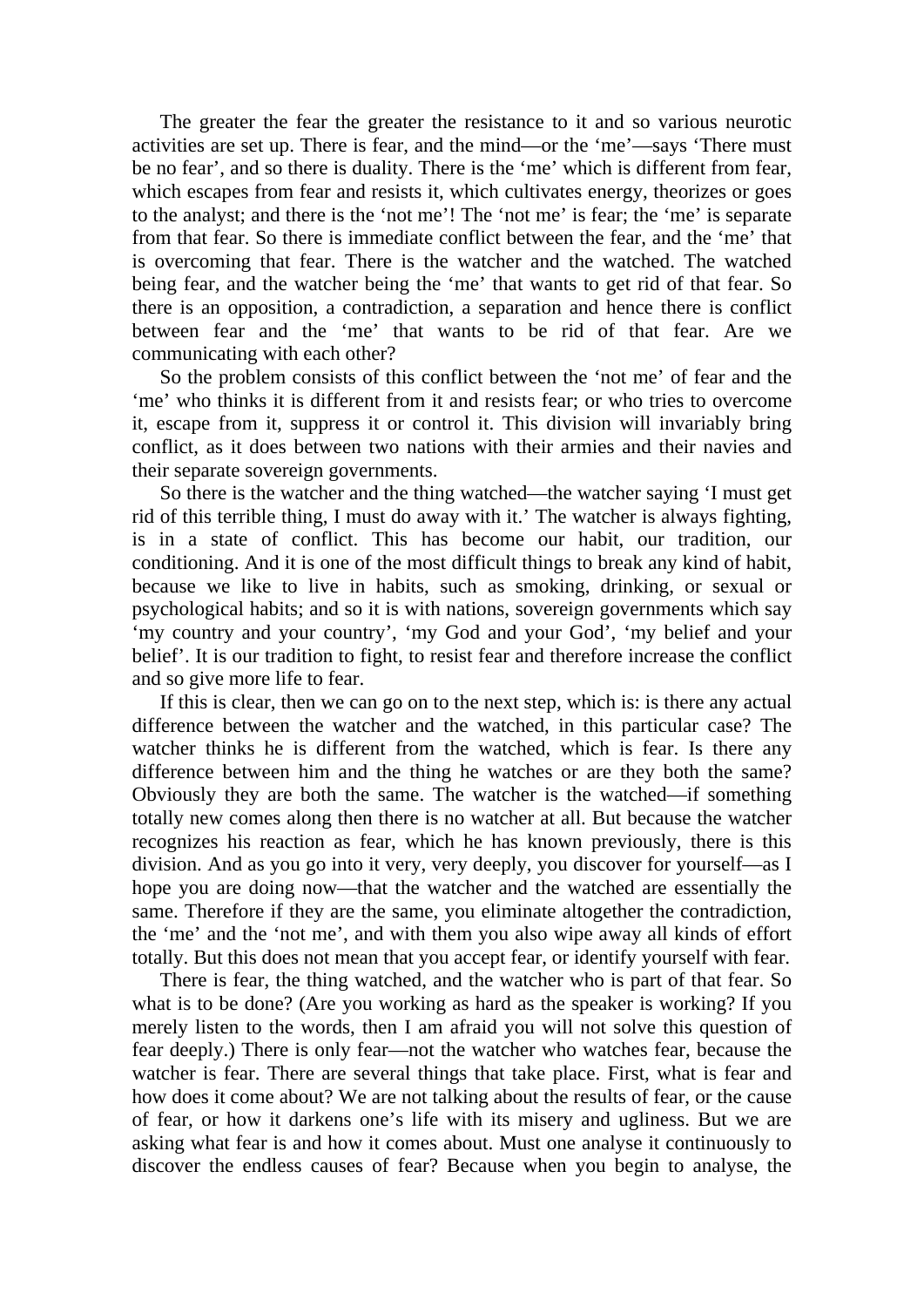analyser must be extraordinarily free from all prejudices and conditionings; he has to look, to observe. Otherwise if there is any kind of distortion in his judgment, that distortion increases as he continues to analyse.

So analysis in order to end fear is not the ending of it. I hope there are some analysts here! Because in discovering the cause of fear and acting upon that discovery, the cause becomes the effect, and the effect becomes the cause. The effect, and acting upon that effect in order to find the cause, and discovering the cause and acting according to that cause, becomes the next stage. It becomes both effect and cause in an endless chain. If we put aside the understanding of the cause of fear and the analysis of fear, then what is there to do?

You know, this is not an entertainment but there is great joy in discovery, there is great fun in understanding all this. So what makes fear? Time and thought make fear—time as yesterday, today and tomorrow; there is the fear that tomorrow something will happen—the loss of a job, death, that my wife or my husband will run away, that the disease and pain that I have had many days ago will come back again. This is where time comes in. Time, involving what my neighbour may say about me tomorrow, or time which up to now has covered up something which I did many years ago. I am afraid of some deep secret desires which might not be fulfilled. So time is involved in fear, fear of death which comes at the end of life, which may be waiting around the corner and I am afraid. So time involves fear and thought. There is no time if there is no thought. Thinking about that which happened yesterday, being afraid that it may happen again tomorrow—this is what brings about time as well as fear.

Do watch this, please look at it for yourself—don't accept or reject anything; but listen, find out for yourself the truth of this, not just the words, not whether you agree or disagree, but go on. To find the truth you must have feeling, a passion for finding out, great energy. Then you will find that thought breeds fear; thinking about the past or the future—the future being the next minute or the next day or ten years hence—thinking about it makes it an event. And thinking about an event which was pleasurable yesterday, sustains or gives continuity to that pleasure, whether that pleasure be sexual, sensory, intellectual or psychological; thinking about it, building an image as most people do, gives to that event in the past a continuity through thought and breeds more pleasure.

Thought breeds fear as well as pleasure; they are both matters of time. So thought engenders this two-sided coin of pleasure and pain—which is fear. Then what is there to do? We worship thought which has become so extraordinarily important that we think the more cunning it is, the better it is. In the business world, in the religious world, or in the world of the family, thought is used by the intellectual who indulges in the use of this coin, in the garland of words. How we honour the people who are intellectually, verbally clever in their thinking! But thinking is responsible for fear and the thing called pleasure.

We are not saying we shouldn't have pleasure. We are not being puritanical, we are trying to understand it, and in the very understanding of this whole process, fear comes to an end. Then you will see that pleasure is something entirely different, and we shall go into this if we have time. So thought is responsible for this agony—one side is agony, the other side is pleasure and its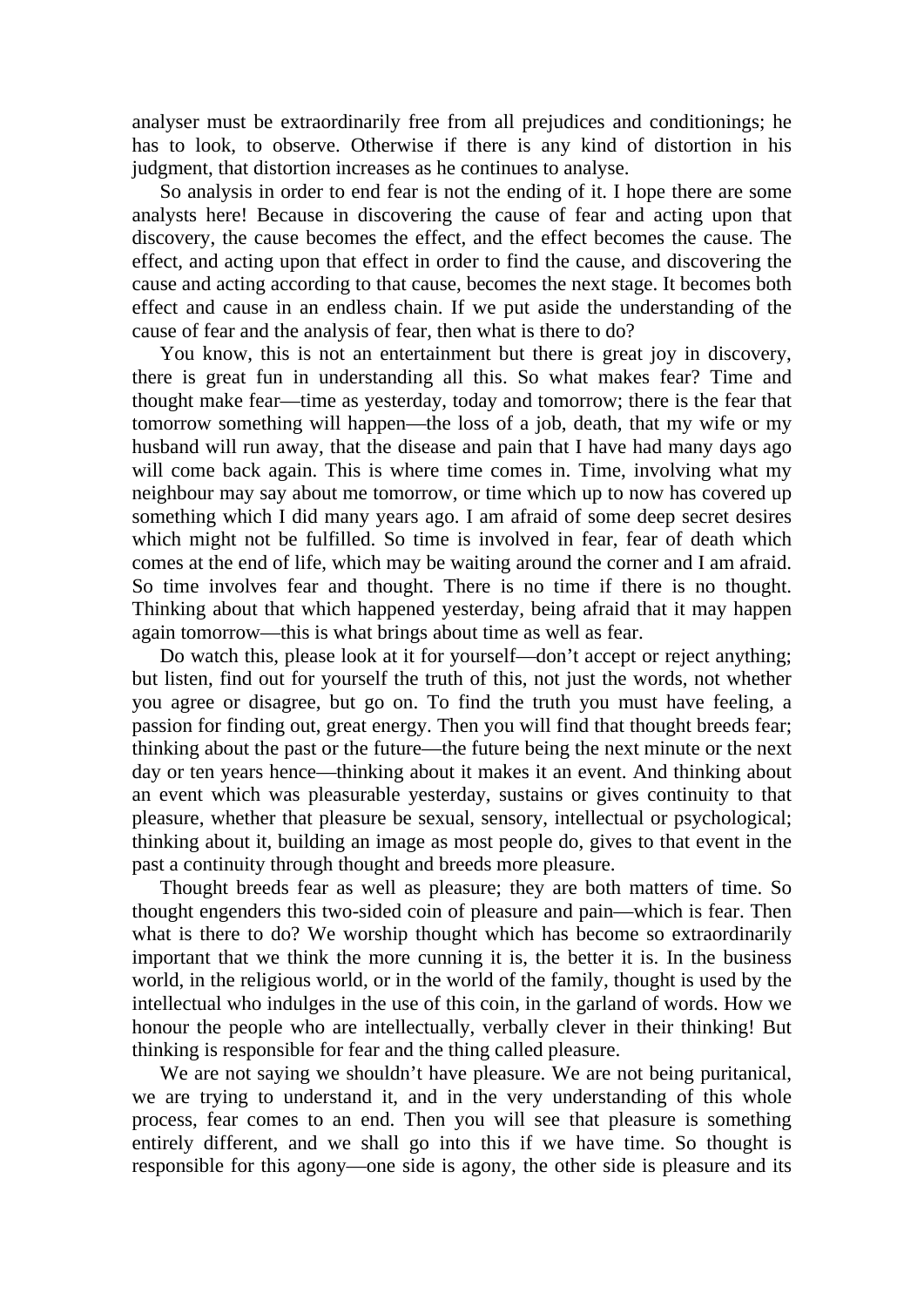continuance: the demand for and the pursuit of pleasure, including the religious and every other form of pleasure. Then what is thought to do? Can it end? Is that the right question? And who is to end it?—is it the 'me' who is not thought? But the 'me' is the result of thought. And therefore you have again the same old problem; the 'me', and the 'not me' which is the watcher who says, 'If only I could end thought then I'd live a different kind of life.' But there is only thought and not the watcher who says, 'I want to end thought', because the watcher is the product of thought. And how does thought come into being? One can see very easily, it is the response of memory, experience and knowledge which is the brain, the seat of memory. When anything is asked of it, it responds by a reaction which is memory and recognition. The brain is the result of millennia of evolution and conditioning—thought is always old, thought is never free, thought is the response of all conditioning.

What is to be done? When thought realizes that it cannot possibly do anything about fear because it creates fear, then there is silence; then there is complete negation of any movement which breeds fear. Therefore the mind, including the brain, observes this whole phenomenon of habit and the contradiction and struggle between the 'me' and the 'not me'. It realizes that the watcher is the watched. And seeing that fear cannot be merely analysed and put aside, but that it will always be there, the mind also sees that analysis is not the way. Then one asks: what is the origin of fear? How does it arise?

We said that it came about through time and thought. Thought is the response of memory and so thought creates fear. And fear cannot end through the mere control or suppression of thought, or by trying to transmute thought, or indulging in all the tricks one plays on oneself. Realizing this whole pattern choicelessly, objectively, in oneself, seeing all this, thought itself says, 'I will be quiet without any control or suppression', 'I will be still.'

So then there is the ending of fear, which means the ending of sorrow and the understanding of oneself—self-knowing. Without knowing oneself there is no ending of sorrow and fear. It is only a mind that is free from fear that can face reality.

Perhaps you would now care to ask questions. One must ask questions—this asking, this exposing of oneself to oneself here is necessary, and also when you are by yourself in your room or in your garden, sitting quietly in the bus or walking—you must ask questions in order to find out. But one has to ask the right question, and in the very asking of the right question is the right answer.

*Questioner: To accept oneself, one's pain, one's sorrow, is that the right thing to do?* 

**Krishnamurti:** How can one accept what one is? You mean to say you accept your ugliness, your brutality, your violence, your pretentiousness, your hypocrisies? Can you accept all that? And don't you want to change?—indeed mustn't we change all this? How can we accept the established order of society with its morality which is immorality? Isn't life a constant movement of change? When one is living there is no acceptance, there is only living. We are then living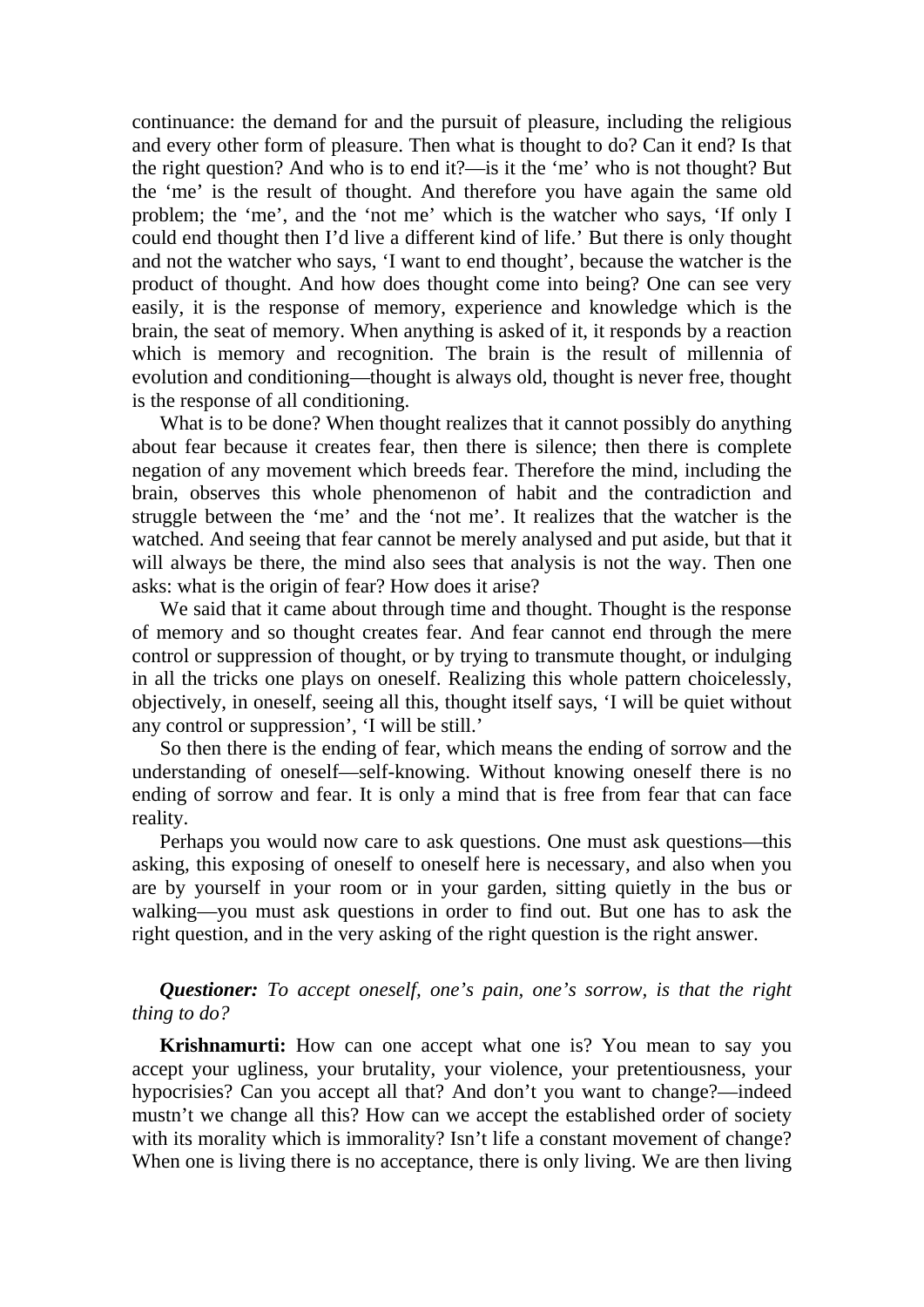with the movement of life and the movement of life demands change, psychological revolution, a mutation.

# *Questioner: I don't understand.*

**Krishnamurti:** I'm sorry. Perhaps when you used the word 'accept' you did not realize that in ordinary English that means to accept things as they are. Perhaps you would put it in Dutch.

### *Questioner: Accept things as they come.*

**Krishnamurti:** Will I accept things as they come, say, when my wife leaves me? When I lose money, when I lose my job, when I am despised, insulted, will I accept these things as they come? Will I accept war? To take things as they come, actually, not theoretically, one must be free of the 'me', the 'I'. And that is what we have been talking about this morning, the emptying of the mind of the 'me' and 'you', and the 'we' and 'they'. Then you can live from moment to moment, endlessly, without struggle, without conflict. But that is real meditation, real action—not conflict, brutality and violence.

#### *Questioner: We have to think; it is inevitable.*

**Krishnamurti:** Yes, I understand, sir. Are you suggesting that we should not think at all? To do a job you have to think, to go to your house you have to think; there is the verbal communication, which is the result of thought. So what place has thought in life? Thought must operate when you are doing something. Please follow this. To do any technological job, to function as the computer does—even if not as efficiently—thought is needed. To think clearly, objectively, nonemotionally, without prejudice, without opinion; thought is necessary in order to act clearly. But we also know that thought breeds fear, and that very fear will prevent us from acting efficiently. So can one act without fear when thought is demanded, and be quiet when it is not? Do you understand? Can one have a mind and heart that understands this whole process of fear, pleasure, thought and the quietness of the mind? Can one act thoughtfully when it is necessary, and not use thought when it is not? Surely this is fairly simple, isn't it? That is, can the mind be so completely attentive that when it is awake it will think and act when necessary and remain awake in that action neither falling asleep nor working in a mechanical way?

So the question is not whether we must think or not, but how to keep awake. To keep awake one has to have this deep understanding of thought, fear, love, hate and loneliness; one has to be completely involved in this way of living *as one is* but understand completely. One can understand it deeply only when the mind is completely awake, without any distortion.

*Questioner: Do you mean to say that in the face of danger you just react out of experience?*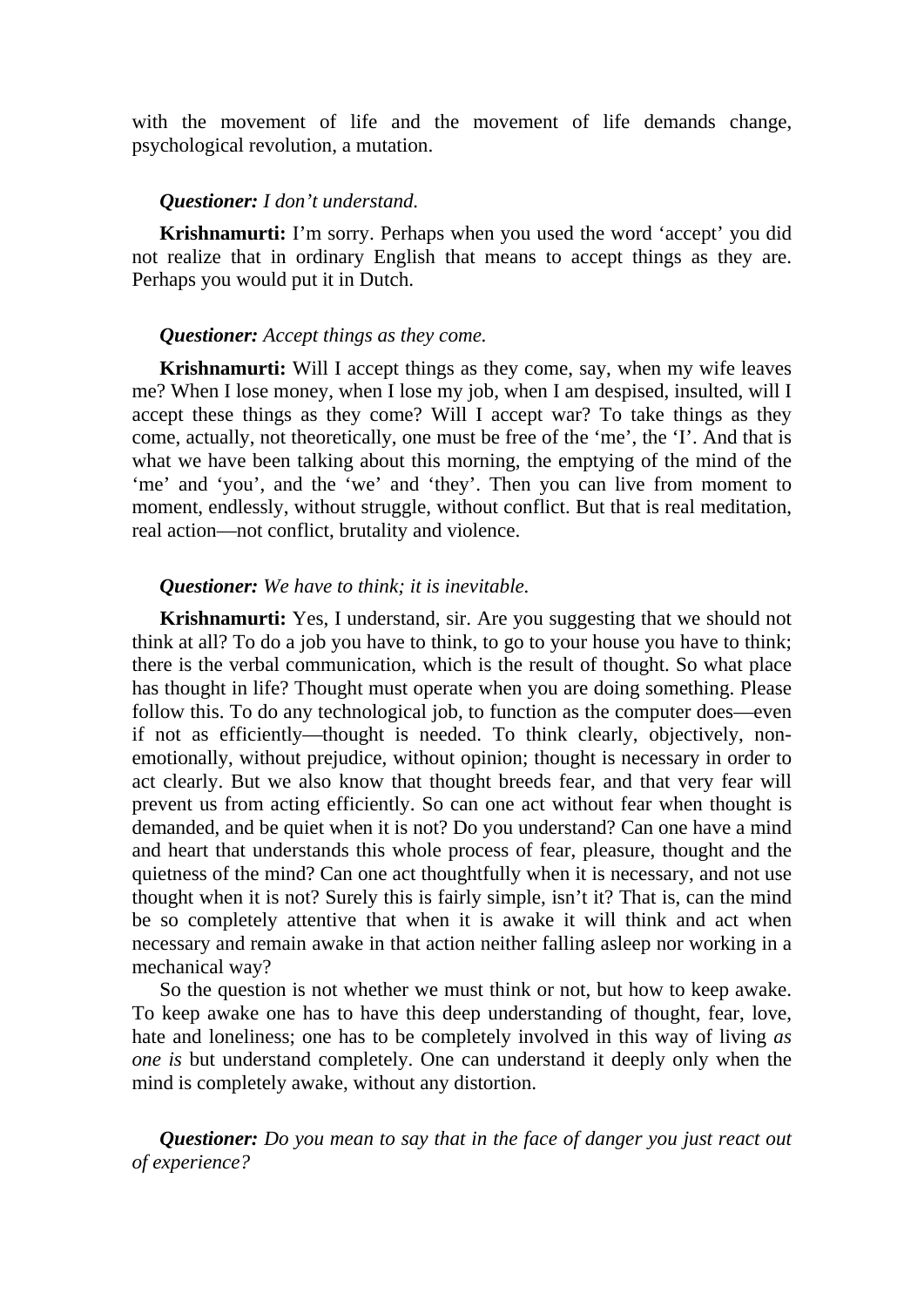**Krishnamurti:** Don't you? When you see a dangerous animal, don't you react out of memory, out of experience?—perhaps not your personal experience but the racial inheritance which says 'Be careful'.

# *Questioner: That is what I had in mind.*

**Krishnamurti:** But why don't we act equally efficiently when we see the danger of nationalism, of war, of separate governments with their sovereign rights and armies? These are the most dangerous things; why don't we react, why don't we say, 'Let's change all that'? This means that you change yourself—the known being; that you do not belong to any nation, to any flag, country or religion, so that you are a free human being. But we don't. We react to physical dangers but not to psychological dangers, which are much more devastating. We accept things as they are or we revolt against them to form some fanciful Utopia, which comes back to the same thing. To see danger inwardly and to see danger outwardly is the same thing, which is, to keep awake—which means to be intelligent and sensitive.

Amsterdam, 10 May 1969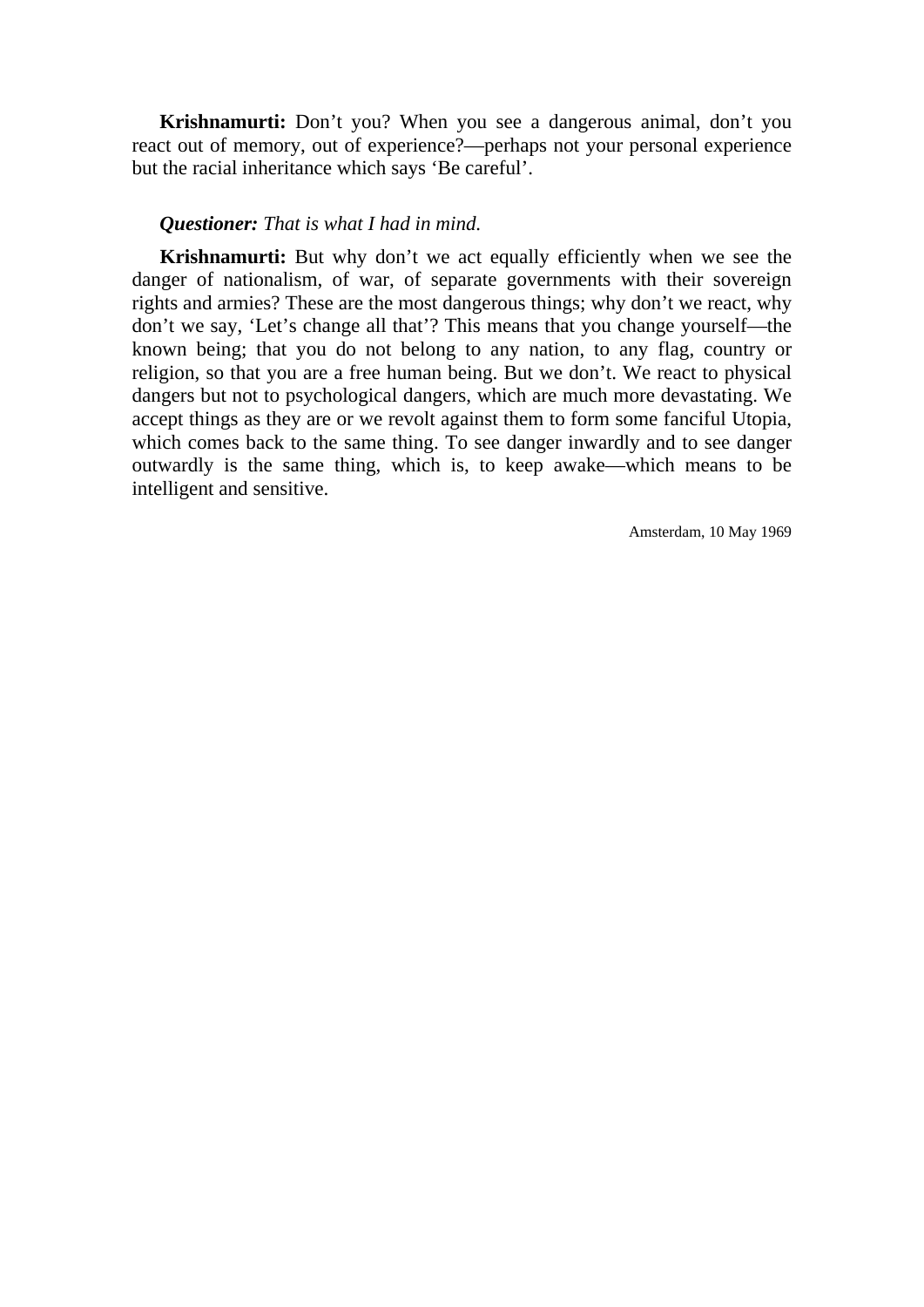# The Wholeness of Life

# *The motiveless passion to understand.*

One wonders why human beings throughout the world lack passion. They lust after power, position and various forms of entertainment both sexual and religious, and have other forms of lustful cravings. But apparently few have that deep passion which dedicates itself to the understanding of the whole process of living, not giving their whole energy to fragmentary activity. The bank manager is tremendously interested in his banking and the artist and the scientist are given over to their own special interests, but apparently it is one of the most difficult things to have an abiding, intense passion given over to the understanding of the wholeness of life.

As we go into this question of what constitutes the total understanding of living, loving and dying, we shall need not only intellectual capacity and strong feeling, but much more than these, great energy that only passion can give. As we have this enormous problem, complex, subtle and very profound, we must give our total attention—which is after all passion—to see and find out for ourselves if there is a way of life, wholly different from that which we now live. To understand this, one has to go into several questions, one has to inquire into the process of consciousness, examining both the surface and the deep layers of one's own mind, and one also has to look at the nature of order; not only outwardly, in society, but within oneself.

One has to find out the meaning of living, not merely giving an intellectual significance to it, but looking at what it means to live. And one has also to go into this question of what love is, and what it means to die. Al this has to be examined in the conscious and the deep, hidden recesses of one's own mind. One has to ask what order is, what living really means, and whether one can live a life of complete, total affection, compassion, tenderness and love. One has also to find out for oneself the meaning of that extraordinary thing called death.

These are not fragments, but the total movement, the wholeness of life. We shall not be able to understand this if we cut it up into living, loving and dying it is all one movement. To understand its total process, there must be energy, not only intellectual energy but energy of strong feeling, which involves having motiveless passion, so that it is constantly burning within one. And as our minds are fragmented, it is necessary to go into this question of the conscious and the unconscious, for there begins all division—the 'me' and 'not me', the 'you' and 'me', the 'we' and 'they'. As long as this separation exists—nationally, in the family, between religions with their separate possessive dependencies—there will inevitably be divisions in life. There will be the living of everyday life with its boredom and routine and that thing which we call love, hedged about by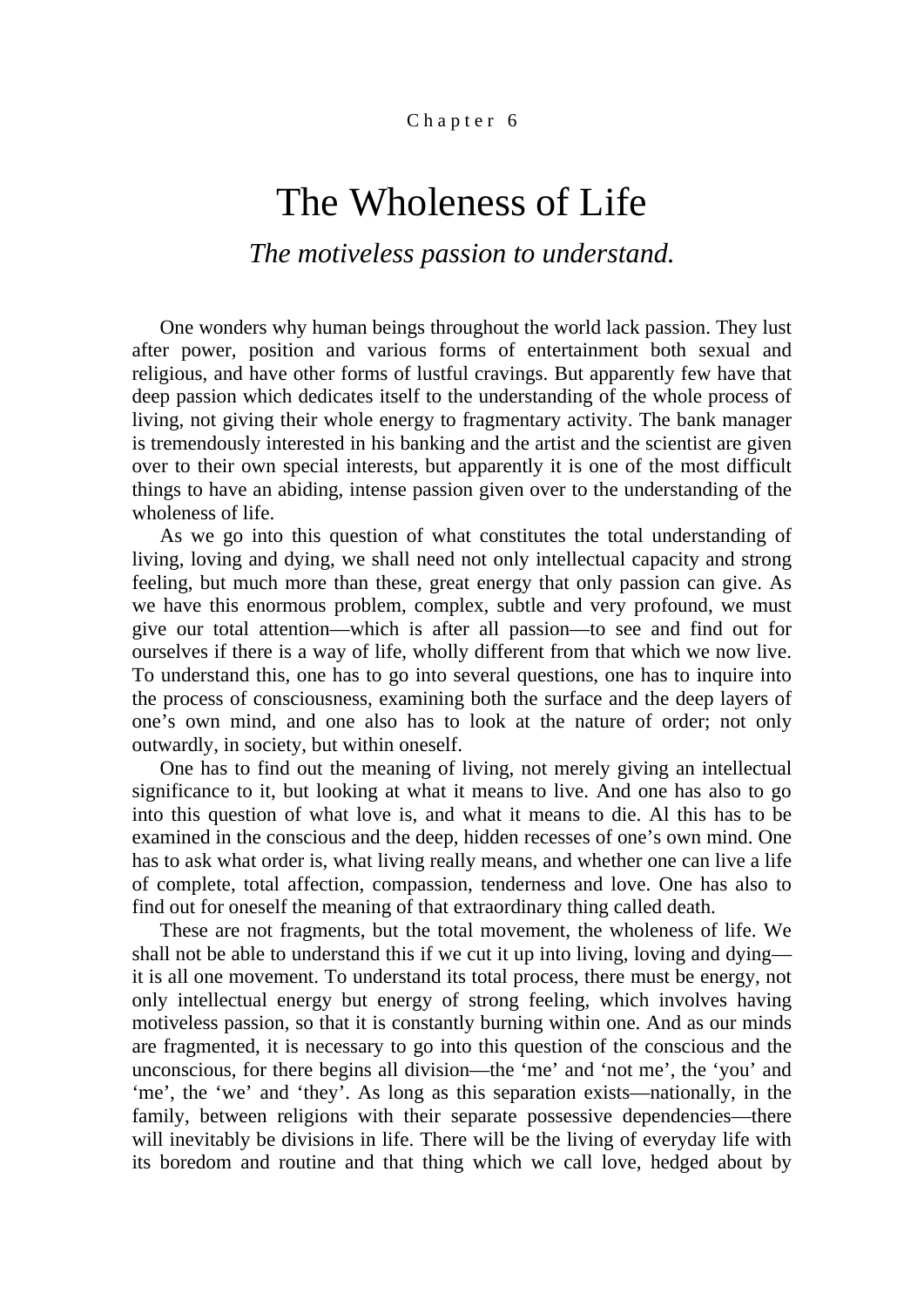jealousy, possessiveness, dependence, and domination, there will be fear, the inevitability of death. Could we go into this question seriously—not merely theoretically, or verbally, but really investigate it by looking into ourselves and asking why there is this division, which breeds so much misery, confusion and conflict?

One can observe in oneself very clearly the activity of the superficial mind with its concern with livelihood, with its technological, scientific, acquisitive knowledge. One can see oneself being competitive in the office, one can see the superficial operations of one's own mind. But there are the hidden parts which have not been explored, because we don't know how to explore them. If we want to expose them to the light of clarity and understanding, we either read books which tell us all about it, or we go to some analyst, or philosopher. But we do not know for ourselves how to look at things; though we may be capable of observing the outward, superficial activity of the mind, we are apparently incapable of looking into this deep, hidden cave in which the whole of the past abides. Can the conscious mind with its positive demands and assertions look into the deeper layers of one's own being? I do not know if you have ever tried it, but if you have and have been sufficiently insistent and serious, you may have found for yourself the vast content of the past, the racial inheritance, the religious impositions, the divisions; all these are hidden there. The casual offering of an opinion springs from that past accumulation, which is essentially based on past knowledge and experience, with their various forms of conclusions and opinions. Can the mind look into all this, understand it and go beyond it, so that there is no division at all?

This is important, because we are so conditioned to look at life in a fragmentary way. And as long as this fragmentation goes on, there is the demand for fulfilment—'me' wanting to fulfil, to achieve, to compete, to be ambitious. It is this fragmentation of life that makes us both individualistic and collective, selfcentred yet needing to identify oneself with something greater, while remaining separate. It is this deep division in consciousness, in the whole structure and nature of our being that makes for division in our activities, in our thoughts and in our feelings. So we divide life and those things called loving and dying.

Is it possible to observe the movement of the past, which is the unconscious?—if one can use that word 'unconscious' without giving it a special psychoanalytical significance. The deep unconscious is the past, and we are operating from that. Therefore there is the division into the past, the present and the future—which is time.

All this may sound rather complicated, but it is not—it is really quite simple if one can look into oneself, observe oneself in action, observe the workings of one's opinions and thoughts and conclusions. When you look at yourself critically you can see that your actions are based on a past conclusion, a formula or pattern, which projects itself into the future as an ideal and you act according to that ideal. So the past is always operating with its motives, conclusions and formulas; the mind and the heart are heavily laden with memories, which are shaping our lives, bringing about fragmentation.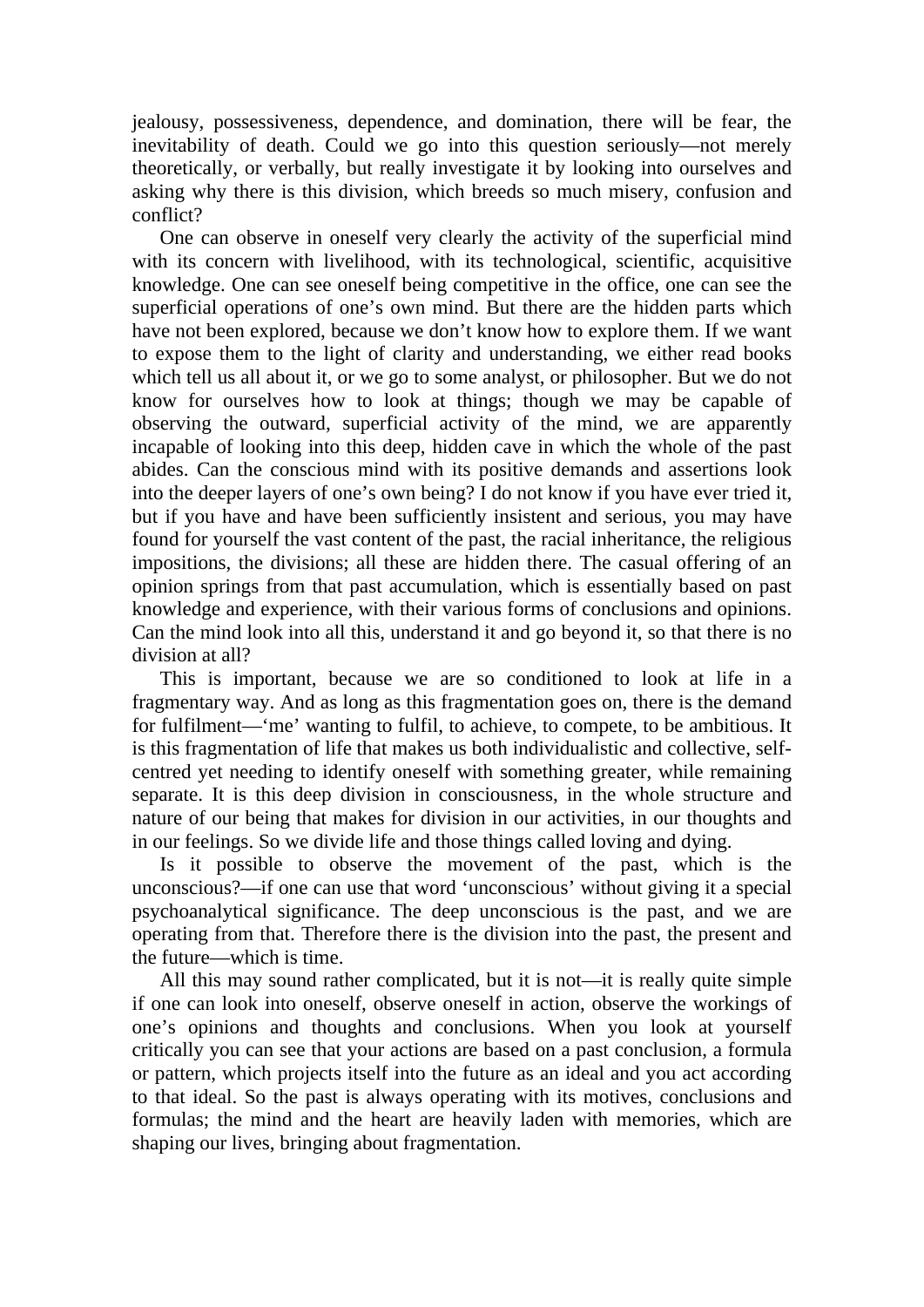One must ask the question whether the conscious mind can see into the unconscious so completely that one has understood the whole of its content, which is the past. That demands a critical capacity—but not self-opinionated criticism—it demands that one should watch. If one is really awake, then this division in the totality of consciousness ends. That awakened state is possible only when there is this critical self-awareness devoid of judgment.

To observe means to be critical—not using criticism based on evaluation, on opinions, but to be critically watchful. But if that criticism is personal, hedged by fear or any form of prejudice, it ceases to be truly critical, it becomes merely fragmentary.

What we are now concerned with is the understanding of the total process, the wholeness of living, not with a particular fragment. We are not asking what to do with regard to a particular problem, with regard to social activity which is independent of the whole process of living; but we are trying to find out what is included in the understanding of reality and whether there is such a reality, such an immensity, eternity. It is this whole, total perception—not fragmentary perception—that we are concerned with. This understanding of the whole movement of life as one single unitary activity is possible only when in the whole of our consciousness there is the ending of one's own concepts, principles, ideas and divisions as the 'me' and the 'not me'. If that is clear—and I hope it is—then we can proceed to find out what living is.

We consider living to be a positive action—doing, thinking, the everlasting bustle, conflict, fear, sorrow, guilt, ambition, competition, the lusting after pleasure with its pain, the desire to be successful. All this is what we call living. That is our life, with its occasional joy, with its moments of compassion without any motive, and generosity without any strings attached to it. There are rare moments of ecstasy, of a bliss that has no past or future. But going to the office, anger, hatred, contempt, enmity, are what we call everyday living, and we consider it extraordinarily positive.

The negation of the positive is the only true positive. To negate this so-called living, which is ugly, lonely, fearful, brutal and violent, without knowledge of the other, is the most positive action. Are we communicating with each other? You know, to deny conventional morality completely is to be highly moral, because what we call social morality, the morality of respectability, is utterly immoral; we are competitive, greedy, envious, seeking our own way—you know how we behave. We call this social morality; religious people talk about a different kind of morality, but their life, their whole attitude, the hierarchical structure of religious organization and belief, is immoral. To deny that is not to react, because when you react, this is another form of dissenting through one's own resistance. But when you deny it because you understand it, there is the highest form of morality.

In the same way, to negate social morality, to negate the way we are living our petty little lives, our shallow thinking and existence, the satisfaction at a superficial level with our accumulated things—to deny all that, not as a reaction but seeing the utter stupidity and the destructive nature of this way of living—to negate all that is to live. To see the false as the false—this seeing is the true.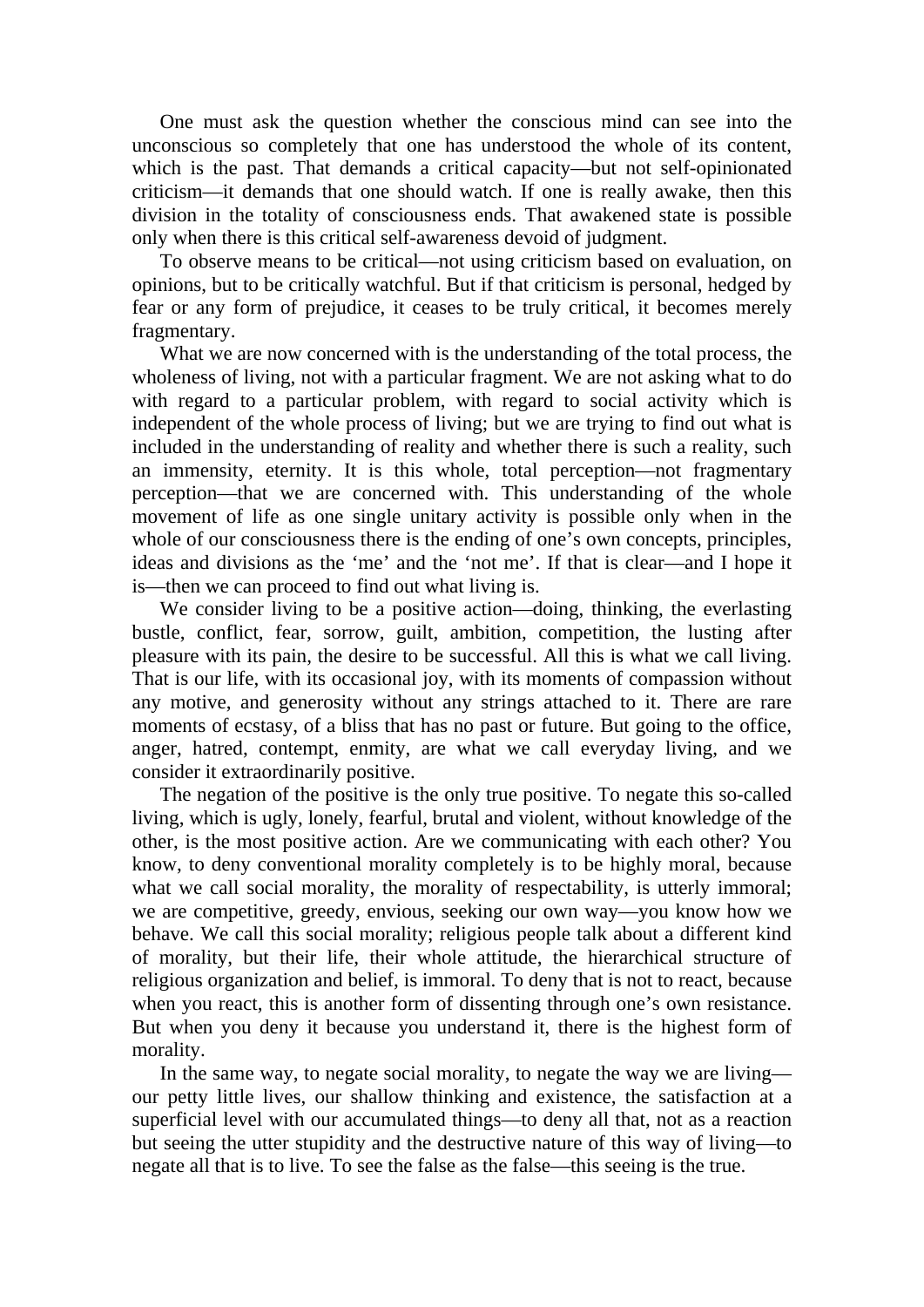Then, what is love? Is love pleasure? Is love desire? Is love attachment, dependence, possession of the person whom you love and dominate? Is it saying, 'This is mine and not yours, my property, my sexual rights, in which are involved jealousy, hate, anger and violence'? And again, love has been divided into sacred and profane as part of religious conditioning; is all that love? Can you love and be ambitious? Can you love your husband, can he say he loves you when he is ambitious? Can there be love when there is competition and the drive for success?

To negate all that, not only intellectually or verbally, but to wipe it out of one's own being, never to experience jealousy, envy, competition or ambition to deny all that, surely this is love. These two ways of acting cannot ever go together. The man who is jealous, or the woman who is dominating, doesn't know what love means—they may talk about it, they may sleep together, possess each other, depend on each other for comfort, security, or from fear of loneliness, but surely all that is not love. If people who say they love their children meant it, would there be war? And would there be division of nationalities—would there be these separations? What we call love is torture, despair, a feeling of guilt. This love is generally identified with sexual pleasure. We are not being puritanical or prudish, we are not saying that there must be no pleasure. When you look at a cloud or the sky or a beautiful face, there is delight. When you look at a flower there is the beauty of it—we are not denying beauty. Beauty is not the pleasure of thought, but it is thought that gives pleasure to beauty.

In the same way, when we love and there is sex, thought gives it pleasure, the image of that which has been experienced and the repetition of it tomorrow. In this repetition is pleasure which is not beauty. Beauty, tenderness and the total meaning of love don't exclude sex. But now when everything is allowed, the world suddenly seems to have discovered sex and it has become extraordinarily important. Probably that is the only escape man has now, the only freedom; everywhere else he is pushed around, bullied, violated intellectually, emotionally, in every way he is a slave, he is broken, and the only time when he can be free is in sexual experience. In that freedom he comes upon a certain joy and he wants the repetition of that joy. Looking at all this, where is love? Only a mind and a heart that are full of love can see the whole movement of life. Then whatever he does, a man who possesses such love is moral, good, and what he does is beautiful.

And where does order come into all this—knowing our life is so confused, so disorderly. We all want order, not only in the house, arranging things in their proper place, but we also want order externally, in society, where there is such immense social injustice. We also want order inwardly—there must be order, deep, mathematical order. And is this order to be brought about by conforming to a pattern which we consider to be orderly? Then we should be comparing the pattern with the fact, and there would be conflict. Is not this very conflict disorder?—and therefore not virtue. When a mind struggles to be virtuous, moral, ethical, it resists, and in that very conflict there is disorder. So virtue is the very essence of order—though we may not like to use that word in the modern world. That virtue is not brought about through the conflict of thought, but comes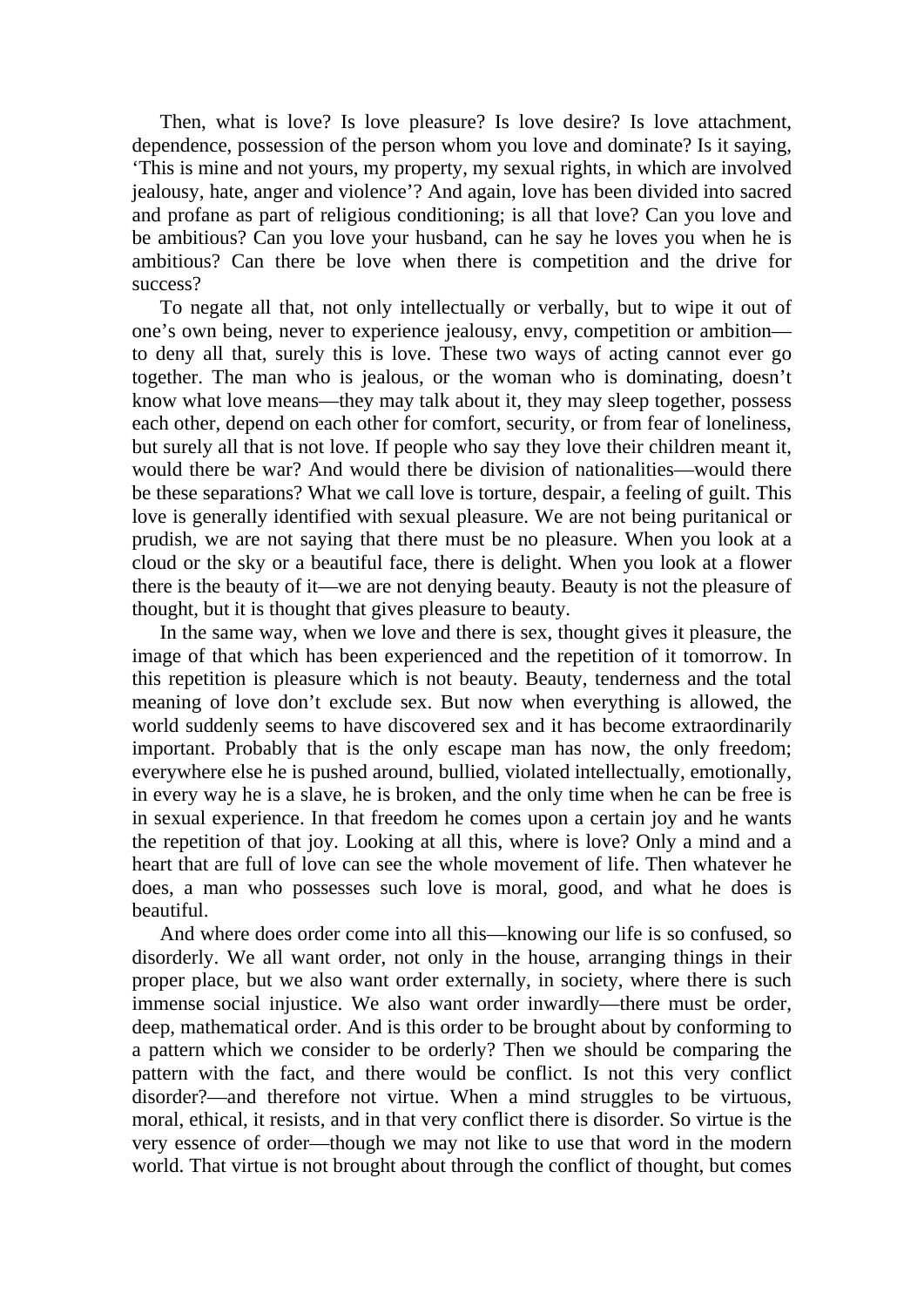only when you see disorder critically, with wakened intelligence, understanding yourself. Then there is complete order of the highest form, which is virtue. And that can come only when there is love.

Then there is the question of dying, which we have carefully put far away from us, as something that is going to happen in the future—the future may be fifty years off or tomorrow. We are afraid of coming to an end, coming physically to an end and being separated from the things we have possessed, worked for, experienced—wife, husband, the house, the furniture, the little garden, the books and the poems we have written or hoped to write. And we are afraid to let all that go because we are the furniture, we are the picture that we possess; when we have the capacity to play the violin, we are that violin. Because we have identified ourselves with those things—we are all that and nothing else. Have you ever looked at it that way? You are the house—with the shutters, the bedroom, the furniture which you have very carefully polished for years, which you own—that is what you are. If you remove all that you are nothing.

And that is what you are afraid of—of being nothing. Isn't it very strange how you spend forty years going to the office and when you stop doing these things you have heart trouble and die? You are the office, the files, the manager or the clerk or whatever your position is; you are that and nothing else. And you have a lot of ideas about God, goodness, truth, what society should be—that is all. Therein lies sorrow. To realize for yourself that you are that is great sorrow, but the greatest sorrow is that you do not realize it. To see that and find out what it means is to die.

Death is inevitable, all organisms must come to an end. But we are afraid to let the past go. We are the past, we are time, sorrow and despair, with an occasional perception of beauty, a flowering of goodness or deep tenderness as a passing, not an abiding thing. And being afraid of death, we say, 'Shall I live again?'—which is to continue the battle, the conflict, the misery, owning things, the accumulated experience. The whole of the East believes in reincarnation. That which you are you would like to see reincarnated; but you are all this, this mess, this confusion, this disorder. Also, reincarnation implies that we shall be born to another life; therefore what you do now, today, matters, not how you are going to live when you are born into your next life—if there is such a thing. If you are going to be born again, what matters is how you live today, because today is going to sow the seed of beauty or the seed of sorrow. But those who believe so fervently in reincarnation do not know how to behave; if they were concerned with behaviour, then they would not be concerned with tomorrow, for goodness is in the attention of today.

Dying is part of living. You cannot love without dying, dying to everything which is not love, dying to all ideals which are the projection of your own demands, dying to all the past, to the experience, so that you know what love means and therefore what living means. So living, loving and dying are the same thing, which consists in living wholly, completely, now. Then there is action which is not contradictory, bringing with it pain and sorrow; there is living, loving and dying in which there is action. That action is order. And if one lives that way—and one must, not in occasional moments but every day, every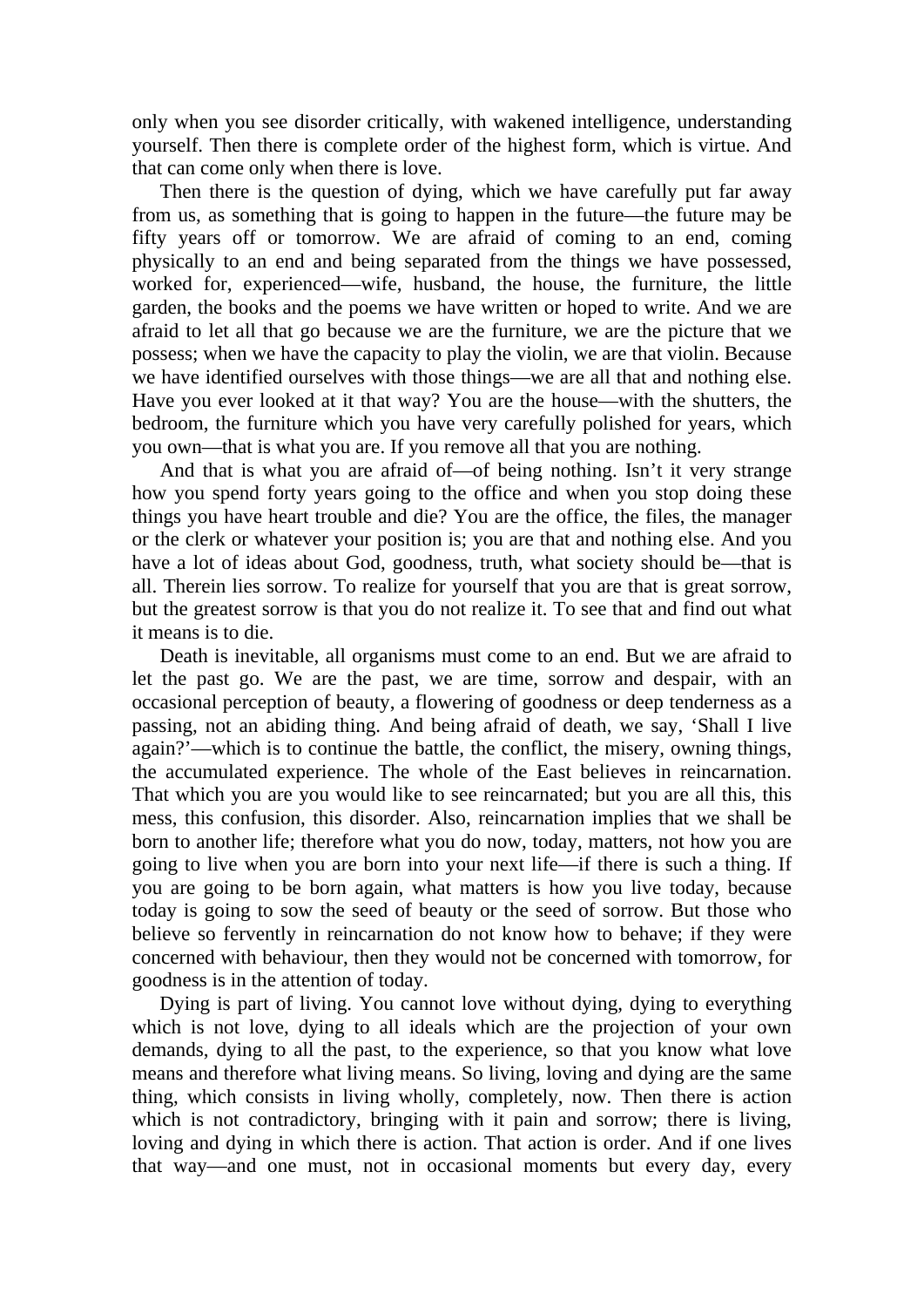minute—then we shall have social order, then there will be the unity of man, and governments will be run on computers, not by politicians with their personal ambitions and conditioning. So to live is to love and to die.

# *Questioner: Can one be free instantly and live without conflicts or does it take time?*

**Krishnamurti:** Can one live without the past immediately or does getting rid of the past take time? Does it take time to get rid of the past, and does this prevent one from living immediately? That is the question. The past is like a hidden cave, like a cellar where you keep your wine—if you have wine. Does it take time to be free of it? What is involved in taking time?—which is what we are used to. I say to myself, 'I'll take time, virtue is a thing to be acquired, to be practised day after day, I'll get rid of my hate, my violence, gradually, slowly'; that is what we are used to, that is our conditioning. And so we ask ourselves whether it is possible to throw away all the past gradually—which involves time. That is, being violent, I say, 'I'll gradually get rid of this.' What does that mean—'gradually', 'step by step'? In the meantime I am being violent. The idea of getting rid of violence gradually is a form of hypocrisy. Obviously, if I am violent I can't get rid of it gradually, I must end it immediately. Can I end psychological things immediately? I cannot, if I accept the idea of gradually freeing myself from the past. But what matters is to see the fact as it is now, without any distortion. If I am jealous and envious, I must see this completely by total, not partial, observation. I look at my jealousy—why am I jealous? Because I am lonely, the person I depended upon left me and I am suddenly faced with my emptiness, with my isolation and I am afraid of that, therefore I depend on you. And if you turn away I am angry, jealous. The fact is I am lonely, I need companionship, I need somebody not only to cook for me, to give me comfort, sexual pleasure and all the rest of it, but because basically I am alone. And that is why I am jealous. Can I understand this loneliness immediately? I can understand it only if I observe it, if I do not run away from it—if I can look at it, observe it critically, with awakened intelligence, not find excuses, try to fill the void or try to find a new companion. To look at this there must be freedom and when there is freedom to look I am free of jealousy. So the perception, the total observation of jealousy and the freedom from it, is not a matter of time, but of giving complete attention, critical awareness, observing choicelessly, instantly, all things as they arise. Then there is freedom—not in the future but now—from that which we call jealousy.

This applies equally to violence, anger or any other habit, whether you smoke, drink or have sexual habits. If we observe them very attentively, completely with our heart and mind, we are intelligently aware of their whole content; then there is freedom. Once this awareness is functioning, then whatever arises—anger, jealousy, violence, brutality, shades of double meaning, enmity, all these things can be observed instantly, completely. In that there is freedom, and the thing that was there ceases to be. So the past is not to be wiped away through time. Time is not the way to freedom. Is not this idea of gradualness a form of indolence, of incapacity to deal with the past instantly as it arises? When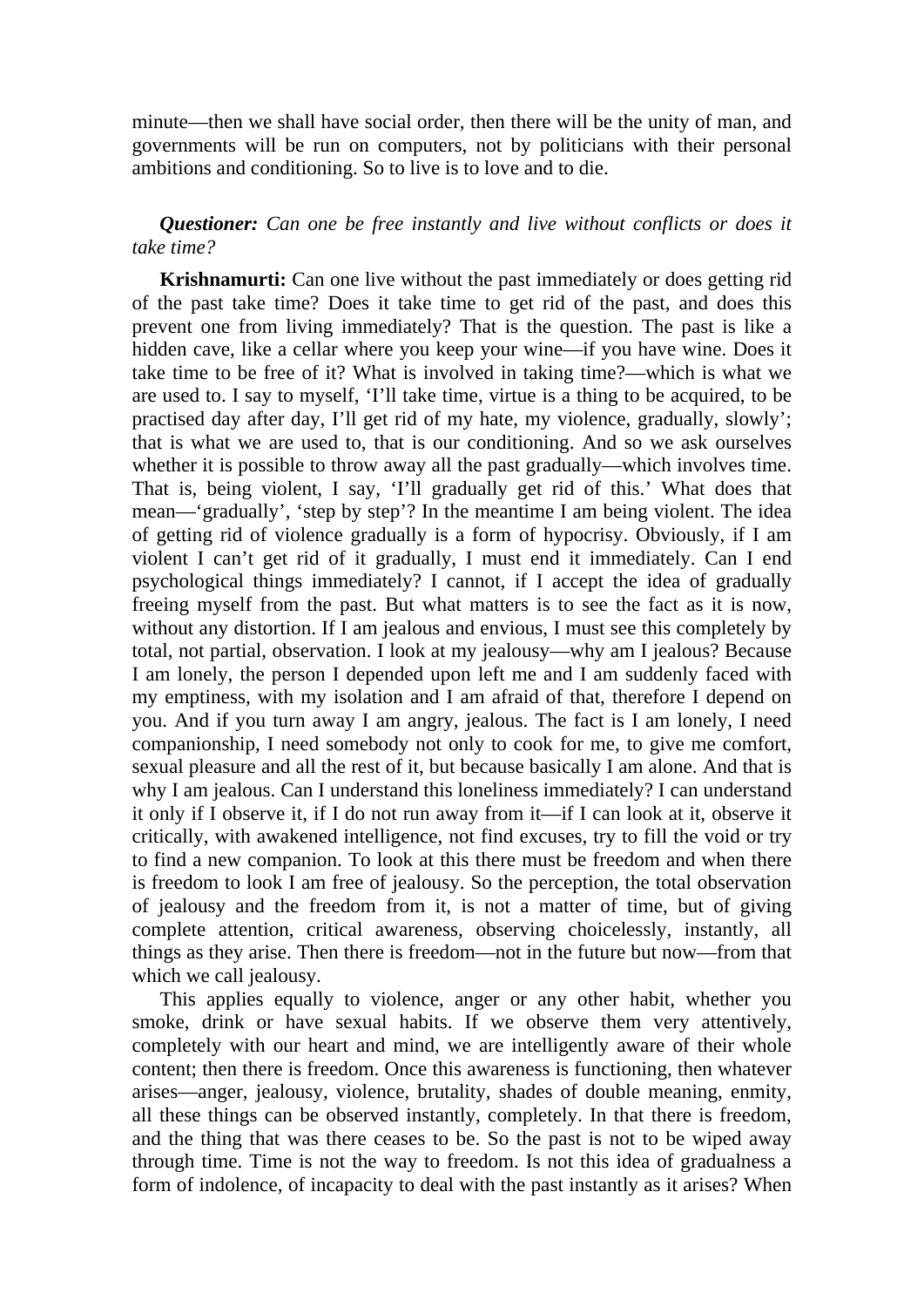you have that astonishing capacity to observe clearly as it arises and when you give your mind and heart completely to observe it, then the past ceases.

So time and thought do not end the past, for time and thought are the past.

# *Questioner: Is thought a movement of the mind? Is awareness the function of a motionless mind?*

**Krishnamurti:** As we said the other day, thought is the response of memory, like a computer into which you have fed all kinds of information. And when you ask for the answer, what has been stored up in the computer responds. In this same way the mind, the brain, is the storehouse of the past, which is the memory, and when it is challenged it responds in thought according to its knowledge, experience, conditioning and so on. So thought is the movement, or rather part of the movement, of the mind and the brain. The questioner wants to know whether awareness is a stillness of the mind. Can you observe anything—a tree, your wife, your neighbour, the politician, the priest, a beautiful face—without any movement of the mind? The images of your wife, of your husband, of your neighbour, the knowledge of the cloud or of pleasure, all that interferes, doesn't it? So when there is interference by an image of any kind, subtle or obvious, then there is no observation, there is no real, total awareness—there is only partial awareness. To observe clearly there must be no image coming in between the observer and the thing observed. When you look at a tree, can you look at it without the knowledge of that tree in botanical terms, or the knowledge of your pleasure or desire concerning it? Can you look at it so completely that the space between you—the observer—and the thing observed disappears? That doesn't mean that you become the tree! But when that space disappears, there is the cessation of the observer, and only the thing which is observed remains. In that observation there is perception, seeing the thing with extraordinary vitality, its colour, its shape, the beauty of the leaf or trunk; when there is not the centre of the 'me' who is observing, you are intimately in contact with that which you observe.

There is movement of thought, which is part of the brain and the mind, when there is a challenge which must be answered by thought. But to discover something new, something that has never been looked at, there must be this intense attention without any movement. This is not something mysterious or occult which you have to practise for years and years; that is all sheer nonsense. It does take place when, between two thoughts, you are observing.

You know how the man discovered jet propulsion? How did it happen? He knew all there was to know about the combustion engine, and he was looking for some other method. To look, you must be silent—if you carry all the knowledge of your combustion engine with you, you'll find only that which you have learned. What you have learned must remain dormant, quiet—then you will discover something new. In the same way, in order to see your wife, your husband, the tree, the neighbour, the whole social structure which is disorder, you must silently find a new way of looking and therefore a new way of living and acting.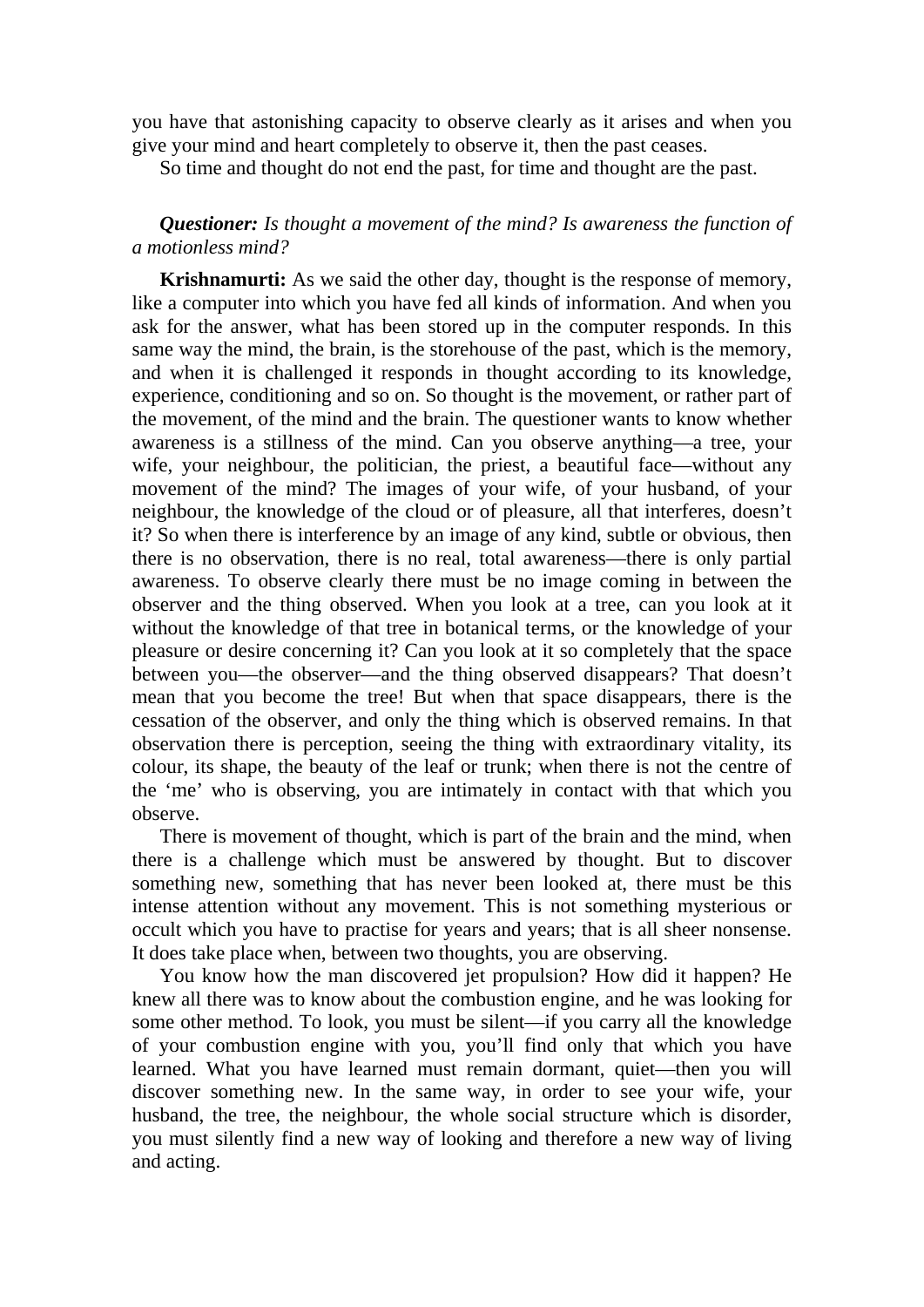#### *Questioner: How do we find the power to live without theories and ideals?*

**Krishnamurti:** How do you have the power to live *with* them? How do you have this extraordinary energy to live with formulas, with ideals, with theories? You are living with those formulas—how do you have the energy? This energy is being dissipated in conflict. The ideal is over there and you are here, and you are trying to live according to that. So there is a division, there is conflict, which is waste of energy. So when you see the wastage of energy, when you see the absurdity of having ideals, formulas, concepts, all bringing about such constant conflict, when you see it, then you have the energy to live without it. Then you have abundance of energy, because then there is no wastage through conflict at all. But you see, we are afraid to live that way, because of our conditioning. And we accept this structure of formulas and ideals, as others have done. We live with them, we accept conflict as the way of life. But when we see all this, not verbally, not theoretically, not intellectually, but feel with our whole being the absurdity of living that way, then we have the abundance of energy which comes when there is no conflict whatsoever. Then there is only the fact and nothing else. There is the fact that you are greedy, not the ideal that you should not be greedy—that is a waste of energy—but the fact you are greedy, possessive and dominating. That is the only fact, and when you give your whole attention to that fact, then you have the energy to dissipate it and therefore you can live freely, without any ideal, without any principle, without any belief. And that is loving and dying to everything of the past.

Amsterdam, 11 May 1969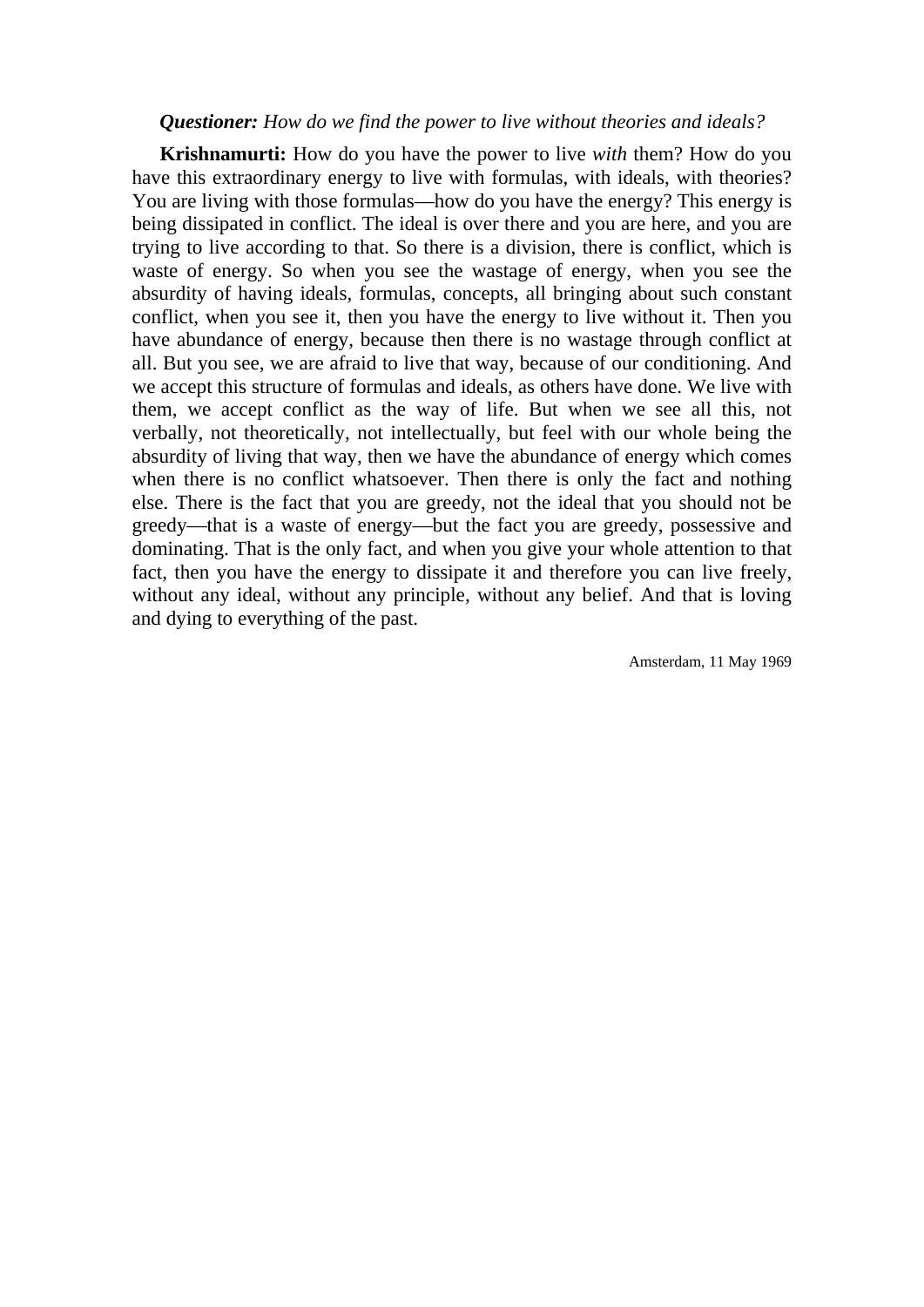# Fear

# *Resistance. Energy and attention.*

Most of us are caught in habits—physical and psychological habits. Some of us are aware of them and others are not. If one is aware of these habits then is it possible to stop a particular habit instantly and not carry it on over many months and years? Being aware of one particular habit, is it possible to put an end to it without any form of struggle, to drop it instantly—the habit of smoking, the particular twitch of the head, the habitual smile or any one of the various peculiar habits one has? To become conscious of chattering endlessly about nothing, of the restlessness of the mind—can one do that without any form of resistance, or control, and thus end it easily without effort and immediately? In that are implied several things: first the understanding that struggle against something, like a particular habit, develops a form of resistance to that habit; and one learns that resistance in any form breeds more conflict. If one resists a habit, tries to suppress it, struggle against it, the very energy that is necessary to understand that habit is wasted in the struggle and control. In that is involved the second thing: one takes for granted that time is necessary, that any particular habit must be slowly worn out, must slowly be suppressed or got rid of.

We are accustomed on the one hand to the idea that it is only possible to be free of any habit through resistance, through developing the opposite habit, and on the other hand to the idea that we can only do it gradually over a period of time. But if one really examines it one sees that any form of resistance develops further conflicts and also that time, taking many days, weeks, years, does not really end the habit; and we are asking whether it is possible to end a habit without resistance and without time, immediately.

To be free of fear what is required is not resistance over a period of time but the energy that can meet this habit and dissolve it immediately: and that is attention. Attention is the very essence of all energy. To give one's attention means to give one's mind, one's heart, one's whole physical energy, to attend and with that energy to face, or to be aware of, the particular habit; then you will see that the habit has no longer any hold—it disappears instantly.

One may think that one's various habits are not particularly important—one has them, what does it matter; or one finds excuses for one's habits. But if one could establish the quality of attention in the mind, the mind having seized the fact, the truth, that energy is attention and that attention is necessary to dissolve any particular habit, then becoming aware of a particular habit, or tradition, one will see that it comes to an end, completely.

One has a way of talking or one indulges in endless chatter about nothing: if one becomes so attentively aware, then one has an extraordinary energy—energy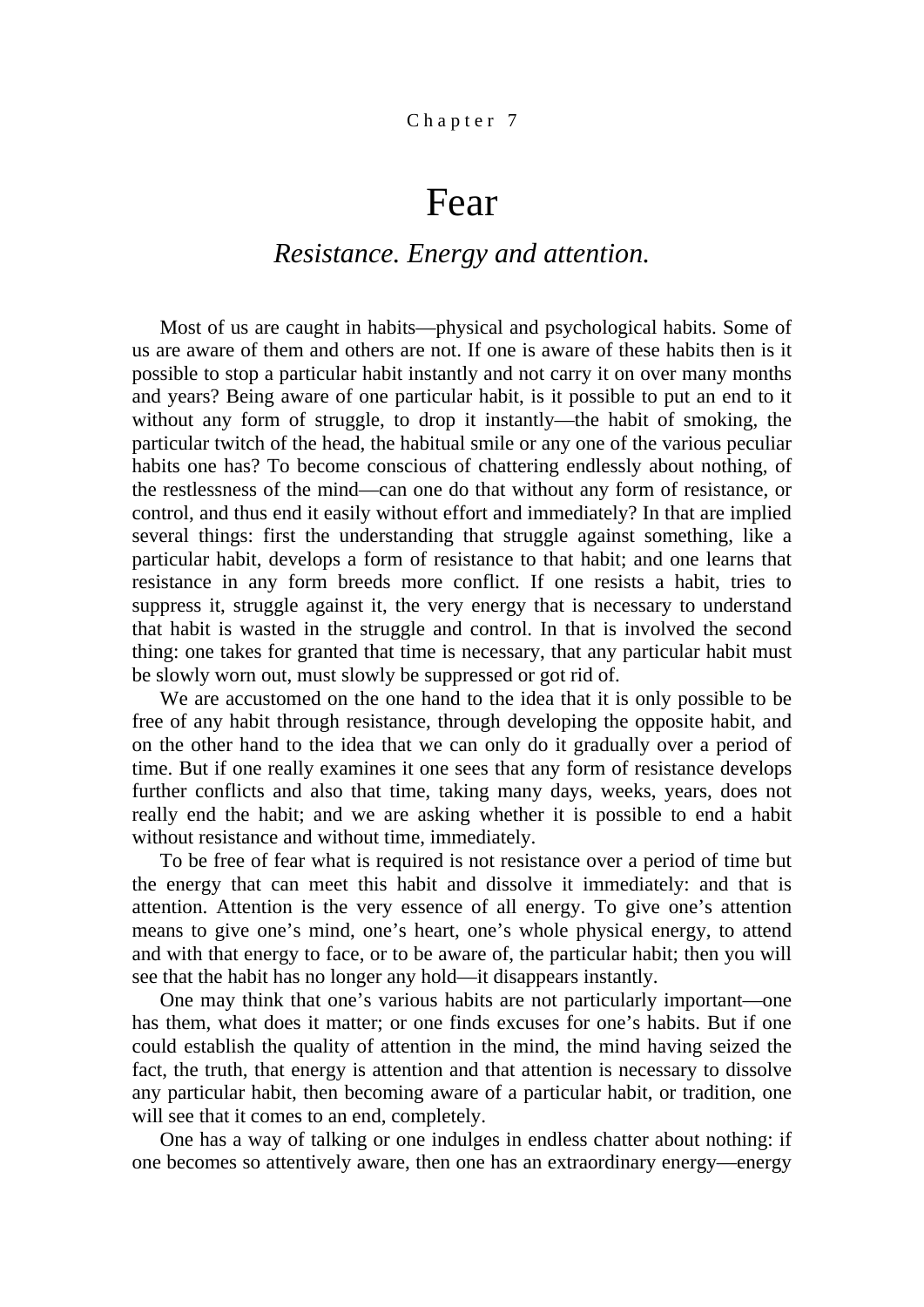that is not brought about through resistance, as most energies are. This energy of attention is freedom. If one understands this really very deeply, not as a theory but an actual fact with which one has experimented, a fact seen and of which one is fully aware, then one can proceed to inquire into the whole nature and structure of fear. And one must bear in mind, when talking about this rather complicated question, that verbal communication between you and the speaker becomes rather difficult; if one is not listening with sufficient care and attention then communication is not possible. If you are thinking about one thing and the speaker is talking about something else, then communication comes to an end, obviously. If you are concerned with your own particular fear and your whole attention is given to that particular fear, then verbal communication between you and the speaker also comes to an end. To communicate with one another, verbally, there must be a quality of attention in which there is care, in which there is an intensity, an urgency to understand this question of fear.

More important than communication is communion. Communication is verbal and communion is non-verbal. Two people who know each other very well can, without saying any words, understand each other completely, immediately, because they have established a certain form of communication between themselves. When we are dealing with such a very complicated issue as fear, there must be communion as well as verbal communication; the two must go together all the time, or otherwise we shall not be working together. Having said all this—which is necessary—let us consider the question of fear.

It is not that you must be free from fear. The moment you try to free yourself from fear, you create a resistance against fear. Resistance, in any form, does not end fear—it will always be there, though you may try to escape from it, resist it, control it, run away from it and so on, it will always be there. The running away, the controlling, the suppressing, all are forms of resistance; and the fear continues even though you develop greater strength to resist. So we are not talking about being free from fear. Being free from something is not freedom. Please do understand this, because in going into this question, if you have given your whole attention to what is being said, you must leave this hall without any sense of fear. That is the only thing that matters, not what the speaker says or does not say or whether you agree or disagree; what is important it that one should totally, right through one's being, psychologically, end fear.

So, it is not that one must be free from or resist fear but that one must understand the whole nature and structure of fear, understand it; that means, learn about it, watch it, come directly into contact with it. We are to learn about fear, not how to escape from it, not how to resist it through courage and so on. We are to learn. What does that word mean, 'to learn'? Surely it is not the accumulation of knowledge about fear. It will be rather useless going into this question unless you understand this completely. We think that learning implies the accumulation of knowledge about something; if one wants to learn Italian, one has to accumulate the words and their meaning, the grammar and how to put the sentences together and so on; having gathered knowledge then one is capable of speaking that particular language. That is, there is the accumulation of knowledge and then action; time is involved. Now, such accumulation we say is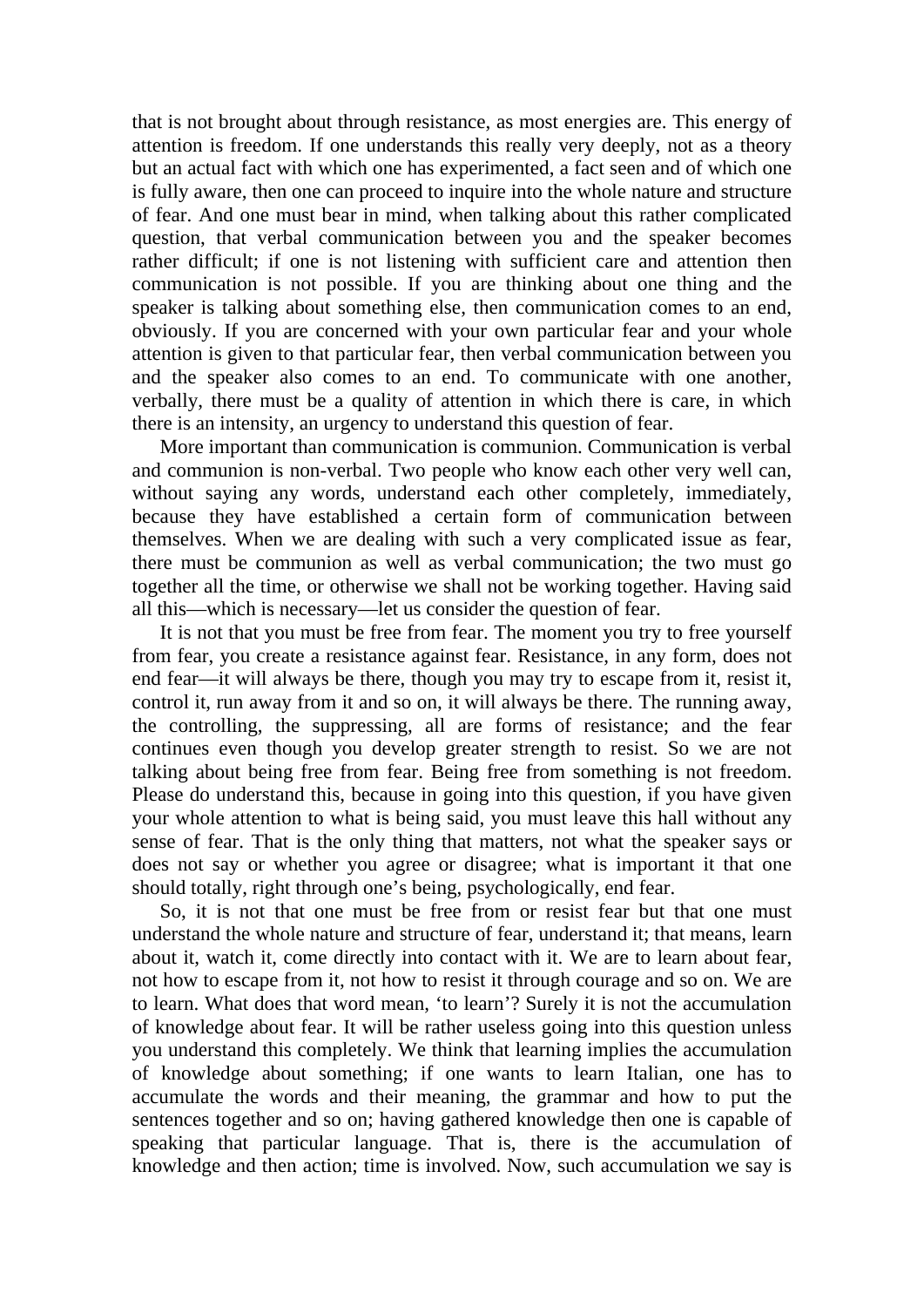not learning. Learning is always in the active present, it is not the result of having accumulated knowledge; learning is a process, an action, which is always in the present. Most of us are accustomed to the idea of first of all accumulating knowledge, information, experience and from that acting. We are saying something entirely different. Knowledge is always in the past and when you act, the past is determining that acting. We are saying, learning is in the very action itself and therefore there is never an accumulation as knowledge.

Learning about fear is in the present, is something fresh. If I come upon fear with past knowledge, with past memories and associations, I do not come face to face with fear and therefore I do not learn about it. I can do this only if my mind is fresh, new. And that is our difficulty, because we always approach fear with all the associations, memories, incidents and experiences, all of which prevent us from looking at it afresh and learning about it anew.

There are many fears—fear of death, fear of darkness, fear of losing a job, fear of the husband or wife, insecurity, fear of not fulfilling, fear of not being loved, fear of loneliness, fear of not being a success. Are not these many fears the expression of one central fear? One asks then: Are we going to deal with a particular fear, or are we dealing with the fact of fear itself?

We want to understand the nature of fear, not how fear expresses itself in a particular direction. If we can deal with the central fact of fear, then we shall be able to resolve, or do something about, a particular fear. So do not take your particular fear and say 'I must resolve this', but understand the nature and structure of fear; then you will be able to deal with the particular fear.

See how important it is that the mind be in a state in which there is no fear whatsoever. Because when there is fear there is darkness and the mind becomes dull; then the mind seeks various escapes and stimulation through amusement whether the amusement be in the Church or on the football field or on the radio. Such a mind is afraid, is incapable of clarity and does not know what it means to love—it may know pleasure but it certainly does not know what it means to love. Fear destroys and makes the mind ugly.

There is physical fear and psychological fear. There is the physical fear of danger—like meeting a snake or coming upon a precipice. That fear, the physical fear of meeting danger, is it not intelligence? There is a precipice there—I see it and I immediately react, I do not go near it. Now is not that fear intelligence which says to me, 'Be careful, there is danger'? That intelligence has been accumulated through time, others have fallen over or my mother or my friend has said, be careful of that precipice. So in that physical expression of fear there is memory and intelligence operating at the same time. Then there is the psychological fear of the physical fear that one has had, of having had a disease which has given a great deal of pain; having known pain, purely a physical phenomenon, we do not want it to be repeated again and we have the psychological fear of it although it is no longer actual. Now can that psychological fear be understood so as not to bring it into being at all? I have had pain—most of us do—it happened last week or a year ago. The pain was excruciating, I do not want it repeated and I am afraid it might come back. What has taken place there? Please follow this carefully. There is the memory of that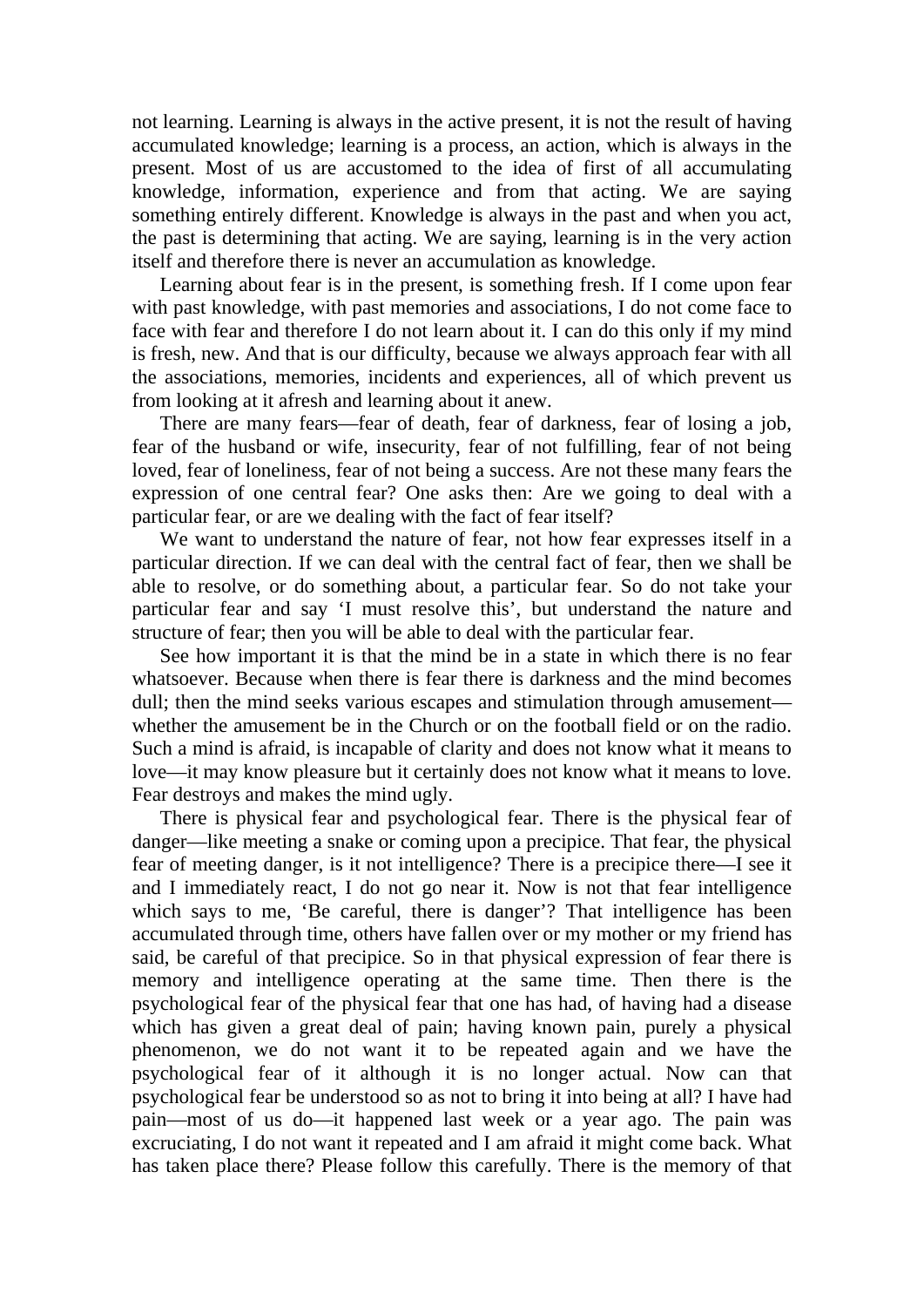pain and thought says, 'Don't let it occur again, be careful.' Thinking about the past pain brings fear of its repetition, thought brings fear upon itself. That is a particular form of fear, the fear of disease being repeated with its pain.

There are all the various psychological fears which derive from thought—fear of what the neighbour might say, fear of not being highly bourgeois and respectable, fear of not following the social morality—which is immorality—fear of losing a job, fear of loneliness, fear of anxiety—anxiety in itself is fear and so on—all the product of a life which is based on thought.

There are not only the conscious fears, but also the deep, hidden fears in the psyche, in the deeper layers of the mind. One may deal with the conscious fears, but the deep, hidden fears are more difficult. How is one to bring these unconscious, deep, hidden fears to the surface and expose them? Can the conscious mind do that? Can the conscious mind with its active thought uncover the unconscious, the hidden? (We are using the word 'unconscious' nontechnically: not being conscious of, or knowing, the hidden layers—that is all). Can the conscious mind—the mind that is trained to adjust itself to survive, to go on with things as they are—you know the conscious mind, how tricky it is—can that conscious mind uncover the whole content of the unconscious? I do not think it can. It may uncover a layer which it will translate according to its conditioning. But that very translation according to its conditioning will further prejudice the conscious mind, so that it is even less capable of examining the next layer completely.

One sees that the mere conscious effort to examine the deeper content of the mind becomes extremely difficult unless the surface mind is completely free from all conditioning, from all prejudice, from all fear—otherwise it is incapable of looking. One sees that that may be extremely difficult, probably completely impossible. So one asks: is there another way, altogether different?

Can the mind empty itself of all fear through analysis, self-analysis or professional analysis? In that is involved something else. When I analyse myself, look at myself, layer after layer, I examine, judge, evaluate; I say, 'This is right', 'This is wrong', 'This I will keep', 'This I won't keep.' When I analyse, am I different from the thing I analyse? I have to answer it for myself, see what the truth of it is. The analyser, is he different from the thing he is analysing—say jealousy? He is not different, he is that jealousy, and he tries to divide himself off from the jealousy as the entity who says, 'I am going to look at jealousy, get rid of it, or contact it.' But jealousy and the analyser are part of each other.

In the process of analysis time is involved, that is, I take many days or many years to analyse myself. At the end of many years I am still afraid. So, analysis is not the way. Analysis implies a great deal of time and when the house is burning you do not sit down and analyse, or go to the professional and say, 'Please tell me all about myself'—you have to act. Analysis is a form of escape, laziness and inefficiency. (It may be all right for the neurotic to go to an analyst, but even then he is not completely at the end of his neuroses. But that is a different question.)

Analysis by the conscious of the unconscious is not the way. The mind has seen this and said to itself 'I will not analyse any more, I see the valuelessness of it; I will not resist fear any more.' You follow what has happened to the mind?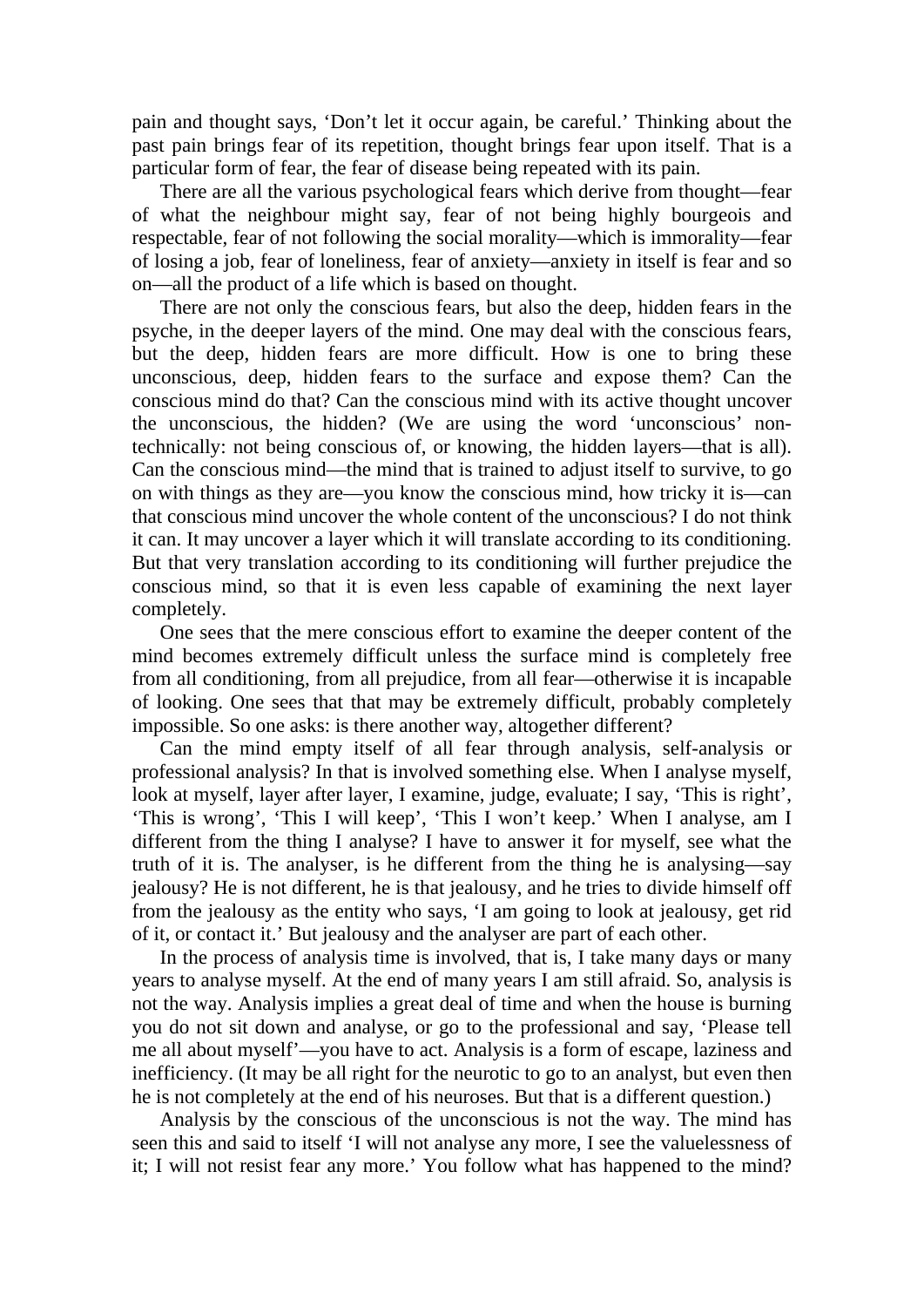When it has discarded the traditional approach, the approach of analysis, resistance, time, then what has happened to the mind itself? The mind has become extraordinarily sharp. The mind has become, through the necessity of observation, extraordinarily intense, sharp, alive. It is asking: is there another approach to this problem of uncovering its whole content, the past, the racial inheritance, the family, the weight of the cultural and religious tradition, the product of two thousand or ten thousand years? Can the mind be free of all that, can the mind put away all that and therefore put away all fear?

So I have this problem, the problem which a sharpened mind—the mind having put aside every form of analysis which of necessity takes time and for which therefore there is no tomorrow—must resolve completely, now. Therefore there is no ideal; there is no question of a future, saying, 'I will be free of it.' Therefore the mind is now in a state of complete attention. It is no longer escaping, no longer inventing time as a way of resolving the problem, no longer using analysis, or resistance. Therefore the mind itself has a quality entirely new.

The psychologists say that you must dream, otherwise you will go mad. I ask myself, 'Why should I dream at all?' Is there a way of living so that one does not dream at all?—for then, if one does not dream at all, the mind really has rest. It has been active all day, watching, listening, questioning, looking at the beauty of a cloud, the face of a beautiful person, the water, the movement of life, everything—it has been watching, watching; and when it goes to sleep it must have complete rest, otherwise on waking the next morning it is tired, it is still old.

So one asks is there a way of not dreaming at all so that the mind during sleep has complete rest and can come upon certain qualities which it cannot during the waking hours? It is possible only—and this is a fact, not a supposition, not a theory, not an invention, or a hope—it is possible only when you are completely awake during the day, watching every activity of your thought, your feeling, awake to every motive, to every intimation, every hint of that which is deep down, when you chatter, when you walk, when you listen to somebody, when you are watching your ambition, your jealousy, watching your response to the 'glory of France', when you read a book which says 'Your religious beliefs are nonsense'—watching to see what is implied in belief. During the waking hours be completely awake, when you are sitting in the bus, when you are talking to your wife, to your children, to your friend, when you are smoking—why you are smoking—when you read a detective story—why you are reading it—when you go to a cinema—why—for excitement, for sex? When you see a beautiful tree or the movement of a cloud across the sky, be completely aware of what is happening within and without, then you will see, when you go to sleep, that you do not dream and when you wake the next morning the mind is fresh, intense and alive.

Paris, 13 April 1969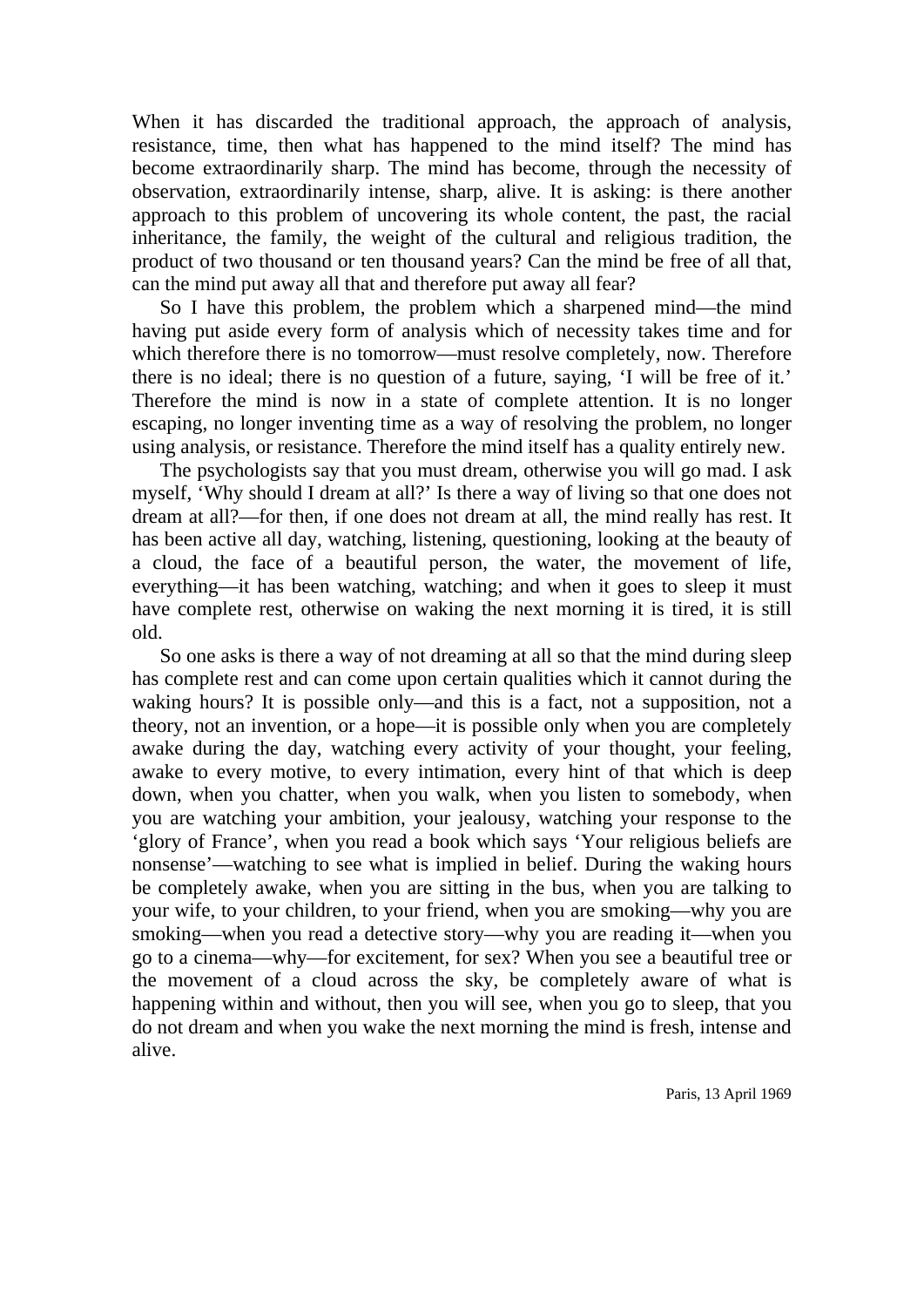## Chapter 8

# The Transcendental

# *To penetrate into reality? Tradition of meditation. Reality and the still mind.*

We have been talking about the chaos in the world, the great violence, the confusion, not only outwardly but inwardly. Violence is the result of fear and we went into the question of fear. I think we ought now to go into something that may be a little foreign to most of you: but it must be considered and not merely rejected, saying that it is an illusion, a fancy and so on.

Throughout history, man—realizing his life is very short, full of accidents, sorrow and inevitable death—has always formulated an idea which is called God. He realized, as we do now also, that life is transient and he wanted to experience something vastly great, supreme, to experience something not put together by the mind or by emotion; he wanted to experience, or feel his way into, a world that is entirely different, a world that transcends this, that lies beyond all misery and torture. And he hoped to find this transcendental world by seeking, searching it out. We ought to go into this question as to whether there is, or there is not, a reality—it doesn't matter what name one gives it—that is of an altogether different dimension. To penetrate into its depth one must naturally realize that it is not enough to merely understand at the verbal level—for the description is never the described, the word is never the thing. Can we penetrate into the mystery—if it is a mystery that man has always been trying to enter or capture, inviting it, holding it, worshipping it, becoming its devotee?

Life being what it is—rather shallow, empty, a tortuous affair without much meaning—one tries to invent a significance, give it a meaning. If one has a certain cleverness, the significance and the purpose of the invention become rather complex. And not finding the beauty, the love or the sense of immensity, one may become cynical, not believing in anything. One sees it is rather absurd and illusory and without much meaning to merely invent an ideology, a formula, affirming that there is God or that there is not, when life has no meaning whatsoever—which is true the way we live, it has no meaning. So do not let us invent a meaning.

If we could go together and discover for ourselves if there is, or if there is not, a reality, which is not merely an intellectual or emotional invention, an escape. Man throughout history has said that there is a reality for which you must prepare, for which you must do certain things, discipline yourself, resist every form of temptation, control yourself, control sex, conform to a pattern established by religious authority, the saints and so on; or you must deny the world, withdraw into a monastery, to some cave where you can meditate, to be alone and not be tempted. One sees the absurdity of such striving; one sees that one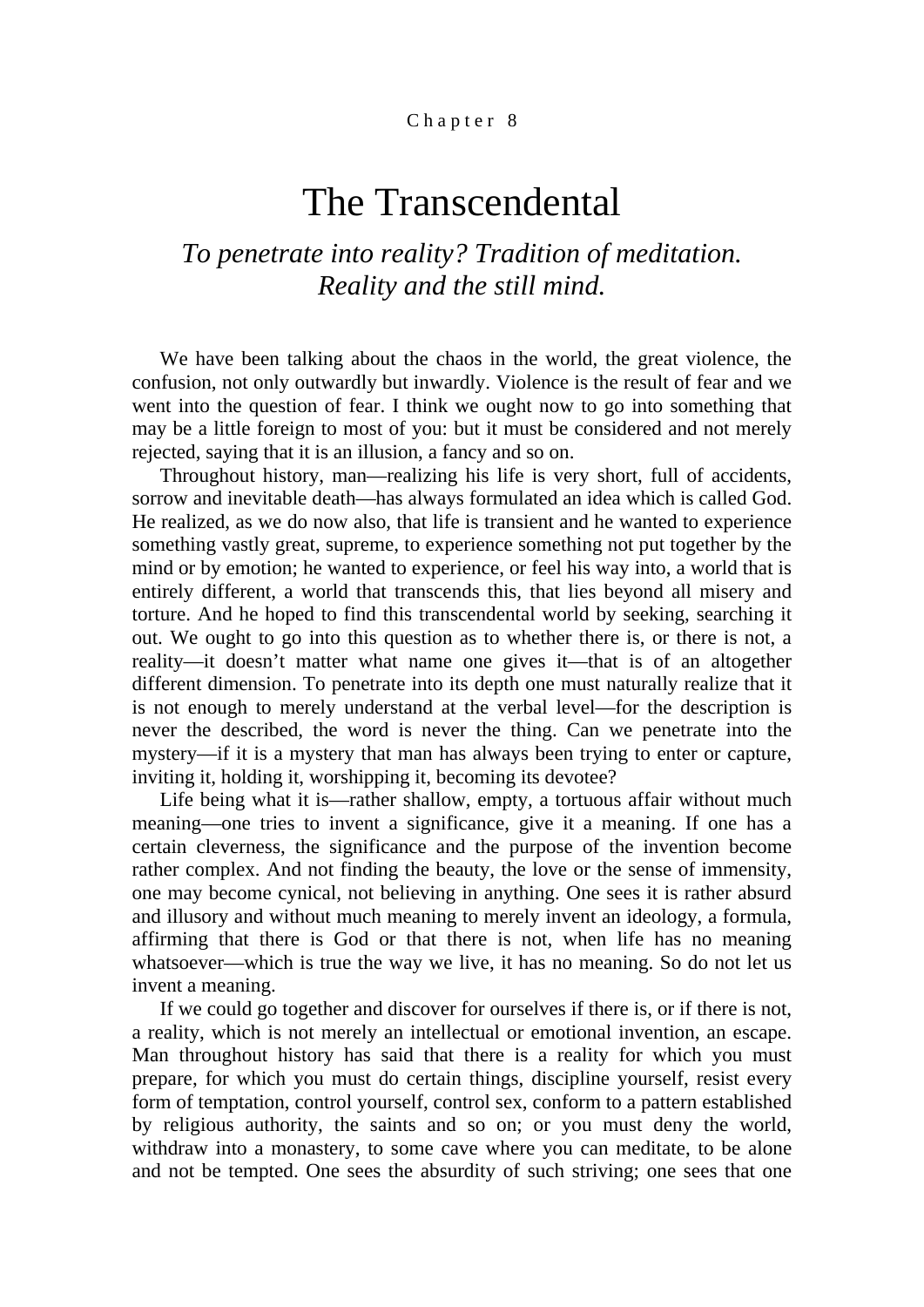cannot possibly escape from the world, from 'what is', from the suffering, from the distraction, and from all that man has put together in science. And the theologies: one must obviously discard all theologies and all beliefs. If one does completely put aside every form of belief, then there is no fear whatsoever.

Knowing that social morality is no morality, that it is immoral, one sees that one must be extraordinarily moral, for after all, morality is only the bringing of order both within oneself and also without oneself; but that morality must be in action, not merely an ideational or conceptual morality, but actual moral behaviour.

Is it possible to discipline oneself without suppression, control, escape? The root meaning of the word 'discipline' is 'to learn', not to conform or become a disciple of somebody, not to imitate or suppress, but to learn. The very act of learning demands discipline—a discipline which is not imposed nor accommodating itself to some ideology—not the harsh austerity of the monk. Yet without a deep austerity our behaviour in daily life only leads to disorder. One can see how essential it is to have complete order in oneself, like mathematical order, not relative, not comparative, not brought about by environmental influence. Behaviour, which is righteousness, must be established so that the mind is in complete order. A mind that is tortured, frustrated, shaped by environment, conforming to the social morality, must in itself be confused; and a confused mind cannot discover what is true.

If the mind is to come upon that strange mystery—if there is such a thing—it must lay the foundation of a behaviour, a morality, which is not that of society, a morality in which there is no fear whatsoever and which is therefore free. It is only then—after laying this deep foundation—that the mind can proceed to find out what meditation is, that quality of silence, of observation, in which the 'observer' is not. If this basis of righteous behaviour does not take place in one's life, in one's action, then meditation has very little meaning.

In the Orient there are many schools, systems and methods of meditation including Zen and Yoga—which have been brought over to the West. One must be very clear in understanding this suggestion that through a method, through a system, though conforming to a certain pattern or tradition, the mind can come upon that reality. One can see how absurd the thing is, whether it is brought from the East or whether it is invented here. Method implies conformity, repetition; method implies someone who has reached a certain enlightenment, who says do this and do not do that. And we, who are so eager to have that reality, follow, conform, obey, practise what we have been told, day after day, like a lot of machines. A dull, insensitive mind, a mind that is not highly intelligent, can practise a method endlessly; it will become more and more dull, more and more stupid. It will have its own 'experience' within the field of its own conditioning.

Some of you perhaps have been to the East and have studied meditation there. A whole tradition exists behind it. In India, throughout the whole of Asia, it exploded in the ancient days. That tradition even now still holds the mind, endless volumes are written on it. But any form of tradition—a carry-over from the past—which is used to find out if there is great reality, is obviously a waste of endeavour. The mind must be free of every form of spiritual tradition and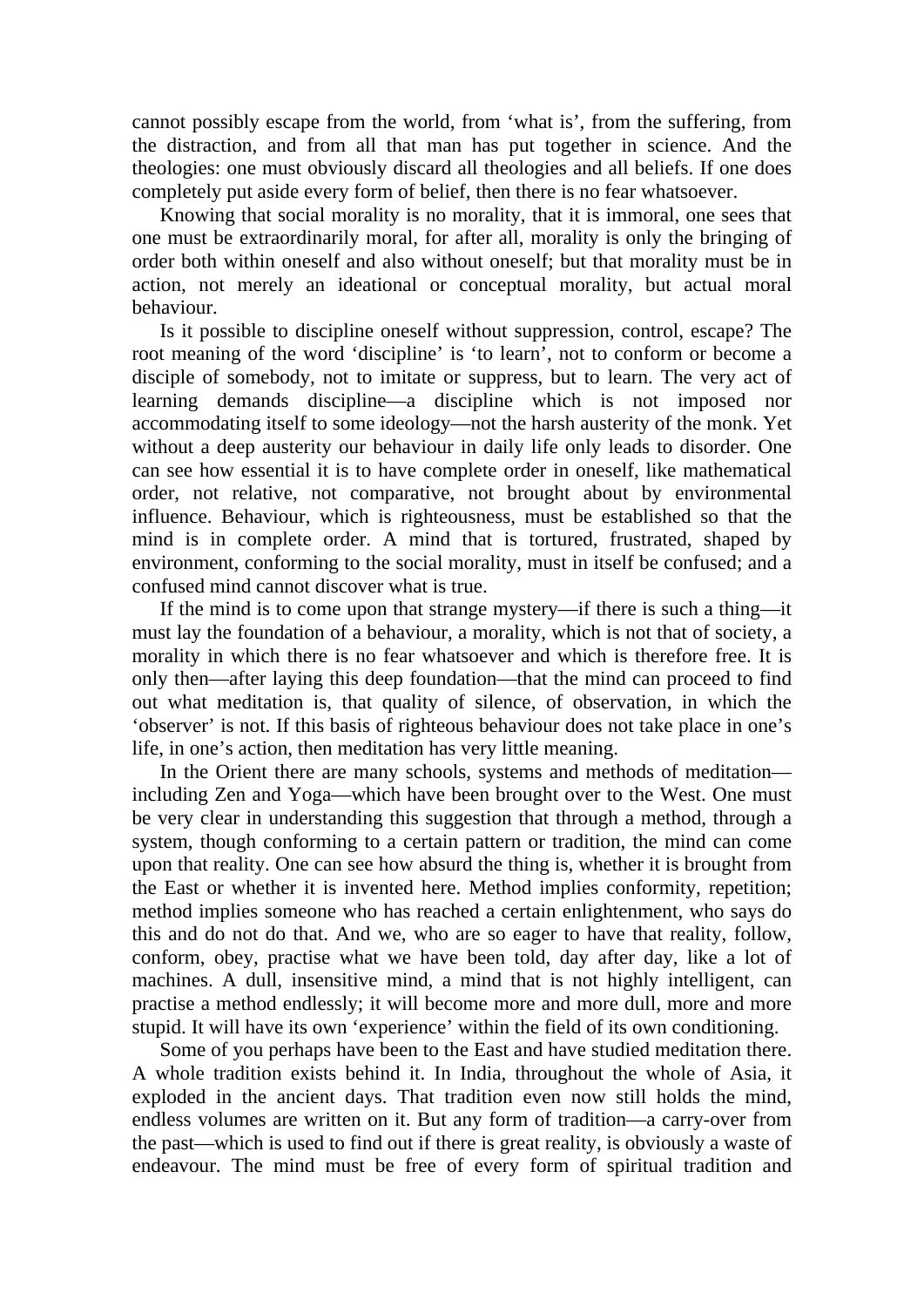sanction; otherwise one becomes utterly lacking in the highest form of intelligence.

Then what is meditation, if it is not traditional?—and it cannot be traditional, no one can teach you, you cannot follow a particular path, and say, 'Along that path I will learn what meditation is.' The whole meaning of meditation is in the mind becoming completely quiet; quiet, not only at the conscious level but also at the deep, secret, hidden levels of consciousness; so completely and utterly quiet so that thought is silent and does not wander all over the place. One of the teachings of the tradition of meditation, the traditional approach we are talking about, is that thought must be controlled; but that must be totally set aside and to set it aside one must look at it very closely, objectively, non-emotionally.

Tradition says you must have a guru, a teacher, to help you to meditate, he will tell you what to do. The West has its own form of tradition, of prayer, contemplation and confession. But in the whole principle that someone else knows and you do not know, that the one who knows is going to teach you, give you enlightenment, in that is implied authority, the master, the guru, the saviour, the Son of God and so on. They know and you do not know; they say, follow this method, this system, do it day after day, practise and you will eventually get there—if you are lucky. Which means you are fighting with yourself all day long, trying to conform to a pattern, to a system, trying to suppress your own desires, your own appetites, your own envy, jealousies, ambitions. And so there is the conflict between what you are and what should be according to the system; this means there is effort; and a mind that is making an effort can never be quiet; through effort mind can never become completely still.

Tradition also says concentrate in order to control your thought. To concentrate is merely to resist, to build a wall round yourself, to protect an exclusive focusing on one idea, on a principle, a picture or what you will. Tradition says you must go through that in order to find whatever you want to find. Tradition also says you must have no sex, you must not look at this world, as all the saints, who are more or less neurotic, have always said. And when you see—not merely verbally and intellectually, but actually—what is involved in all this—and you can see it only if you are not committed to it and can look at it objectively—then you discard it completely. One must discard it completely, for then the mind, in the very discarding, becomes free and therefore intelligent, aware, and not liable to be caught in illusions.

To meditate in the deepest sense of the word one must be virtuous, moral; not the morality of a pattern, of a practice, or of the social order, but the morality that comes naturally, inevitably, sweetly when you begin to understand yourself, when you are aware of your thoughts, your feelings, your activities, your appetites, your ambitions and so on—aware without any choice, merely observing. Out of that observation comes right action, which has nothing to do with conformity, or action according to an ideal. Then when that exists deeply in oneself, with its beauty and austerity in which there is not a particle of harshness—for harshness exists only when there is effort—when one has observed all the systems, all the methods, all the promises and looked at them objectively without like or dislike, then you can discard them altogether so that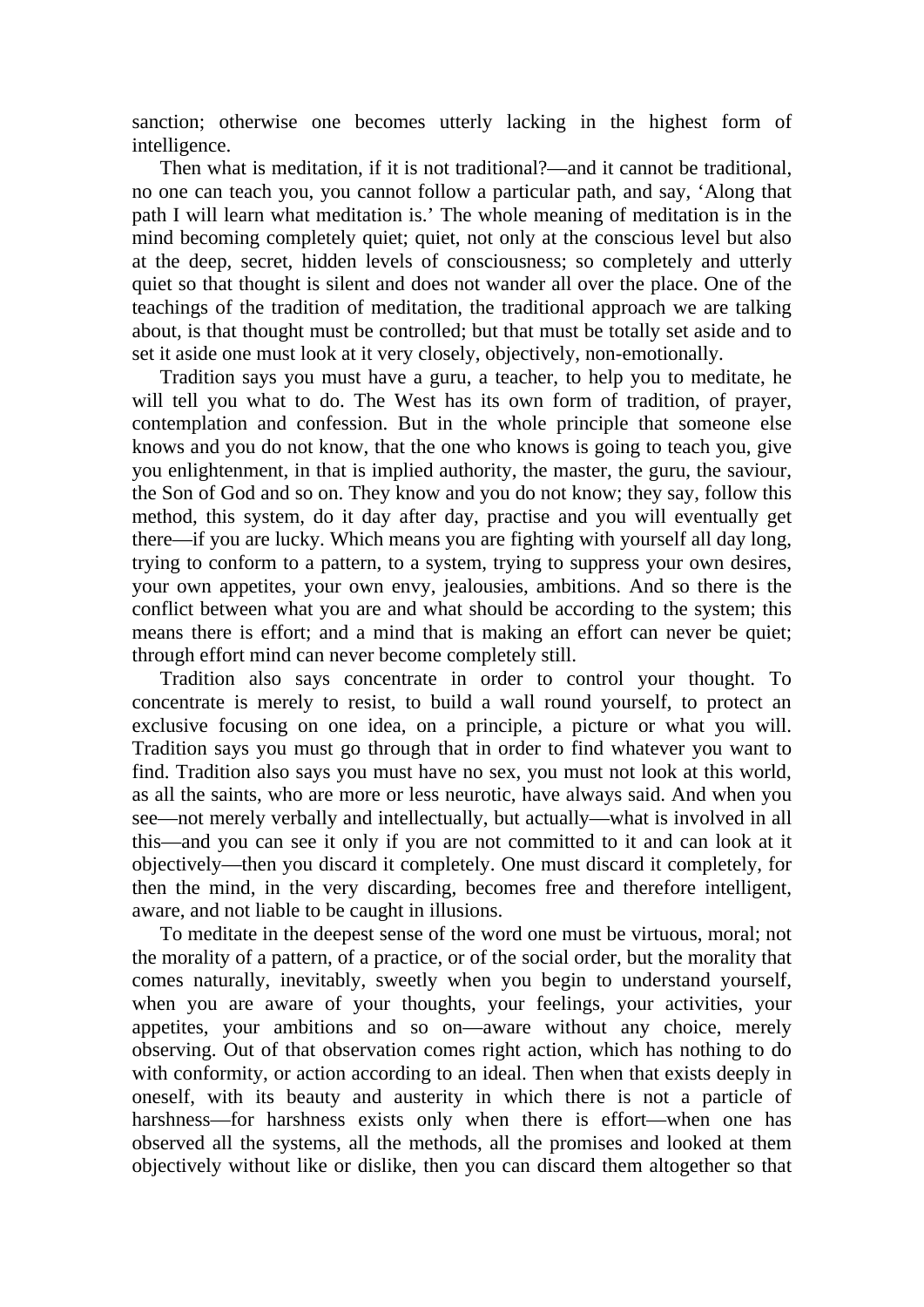your mind is free from the past; then you can proceed to find out what meditation is.

If you have not actually laid the foundation, you can play with meditation but that has no meaning—it is like those people who go out to the East, go to some master who will tell them how to sit, how to breathe, what to do, this or that, and who come back and write a book, which is all sheer nonsense. One has to be a teacher to oneself and a disciple of oneself, there is no authority, there is only understanding.

Understanding is possible only when there is observation without the centre as the observer. Have you ever observed, watched, tried to find out, what understanding is? Understanding is not an intellectual process; understanding is not an intuition or a feeling. When one says 'I understand something very clearly', there is an observation out of complete silence—it is only then there is understanding. When you say 'I understand something', you mean that the mind listens very quietly, neither agreeing nor disagreeing; that state listens completely—it is only then there is understanding and that understanding is action. It is not that there is understanding first and then action follows afterward, it is simultaneous, one movement.

So meditation—that word which is so heavily loaded by tradition—is to bring, without effort, without any form of compulsion, the mind and the brain to their highest capacity, which is intelligence, which is to be highly sensitive. The brain is quiet; that repository of the past, evolved through a million years, which is continuously and incessantly active—that brain is quiet.

Is it at all possible for the brain, which is reacting all the time, responding to the least stimulus, according to its conditioning, to be still? The traditionalists say it can be made still by proper breathing, by practising awareness. This again involves the question, 'who' is the entity that controls, that practises, that shapes the brain? Is it not thought, which says, 'I am the observer and I am going to control the brain, put an end to thought'? Thought breeds the thinker.

Is it possible for the brain to be completely quiet? It is part of meditation to find out, not to be told how to do it; nobody can tell us how to do it. Your brain—which is so heavily conditioned through culture, through every form of experience, the brain which is the result of vast evolution—can it be so still? because without that, whatever it sees or experiences will be distorted, will be translated according to its conditioning.

What part does sleep play in meditation, in living? It is quite an interesting question; if you have gone into it yourself you will have discovered a great deal. As we said the other day: dreams are unnecessary. We said: The mind, the brain, must be completely aware during the day—attentive to what is happening both outwardly and inwardly, aware of the inward reactions to the outer with its strains evoking reactions, attentive to the intimation of the unconscious—and then at the end of the day it must take all that into account. If you do not take all that has happened into account at the end of the day, the brain has to work at night, when you are asleep, to bring order into itself—which is obvious. If you have done all this, then when you sleep you are learning quite a different thing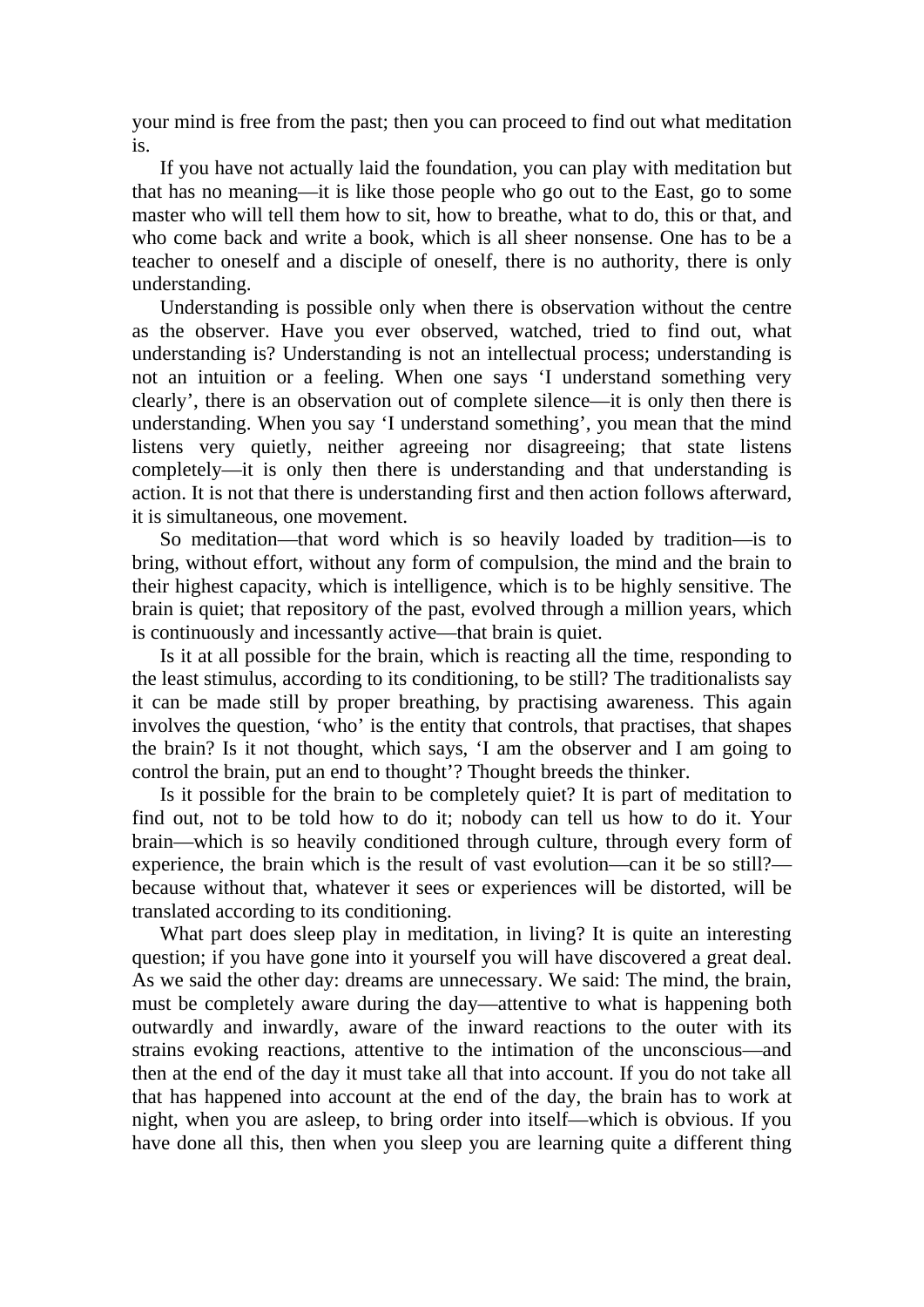altogether, you are learning at a different dimension altogether; and that is part of meditation.

There is the laying of the foundation of behaviour, in which action is love. There is the discarding of all traditions, so that the mind is completely free; and the brain is completely quiet. If you have gone into it you will see that the brain can be quiet, not through any trick, not through taking a drug, but through that active and also passive awareness throughout the day. And if you have taken stock at the end of the day, of what has happened, and therefore brought order, then when there is sleep, the brain is quiet, learning with a different movement.

So this whole body, the brain, everything, is quiet, without any form of distortion; it is only then if there is any reality that such a mind can receive it. It cannot be invited, that immensity—if there is such an immensity, if there is the nameless, the transcendental, if there is such a thing—it is only such a mind that can see the false or the truth of that reality.

You might say, 'What has all this to do with living? I have to live this everyday life, go to the office, wash dishes, travel in a crowded bus with all the noise—what has meditation to do with all this?' Yet after all, meditation is the understanding of life, the life every day with all its complexity, misery, sorrow, loneliness, despair, the drive to become famous, successful, the fear, envy—to understand all that is meditation. Without understanding it, the mere attempt to find the mystery is utterly empty, it has no value. It is like a disordered life, a disordered mind, trying to find mathematical order. Meditation has everything to do with life; it isn't going off into some emotional, ecstatic state. There is ecstasy which is not pleasure; that ecstasy comes only when there is this mathematical order in oneself, which is absolute. Meditation is the way of life, every day only then, that which is imperishable, which has no time, can come into being.

# *Questioner: Who is the observer that is aware of his own reactions? What is the energy that is used?*

**Krishnamurti:** Have you looked at anything without reaction? Have you looked at a tree, at the face of a woman, at the mountain, or the cloud, or the light on the water, just to observe it, without translating it into like or dislike, pleasure or pain—just to observe it? In such observation, when you are completely attentive, is there an observer? Do it, sir, do not ask me—if you do it you will find out. Observe reactions, without judging, evaluating, distorting, be so completely attentive to every reaction and in that attention you will see that there is no observer or thinker or experiencer at all.

Then the second question: to change anything in oneself, to bring about a transformation, a revolution in the psyche, what energy is used? How is that energy to be had? We have energy now, but in tension, in contradiction, in conflict; there is energy in the battle between two desires, between what I must do and what I should do—that consumes a great deal of energy. But if there is no contradiction whatsoever then you have abundance of energy. Look at one's own life, actually do look at it: it is a contradiction; you want to be peaceful and you hate somebody; you want to love and you are ambitious. This contradiction breeds conflict, struggle; that struggle wastes energy. If there is no contradiction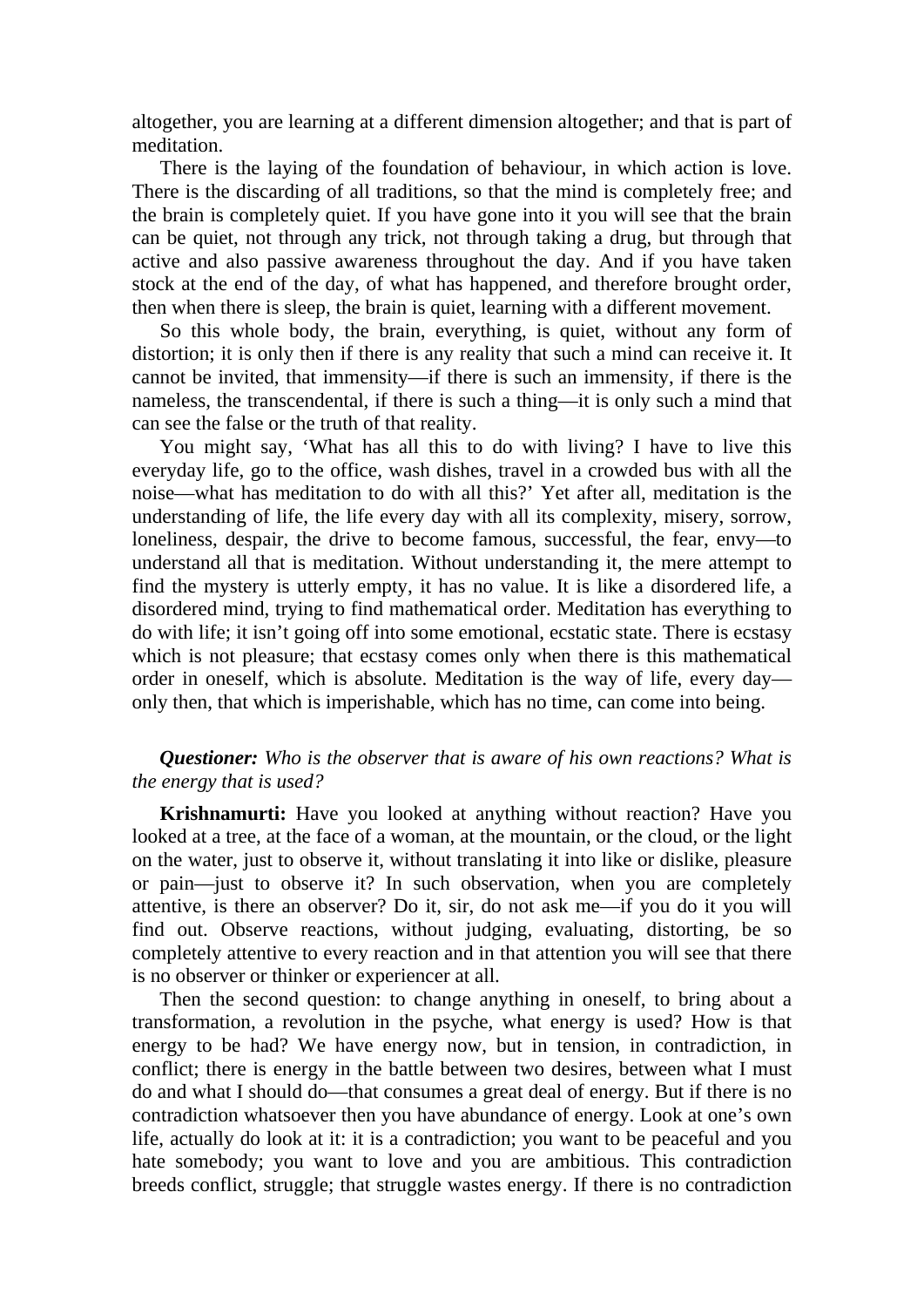whatsoever you have the supreme energy to transform yourself. One asks: how is it possible to have no contradiction between the 'observer' and the 'observed', between the 'experiencer', and the 'experience', between love and hate?—these dualities, how is it possible to live without them? It is possible when there is only the fact and nothing else—the fact that you hate, that you are violent, and not its opposite as idea. When you are afraid you develop the opposite, courage, which is resistance, contradiction, effort and strain. But when you understand completely what fear is and do not escape into the opposite, when you give your whole attention to fear, then there is not only its cessation, psychologically, but also you have the energy that is needed to confront it. The traditionalists say, 'You must have this energy, therefore do not be sexual, do not be worldly, concentrate, put your mind on God, leave the world, do not be tempted'—all in order to have this energy. But one is still a human being with appetites, burning inside with sexual, biological urges, wanting to do this, controlling, forcing and all the rest of it—therefore wasting energy. But if you live with the fact and nothing else—if you are angry, understand it and not 'how to be not angry', go into it, be with it, live with it, give complete attention to it—you will see that you have this energy in abundance. It is this energy that keeps the mind clear, your heart open, so that there is abundance of love—not ideas, not sentiment.

# *Questioner: What do you mean by ecstasy, can you describe it? You said ecstasy is not pleasure, love is not pleasure?*

**Krishnamurti:** What is ecstasy? When you look at a cloud, at the light in that cloud, there is beauty. Beauty is passion. To see the beauty of a cloud or the beauty of light on a tree, there must be passion, there must be intensity. In this intensity, this passion, there is no sentiment whatsoever, no feeling of like or dislike. Ecstasy is not personal; ecstasy is not yours or mine, just as love is not yours or mine. When there is pleasure it is yours or mine. When there is that meditative mind it has its own ecstasy—which is not to be described, not to be put into words.

# *Questioner: Are you saying that there is no good and bad, that all reactions are good—are you saying that?*

**Krishnamurti:** No, sir, I did not say that. I said, observe your reaction, do not call it good or bad. When you call it good or bad you bring about contradiction. Have you ever looked at your wife—I am sorry to keep at it without the image that you have about her, the image that you have put together over thirty or so years? You have an image about her and she has an image about you; these images have relationship; you and she do not have relationship. These images come into being when you are not attentive in your relationship—it is inattention that breeds images. Can you look at your wife without condemning, evaluating, saying she is right, she is wrong, just observe without bringing in your prejudices? Then you will see there is a totally different kind of action that comes from that observation.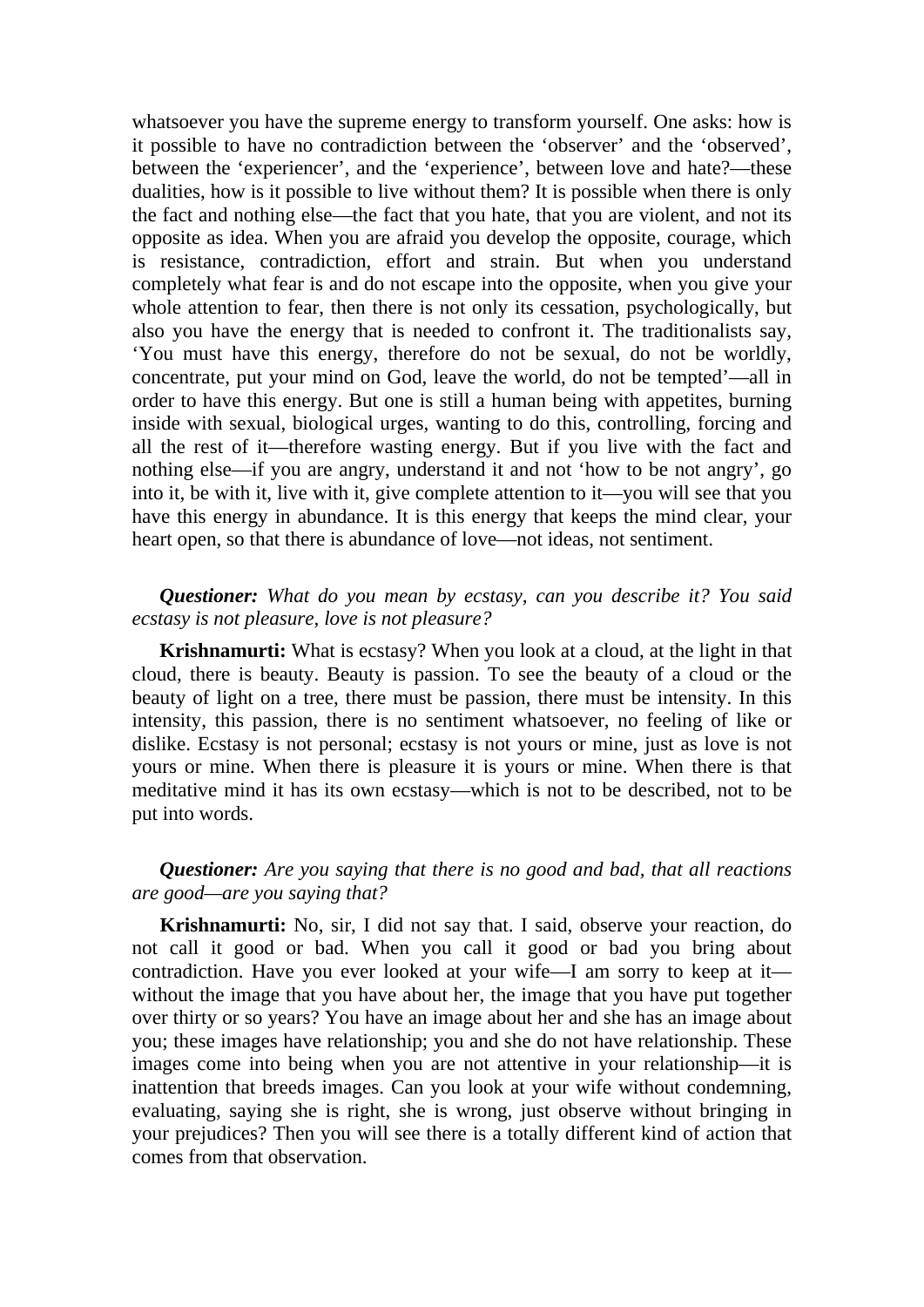Paris, 24 April 1969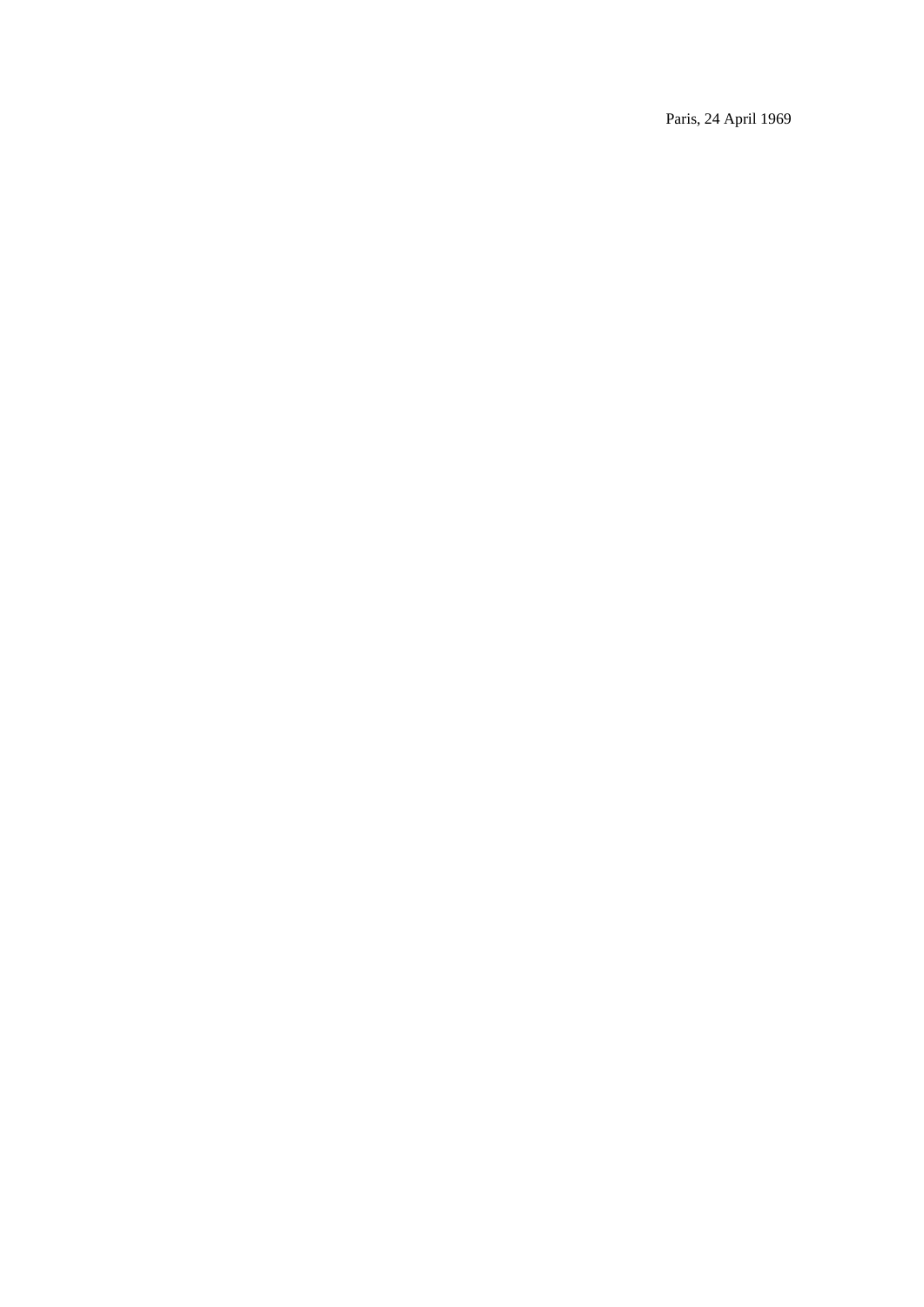# On Violence

# *What is violence? Imposition at the root of psychological violence. Need to observe. Inattention.*

**Krishnamurti:** The intention of these discussions is to be creatively observant—to watch ourselves creatively as we are speaking. All of us should contribute to any subject that we want to discuss and there must be a certain frankness—not rudeness or a rough exposing of another's stupidity or intelligence; but each one of us should partake in discussing a certain issue with all its content. In the very statement of anything that we feel, or inquire into, there must be a sense of perceiving something new. That is creation, not the repetition of the old, but the expression of the new in the discovery of ourselves as we are expressing ourselves in words. Then I think these discussions will be worthwhile.

*Questioner (1): Can we go more deeply into this question of energy and how it is wasted?* 

*Questioner (2): You have been talking about violence, the violence of war, the violence in how we treat people, the violence of how we think and look at other people. But how about the violence of self-preservation? If I were attacked*  by a wolf, I would defend myself passionately with all the forces I have. Is it *possible to be violent in one part of us and not in another?* 

**Krishnamurti:** A suggestion has been made with regard to violence, distorting ourselves to conform to a particular pattern of society, or morality; but there is also the question of self-preservation. Where is the demarcation between self-preservation—which sometimes may demand violence—and other forms of violence? Do you want to discuss that?

# *Audience: Yes.*

**Krishnamurti:** First of all may I suggest that we discuss the various forms of psychological violence, and then see what is the place of self-preservation when attacked. I wonder what you think of violence? What is violence to you?

# *Questioner (1): It's a type of defence.*

### *Questioner (2): It's a disturbance of my comfort.*

**Krishnamurti:** What does violence, the feeling, the word, the nature of violence mean to you?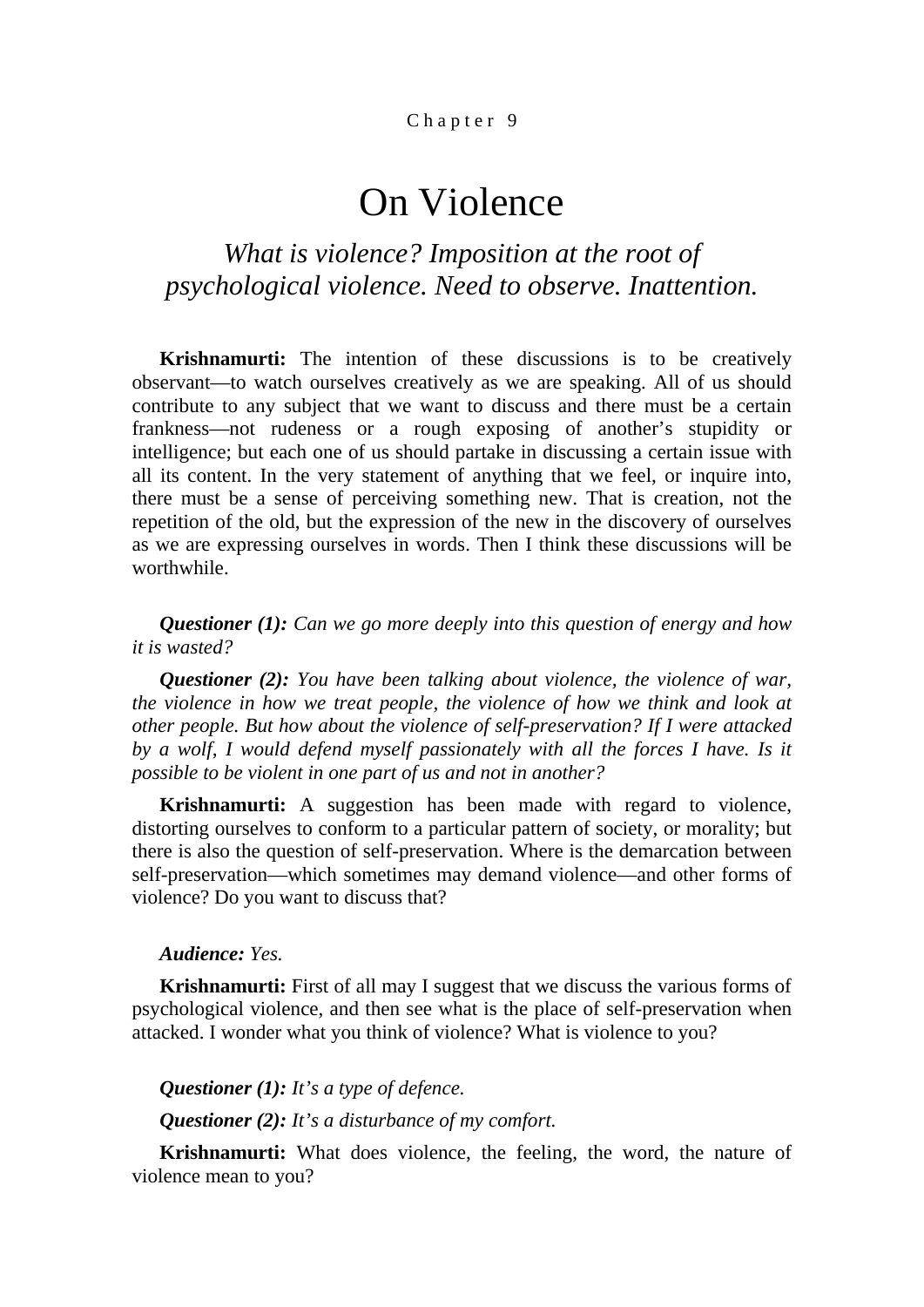*Questioner (1): It is aggression.* 

*Questioner (2): If you are frustrated you get violent.* 

*Questioner (3): If man is incapable of accomplishing something, then he gets violent.* 

*Questioner (4): Hate, in the sense of overcoming.* 

**Krishnamurti:** What does violence mean to you?

*Questioner (1): An expression of danger, when the 'me' comes in.* 

*Questioner (2): Fear.* 

*Questioner (3): Surely in violence you are hurting somebody or something, either mentally or physically.* 

**Krishnamurti:** Do you know violence because you know non-violence? Would you know what violence was without its opposite? Because you know states of non-violence, do you therefore recognize violence? How do you know violence? Because one is aggressive, competitive, and one sees the effects of all that, which is violence, one construes a state of non-violence. If there were no opposite, would you know what violence was?

# *Questioner: I wouldn't label it but I'd feel something.*

**Krishnamurti:** Does that feeling exist or come into being because you know violence?

*Questioner: I think that violence causes us pain; it is an unhealthy feeling we want to get rid of. That's why we want to become non-violent.* 

**Krishnamurti:** I don't know anything about violence, nor about nonviolence. I don't start with any concept or formula. I really don't know what violence means. I want to find out.

*Questioner: The experience of having been hurt and attacked makes one want to protect oneself.* 

**Krishnamurti:** Yes, I understand that; that has been suggested before. I am still trying to find out what violence is. I want to investigate, I want to explore it, I want to uproot it, change it—you follow?

*Questioner: Violence is lack of love.* 

**Krishnamurti:** Do you know what love is?

**Questioner:** I think that all these things come from us.

**Krishnamurti:** Yes, that's just it.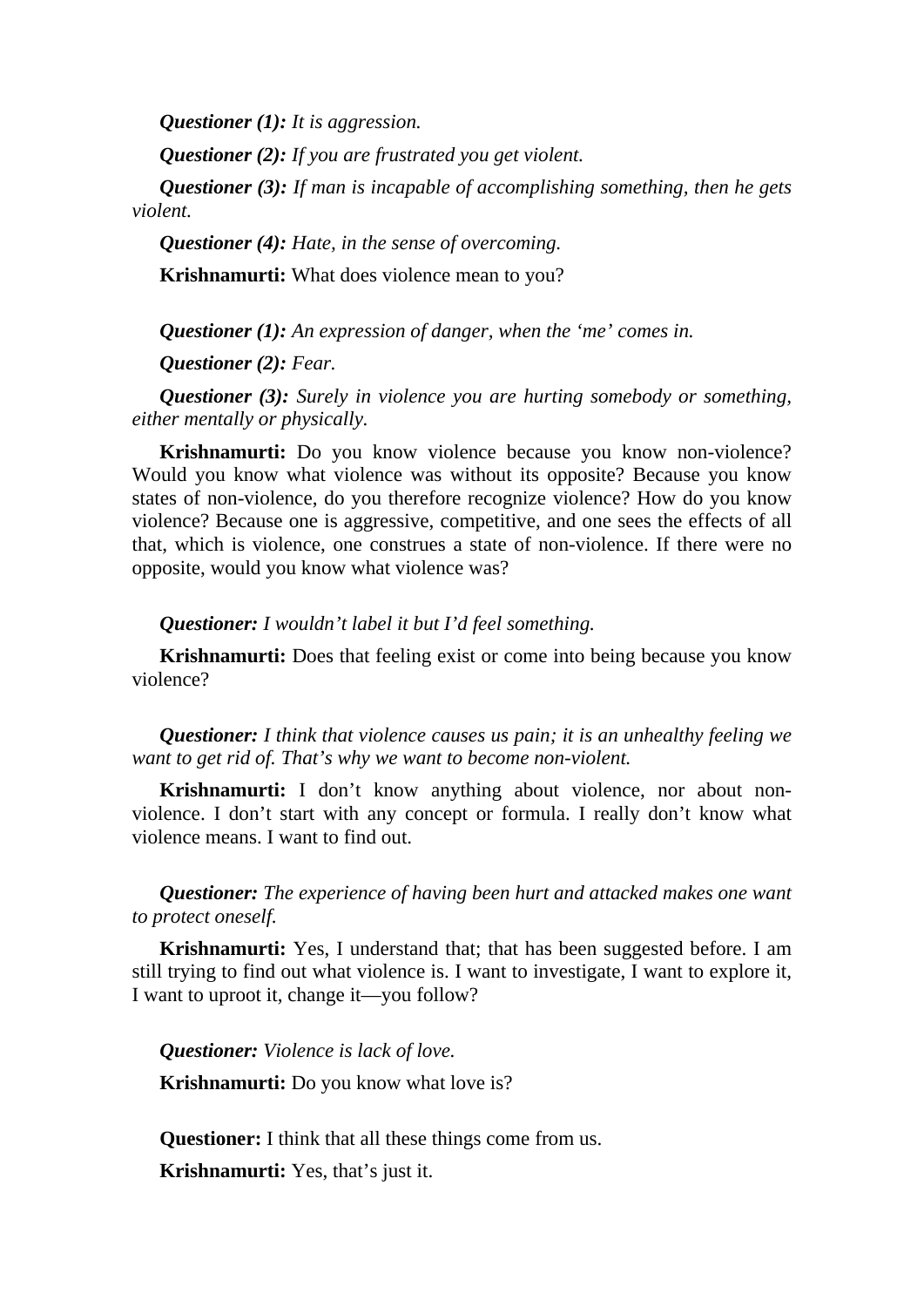### *Questioner: Violence comes from us.*

**Krishnamurti:** That's right. I want to find out whether it comes from outside or from inside.

# *Questioner: It's a form of protection.*

**Krishnamurti:** Let us go slowly, please; it is quite a serious problem and the whole world is involved in it.

### *Questioner: Violence wastes part of my energy.*

**Krishnamurti:** Everybody has talked about violence and non-violence. People say, 'You must live violently', or seeing the effect of it, they say, 'You must live peacefully.' We have heard so many things, from books, from preachers, from educators and others; but I want to discover whether it is possible to find out the nature of violence and what place—if any—it has in life. What is it that makes one violent, aggressive, competitive? And is violence involved in conformity to a pattern, however noble? Is violence part of the discipline imposed by oneself or by society? Is violence conflict within and without? I want to find out what is the origin, the beginning, of violence; otherwise I am just spinning a lot of words. Is it natural to be violent in the psychological sense? (We will consider the physio-psychological states afterward.) Inwardly, is violence aggression, anger, hate, conflict, suppression, conformity? And is conformity based on this constant struggle to find, to achieve, to become, to arrive, to self-realize, to be noble and all the rest of it? All that lies in the psychological field. If we cannot go into it very deeply then we shan't be able to understand how we can bring about a different state in our daily life, which demands a certain amount of self-preservation. Right? So let us start from there.

What would you consider is violence—not verbally, but actually, inwardly.

# *Questioner (1): It's violating something else. It imposes upon something.*

## *Questioner (2): What about rejection?*

**Krishnamurti:** Let's take imposing first, violating 'what is'. I am jealous and I impose on that an idea of not being jealous: 'I must not be jealous.' The imposition, the violating of 'what is', is violence. We'll start little by little, perhaps in that one sentence the whole thing may be covered. The 'what is' is always moving, it is not static. I violate that by imposing on it something which I think 'should be'.

*Questioner: Do you mean that when I feel anger I think anger should not be and, instead of being angry, I hold it back. Is that violence? Or is it violence when I express it?*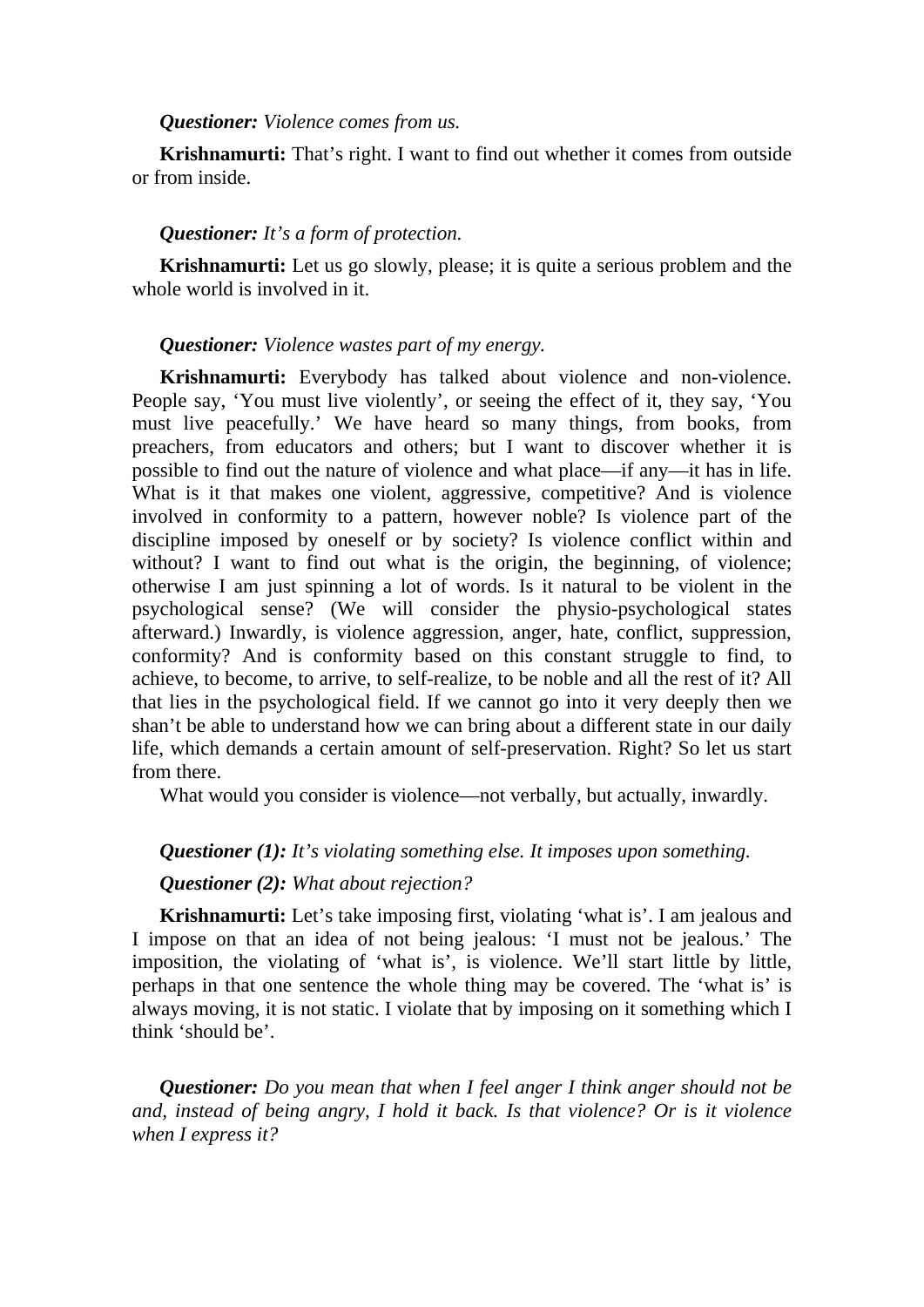**Krishnamurti:** Look at something in this: I am angry and to give release to it I hit you and that brings about a chain of reactions, so that you hit me back. The very expression of that anger is violence. And if I impose upon the fact that I am angry something else, that is 'not to be angry', is that not also violence?

*Questioner: I would agree with that very general definition but the imposition must happen in a brutal way. This is what makes it violent. If you impose it in a gradual way, then it would not be violent.* 

**Krishnamurti:** I understand, sir. If you apply the imposition with gentleness, with tact, then it is not violence. I violate the fact that I hate by gradually, gently, suppressing it. That, the gentleman says, would not be violent. But whether you do it violently or gently, the fact is you impose something else on 'what is'. Do we more or less agree to that?

### *Questioner: No.*

**Krishnamurti:** Let's examine it. Say I am ambitious to become the greatest poet in the world (or whatever it is), and I am frustrated because I can't. This frustration, this very ambition, is a form of violence against the fact that I am not. I feel frustrated because you are better than I am. Doesn't that breed violence?

#### *Questioner: All action against a person or against a thing is violence.*

**Krishnamurti:** Do please look at the difficulty involved in this. There is the fact, and the violation of that fact by another action. Say, for instance, I don't like the Russians, or the Germans, or the Americans and I impose my particular opinion, or political evaluation; that is a form of violence. When I impose on you, that is violence. When I compare myself with you (who are much greater, more intelligent), I am violating myself—isn't that so? I am violent. At school 'B' is compared with 'A', who is much better at his exams and passes brilliantly. The teacher says to 'B', 'You must be like him.' Therefore when he compares 'B' with 'A' there is violence and he destroys 'B'. See what is implied in this fact, that when I impose on 'what is' the 'what should be' (the ideal, the perfection, the image and so on), there is violence.

*Questioner (1): I feel in myself that if there is any resistance, anything that might destroy, then violence comes into being, but also, that if you don't resist, you could be violating yourself.* 

*Questioner (2): Isn't all this dealing with the self, the 'me' which is the root of all violence?* 

*Questioner (3): Suppose I take your word for all this. Suppose you hate somebody and would like to eliminate that hate.* 

*There are two approaches: the violent approach and the non-violent approach. If you impose upon your own being to eliminate that hate you will do violence to yourself. If on the other hand you take the time, take the trouble to get*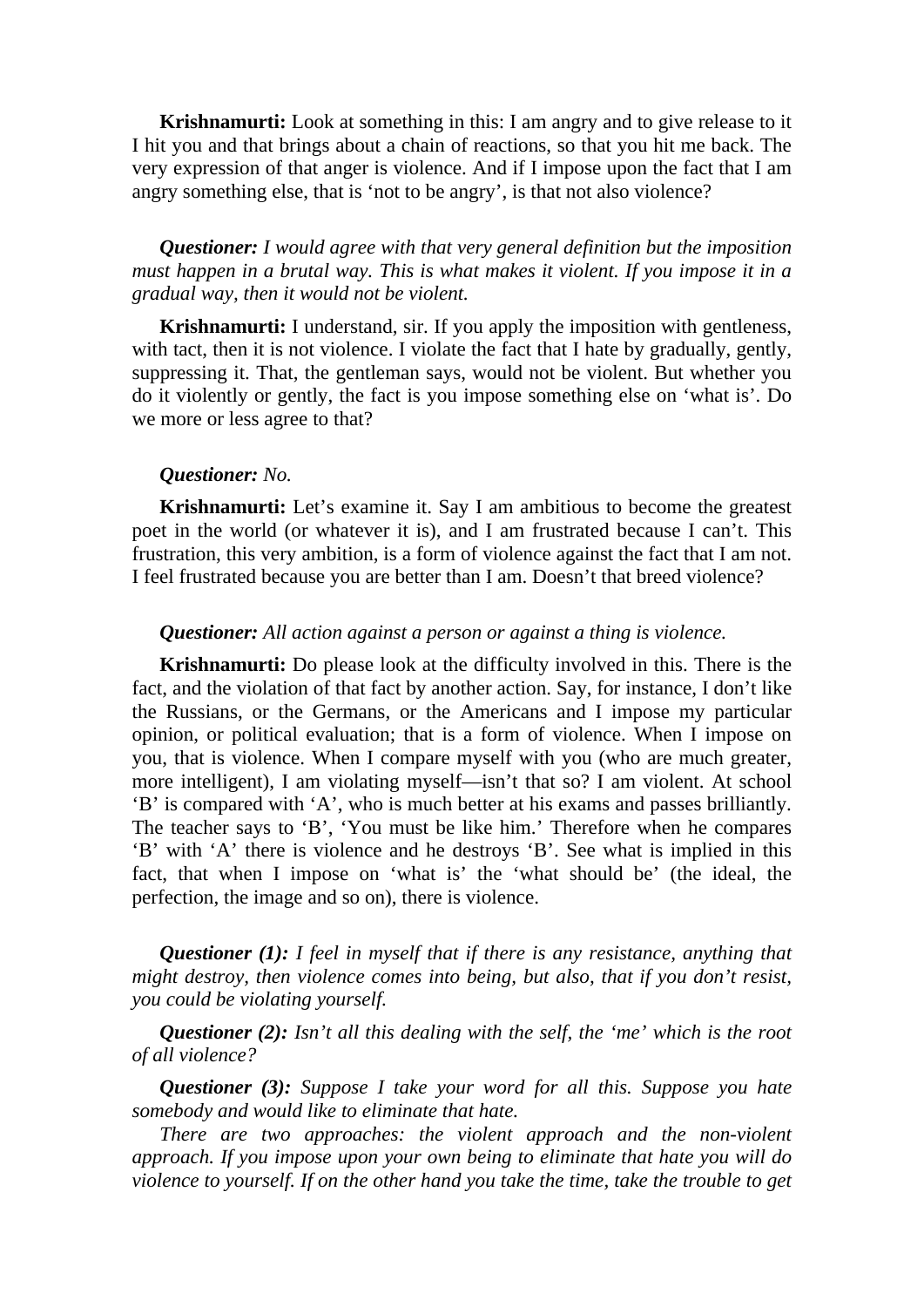*to know your feelings and the object of your hate, you will gradually overcome that hate. Then you will have solved the problem in a non-violent way.* 

**Krishnamurti:** I think that's fairly clear, sir, isn't it? We are not trying at present to find out how to dispose of violence, in a violent way or a non-violent way, but what brings about this violence in us. What is violence in us, psychologically?

*Questioner: In the imposition, isn't there a breaking up of something? Then one feels uncomfortable and one begins to get more violent.* 

**Krishnamurti:** The breaking up of one's ideas, one's way of life and so on, that makes for discomfort. That discomfort brings about violence.

*Questioner (1): Violence can come from outside or from inside. I generally blame this violence on the outside.* 

# *Questioner (2): Is not the root of violence the result of fragmentation?*

**Krishnamurti:** Please, there are so many ways of showing what violence is, or what the causes are. Can't we see one simple fact and begin from there, slowly? Can't we see that any form of imposition, of the parent over the child, or the child over the parent, of the teacher over the pupil, of the society, or of the priest, all these are forms of violence? Can't we agree on that and begin there?

#### *Questioner: That comes from the outside.*

**Krishnamurti:** We do that not only outwardly but also inwardly. I say to myself 'I am angry', and I impose on that an idea that I must not be angry. We say that is violence. Outwardly, when a dictator suppresses the people, that is violence. When I suppress what I feel because I am afraid, because it is not noble, because it is not pure and so on, that is also violence. So the nonacceptance of the fact of 'what is' brings about this imposition. If I accept the fact that I am jealous and offer no resistance to it, there is no imposition; then I will know what to do with it. There is no violence in it.

### *Questioner: You are saying education is violence.*

**Krishnamurti:** I do. Is there not a way of educating without violence?

## *Questioner: According to tradition, no.*

**Krishnamurti:** The problem is: by nature, in my thoughts, in the way I live, I am a violent human being, aggressive, competitive, brutal and all the rest of it—I am that. And I say to myself, 'How am I to live differently', because violence breeds tremendous antagonism and destruction in the world. I want to understand it and be free of it, live differently. So I ask myself, 'What is this violence in me?' Is it frustration, because I want to be famous and I know I can't be, therefore I hate people who are famous? I am jealous and I want to be non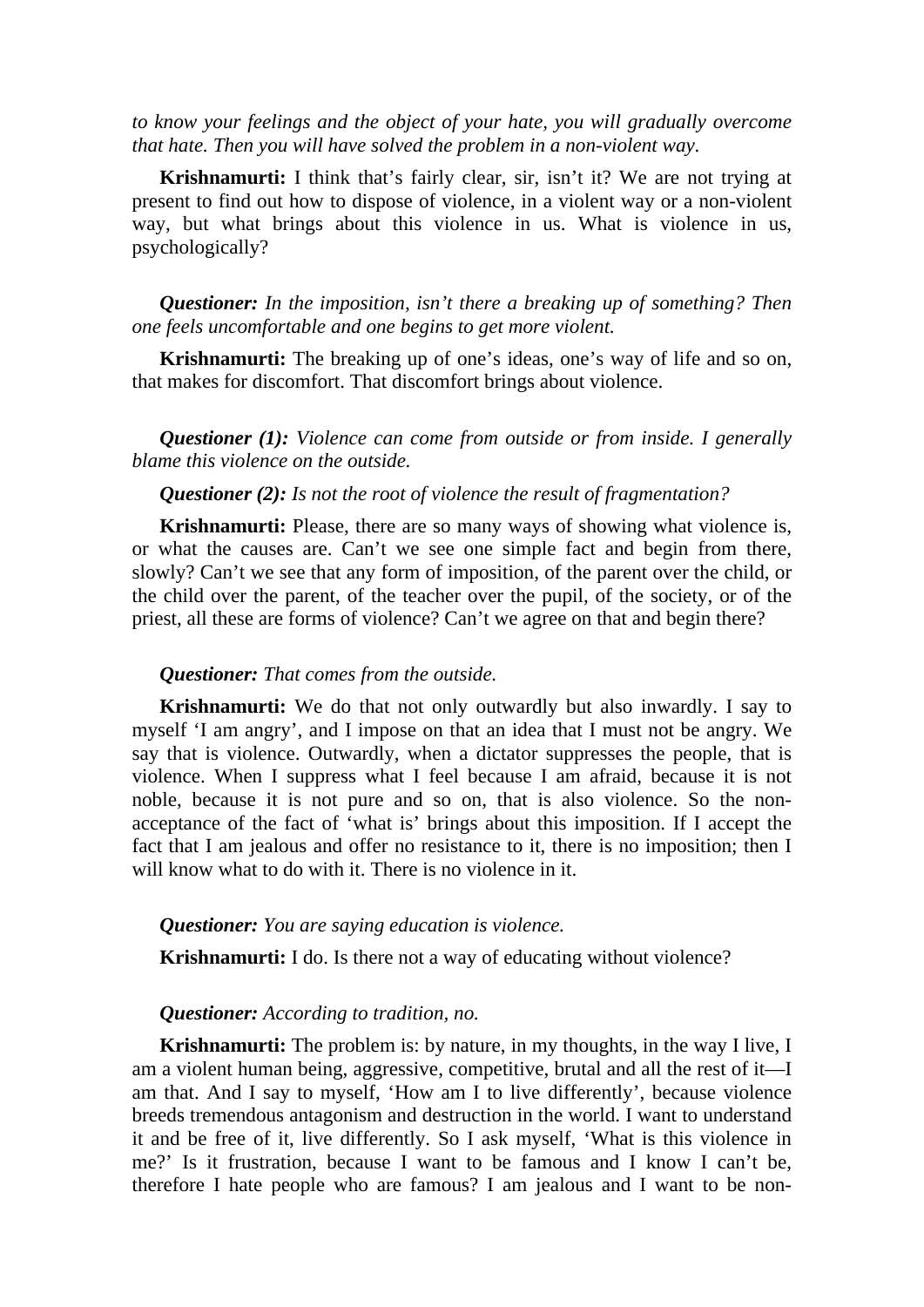jealous and I hate this state of jealousy with all its anxiety and fear and annoyance, therefore I suppress it. I do all this and I realize it is a way of violence. Now I want to find out if that is inevitable; or if there is a way of understanding it, looking at it, coming to grips with it so that I shall live differently. So I must find out what violence is.

## *Questioner: It's a reaction.*

**Krishnamurti:** You are too quick. Does that help me to understand the nature of my violence? I want to go into it, I want to find out. I see that as long as there is a duality—that is, violence and non-violence—there must be conflict and therefore more violence. As long as I impose on the fact that I am stupid the idea that I must be clever, there is the beginning of violence. When I compare myself with you, who are much more that I am, that's also violence. Comparison, suppression, control—all those indicate a form of violence. I am made like that. I compare, I suppress, I am ambitious. Realizing that, how am I to live nonviolently? I want to find a way of living without all this strife.

### *Questioner: Isn't it the 'me' and the self that is against the fact?*

**Krishnamurti:** We'll come to that. See the fact, see what is happening first. My whole life, from when I was educated till now, has been a form of violence. The society in which I live is a form of violence. Society tells me to conform, accept, do this, not do that, and I follow it. That is a form of violence. And when I revolt against society, that also is a form of violence (revolt in the sense that I don't accept the values which society has laid down). I revolt against it and then create my own values, which become the pattern; and that pattern is imposed on others or on myself, which becomes another form of violence. I live that kind of life. That is: I am violent. Now what shall I do?

*Questioner: First, you should ask yourself why you don't want to be violent anymore.* 

**Krishnamurti:** Because I see what violence has done in the world as it is; wars outwardly, conflict within, conflict in relationship. Objectively and inwardly I see this battle going on and I say, 'Surely there must be a different way of living.'

*Questioner: Why do you dislike that state of affairs?* 

**Krishnamurti:** It is very destructive.

*Questioner: Then this means that you yourself have already given the highest value to love.* 

**Krishnamurti:** I have given no value to anything. I am just observing.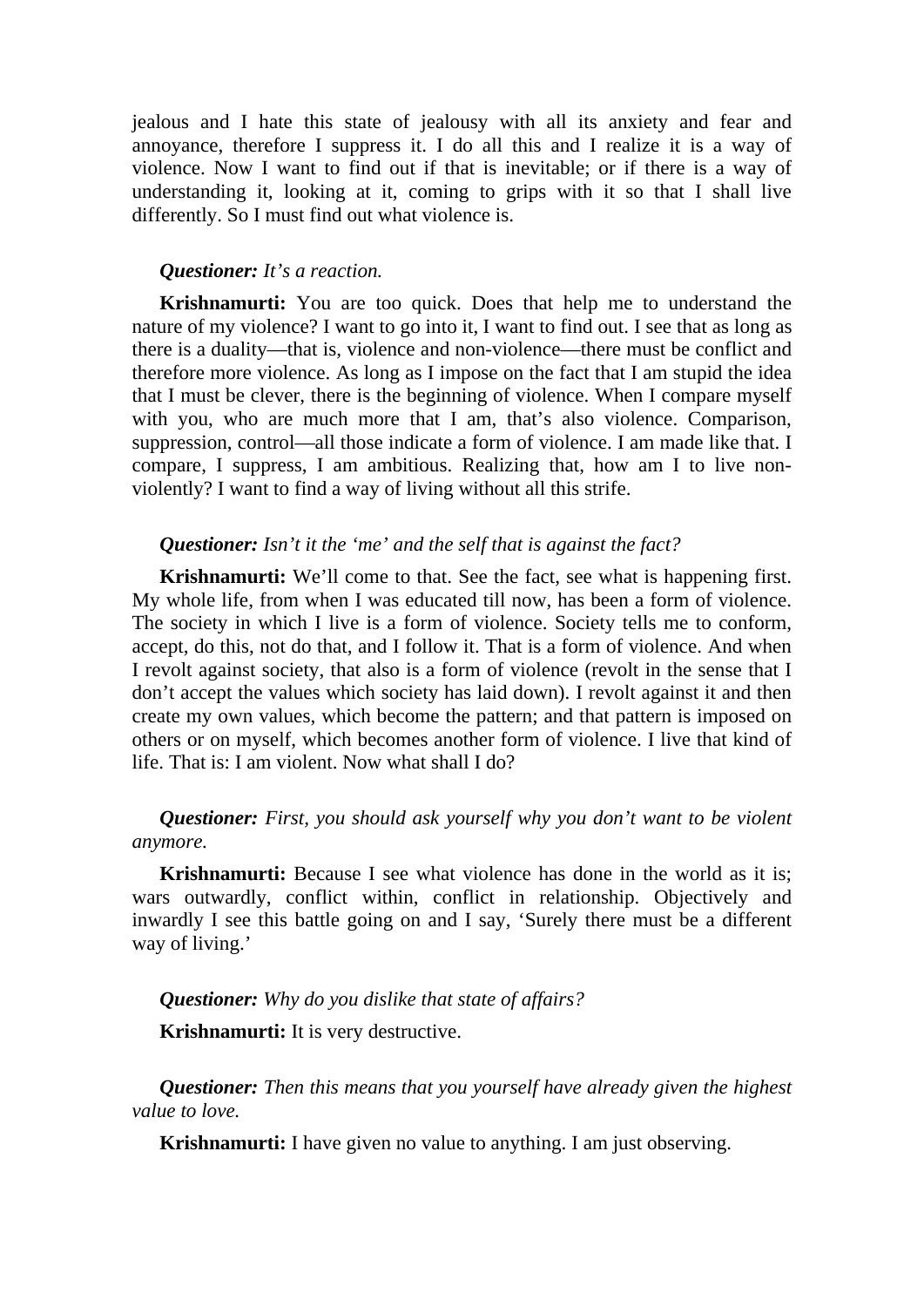*Questioner: If you dislike, then you have given values.* 

**Krishnamurti:** I am not giving values, I observe. I observe war is destructive.

#### *Questioner: What's wrong with that?*

**Krishnamurti:** I don't say it is right or wrong.

#### *Questioner: Then why do you want to change it?*

**Krishnamurti:** I want to change it because my son gets killed in a war, and I ask, 'Isn't there a way of living without killing one another?'

*Questioner: So all you want to do is to experiment with a different way of living, then compare the new way of living with what is going on now.* 

**Krishnamurti:** No, sir. I don't compare. I have expressed all this. I see my son gets killed in a war and I say, 'Is there not a different way of living?' I want to find out if there is a way in which violence doesn't exist.

#### *Questioner: But supposing...*

**Krishnamurti:** No supposition, sir. My son gets killed and I want to find a way of living in which other sons aren't killed.

*Questioner: So what you want is one or other of two possibilities.* 

**Krishnamurti:** There are a dozen possibilities.

*Questioner: Your urge to find another way of living is so great that you want to adopt another way—whatever it is. You want to experiment with it and compare it.* 

**Krishnamurti:** No, sir, I am afraid you are insisting on something which I have not made clear.

Either we accept the way of life as it is, with violence and all the rest of it; or we say there must be a different way which human intelligence can find, where violence doesn't exist. That's all. And we say this violence will exist so long as comparison, suppression, conformity, the disciplining of oneself according to a pattern is the way of life. In this there is conflict and therefore violence.

*Questioner: Why does confusion arise? Isn't it created around the 'I'?*  **Krishnamurti:** We'll come to that, sir.

*Questioner: The thing underneath violence, the root, the essence of violence, is in fact affecting. Owing to the fact that we exist, we affect the rest of existence.*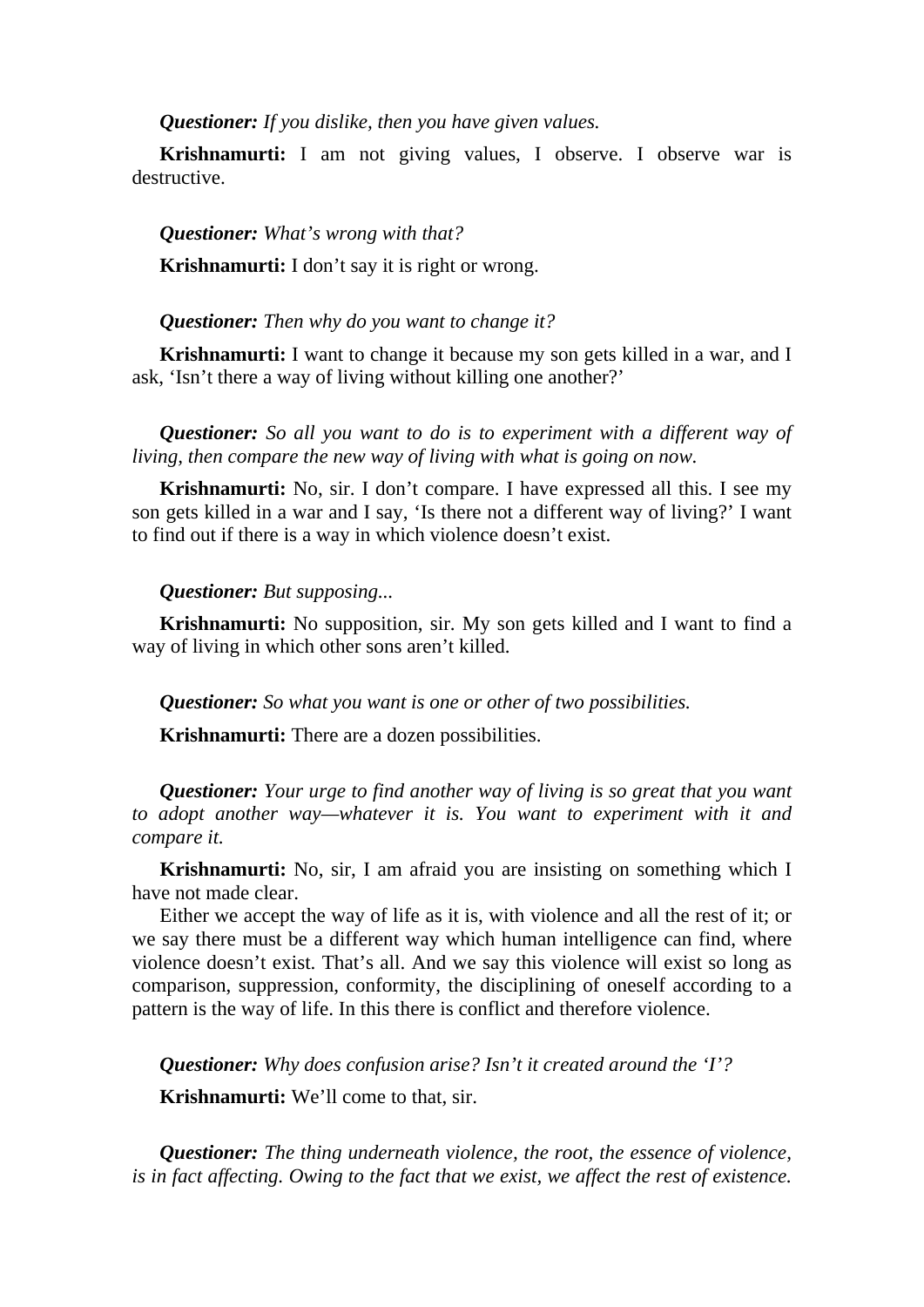*I am here. By breathing the air I affect the existence within it. So I claim that the essence of violence is the fact of affecting, which is inherent in existence. When we affect in discord, in disharmony, we call that violence. But if we harmonize*  with it, then that's the other side of violence—but it is still affecting. One is *'affecting against', which is violating, the other is affecting with.* 

**Krishnamurti:** Sir, may I ask something? Are you concerned with violence? Are you involved in violence? Are you concerned about this violence in yourself and in the world in the sense that you feel, 'I can't live this way'?

*Questioner: When we revolt against violence we form a problem because revolt is violence.* 

**Krishnamurti:** I understand, sir, but how do we proceed with this subject?

*Questioner: I don't agree with society. Revolt against ideas—money, efficiency and so on—is my form of violence.* 

**Krishnamurti:** Yes, I understand. Therefore that rebellion against the present culture, education and so on, is violence.

*Questioner: That's how I see my violence.* 

**Krishnamurti:** Yes, therefore what will you do with that? That's what we are trying to discuss.

*Questioner: That is what I want to know.* 

**Krishnamurti:** I want to know about this too. So let us stick to it.

*Questioner: If I have a problem with a person, I can understand it much more clearly. If I hate someone I know it; I react against it. But this is not possible with society.* 

**Krishnamurti:** Let us take this, please. I rebel against the present moral structure of society. I realize that mere rebellion against this morality, without finding out what is true morality, is violence. What is true morality? Unless I find that out and live it, merely to rebel against the structure of a social morality has very little meaning.

*Questioner: Sir, you can't know violence unless you live it.* 

**Krishnamurti:** Oh! Are you saying I must live violently before I can understand the other?

*Questioner: You said to understand true morality you must live it. You must live violently to see what love is.*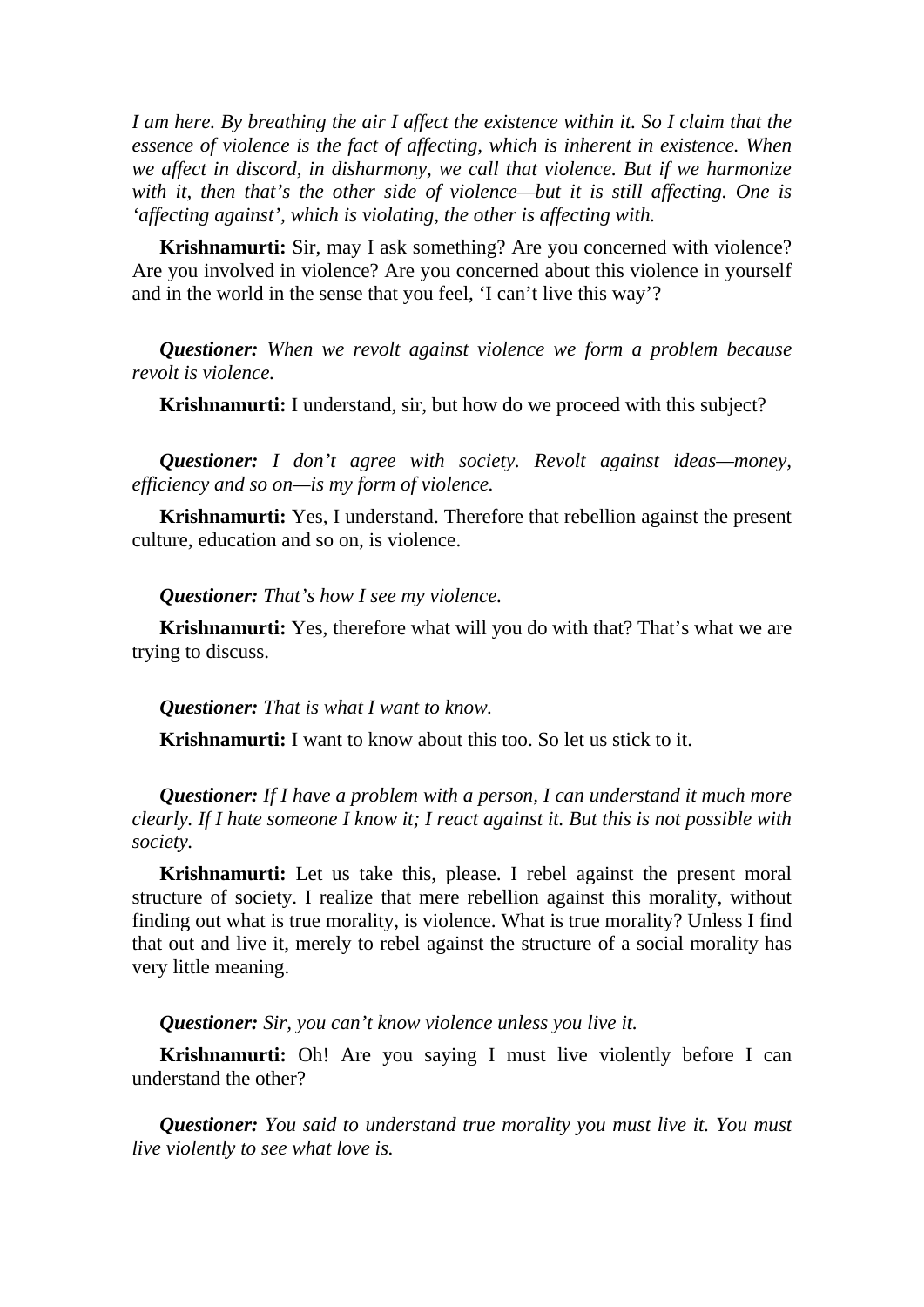**Krishnamurti:** When you say I must live that way, you are already imposing on me an idea of what you think love is.

#### *Questioner: That's repeating your words.*

**Krishnamurti:** Sir, there is the social morality against which I rebel because I see how absurd it is. What is true morality in which there is no violence?

*Questioner: Isn't true morality controlling violence? Surely there is violence in everybody, people—so called higher beings—are controlling it, in nature it is always there; whether it is a thunderstorm or a wild animal killing another, or a tree dying, violence is everywhere.* 

**Krishnamurti:** There may be a higher form of violence, more subtle, more tenuous, and there are the brutal forms of violence. The whole of life is violence, the little and the big. If one wants to find out whether it is possible to step out of this whole structure of violence, one has to go into it. That's what we are trying to do.

#### *Questioner: Sir, what do you mean by 'going into it'?*

**Krishnamurti:** I mean by 'going into it' first the examination, the exploration of 'what is'. To explore, there must be freedom from any conclusion, from any prejudice. Then with that freedom I look at the problem of violence. That is 'going into'.

*Questioner: Then does something happen?* 

**Krishnamurti:** No, nothing happens.

*Questioner: I find that my reaction against war is 'I don't want to fight'... But I find the thing I do is to try to keep away, live in another country, or keep away from the people I don't like. I just keep away from American society.* 

**Krishnamurti:** She says, 'I am not a demonstrator or protestor but I don't live in the country in which there is all this. I keep away from people whom I don't like.' All this is a form of violence. Please do let us pay a little attention to this. Let us give our minds to understand this question. What is a man to do, who sees the whole pattern of behaviour, political, religious and economic, in which violence is involved to a greater or smaller degree, when he feels caught in the trap which he himself has created?

#### *Questioner: May I suggest that there is no violence, but thinking makes it so.*

**Krishnamurti:** Oh! I kill somebody and I think about it and therefore it is violent. No, sir, aren't we playing with words? Couldn't we go into this a little more? We have seen that whenever I impose upon myself, psychologically, an idea or a conclusion, that breeds violence. (We'll take that for the moment.) I am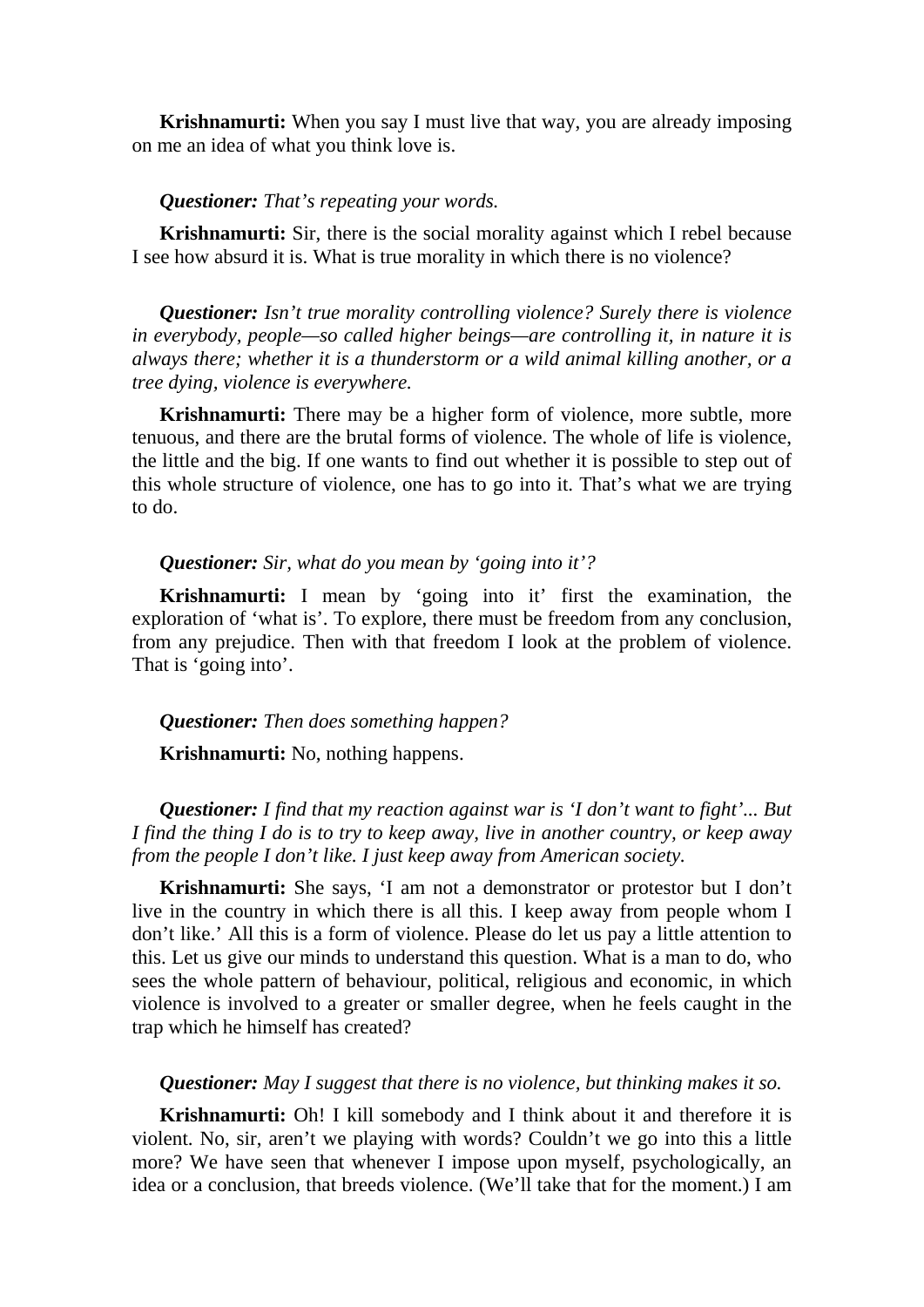cruel—verbally and in feeling. I impose on that, saying 'I must not', and I realize that is a form of violence. How am I to deal with this feeling of cruelty without imposing something else on it? Can I understand it without suppressing it, without running away from it, without any form of escape or substitution? Here is a fact—I am cruel. That is a problem to me and no amount of explanation, saying 'you should, you should not', will solve it. Here is an issue which affects me and I want to resolve it, because I see there may be a different way of living. So I say to myself, 'How can I be free of this cruelty without conflict?' because the moment I introduce conflict in getting rid of cruelty, I have already brought violence into being. So first I must be very clear about what conflict implies. If there is any conflict with regard to cruelty—of which I want to be free—in that very conflict there is the breeding of violence. How am I to be free of cruelty without conflict?

#### *Questioner: Accept it.*

**Krishnamurti:** I wonder what we mean by accepting our cruelty. There it is! I am not accepting or denying it. What is the good of saying 'accept it'? It is a fact that I have a brown skin—it is so. Why should I accept it or reject it? The fact is I am cruel.

*Questioner: If I see I am cruel I accept it, I understand it; but also I am afraid of acting cruelly and of going along with it.* 

**Krishnamurti:** Yes. I said, 'I am cruel.' I neither accept nor reject it. It is a fact; and it is another fact that when there is conflict in getting rid of cruelty there is violence. So I have to deal with two things. Violence, cruelty and the ridding myself of it without effort. What am I to do? All my life struggle and fight.

#### *Questioner: The question is not violence, but the creation of an image.*

**Krishnamurti:** That image gets imposed upon, or one imposes that image on 'what is'—right?

#### *Questioner: It comes from ignorance of one's true being.*

**Krishnamurti:** I don't quite know what you mean by 'true being'.

*Questioner: I mean by that one is not separate from the world, one is the world and therefore one is responsible for the violence that goes on outside.* 

**Krishnamurti:** Yes. He says true being is to recognize that one is the world and the world is oneself, and that cruelty and violence are not something different, but part of one. Is that what you mean, sir?

*Questioner: No. Part of the ignorance.*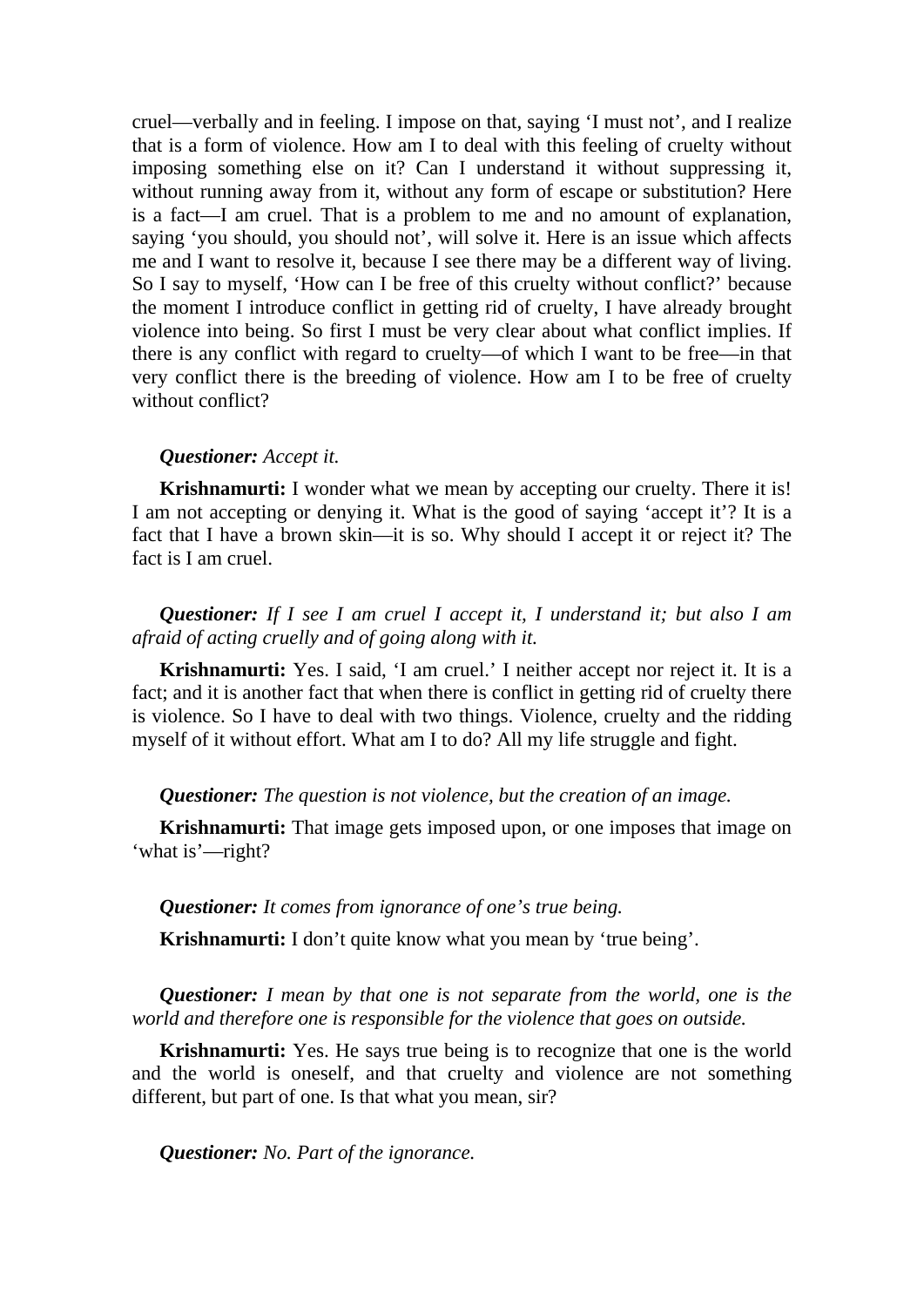**Krishnamurti:** So you are saying there is the true self and there is ignorance? There are two states, the true being and it getting covered over by ignorance. Why? This is an old Indian theory. How do you know that there is a true being which is covered over by illusion and ignorance?

*Questioner: If we realize that the problems we have are in terms of opposites, all problems will disappear.* 

**Krishnamurti:** All one has to do is not to think in opposites. Do we do that, or is it just an idea?

#### *Questioner: Sir, isn't duality inherent in thought?*

**Krishnamurti:** We come to a point and go away from it. I know I am cruel for various psychological reasons. That is a fact. How shall I be free without effort?

#### *Questioner: What do you mean by 'without effort'?*

**Krishnamurti:** I explained what I mean by effort. If I suppress it there is effort involved in the sense that there is contradiction: the cruelty and the desire not to be cruel. There is conflict between 'what is' and 'what should be'.

#### *Questioner: If I really look at it I can't be cruel.*

**Krishnamurti:** I want to find out, not accept statements. I want to find out if it is at all possible to be free of cruelty. Is it possible to be free of it without suppression, without running away, trying to force it? What is one to do?

#### *Questioner: The only thing to do is to expose it.*

**Krishnamurti:** To expose it I must let it come out, let it show itself—not in the sense of becoming more cruel. Why don't I let it come out? First of all I am frightened of it. I don't know if by letting it come out I might not become more cruel. And if I expose it, am I capable of understanding it? Can I look at it very carefully, which means attentively? I can do it only if my energy, my interest and urgency coincide at this moment of exposure. At this moment I must have the urgency to understand it, I must have a mind without any kind of distortion. I must have tremendous energy to look. And these three must take place instantly at the moment of exposure. Which means, I am sensitive enough and free enough to have this vital energy, intensity and attention. How do I have that intense attention? How do I come by it?

*Questioner: If we come to that point of wanting to understand it desperately, then we have this attention.* 

**Krishnamurti:** I understand. I am just saying, 'Is it possible to be attentive?' Wait, see the implications of it, see what is involved in it. Don't give meanings,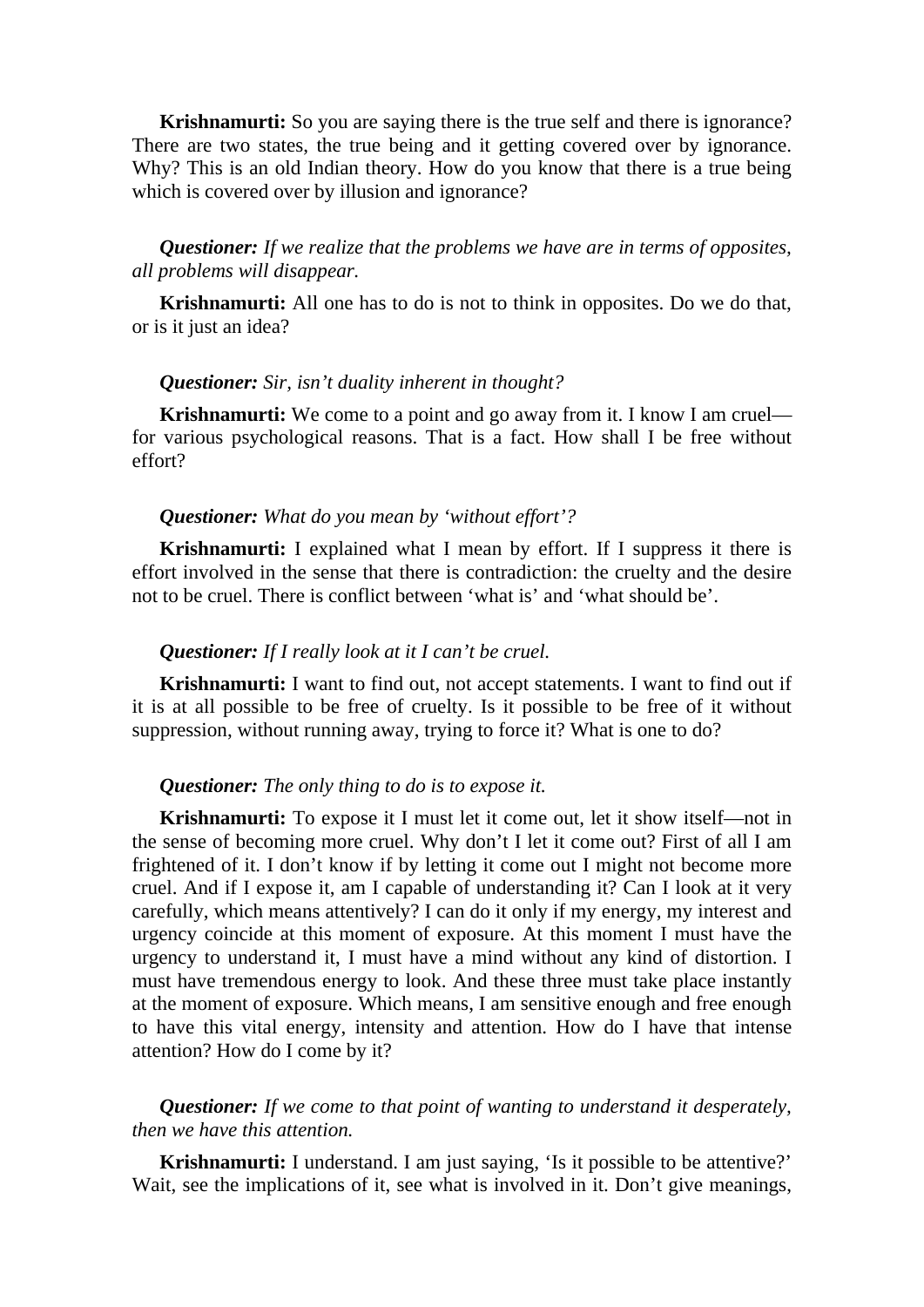don't bring in a new set of words. Here I am. I don't know what attention means. Probably I have never given attention to anything, because most of my life I am inattentive. Suddenly you come along and say, 'Look, be attentive about cruelty'; and I say, 'I will'—but what does it mean? How am I to bring about this state of attention? Is there a method? If there is a method and I can practise to become attentive, it will take time. And during that time I continue to be inattentive and therefore bring more destruction. So all this must take place instantly!

I am cruel. I won't suppress, I won't escape; it doesn't mean that I am determined not to escape, it doesn't mean that I have made up my mind not to suppress it. But I see and understand intelligently that suppression, control, escape, do not solve the problem; therefore I have put those aside. Now I have this intelligence, which has come into being by understanding the futility of suppression, of escape, of trying to overcome. With this intelligence I am examining, I am looking at cruelty. I realize that to look at it, there must be a great deal of attention and to have that attention I must be very careful of my inattention. So my concern is to be aware of inattention. What does that mean? Because if I try to practise attention, it becomes mechanical, stupid, there is no meaning to it; but if I become attentive, or aware of lack of attention, then I begin to find out how attention comes into being. Why am I inattentive to other people's feelings, to the way I talk, the way I eat, to what people say and do? By understanding the negative state I shall come to the positive, which is attention. So I am examining, trying to understand how this inattention comes into being.

This is a very serious question because the whole world is burning. If I am part of that world and that world is me, I must put an end to the fire. So we are stranded with this problem. Because it is lack of attention that has brought about all this chaos in the world. One sees the curious fact that inattention is negation lack of attention, lack of 'being there' at the moment. How is it possible to be so completely aware of inattention that it becomes attention? How am I to become completely, instantly, aware of this cruelty in me, with great energy, so that there is no friction, no contradiction, so that it is complete, whole? How do I bring this about? We said it is possible only when there is complete attention; and that complete attention does not exist because our life is spent wasting energy in inattention.

Saanen, Switzerland, 3 August 1969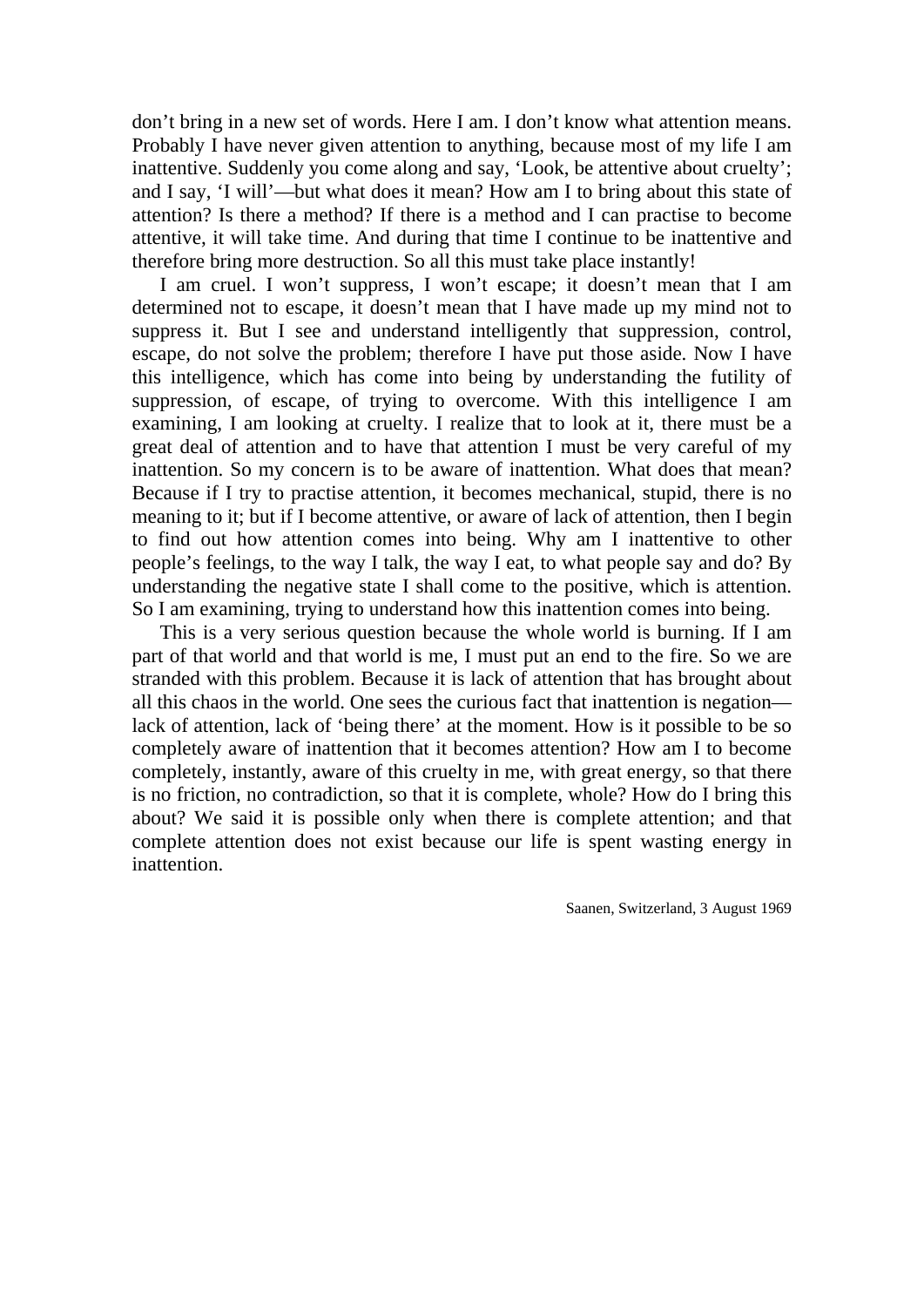# On Radical Change

### *What is the instrument that looks?*

**Krishnamurti:** Man has not changed very deeply. We are talking about the radical revolution in man, not the imposition of another pattern of behaviour over the old one. We are concerned only with the basic change in what is actually going on inwardly in ourselves. As we said, the world and ourselves are not two different entities, the world is us and we are the world. To bring about a great change at the very root of our being, a revolution, a mutation, a transformation it doesn't matter what word one uses—that is what we are involved in during these discussions.

We were asking yesterday: can one look at oneself clearly, without any distortion—distortion being the desire to evaluate, to judge, to achieve, to get rid of 'what is'? All that prevents clear perception, prevents one from looking exactly and intimately at 'what is'. So I think this morning we should spend some time in discussing, or talking over together, the nature of observation, the way to look, to listen, to see. We shall try to find out whether it is at all possible to see, not only with one part of our being, visual, intellectual, or emotional. Is it at all possible to observe very closely without any distortion? It may be worthwhile to go into that. What is it to see? Can we look at ourselves, look at the basic fact of ourselves—which is greed, envy, anxiety, fear, hypocrisy, deception, ambition can we just watch that, without any distortion?

Can we this morning spend some time trying to learn what it is to look? Learning is a constant movement, a constant renewal. It is not 'having learned' and looking from there. By listening to what is being said and by watching ourselves a little bit, we learn something, we experience something; and from that learning and experiencing we look. We look with the memory of what we have learned and with what we have experienced; with that memory in mind we look. Therefore it is not looking, it is not learning. Learning implies a mind that learns each time anew. So it is always fresh to learn. Bearing that in mind we are not concerned with the cultivation of memory but rather to observe and see what actually takes place. We will try to be very alert, very attentive, so that what we have seen and what we have learned doesn't become a memory with which we look, and which is already a distortion. Look each time as though it were the first time! To look, to observe 'what is' with a memory, means that memory dictates or shapes or directs your observation, and therefore it is already distorted. Can we go on from there?

We want to find out what it means to observe. The scientist may look at something through a microscope and observe closely; there is an outside object and he is looking at it without any prejudice, though with some knowledge which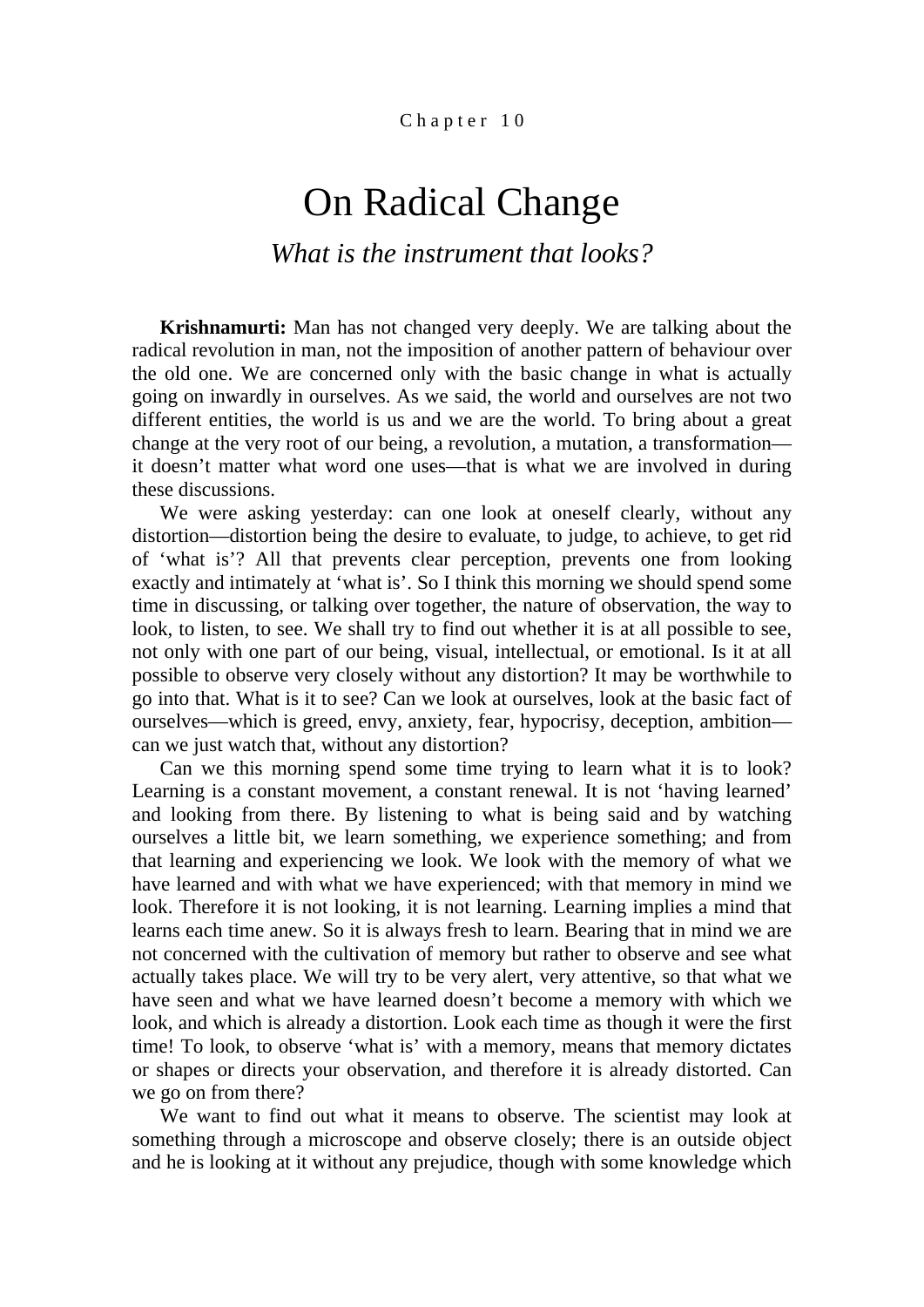he must have to look. But here we are looking at the whole structure, at the whole movement of living, at the whole being which is 'myself'. It must be looked at not intellectually, not emotionally, nor with any conclusion about right or wrong, or that 'this must not be', 'this should be'. So before we can look intimately, we must be aware of this process of evaluation, judgment, forming conclusions, which is going on and which will prevent observation.

We are now concerned not with looking, but with what it is that is looking. Is the instrument that is looking spotted, distorted, tortured, burdened? What is important is not the seeing, but the observation of yourself who is the instrument that is looking. If I have a conclusion, for instance nationalism, and look with that deep conditioning, that tribal exclusiveness called nationalism, obviously I look with a great deal of prejudice; therefore I can't see clearly. Or if I am afraid to look, then that obviously is a distorted look. Or if I am ambitious for enlightenment, or for a bigger position, or whatever it is, then that also prevents the clarity of perception. One has to be aware of all that, aware of the instrument that is looking and whether it is clean.

#### *Questioner: If one looks and finds that the instrument is not clean, what does one do then?*

**Krishnamurti:** Please follow this carefully. We said observe 'what is', the basic egoistic, self-centred activity, that which resists, which is frustrated, which becomes angry—observe all that. Then we said watch the instrument that is observing, find out whether that instrument is clean. We have moved from the fact to the instrument that is going to look. We are examining whether that instrument is clean, and we find that it is not clean. Then what are we to do? There is the sharpening of intelligence, I was concerned before to observe only the fact, the 'what is'; I was watching it, and I moved away from that and said, 'I must watch the instrument that is looking, whether it is clean.' In that very questioning there is an intelligence—you are following all this? Therefore there is a sharpening of intelligence, a sharpening of the mind, of the brain.

#### *Questioner: Doesn't this imply that there is a level of consciousness where there is no division, no conditioning?*

**Krishnamurti:** I don't know what it implies. I am just moving little by little. The movement is not a fragmentary movement. It is not broken up. Before, when I looked I had no intelligence. I said, 'I must change it', 'I must not change it', 'This must not be', 'This is good, this is bad', 'This should be'—all that. With those conclusions I looked and nothing happened. Now I realize the instrument must be extraordinarily clean to look. So it is one constant movement of intelligence, not a fragmentary state. I want to go on with this.

*Questioner: Is this intelligence itself energy? If it is dependent on something it will fizzle out.*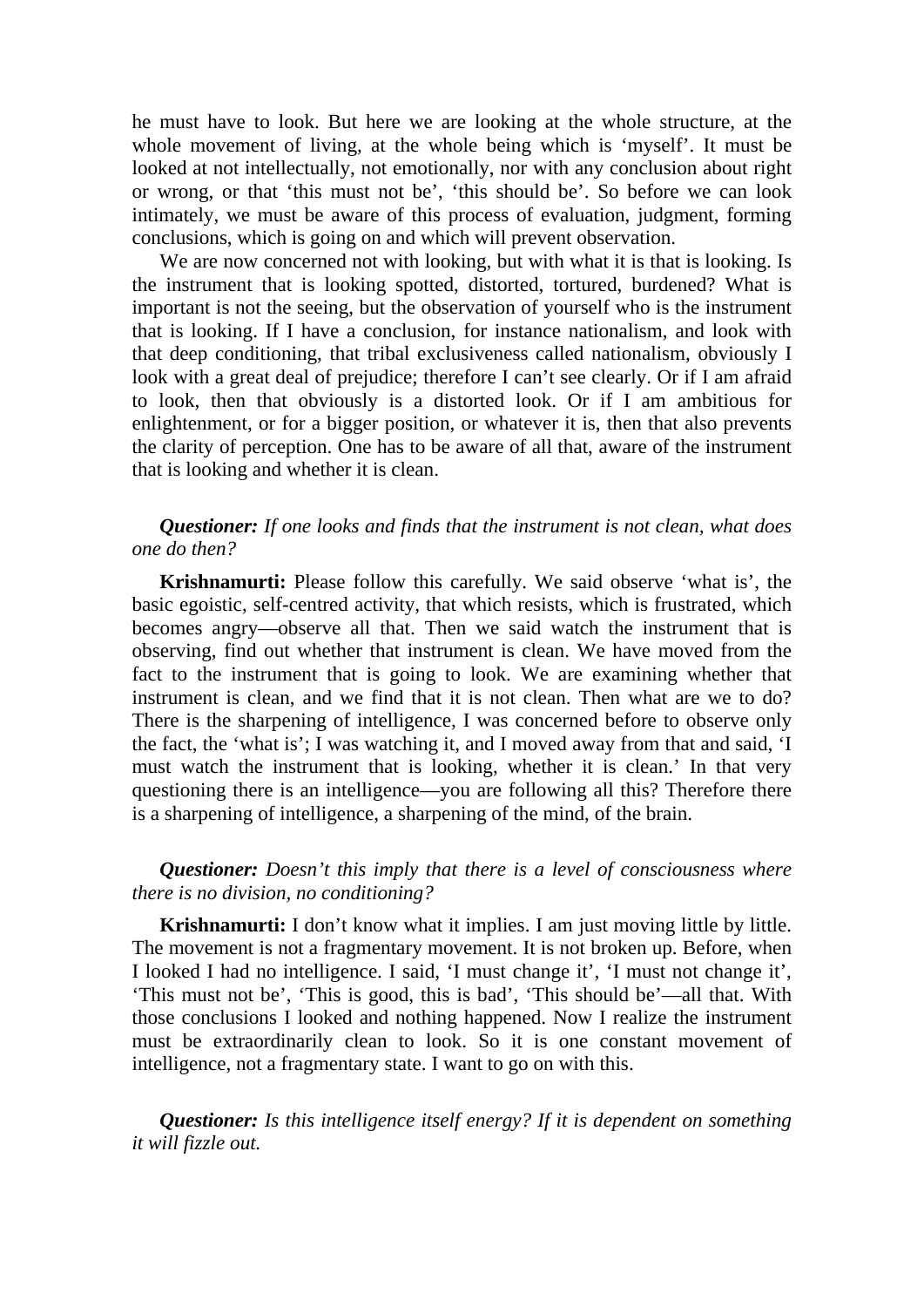**Krishnamurti:** Don't bother for the moment; leave the question of energy alone.

*Questioner: You have already got it, whereas to us it seems refinement upon refinement, but the drive is the same.* 

**Krishnamurti:** Yes. Is that what is taking place—refinement? Or has the mind, the brain, the whole being, become very dull through various means as pressures and activities and so on? And we are saying that the whole being must be awakened completely.

#### *Questioner: This is the tricky bit.*

**Krishnamurti:** Wait, I am coming to it, you will see it. Intelligence has no evolution. Intelligence is not the product of time. Intelligence is this quality of sensitive awareness of 'what is'. My mind is dull and I say, 'I must look at myself' and this dull mind is trying to look at itself. Obviously it sees nothing. It either resists or rejects, or conforms; it is a very respectable mind, a bourgeois little mind that is looking.

*Questioner: You began to speak of ideological systems of morality and now you go further and suggest that we should use self-observation, that all other systems are futile. Is this not also an ideology?* 

**Krishnamurti:** No, sir. I say on the contrary, if you look with any ideology, including mine, then you are lost, then you are not looking at all. You have so many ideologies, respectable, not respectable and all the rest of it; with those ideologies in your brain, in your heart, you are looking. Those ideologies have made the brain and the mind and your whole being dull. Now the dull mind looks. And obviously the dull mind, whatever it looks at, whether it meditates, or goes to the moon, it is still a dull mind. So that dull mind observes and somebody comes along and says, 'Look, my friend, you are dull, what you see will be equally dull; because your mind is dull, what you see will inevitably be dull also.' That is a great discovery, that a dull mind looking at something which is extraordinarily vital has made the thing it looks at also dull.

#### *Questioner: But the same thing keeps reaching out.*

**Krishnamurti:** Wait, go slowly, if you don't mind, just move step by step with the speaker.

#### *Questioner: If a dull mind recognizes that it is dull, it is not so dull.*

**Krishnamurti:** I don't recognize it! That would be excellent if the dull mind recognized that it was dull, but it doesn't. Either it tries to polish itself more and more, by becoming learned, scientific and all the rest of it, or if it is aware that it is dull it says, 'This dull mind cannot look clearly.' So the next question is: How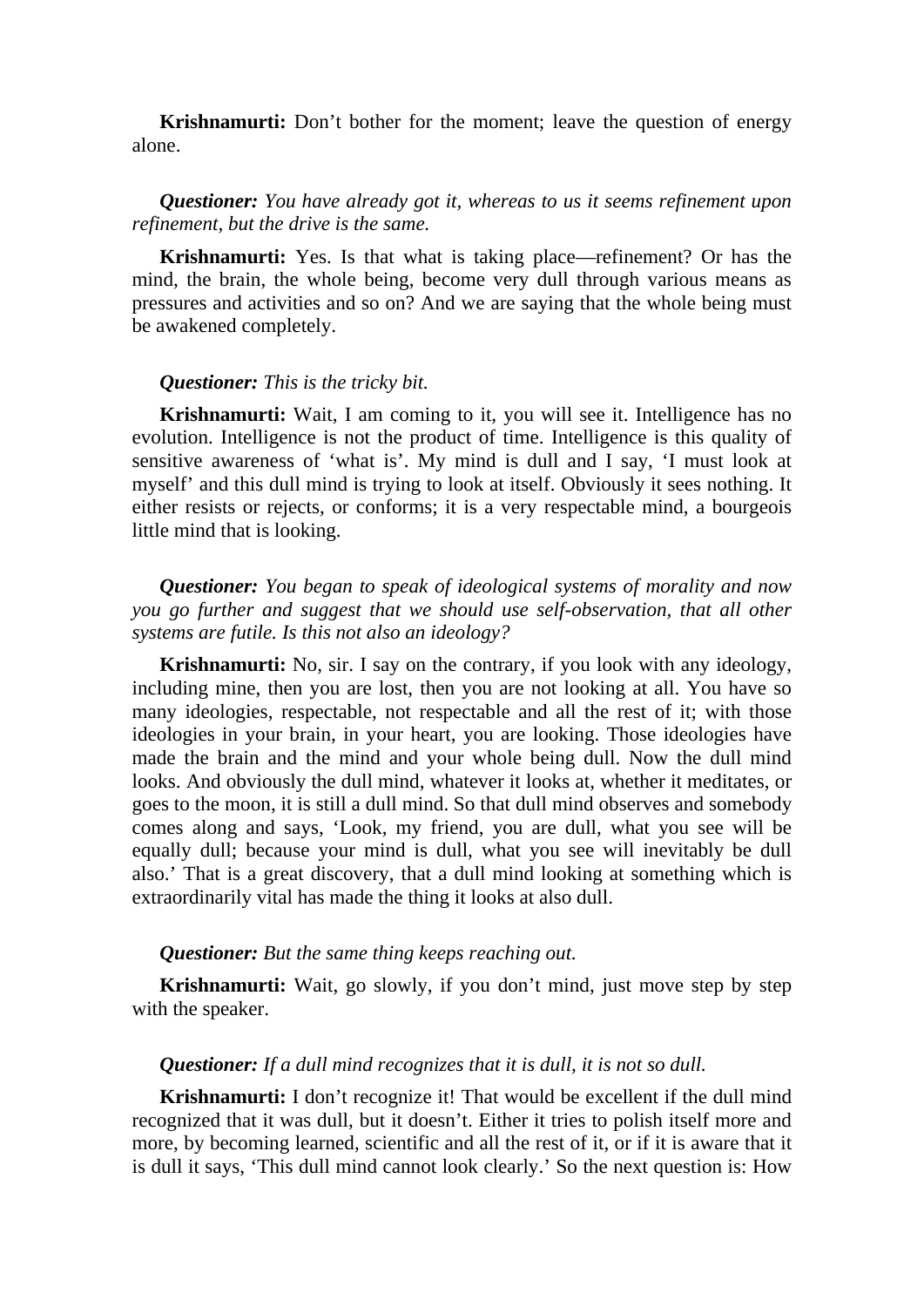can this dull, spotted mind become extraordinarily intelligent, so that the instrument through which one looks is very clean?

*Questioner: Are you saying that when the mind puts the question in that way, it has put an end to the dullness? Can one do the right things for the wrong reasons?* 

**Krishnamurti:** No. I wish you would leave your conclusion and find out what the speaker is saying.

#### *Questioner: No, sir. You stay with me.*

**Krishnamurti:** What you are saying is this: you are trying to get hold of something, which will make the mind which is dull much sharper, clearer. I don't. I am saying: watch the dullness.

#### *Questioner: Without the continual movement?*

**Krishnamurti:** To watch the dull mind without the continual movement of distortion—how does that happen? My dull mind looks; therefore there is nothing to see. I ask myself, 'How is it possible to make the mind bright?' Has this question come into being because I have compared the dull mind with another, clever mind, saying, 'I must be like it'? You follow? That very comparison is the continuation of the dull mind.

#### *Questioner: Can the dull mind compare itself with a clever one?*

**Krishnamurti:** Doesn't it always compare itself with some bright mind? That's what we call evolution, don't we?

*Questioner: The dull mind doesn't compare, it asks, 'Why should I?' Or you can put it a little differently: one believes that if one can be a little cleverer one will get something more.* 

**Krishnamurti:** Yes, that's the same thing. So I have discovered something. The dull mind says, 'I am dull through comparison, I am dull because that man is clever.' It is not aware that it is dull in itself. There are two different states. If I am aware that I am dull because you are bright, that's one thing. If I am aware that I am dull, without comparison, that's quite different. How is it with you? Are you comparing yourself and therefore saying, 'I am dull'? Or are you aware that you are dull, without comparison? Can that be? Do please stay with that a little bit.

#### *Questioner: Sir, is this possible?*

**Krishnamurti:** Please give two minutes to this question. Am I aware that I am hungry because you tell me so, or do I feel hungry? If you tell me that I am hungry, I may feel a little hunger but it is not real hunger. But if I am hungry, I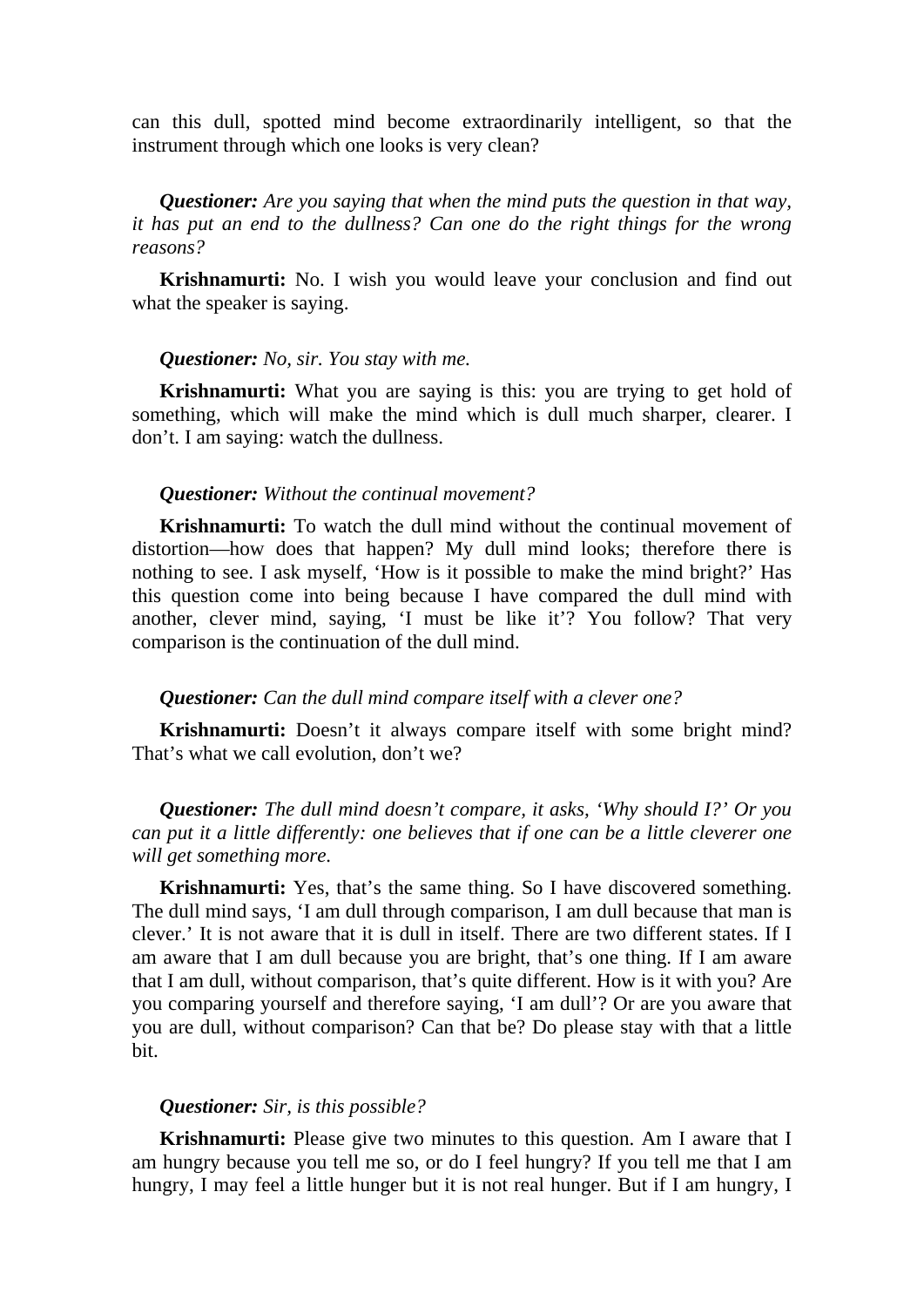am hungry. So I must be very clear whether my dullness is the result of comparison. Then I can proceed from there.

#### *Questioner: What has brought it home to you in such a way that you can leave it and only be concerned with whether you are dull or not?*

**Krishnamurti:** Because I see the truth that comparison makes the mind dull. At school when one boy is compared with another boy, you destroy the boy comparing him with another. If you tell the younger brother that he must be as clever as the elder brother, you have destroyed the younger brother, haven't you? You are not concerned with the younger brother, you are concerned with the cleverness of the older boy.

#### *Questioner: Can a dull mind look and find out if it is dull?*

**Krishnamurti:** We are going to find out. Please let's begin again. Could we not stick to this one thing this morning?

#### *Questioner: So long as there is that drive, what validity has it whether I am dull in myself or by comparison?*

**Krishnamurti:** We are going to find out. Please, just go along with the speaker for a few minutes, not accepting or rejecting but watching yourself. We said at the beginning of this morning's dialogue that the revolution must take place at the very root of our being, and that it can take place only when we know how to observe what we are. The observation depends on the brightness, the clarity and the openness of the mind that looks. But most of us are dull, and we say we see nothing when we look; we see anger, jealousy and so on, but it doesn't result in anything. So we are concerned with the dull mind, not with what it is looking at. This dull mind says, 'I must be clever in order to look.' So it has a pattern of what cleverness is and is trying to become that. Somebody tells it, 'Comparison will always produce dullness.' So it says, 'I must be terribly careful of that, I won't compare. I only knew what dullness was through comparison. If I don't compare, how do I know I am dull?' So I say to myself, 'I won't call it dull.' I won't use the word 'dull' at all. I will only observe 'what is' and not call it dull. Because the moment I call it dull, I have already given it a name and made it dull. But if I don't call it dull, but only observe, I have removed comparison, I have removed the word 'dull' and there is only 'what is'. This is not difficult, is it? Please do watch it for yourself. Look what has happened now! Look where my mind is now.

#### *Questioner: I see that my mind is too slow.*

**Krishnamurti:** Will you please just listen. I'll go very slowly, step by step.

How do I realize my mind is dull? Because you have told me? Because I have read books that seem extraordinarily clever, intricate and subtle? Or I have seen brilliant people and in comparing myself with them I call myself dull? I have to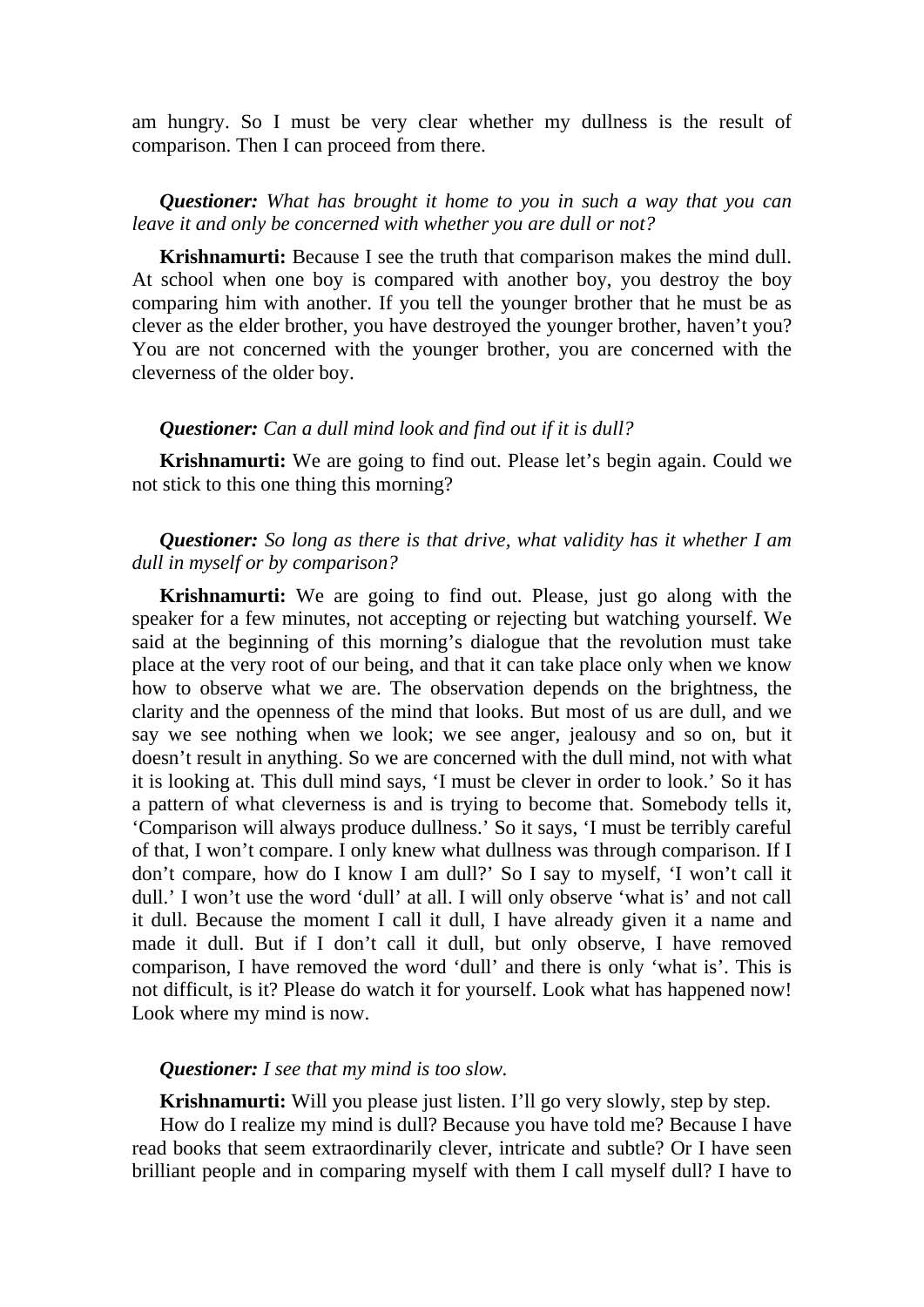find out. So I won't compare; I refuse to compare myself with somebody else. Then do I know I am dull? Is the word preventing me to observe? Or is the word taking the place of 'what actually is'? Are you following this? So I will not use a word, I won't call it dull, I won't call it slow, I won't call it anything, but find out 'what is'. So I have got rid of comparison, which is the most subtle thing. My mind has become extraordinarily intelligent because it doesn't compare, it doesn't use a word with which to see 'what is', because it has realized the description is not the described. So what is actually the fact of 'what is'?

Can we go from there? I am watching it, the mind is watching its own movements. Now do I condemn it, judge and evaluate and say, 'This should be', 'This should not be'? Has it any formula, any ideal, any resolution, any conclusion, which will inevitably distort 'what is'? I have to go into that. If I have any conclusion I cannot look. If I am a moralist, if I am a respectable person, or a Christian, a Vedantist, or an 'enlightened one', or this or that—all that prevents me from looking. Therefore I must be free of it all. I am watching if I have a conclusion of any kind. So the mind has become extraordinarily clear and it says, 'Is there fear?' I watch it and I say, 'There is fear, there is a desire for security, there is the urge for pleasure', and so on. I see that I cannot possibly look if there is any kind of conclusion, any kind of pleasurable movement taking place. So I am watching, and I find I am very traditional and I realize such a traditional mind can't look. My deep interest is to look and that deep interest shows me the danger of any conclusion. Therefore the very perception of danger is the discarding of that danger. So my mind then is not confused, it has no conclusion, does not think in terms of words, of descriptions, and is not comparing. Such a mind can observe and what it observes is itself. Therefore a revolution has taken place. Now you are lost—completely lost!

*Questioner: I don't think that this revolution has taken place. Today I managed to look at the mind in the way you say, the mind becomes sharper, but tomorrow I will have forgotten how to look.* 

**Krishnamurti:** You can't forget it, sir. Do you forget a snake? Do you forget a precipice? Do you forget the bottle marked 'poison'? You can't forget it. The gentleman asked, 'How can I cleanse the instrument?' We said the cleansing of the instrument is to be aware how the instrument is made dull, clouded, unclear. We have described what makes it clouded, and we also said the description is not the actual thing described; so don't be caught in words. Be with the thing described, which is the instrument that is made dull.

*Questioner: Surely if you look at yourself in the manner you described you expect something.* 

**Krishnamurti:** I am not expecting a transformation, enlightenment, a mutation, I am expecting nothing, because I don't know what is going to happen. I know only one thing very clearly, that the instrument that is looking is not clean, it is clouded, it is cracked. That's all I know and nothing else. And my only concern is, how can this instrument be made whole, healthy?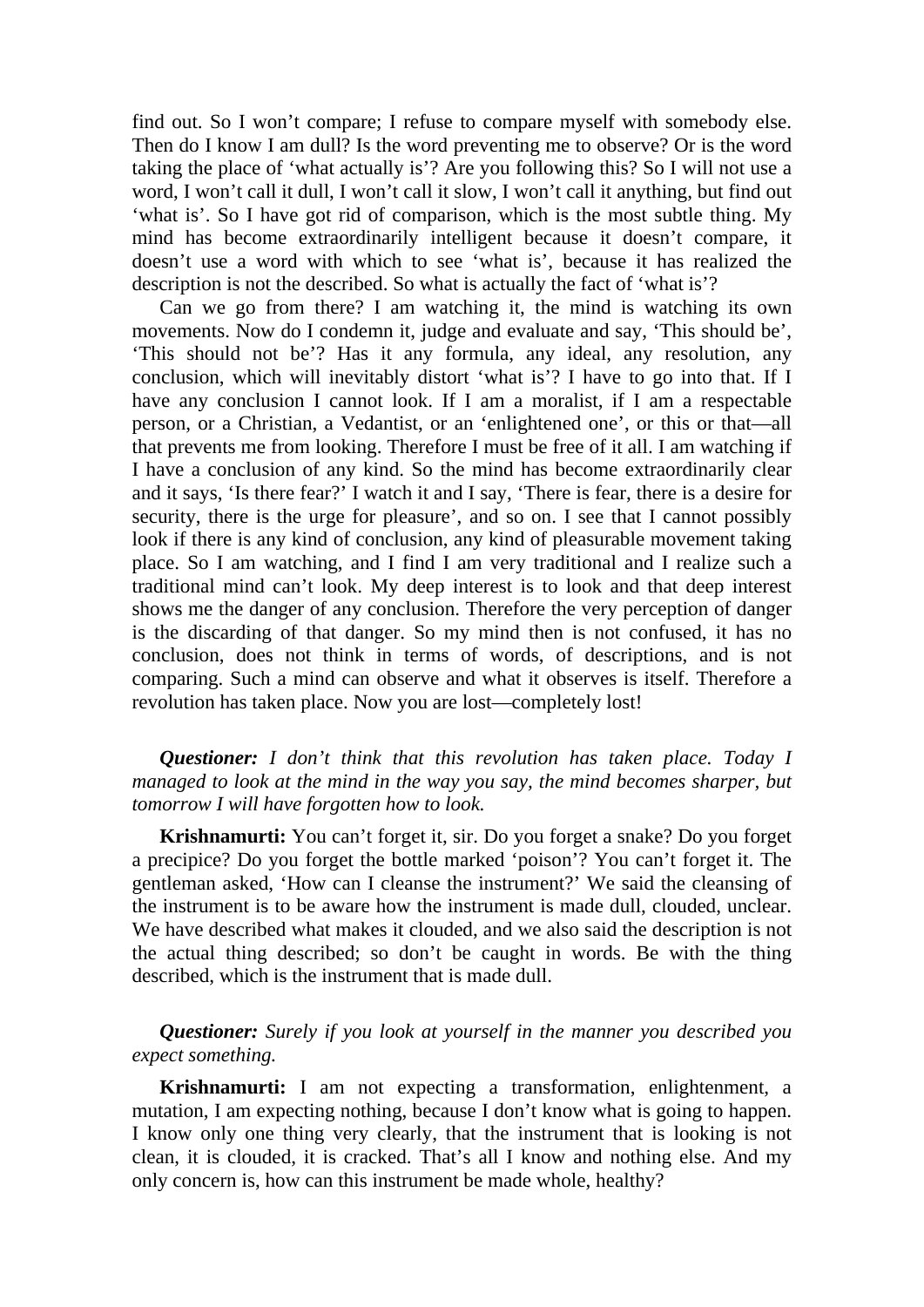#### *Questioner: Why are you looking?*

**Krishnamurti:** The world is burning and the world is me. I am terribly disturbed, terribly confused, and there must be some order somewhere in all this. That is what is making me look. But if you say, 'The world is all right, why do you bother about it, you have got good health and a little money, wife and children and a house, leave it alone'—then, of course, the world isn't burning. But it is burning all the same, whether you like or not. So that is what makes me look, not some intellectual conception, nor some emotional excitement, but the actual fact that the world is burning—the wars, the hatred, the deception, the images, the false gods and all the rest of it. And that very perception of what is taking place outwardly, makes me aware inwardly. And I say the inward state is the outward state, they are both one, indivisible.

#### *Questioner: We are back at the very beginning. The fact is the dull mind doesn't see that by comparison it will think it should be different.*

**Krishnamurti:** No, it is all wrong. I don't want to be different! I only see that the instrument is dull. I don't know what to do with it. So I am going to find out, which doesn't mean I want to change the instrument. I don't.

#### *Questioner: Is using any word an obstacle to seeing?*

**Krishnamurti:** The word is not the thing; therefore if you are looking at the thing, unless you put the word aside, it becomes extraordinarily important.

*Questioner: I think that I disagree with you. When one looks, one sees the instrument has two parts, one is perception, the other is expression. It is impossible to sever these two parts. It is a linguistic problem, not one of dullness. The difficulty lies in language, in the randomness of expression.* 

**Krishnamurti:** Are you saying, in observation there is perception and expression, the two are not separate. Therefore when you perceive, there must also be the clarity of expression, the linguistic understanding, and the perception and the expression must never be separated, they must always go together. So you are saying that it is very important to use the right word.

#### *Questioner: I am saying 'expression', I am not saying 'intention'.*

**Krishnamurti:** I understand—expression. Out of that comes another factor: perception, expression and action. If action is not expression and perception expression being expressing it in words—then there is a fragmentation. So is not perception action? The very perceiving is the acting. As when I perceive a precipice and there is immediate acting; that action is the expression of the perception. So perception and action can never be separated, therefore the ideal and action are impossible. If I see the stupidity of an ideal, the very perception of the stupidity of it is the action of intelligence. So the watching of dullness, the perceiving of dullness, is the clearing of the mind of dullness, which is action.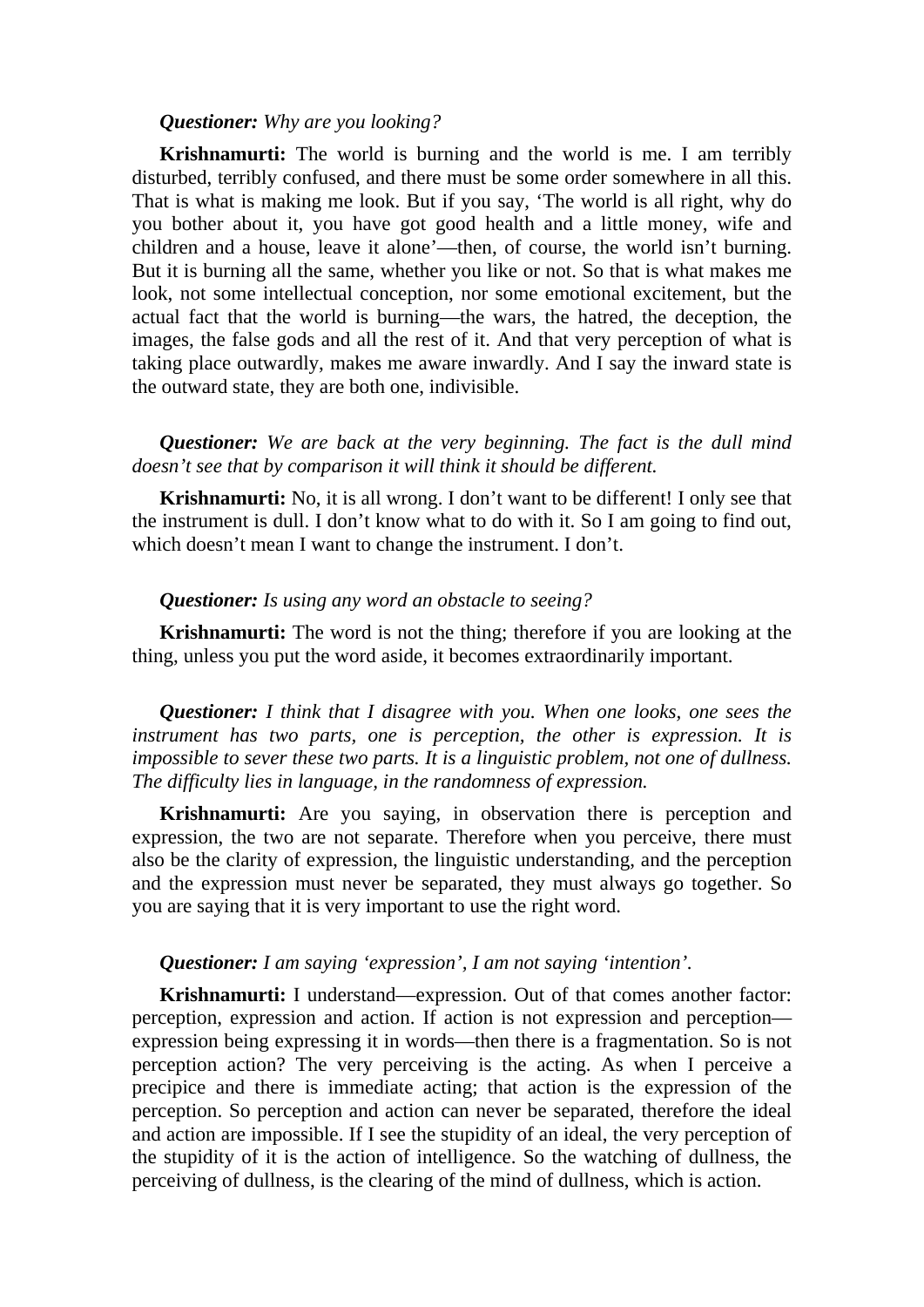Saanen, Switzerland, 6 August 1969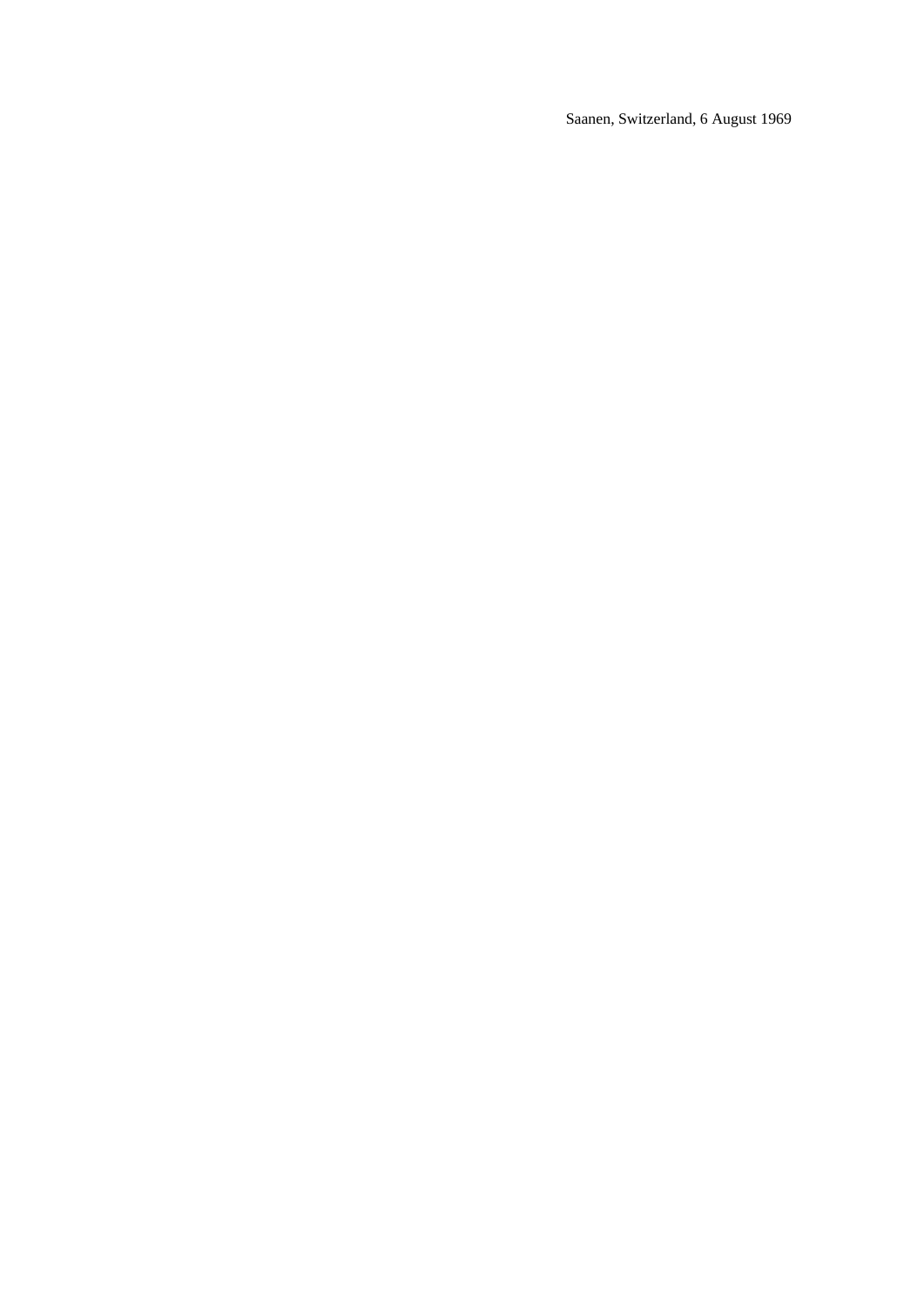# The Art of Seeing

## *Awareness without time interval. Tiger chasing tiger.*

**Krishnamurti:** It is important, I think, to understand the nature and the beauty of observation, of seeing. As long as the mind is in any way distorted—by neurotic promptings and feelings, by fear, sorrow, by health, by ambition, snobbishness and the pursuit of power—it cannot possibly listen, watch, see. The art of seeing, listening, watching, is not a thing to be cultivated, it is not a question of evolution and gradual growth. When one is aware of danger there is immediate action, the instinctual, instantaneous response of the body and memory. From childhood one has been conditioned that way to meet danger, so that the mind responds instantly, otherwise there is physical destruction. We are asking whether it is possible to act in the very seeing in which there is no conditioning at all. Can a mind respond freely and instantly to any form of distortion and therefore act? That is, perception, action and expression are all one, they are not divided, broken up. The very seeing is the acting which is the expression of that seeing. When there is an awareness of fear, observe it so intimately that the very observation of it is the freeing of it, which is action. Could we go into that this morning? I feel this is very important: we might be able to penetrate into the unknown. But a mind that is in any way deeply conditioned by its own fears, ambitions, greed, despair and all the rest of it, cannot possibly penetrate into something that requires an extraordinarily healthy, sane, balanced and harmonious being.

So our question is whether a mind—meaning the whole being—can be aware of a particular form of perversion, a particular form of striving, of violence, and seeing it can end it, not gradually but instantly. This means not allowing time to occur between perception and action. When you see danger there is no time interval, instant action takes place.

We are used to the idea that we will gradually become wise, enlightened, by watching, practising, day after day. That is what we are used to, that is the pattern of our culture and our conditioning. Now we are saying this gradual process of the mind to free itself from fear or violence is to further fear and to encourage further violence.

Is it possible to end violence—not only outwardly but deep down at the very roots of our being—end the sense of aggression, the pursuit of power? In the very seeing of it completely, can we end it without allowing time to come into being? Can we discuss that this morning? Usually we allow time to enter the interval between seeing and acting, the lag between 'what is' and 'what should be'. There is the desire to get rid of what is in order to achieve or to become something else.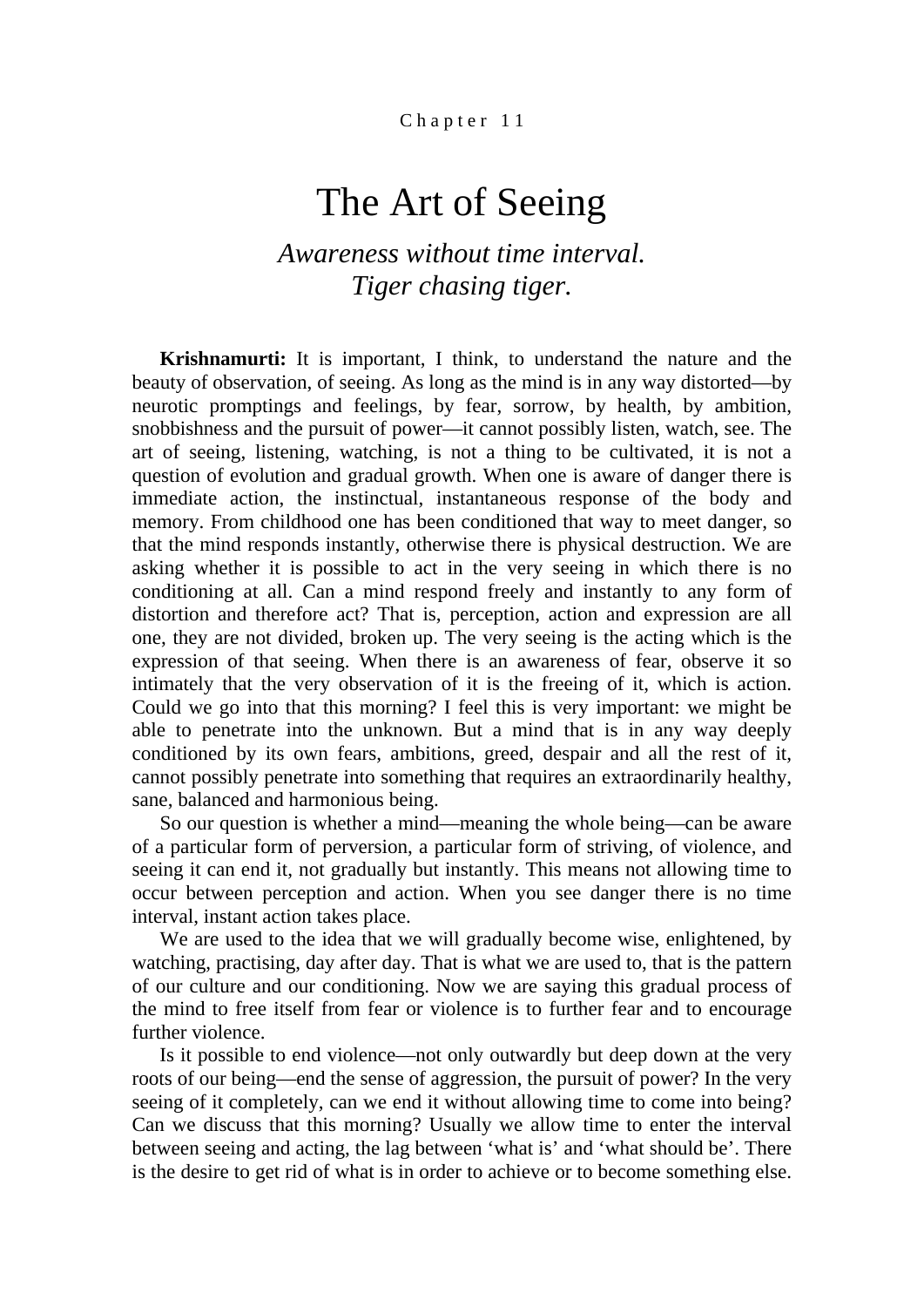One must understand this time interval very clearly. We think in those terms because from childhood we are brought up and educated to think: eventually, gradually, we will be something. Outwardly, technologically one can see that time is necessary. I can't become a first-class carpenter, or physicist, or mathematician, without spending many years at it. One may have the clarity—I dislike to use the word 'intuition'—to see a mathematical issue when one is quite young. And one realizes that to cultivate the memory that is demanded in learning a new technique or a new language, time is absolutely necessary. I can't speak German tomorrow, I need many months. I know nothing about electronics and to learn about it I need perhaps many years. So don't let's confuse the time element that is necessary in order to learn a technique with the danger of allowing time to interfere with perception and action.

#### *Questioner: Should we talk about children, about growing up?*

**Krishnamurti:** A child has to grow up. He has to learn so many things. When one says, 'You must grow up', it is a rather derogatory word.

#### *Questioner: Sir, partial psychological change does take place within us.*

**Krishnamurti:** Of course! One has been angry, or one is angry, and one says, 'I mustn't be angry', and gradually one works at it and brings about a partial state when one is a little less angry, less irritable and more controlled.

#### *Questioner: I don't mean that.*

**Krishnamurti:** Then what do you mean, madam?

#### *Questioner: I mean something that you have and you have dropped. There may be confusion again, but it's not the same.*

**Krishnamurti:** Yes, but is it not always the same confusion, only a little modified? There is a modified continuity. You may stop depending on somebody, going through the pain of dependence and the ache of loneliness, and saying, 'I will no longer be dependent.' And perhaps you will be able to drop it. So you say a certain change has taken place. The next dependence will not be exactly the same as it was before. And again you go into it and you drop it and so on. Now we are asking whether it is possible to see the whole nature of dependence and instantly be free of it—not gradually—as you would act immediately when there is danger. This is really an important issue into which we should go not only verbally but deeply, inwardly. Watch the implication of it. The whole of Asia believes in reincarnation: that is, one will be born again in the next life depending on how you have lived in this life. If you have lived brutally, aggressively, destructively, you are going to pay for it in the next life. You don't necessarily become an animal, you go back to a human state living a more painful, more destructive life, because before you have not lived a life of beauty. Those who believe in this idea of reincarnation believe only in the word, but not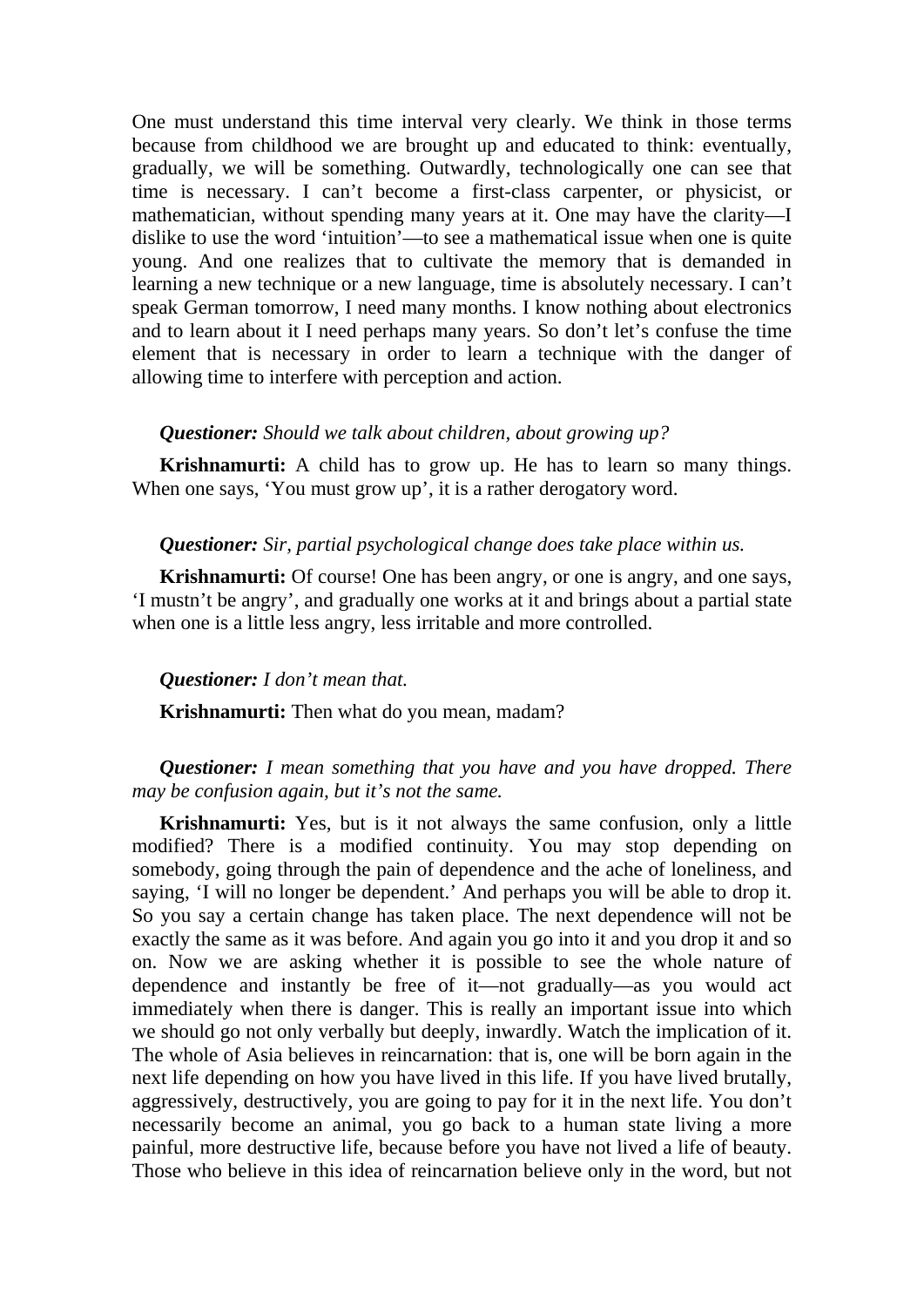in the depth of the meaning of that word. What you do now matters infinitely for tomorrow—because tomorrow, which is the next life, you are going to pay for it. So the idea of gradually attaining different forms is essentially the same in the East and in the West. There is always this time element, the 'what is' and 'what should be'. To achieve 'what should be' requires time, time being effort, concentration, attention. As one has not got attention or concentration, there is a constant effort to practise attention, which requires time.

There must be a different way altogether of tackling this problem. One must understand perception, both seeing and action; they are not separate, they are not divided. We must equally inquire into the question of action, of doing. What is action, the doing?

#### *Questioner: How can a blind man who has no perception act?*

**Krishnamurti:** Have you ever tried putting a band round your eyes for a week? We did, for fun. You know, you develop other sensitivities, your senses become much sharper. Before you come to the wall or the chair or the desk, you already know it is there. We are talking of being blind to ourselves, inwardly. We are terribly aware of things outwardly, but inwardly we are blind.

What is action? Is action always based on an idea, a principle, a belief, a conclusion, a hope, a despair? If one has an idea, an ideal, one is conforming to that ideal; there is an interval between the ideal and the act. That interval is time. 'I shall be that ideal'—by identifying myself with that ideal, eventually that ideal will act and there will be no separation between action and the ideal. What takes place when there is this ideal and the action that is approximating itself to the ideal? In that time interval what takes place?

#### *Questioner: Incessant comparison.*

**Krishnamurti:** Yes, comparison and all the rest of it. What action takes place, if you observe?

*Questioner: We ignore the present.*  **Krishnamurti:** Then, what else?

#### *Questioner: Contradiction.*

**Krishnamurti:** It is a contradiction. It leads to hypocrisy. I am angry and the ideal says, 'Don't be angry.' I am suppressing, controlling, conforming, approximating myself to the ideal and therefore I am always in conflict and pretending. The idealist is a person who pretends. Also, in this division there is conflict. There are other factors which come into being.

*Questioner: Why aren't we allowed to remember our former lives? Our evolution would be much easier.*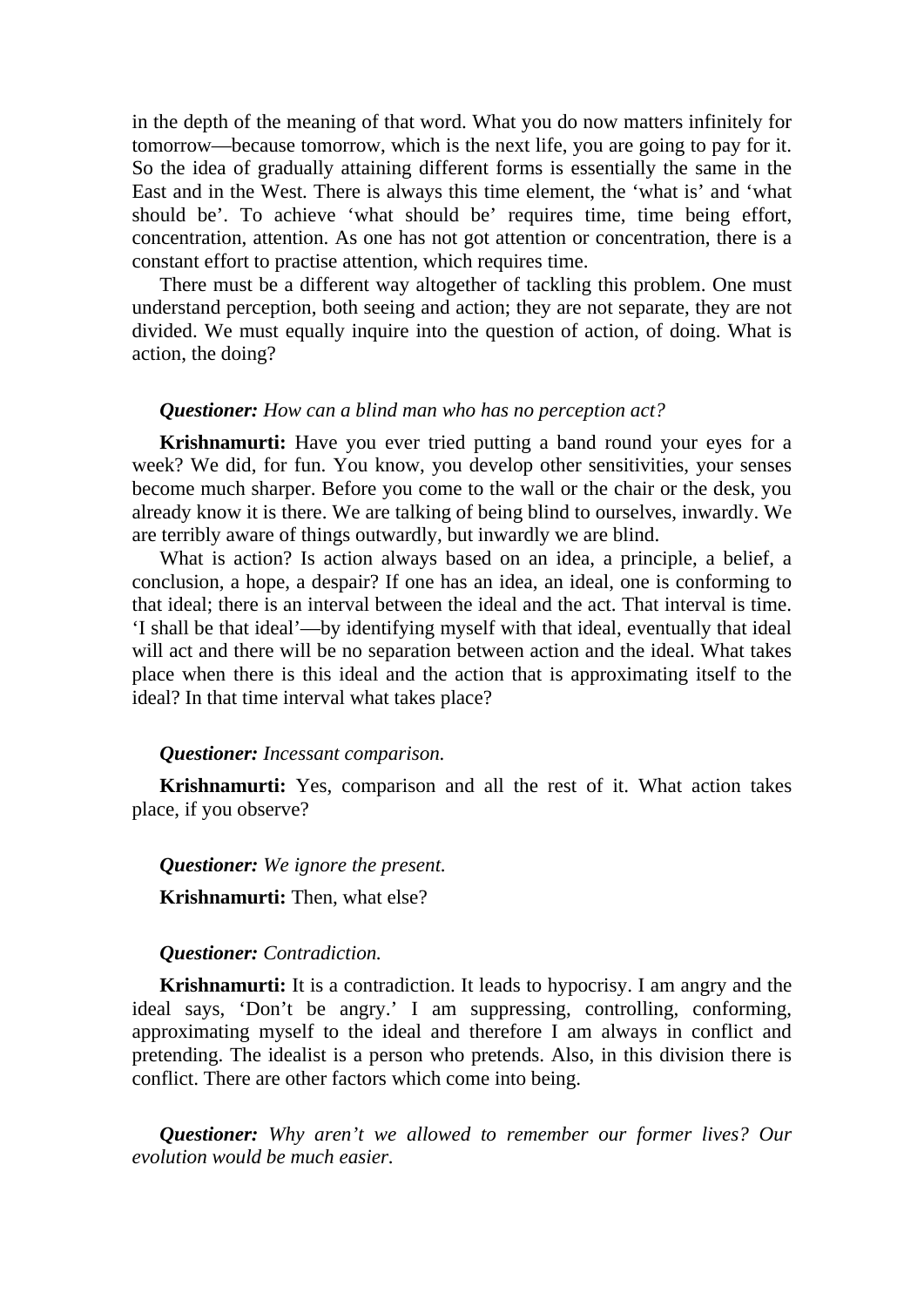#### **Krishnamurti:** Would it?

#### *Questioner: We could avoid mistakes.*

**Krishnamurti:** What do you mean by former life? The life of yesterday, twenty-four hours ago?

#### *Questioner: The last incarnation.*

**Krishnamurti:** Which is a hundred years ago? How would it make life easier?

#### *Questioner: We would understand better.*

**Krishnamurti:** Please follow it step by step—you would have the memory of what you did or did not do, of what you suffered a hundred years ago, which is exactly the same as yesterday. Yesterday you did many things which you like or regret, which caused you pain, despair and sorrow. There is the memory of all that. And you have the memory of a thousand years, which is essentially the same as yesterday. Why call that reincarnation, and not the incarnation of yesterday, which is being born today. You see, we don't like that because we think we are extraordinary beings, or we have time to grow, to become, to reincarnate. What it is that reincarnates you have never looked at—which is your memory. There is nothing sacred or holy about it. Your memory of yesterday is being born today in what you are doing; the yesterday is controlling what you are doing today. And a thousand years of memories is operating through yesterday and through today. So there is constant incarnation of the past. Don't think this is a clever way out of it, an explanation. When one sees the importance of memory and the utter futility of it, then one will never talk about reincarnation.

We are asking what action is. Is action ever free, spontaneous, immediate? Or is action always bound by time, which is thought, which is memory?

*Questioner: I was watching a cat catching a mouse. She doesn't think, 'It's a mouse'; immediately, instinctively, she catches it. It seems to me we must also act spontaneously.* 

**Krishnamurti:** Not 'we must', 'we should'. Sir, please—I think we shall never say 'we should', 'we must' when we understand the time element essentially. We are asking ourselves, not verbally, not intellectually, but deeply, inwardly, what is action? Is action always time-binding? Action born out of a memory, out of fear, out of despair, is always time-binding. Is there an action which is completely free and therefore free of time?

*Questioner: You say one sees a snake and acts immediately. But snakes grow with action. Life is not so simple, there is not only one snake, but two snakes, and it becomes like a mathematical problem. Then time comes in.*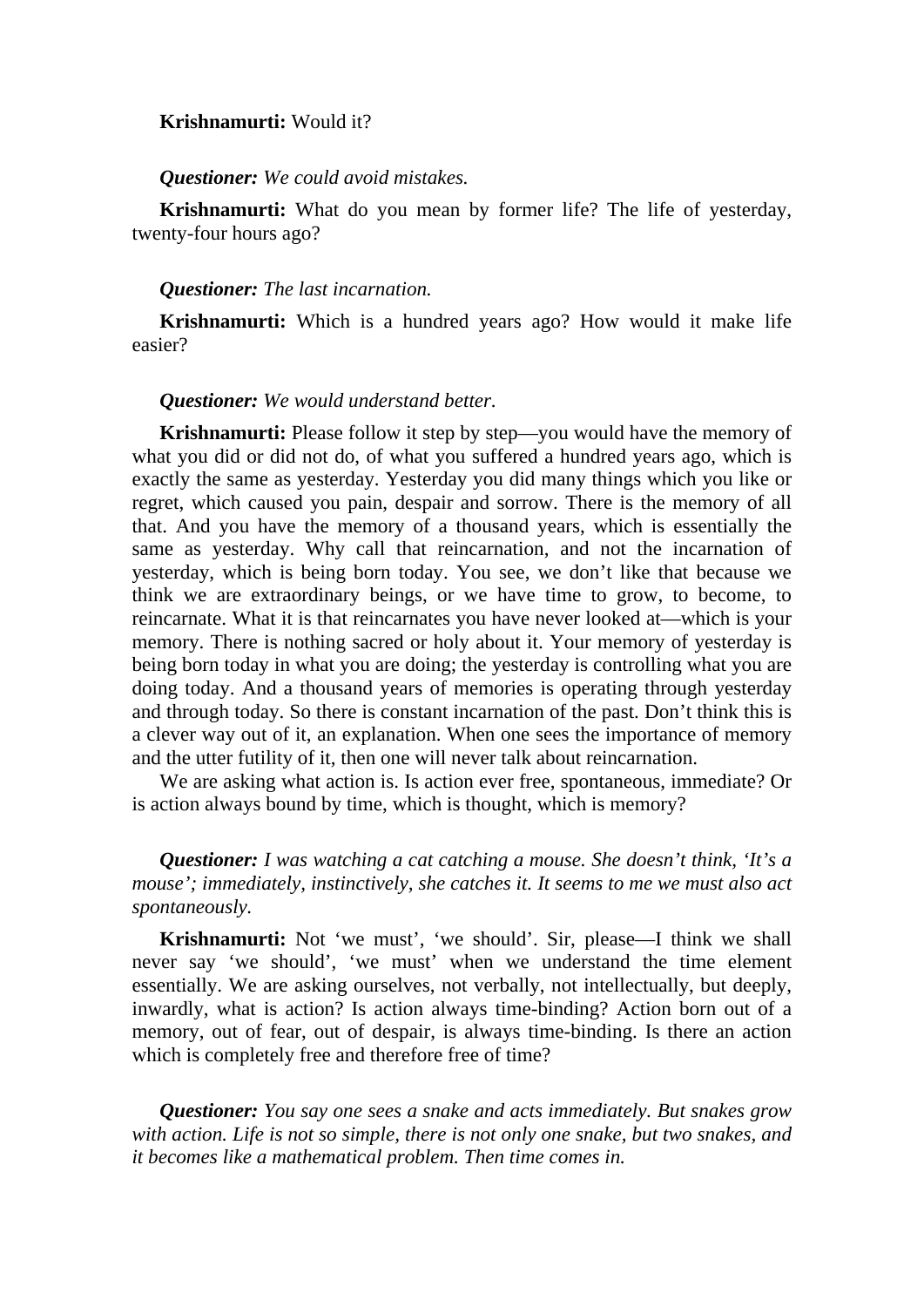**Krishnamurti:** You are saying we live in a world of tigers and one doesn't meet only one tiger but a dozen tigers in human form, who are brutal, violent, avaricious, greedy, each one pursuing his own particular delight. And to live and to act in that world you need time to kill one tiger after another. The tiger is myself—is in me—there are a dozen tigers in me. And you said, to get rid of those tigers, one by one, you need time. That is just what we are questioning altogether. We have accepted that it requires time to gradually kill those snakes which are in me one after the other. The 'me' is the 'you'—the 'you' with your tigers, with your serpents—all this is also the 'me'. And we say, why kill those animals which are in me one after the other? There are a thousand 'me's' inside me, a thousand snakes, and by the time I have killed them all I shall be dead.

So is there a way—do please listen to it, don't answer it, find out—of getting rid of all the snakes at once, not gradually? Can I see the danger of all the animals, all the contradictions in me and be free of them instantly? If I cannot do it, then there is no hope for me. I can pretend all kinds of things but if I cannot wipe away everything that is in me immediately, I am a slave forever, whether I am reborn in a next life or in ten thousand lives. So I have to find a way of acting, of looking, that brings to an ending the instant of perception, brings to an end the particular dragon, the particular monkey in me.

#### *Questioner: Do it!*

**Krishnamurti:** No, madam, please, this is really an extraordinary question, you can't just say 'do this' or 'don't do that'.

This requires a tremendous inquiry; don't tell me that you have got it or that you should do this or that, that doesn't interest me—I want to find out.

#### *Questioner: If only I could see it!*

**Krishnamurti:** No, please, not 'if'.

#### *Questioner: If I perceive something, should I put it into words or just let it remain in me?*

**Krishnamurti:** Why do you translate what has been said in very simple language into your own words—why can't you see what is being said? We have got many animals in us, many dangers. Can I be free of them all with one perception—seeing immediately? You may have done it, madam, I am not questioning whether you have done it or not, that would be impudence on my part. But I am asking, is this possible?

*Questioner: Action has two parts. The inner, decisional part takes place immediately. The action toward the outer world needs time. Decision means inner action. To bridge over these two aspects of action necessitates time. This is a problem of language, of transmission.*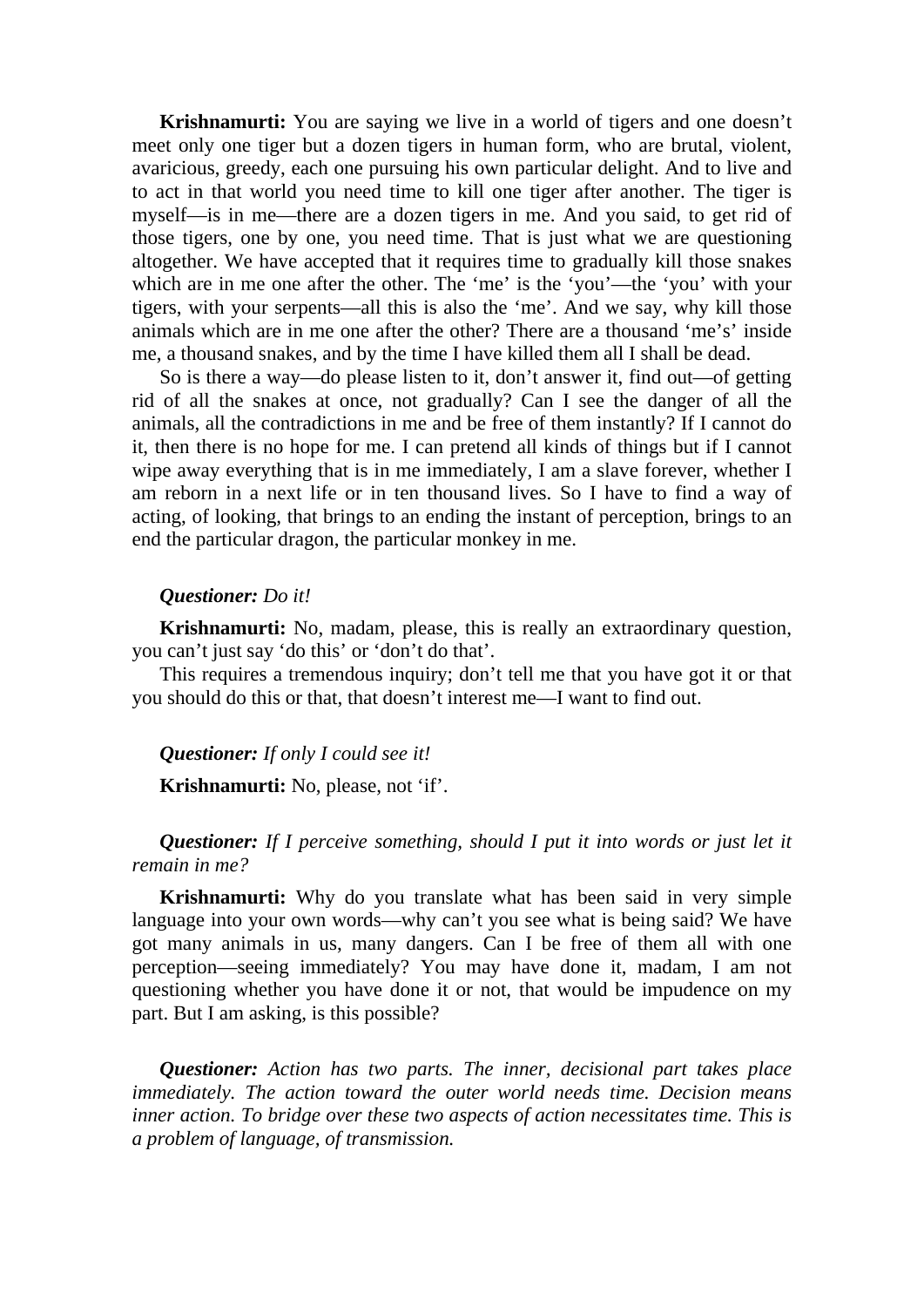**Krishnamurti:** I understand, sir. There is outward action which needs time, and inward action which is perception and action. How is this inward action, with its perception, decision and immediate action, to be bridged over to the other action which needs time? Is the question clear?

If I may point out, I do not think it requires a bridge. There is no bridging over or connecting the two. I'll show you what I mean. I realize very clearly that to go from here to there takes time, to learn a language needs time, to do anything physically needs time. Is time necessary inwardly? If I can understand the nature of time, then I will deal with the time element in the outer world rightly, and not let that interfere with the inward state. So I am not beginning with the outer, because I recognize the outer needs time. But I am asking myself whether in inward perception, decision, action, time is there at all. Therefore I am asking, 'Is decision necessary at all?'—decision being an instant part of time—a second, a point. 'I decide' means there is an element of time; decision is based on will and desire, all that implies time. So I am asking, why should decision enter into this at all? Or is that decision part of my conditioning which says, 'You must have time.'

So is there perception and action without decision? That is, I am aware of fear, a fear brought about by thought, by past memories, by experiences, the incarnation of that yesterday's fear into today. I have understood the whole nature, the structure, the inwardness of fear. And the seeing of it without decision is action which is the freedom from it. Is this possible? Don't say yes, I have done it, or somebody else has done it—that's not the point. Can this fear end instantly on its arising? There are the superficial fears, which are the fears of the world. The world is full of tigers and those tigers, which are part of me, are going to destroy; therefore there is a war between me—a part of the tiger—and the rest of the tigers.

There is also inward fear—being psychologically insecure, psychologically uncertain—all brought about by thought. Thought breeds pleasure, thought breeds fear—I see all that. I see the danger of fear as I see the danger of a snake, of a precipice, of deep running water—I see the danger completely. And the very seeing is the ending, without the interval of even the slightest second of making a decision.

#### *Questioner: Sometimes you can recognize a fear and yet you still have that fear.*

**Krishnamurti:** One has to go into this very carefully. First of all, I don't want to get rid of fear. I want to express it, to understand it, to let it flow, let it come, explode in me, and all the rest of it. I don't know anything about fear. I know I am afraid. Now I want to find out what level, at what depth I am afraid, consciously, or at the very root, at the deep levels of my being—in the caves, in the unexplored regions of my mind. I want to find out. I want it all to come out, be exposed. So how shall I do that? I must do it—not gradually—you understand? It must come out of my being completely.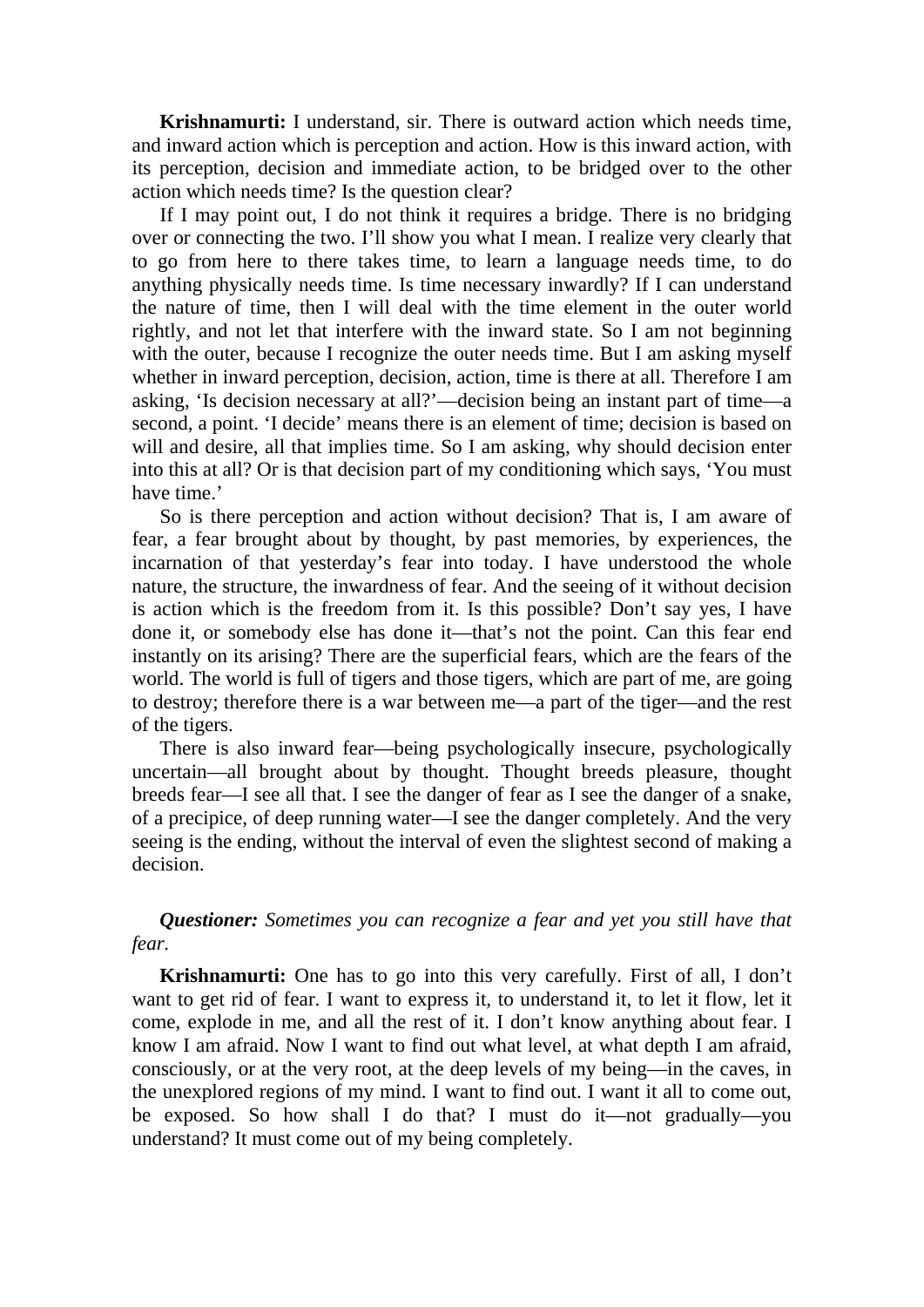#### *Questioner: If there are a thousand tigers and I sit on the ground I can't see them. But if I move to a plain above I can deal with them.*

**Krishnamurti:** Not 'if'. 'If I could fly I would see the beauty of the earth.' I can't fly, I am here. I am afraid these theoretical questions have no value at all and apparently we don't realize that. I am hungry and you are feeding me with theories. Here is a problem, do please look at it, because we are all afraid, everyone has fear of some kind or another. There are deep, hidden fears and I am very well aware of the superficial fears, the fears of the world; the fears that arise out of losing a job or of this and that—losing my wife, my son. I know that very well. Perhaps there are deeper layers of fears. How am I, how is this mind to expose all that instantly? What do you say?

#### *Questioner: Do you say that we must chase the animal away once and for all or do we have to hunt it every time?*

**Krishnamurti:** The questioner says you are suggesting that it is possible to chase the animal away entirely, forever, not chase it one day and let it come back the next day. That is what we are saying. I don't want to chase the animal repeatedly. That is what all the schools, all the saints and all the religions and psychologists say: chase it away little by little. It doesn't mean a thing to me. I want to find out how to chase the animal away so that it will never come back. And when it comes back I know what to do, I won't let it enter the house. You understand?

*Questioner: We must now give the animal its right name: it is thought. And when it comes back we'll know what to do with it.* 

**Krishnamurti:** I don't know what to do—we'll see. You are all so eager!

#### *Questioner: This is our life—we have to be eager!*

**Krishnamurti:** Eager to answer (was meant). Of course we have to be eager. This is such a difficult subject; you can't just throw in a lot of words. This requires care.

*Questioner: Why don't we actually do perception right now?* 

**Krishnamurti:** That is what I am proposing.

*Questioner: What happens if I look at you? First I get a presentation of you. Please look at me. The first thing that happens is the visual presentation of me, right? Then what happens? Thought happens about the presentation.* 

**Krishnamurti:** That's what the lady was saying, exactly the same thing. Thought is the animal. Stick to that animal, please. Don't say the animal is thought, or the self, the 'me', the ego, fear, greed, envy, and then go back to another description of it. That animal, we say, is all this. And we see that animal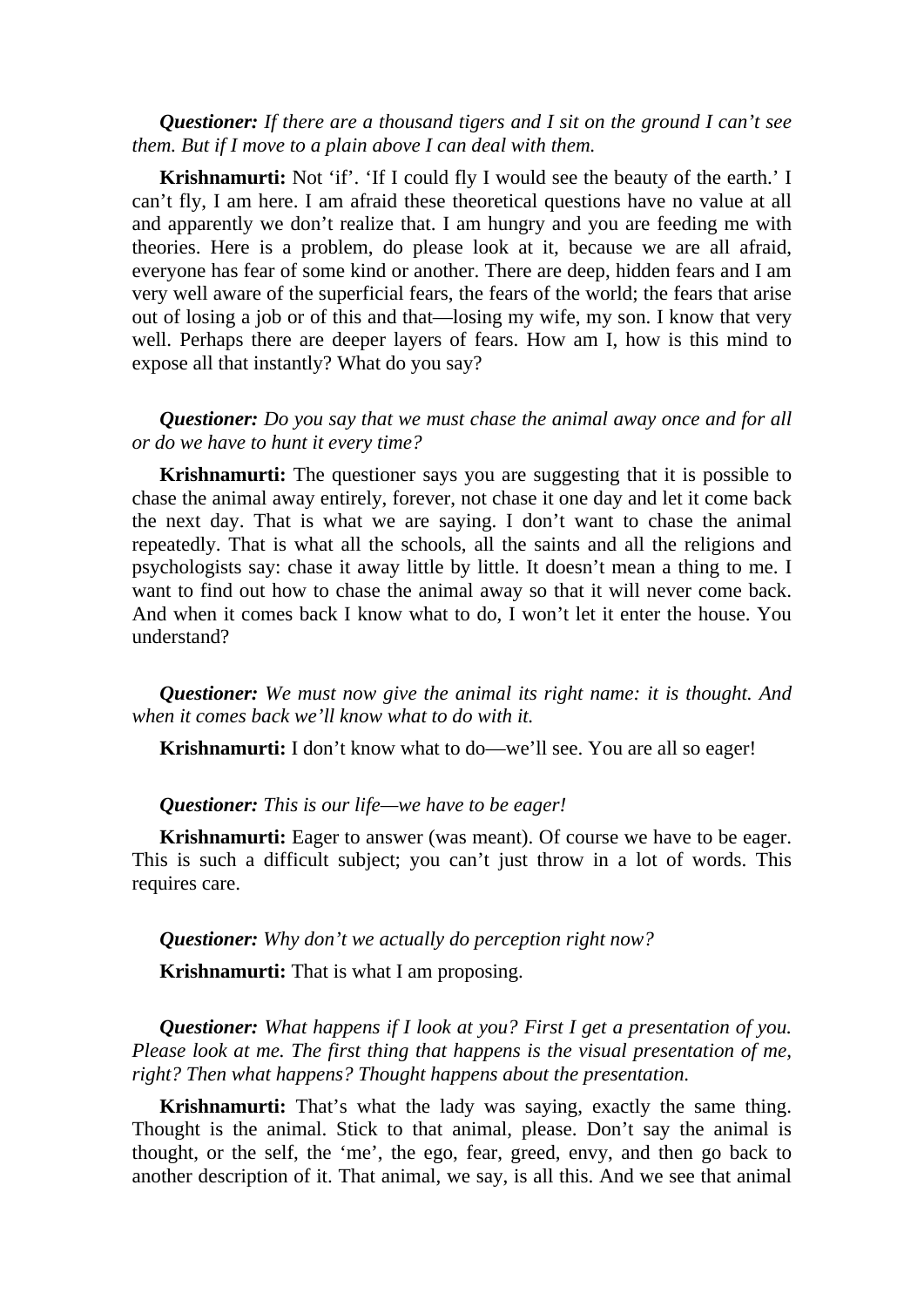cannot be chased out gradually, because it will always come back in different forms. Being somewhat aware, I say: 'How stupid all this is, this constant chasing of the animal—its coming back and chasing it again.' I want to find out if it is possible to chase it completely away so that it will never come back.

*Questioner: I see different functions in myself, with different velocities. If one function pursues another, nothing happens. For instance, if emotion pursues idea. One must look with all functions.* 

**Krishnamurti:** It is the same thing you are putting into different words.

#### *Questioner: You started to give an explanation which was interrupted. You began to say that you did not want to get rid of fear at all.*

**Krishnamurti:** I said to you, first of all, I don't want to get rid of the animal. I don't want to chase him out. Before I take the whip or the velvet glove, I want to know who is chasing him out. Perhaps it may be a bigger tiger that is chasing him out. So I say to myself, I don't want to chase anything out. See the importance of it!

#### *Questioner: Chasing out might be your eventual death sentence.*

**Krishnamurti:** No, I don't know. Go slow, sir, let me explain. I say before I chase the animal, I want to find out who is the entity that is going to chase it. And I say it may be a bigger tiger. If I want to get rid of all the tigers, it is no good getting a bigger tiger to chase the little tiger. So I say wait, I don't want to chase anything out. See what is happening to my mind. I don't want to chase anything out but I want to look. I want to observe, I want to be very clear whether a bigger tiger is chasing a little tiger. This game will go on forever, that's what is going on in the world—the tyranny of one particular country chasing a smaller country.

So I am now very aware—please follow this—that I mustn't chase anything. I must root out this principle of chasing something out, overcoming it, dominating it. Because the decision which says 'I must get rid of that tiny little tiger' may grow into the big tiger. So there must be complete cessation of all decision, of all the urge to get rid of something, to chase away anything. Then I can look. Then I say to myself (I mean this verbally), 'I won't chase anything away.' Therefore I am free of the burden of time, which is to chase one tiger with another tiger. In that there is a time interval and so I say, 'Therefore I won't do a thing, I won't chase, I won't act, I won't decide, I must first look.'

I am looking—I don't mean the ego, but the mind is looking, the brain is watching. I can spot the various tigers, the mother tiger with her cubs and the husband; I can watch all that but there must be deeper things inside me and I want them all exposed. Shall I expose them through action, through doing? Getting more and more angry and then calming down, and a week later again getting angry and then calming down? Or is there a way of looking at all the tigers, the little one, the big one, the one just being born—all of them? Can I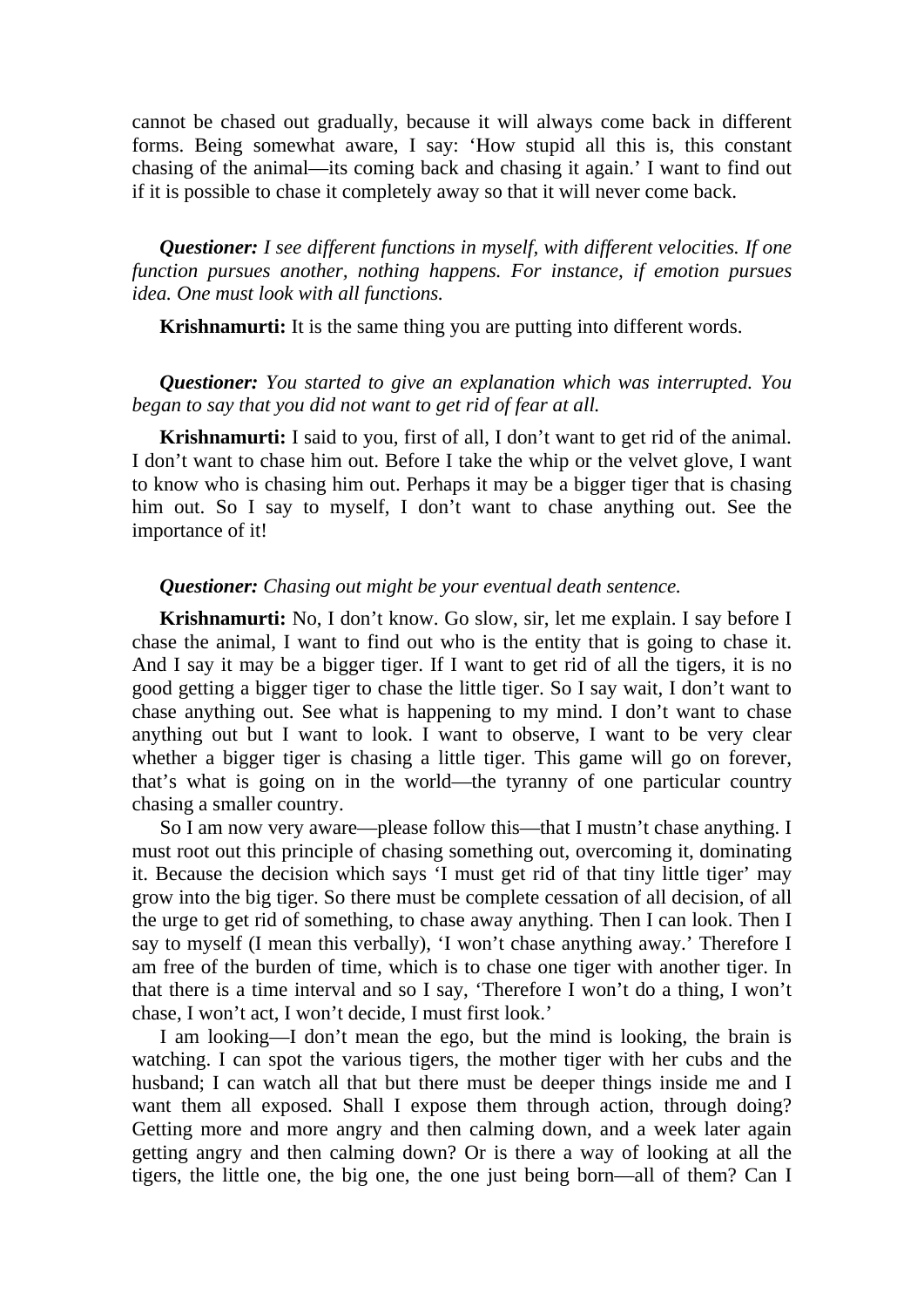watch them all so completely that I've understood the whole business? If I am not capable of that, then my life will go on in the old routine, in the bourgeois way, the complicated, the stupid, the cunning way. That's all. So if you have known how to listen the morning's sermon is over.

Do you remember the story of a master speaking to his disciples every morning? One day he gets onto the rostrum and a little bird comes and sits on the window-sill and begins to sing and the master lets it sing. After it has been singing for a while it flies away. And the master says to the disciples, 'This morning's sermon is over.'

Saanen, Switzerland, 7 August 1969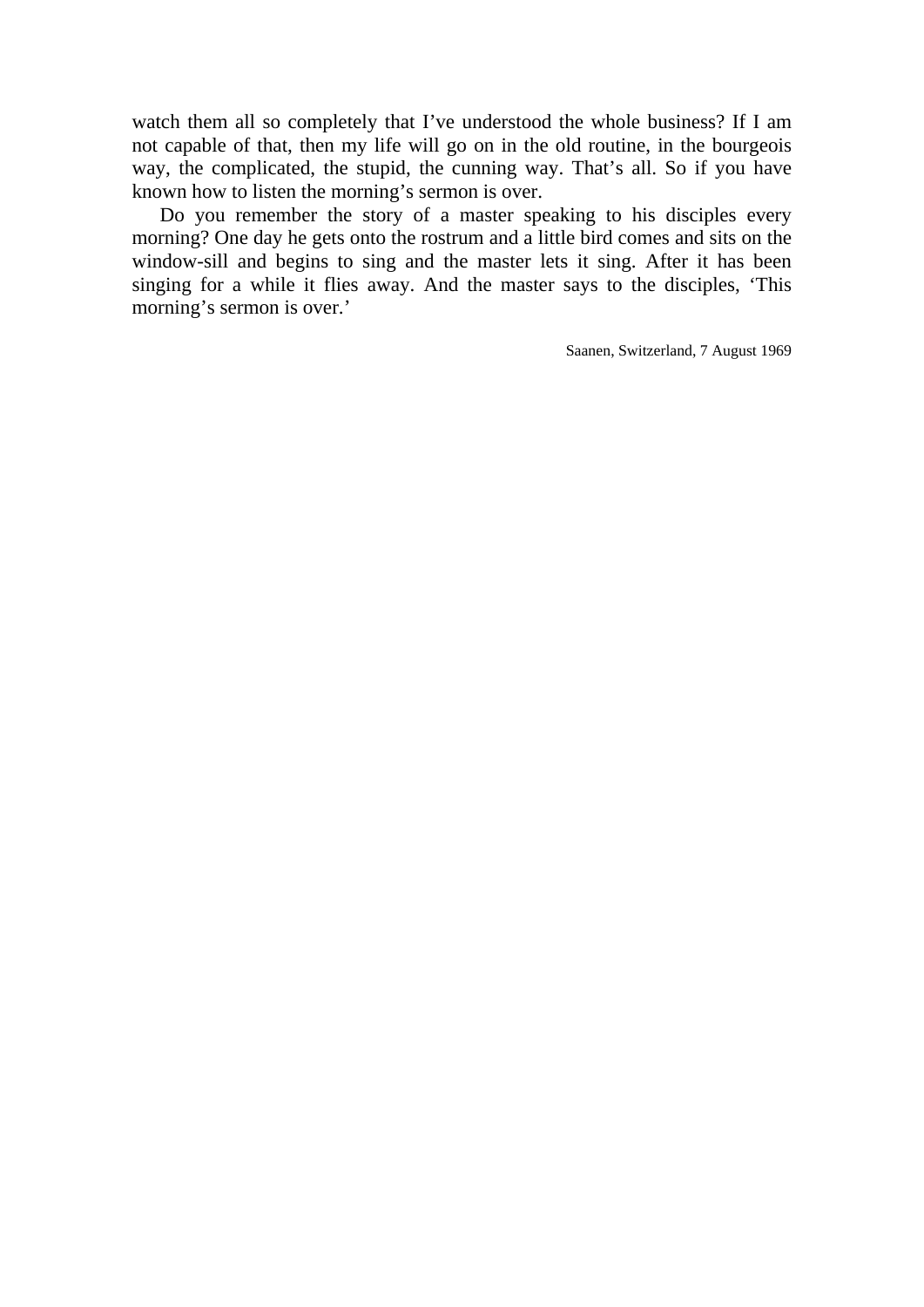## On Penetrating into the Unknown

## *Suppression. Action out of stillness. Voyage into oneself. False journeys and the projected 'unknown'.*

**Krishnamurti:** We were asking how to put aside the whole menagerie that one has in oneself. We are discussing all this because we see—at least I see—that one has to penetrate into the unknown. After all, any good mathematician or physicist must investigate the unknown and perhaps also the artist, if he is not too carried away by his own emotions and imagination. And we, the ordinary people with everyday problems, also have to live with a deep sense of understanding. We too have to penetrate into the unknown. A mind that is always chasing the animals that it has invented, the dragons, the serpents, the monkeys, with all their troubles and their contradictions—which we are—cannot possibly penetrate into the unknown. Being just ordinary people, not endowed with brilliant intellects or great visions, but just living daily, monotonous, ugly little lives, we are concerned how to change all that immediately. That is what we are considering.

People change with new inventions, new pressures, new theories, new political situations; all those bring about a certain quality of change. But we are talking about a radical, basic revolution in one's being and whether such a revolution is to be brought about gradually or instantly. Yesterday we went into all that is involved in bringing it about gradually, the whole sense of distance and the time and effort needed to reach that distance. And we said man has tried this for millennia, but somehow he has not been able to change radically—except perhaps for one or two. So it is necessary to see whether we can, each one of us and therefore the world—because the world is us and we are the world, they are not two separate states—instantly wipe away all the travail, the anger, the hatred, the enmity that we have created and the bitterness that one bears. Apparently bitterness is one of the commonest things to have; can that bitterness, knowing all its causes, seeing its whole structure, be wiped away on the instant?

We said that is possible only when there is observation. When the mind can observe very intensely, then that very observation is the action which ends bitterness. We also went into the question of what is action: whether there is any free, spontaneous, non-volitional action. Or is action based on our memory, on our ideals, on our contradictions, on our hurts, our bitterness and so on? Is action always approximating itself to an ideal, to a principle, to a pattern? And we said such action is not action at all, because it creates contradiction between what 'should be' and 'what is.' When you have an ideal there is the distance to be covered between what you are and what you should be. That 'should be' may take years, or as many believe, many lives incarnating over and over again till you reach that perfect Utopia. We also said there is the incarnation of yesterday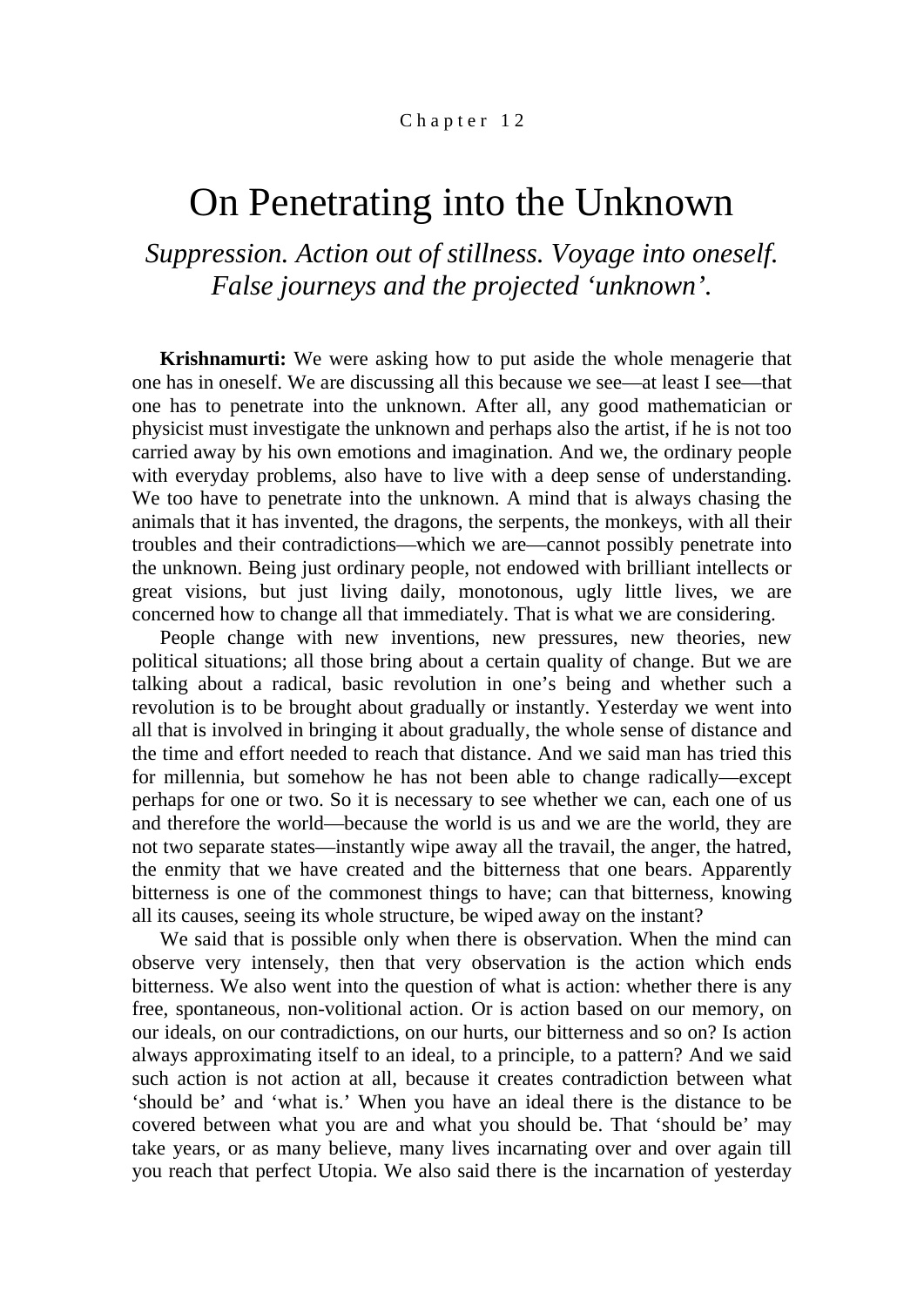into today; whether that yesterday stretches back many millennia or only twentyfour hours, it is still operating when there is action based on this division between the past, the present and the future, which is 'what should be'. All this, we said, brings about contradiction, conflict, misery; it is not action. Perceiving is action; the very perception is action, which takes place when you are confronted with a danger; then there is instant action. I think we came to that point yesterday.

There is also the instant when there is a great crisis, a challenge, or a great sorrow. Then the mind is for an instant extraordinarily quiet, it is shocked. I don't know if you observed it. When you see the mountain in the evening or in the early morning, with that extraordinary light on it, the shadows, the immensity, the majesty, the feeling of deep aloneness—when you see all that your mind cannot take it all in; for the moment it is completely quiet. But it soon overcomes that shock and responds according to its own conditioning, its own particular personal problems and so on. So there is an instant when the mind is completely quiet, but it cannot sustain that sense of absolute stillness. That stillness can be produced by a shock. Most of us know this sense of absolute stillness when there is a great shock. Either it can be produced outwardly by some incident, or it can be brought about artificially, inwardly, by a series of impossible questions as in some Zen school, or by some imaginative state, some formula which forces the mind to be quiet—which is obviously rather childish and immature. We are saying that for a mind that is capable of perception in the sense we have been talking about, that very perception is action. To perceive, the mind must be completely still, otherwise it can't see. If I want to listen to what you are saying, I must listen silently. Any vagrant thought, any interpretation of what you are saying, any sense of resistance prevents the actual listening.

So the mind that wants to listen, observe, see or watch must of necessity be extraordinarily quiet. That quietness cannot possibly be brought about through any sense of shock or through absorption in a particular idea. When a child is absorbed in a toy it is very quiet, it is playing. But the toy has absorbed the mind of the child, the toy has made the child quiet. In taking a drug or in doing anything artificial, there is this sense of being absorbed by something greater—a picture, an image, a Utopia. This still, quiet mind can come about only through the understanding of all the contradictions, perversions, conditioning, fears, distortions. We are asking whether those fears, miseries, confusions, can all be wiped away instantly, so that the mind is quiet to observe, to penetrate.

Can one actually do it? Can you actually look at yourself with complete quietness? When the mind is active then it is distorting what it sees, translating, interpreting, saying 'I like this', 'I don't like it.' It gets tremendously excited and emotional and such a mind cannot possibly see.

So we are asking, can ordinary human beings like us do this? Can I look at myself, whatever I am, knowing the danger of words like 'fear' or 'bitterness' and that the very word is going to prevent the actual seeing of 'what is'? Can I observe, being aware of the pitfalls of language? Also, not allowing any sense of time to interfere—any sense of 'to achieve', 'to get rid of'—but just observe, quietly, intently, attentively. In that state of intense attention, the hidden paths, the undiscovered recesses of the mind are seen. In that there is no analysis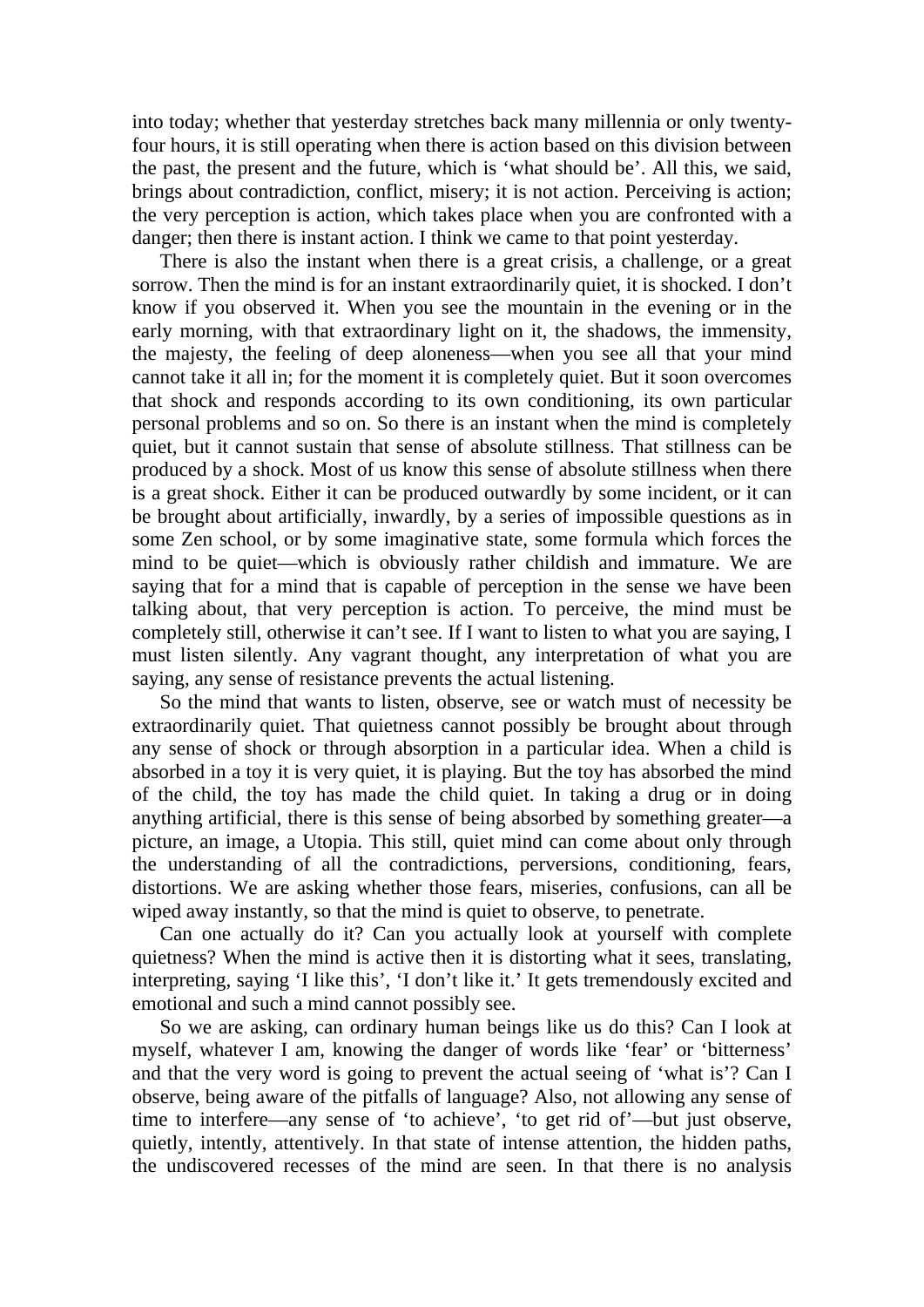whatsoever, only perception. Analysis implies time and also the analyser and the analysed. Is the analyser different from the thing analysed?—if it is not, there is no sense in analysis. One has to be aware of all this, discard it all—time, analysis, resistance, trying to reach across, overcome and so on—because through that door there is no end to sorrow.

After listening to all this, can one actually do it? This is really an important question. There is no 'how'. There is nobody to tell you what to do and give you the necessary energy. It requires great energy to observe: a still mind is the total energy without any wastage, otherwise it is not still. And can one look at oneself with this total energy so completely that the seeing is acting and therefore the ending?

#### *Questioner: Sir, is not your question equally impossible?*

**Krishnamurti:** Is this an impossible question? If it is an impossible question then why are you all sitting here? Just to listen to the voice of a man talking, to listen to the stream going by, have a nice holiday among these hills and mountains and meadows? Why can't you do it? Is it so difficult? Is it a matter of having a very clever brain? Or is it that you have never in your life actually observed yourself and therefore you find this so impossible? One has to do something when the house is burning! You don't say, 'It is impossible, I don't believe it, I can't do anything about it', and sit and watch it burn! You do something in relation to the actuality, not something in relation to what you think should be. The actuality is the house burning—you may not be able to put the fire out completely before the fire engine comes, but in the meantime—there is no 'in the meantime' at all—you act in relation to the fire.

So when you say it's an impossible question, as difficult, as impossible as putting a duck into a little bottle—it shows that you are not aware that the house is burning. Why isn't one aware that the house is burning? The house means the world, the world which is you, with your discontent, with all the things that are going on inside you and the world outside you. If you are not aware of this, why aren't you? Is it that one is not clever, that one has not read innumerable books, is not sensitive to know what is happening inside oneself and not aware of what is actually going on? If you say, 'Sorry, I'm not', then why aren't you? You are aware when you are hungry, when somebody insults you. You are very much aware if someone flatters you or when you want fulfilment of sexual desires; then you are very much aware. But here you say, 'I am not.' So what is one to do? Rely on somebody's stimulation and encouragement?

*Questioner: You say that there has to be a mutation and that this can be done by watching one's thoughts and desires and this has to be done instantly. I have once done this and there has been no change. If we do what you suggest, is it then a permanent state, or must it be done regularly, daily?* 

**Krishnamurti:** This perception which is action, can this be done once and for all, or must it be done every day? What do you think?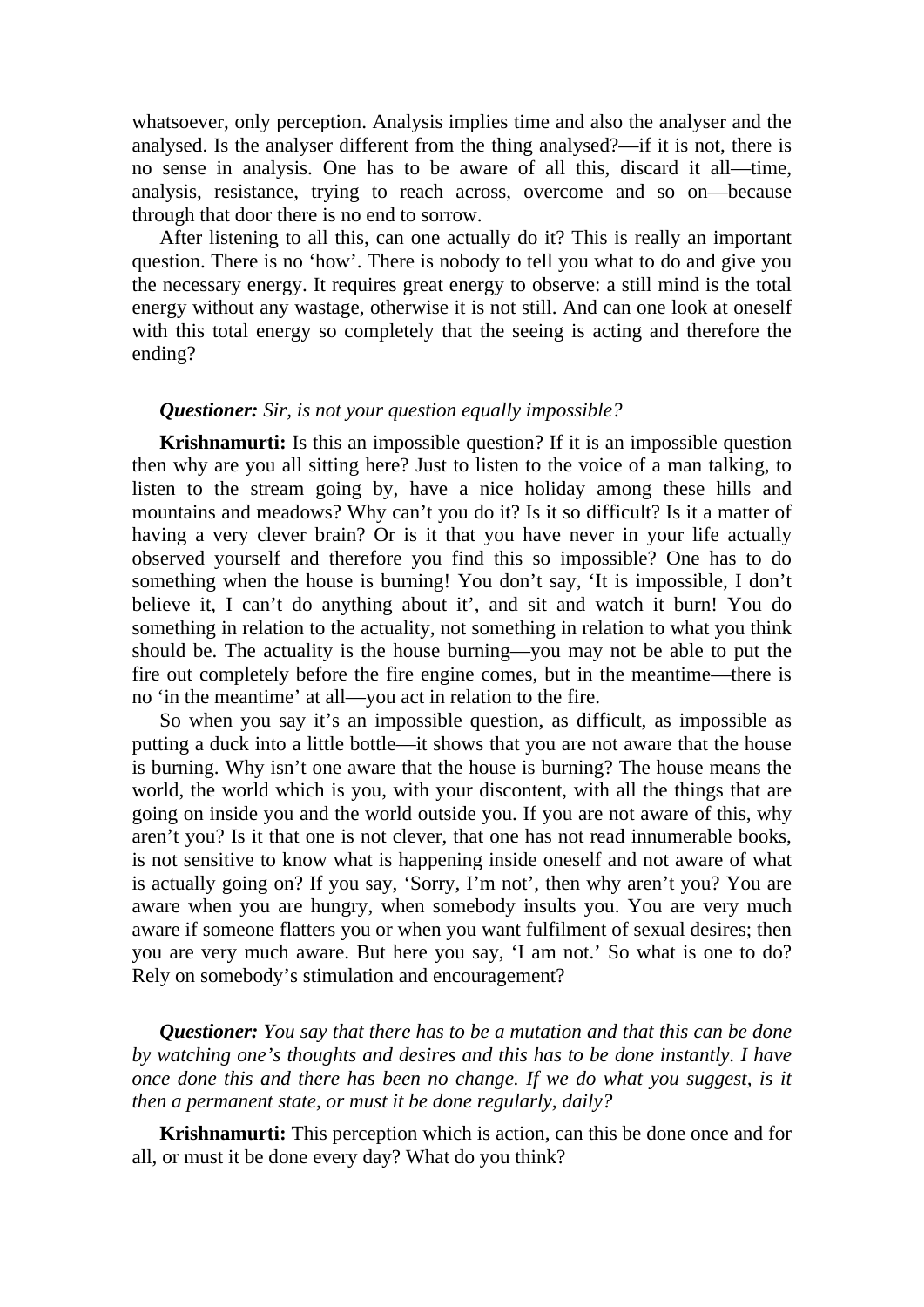#### *Questioner: I think it can be done after listening to music.*

**Krishnamurti:** Therefore music becomes necessary like a drug, only music is much more respectable than a drug. The question is this: must one watch every day, every minute, or can one watch it so completely one day that the whole thing ends? Can I go to sleep for the rest of the time, once I've seen the thing completely? You understand the question? I am afraid one has to watch every day and not go to sleep. You have to be aware, not only of insults, of flattery, of anger, of despair, but also of all the things that are happening around you and inside you all the time. You can't say, 'Now I am completely enlightened, nothing will touch me.'

*Questioner: At the moment, or the minute, or the time that it takes to get this perception and to understand what has happened, are you not then suppressing a violent reaction you had when the insult came? Isn't this perception simply the suppression of the reaction which would take place? Instead of reacting you perceive instead—the perception may just be the suppression of the reaction.* 

**Krishnamurti:** We went into this pretty thoroughly, didn't we? I have a reaction of dislike—I don't like you and I watch that reaction. If I watch it very attentively it unfolds, it exposes my conditioning, the culture in which I have been brought up. If I am still watching and have not gone to sleep, if the mind is watching what has been exposed, many, many things are revealed—there is no question of suppression at all. Because I am interested to see what is happening, not in how to go beyond all the reactions. I am interested to find out whether the mind can look, perceive the very structure of the 'me', the ego, the self. And in that, how can any form of suppression exist?

*Questioner: I sometimes feel a state of stillness; can there be action out of that stillness?* 

**Krishnamurti:** Are you asking, 'How can this stillness be maintained, sustained, kept going?'—is that it?

#### *Questioner: Can I go on with my daily work?*

**Krishnamurti:** Can the daily activities come out of silence? You are all waiting for me to answer this. I have a horror of being an oracle; because I happen to be sitting on a platform it doesn't give me any authority. This is the question: can the mind that is very still act in daily life? If you separate the daily life from stillness, from the Utopia, from the ideal—which is silence—then the two will never meet. Can I keep the two divided, can I say this is the world, my daily life, and this is the silence which I have experienced, which I have felt my way into? Can I translate that silence into daily life? You can't. But if the two are not separate—the right hand is the left hand—and there is harmony between the two, between silence and the daily life, when there is unity, then one will never ask, 'Can I act out of silence?'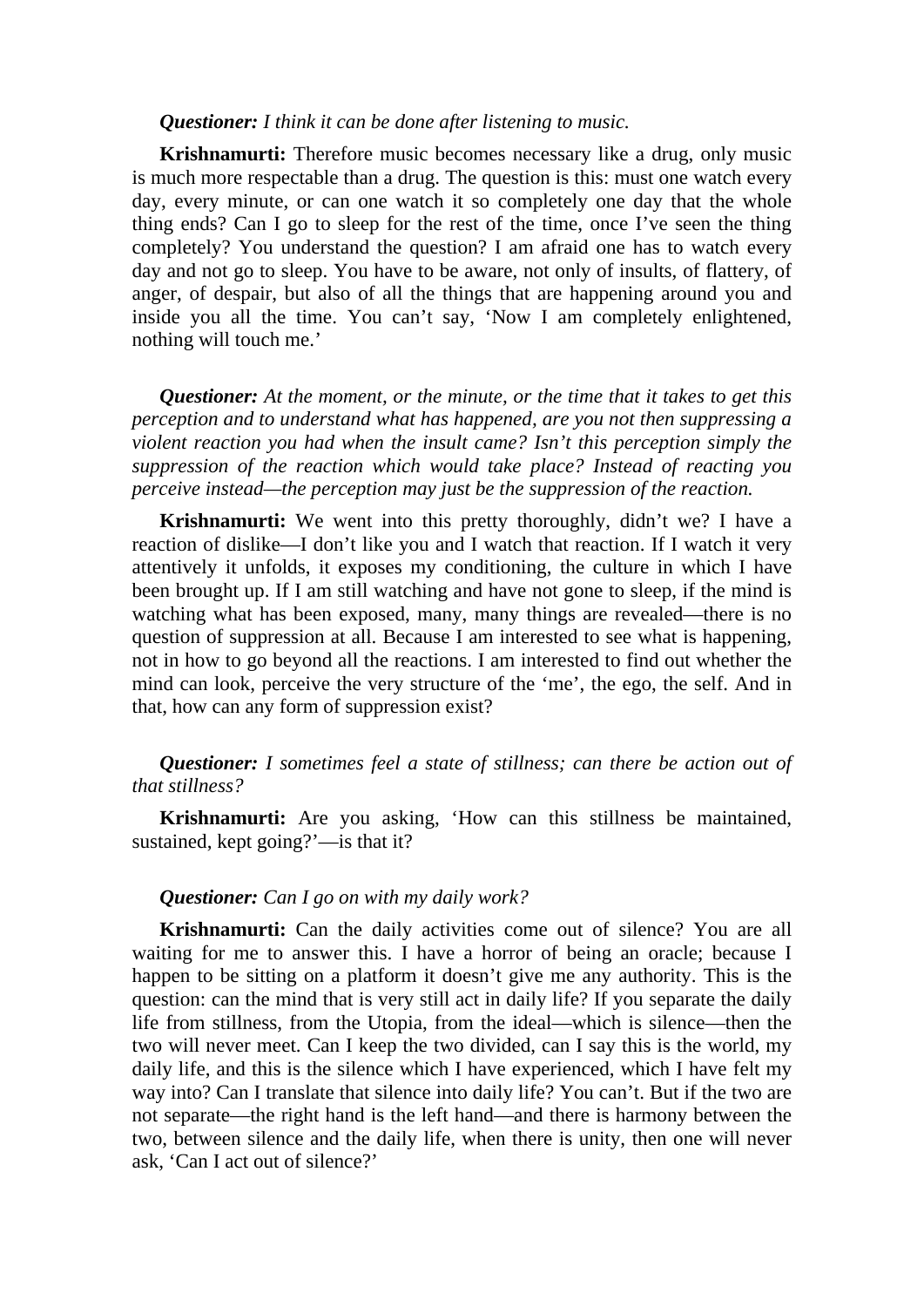*Questioner: You are talking of intense awareness, intense looking, intense seeing. Could it not be said that the degree of intensity that one has is primarily what makes it possible?* 

**Krishnamurti:** One is essentially intense and there is that deep, basic intensity which one has—is that it?

*Questioner: The way one comes to it with a passion, not for its sake, but it seems to be a primary requirement.* 

**Krishnamurti:** Which we have already. Yes?

#### *Questioner: Yes and no.*

**Krishnamurti:** Sir, why do we assume so many things? Can one not take a voyage and examine, not knowing anything? A voyage into oneself, not knowing what is good or bad, what is right or wrong, what should be, what must be, but just take the voyage without any burden? That is one of the most difficult things, to voyage inwardly without any sense of burden. And as you voyage you discover—you don't start and say at the beginning, 'This must not be so', 'This should be.' Apparently that is one of the most difficult things to do, I don't know why. Look, sirs, there is nobody to help, including the speaker. There is nobody in whom to have faith, and I hope you have no faith in anybody. There is no authority to tell you what is or what should be, to walk in one direction, not in another, to mind the pitfalls, all marked out for you—you are walking alone. Can you do that? You say, 'I can't do it because I am afraid.' Then take fear and go into it and understand it completely. Forget about the journey, forget about authority—examine this whole thing called fear—fear, because you have nobody to lean on, nobody to tell you what to do, fear because you might make a mistake. Make a mistake, and in observing the mistake you will jump out of it instantly.

Discover as you go along. In this there is greater creativeness than in painting, writing a book, going on the stage and making a monkey of oneself. There is greater—if I can use the word—excitement, a greater sense of...

#### *Questioner: Exaltation?*

**Krishnamurti:** Oh, don't supply the word.

*Questioner: If daily life is performed without introducing an observer, then nothing disturbs the silence.* 

**Krishnamurti:** That is the whole problem. But the observer is always playing tricks, is always casting a shadow and thereby bringing further problems. We are asking whether you and I can take a journey inwardly, not knowing a thing and discovering as we go along, one's sexual appetites, one's cravings, intentions. It is a tremendous adventure, much greater than going to the moon.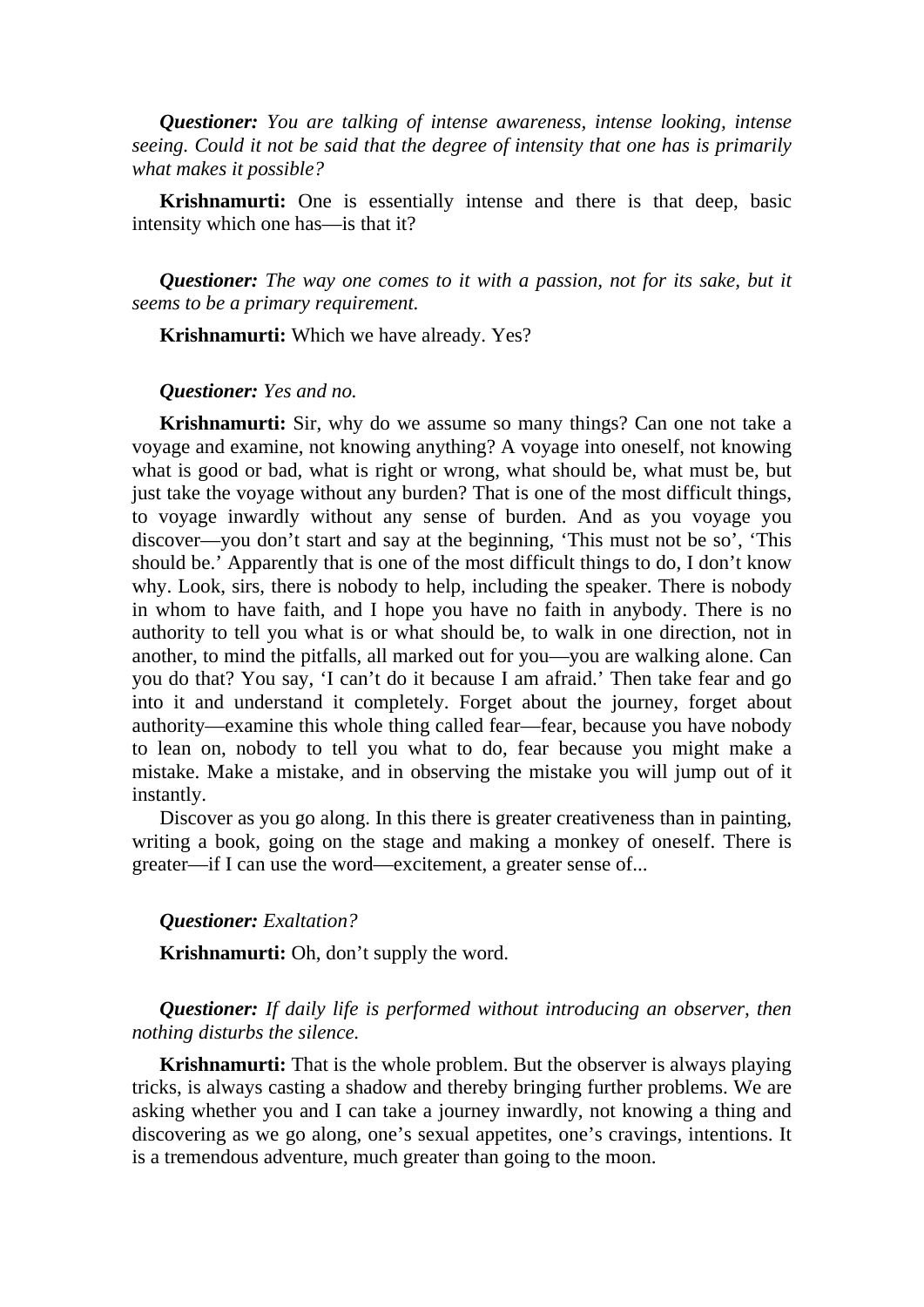*Questioner: This is the problem; they knew where they were going, they knew the direction when they undertook to go to the moon. Inwardly there is no direction.* 

**Krishnamurti:** The gentleman says going to the moon is objective, we know where to go. Here, taking a journey inwardly, we don't know where we are going. Therefore there is insecurity and fear. If you know where you are going you will never penetrate into the unknown; and therefore you will never be the real person who discovers what is the eternal.

*Questioner: Can there be total, immediate perception without the help of a master?* 

**Krishnamurti:** That's what we've been talking about.

*Questioner: We didn't finish the other question; this is a problem because we know where we are going; we want to hold on to pleasure, we don't really want the unknown.* 

**Krishnamurti:** Yes, we want to hold on to the apron strings of pleasure. We want to hold on to the things that we know. And with all that we want to take a journey. Have you ever climbed a mountain? The more you are burdened the more difficult it is. Even to go up these little hills is quite difficult if you carry a burden. And if you climb a mountain you have to be much freer. I really don't know what the difficulty is. We want to carry with us everything we know—the insults, the resistances, the stupidities, the delights, the exaltations, everything that we have had. When you say, 'I'm going to take a journey carrying all that', you are taking a journey somewhere else, not into that which you are carrying. Therefore your journey is in imagination, is unreality. But take a journey into the things which you are carrying, the known—not into the unknown—into what you already know: your pleasures, your delights, your despairs, your sorrows. Take a journey into that, that is all you have. You say, 'I want to take a journey with all that into the unknown and add the unknown to it, add other delights, other pleasures.' Or it may be so dangerous that you say, 'I don't want to.'

Saanen, Switzerland, 8 August 1969